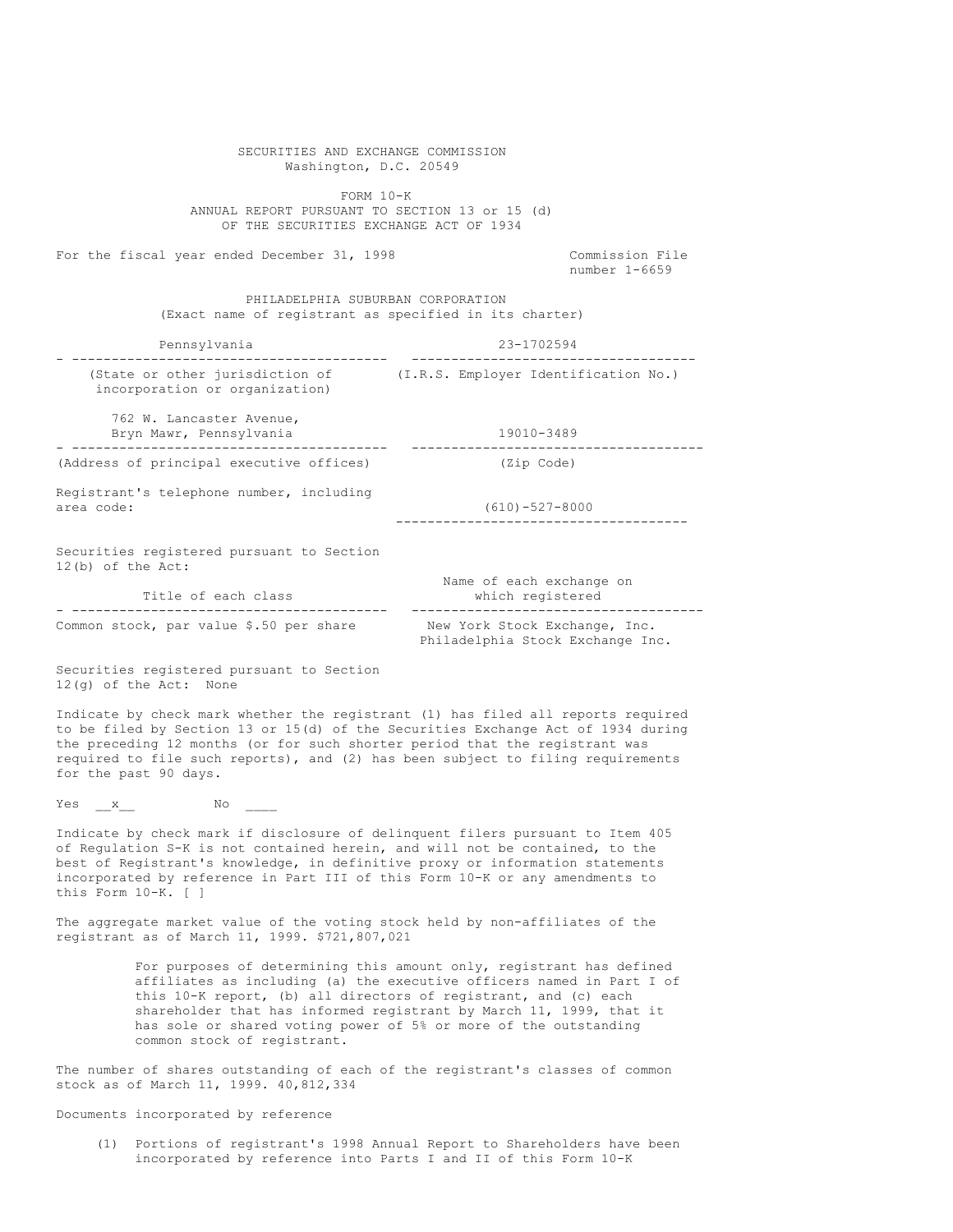Report.

(2) Portions of the Proxy Statement, relative to the May 20, 1999 annual meeting of shareholders of registrant, to be filed within 120 days after the end of the fiscal year covered by this Form 10-K Report, have been incorporated by reference into Part III of this Form 10-K Report.

PART I

### Item 1. Business

Philadelphia Suburban Corporation ("PSC" or the "Registrant"), a Pennsylvania corporation, was incorporated in 1968. The information appearing in "Management's Discussion and Analysis" from the portions of PSC's 1998 Annual Report to Shareholders filed as Exhibit 13.6 to this Form 10-K Report is incorporated by reference herein.

The business of PSC is conducted almost entirely through its subsidiary Philadelphia Suburban Water Company ("PSW"), a regulated public utility. PSW supplies water to approximately 300,000 residential, commercial, industrial and public customers. PSW's service territory covers 481 square miles, comprising a large portion of the suburban area west and north of the City of Philadelphia. This territory is primarily residential in nature and is completely metered for water service, except for fire hydrant service. In addition, PSW provides water service to approximately 6,600 customers through an operating and maintenance contract with a municipal authority which is contiguous to its service territory. Based on the 1990 census, PSW estimates that the total number of persons currently served is approximately 1,000,000. Excluding the customers that were added at the time of acquisitions in the last three years, customer accounts have grown at an average annual rate of approximately 1.1% for the last three years. Including acquisitions, the customer base increased at an annual compound growth rate of 4.3% over the last three years.

Operating revenues during the twelve months ended December 31, 1998 were derived approximately as follows:

| 65.4%  | from residential customers              |
|--------|-----------------------------------------|
| 21.7%  | from commercial customers               |
| 4.3%   | from industrial customers               |
| 1.4%   | from public customers                   |
| 6.2%   | from fire protection services           |
| 1.0%   | from sales to other water utilities and |
|        | miscellaneous customers                 |
|        |                                         |
| 100.0% |                                         |
|        |                                         |

On March 10, 1999, the Company and Consumers Water Company ("Consumers") completed a merger with and into a wholly-owned subsidiary of the Company. The merger was effected pursuant to the June 27, 1998 merger agreement, which was amended and restated by the parties effective as of August 5, 1998. The merger was completed after the transaction received the approvals from the state utility commissions in each state in which the companies operate. The shareholders of each company approved the merger at special meetings held on November 16, 1998. Pursuant to the merger agreement, the Company issued 13,014,015 shares of common stock in exchange for all of the outstanding stock of Consumers. Consumers common shareholders received 1.432 shares of the Company's Common Stock for each Consumers common share and Consumers preferred shareholders received 5.649 shares of the Company's Common Stock for each preferred share. The merger will be accounted for as a pooling-of-interests under Accounting Principles Board Opinion No. 16. Consumers serves approximately 226,000 customers in service territories covering parts of Pennsylvania, Ohio, Illinois, New Jersey and Maine. Because the merger was not completed until after December 31, 1998, the financial information, operating data and discussions contained in this report, unless indicated or captioned otherwise, relate to the Company without consideration to the impact of the merger.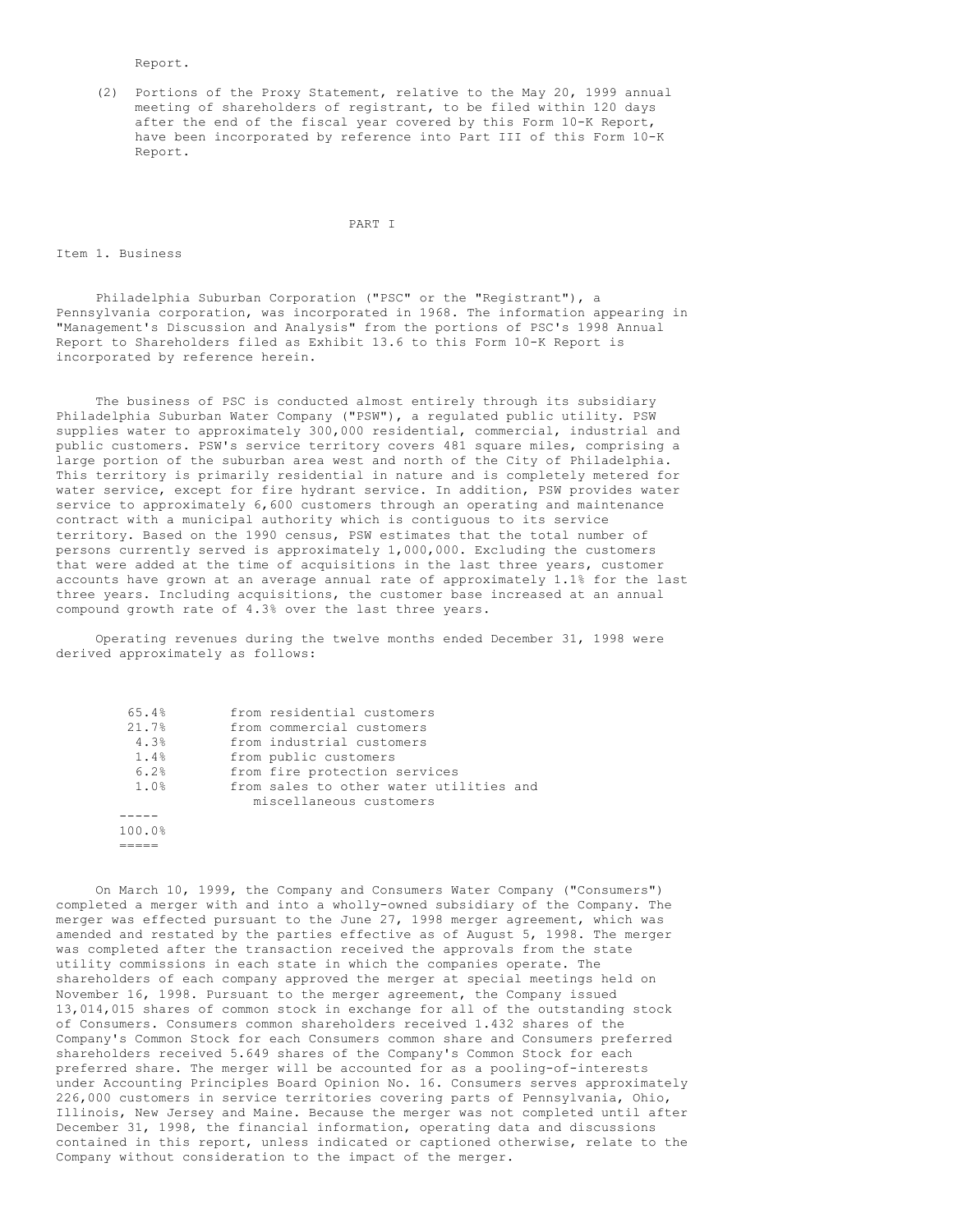During 1998, PSW made the following acquisitions and obtained related service territory rights: in January, the water utility assets of West Chester Area Municipal Authority; in April, the water system assets of Brandywine Hospital; in June, the Flying Hills Water Company; and in November, the water system assets of the Greenhills Corporate Center. The systems acquired in 1998 incorporate 17 square miles of service area contiguous or near PSW's existing territory. The total purchase price for the four water systems acquired in 1998 was \$24,498,000 in cash and 42,000 shares of the Company's Common Stock. The annual revenues from these systems approximate \$4,800,000, and revenues included in the consolidated financial statements during the period owned by PSW were \$4,627,000. During 1998, PSW entered into a long-term water

 $\mathfrak{D}$ 

## Item 1, Continued

sale agreement and an agreement with a local township to serve a one square mile territory: in March, PSW entered into a 25-year water sale agreement with Warwick Township Water and Sewer Authority for the sale of water to supplement its water supply; and in April, PSW entered into an agreement with Bensalem Township, Bucks County to provide water service to a new development in the Township. Once fully developed over time, the annual revenues from these agreements are anticipated to approximate \$500,000.

Since December 1992, PSW has acquired 25 local water systems and two small wastewater utilities. During 1997, PSW made the following acquisitions and obtained related service territory rights: in January, the water utility assets of Cherry Water Company; in September, the water utility assets of Perkiomen Township Authority; and in September, both the water and wastewater utility assets of the Peddler's View Utility Company. During 1996, PSW made the following acquisitions and obtained related service territory rights: in October, the water utility assets of Hatboro Borough Authority; in November, Utility Group Services Corporation ("UGS") which owned three water utilities and a wastewater utility; in December, the water utility assets of Bristol Borough Water and Sewer Authority; and at various times during 1996 the water utility assets of three smaller water systems. During various times in 1995, 1994, 1993, and 1992 PSW acquired the water utility assets of ten water systems. Combined, the 21 water systems and two wastewater systems acquired since December 1992 and prior to 1998 added 136 square miles of service territory near or adjacent to PSW's service territory and had revenues of \$17,886,000 in 1998.

3

# Item 1, Continued

Selected operating statistics. Set forth below is a table showing certain selected operating statistics for PSW for the past three years.

|                                             |              | 1998 1997 1996                |       |
|---------------------------------------------|--------------|-------------------------------|-------|
|                                             | $\mathbb{C}$ |                               |       |
| Revenues from water sales (000's omitted)   |              |                               |       |
| Residential                                 |              | \$96,244 \$87,783 \$79,056    |       |
| Commercial                                  |              | 32,029 27,807 26,504          |       |
| Industrial                                  |              | 6,297 5,126 4,823             |       |
| Public                                      |              | 2,108 1,496 1,373             |       |
| Fire protection                             |              | 9.096 8.323                   | 8,140 |
| Other                                       | 1,442        | 995                           | 438   |
| Tax Surcharge (credit)                      | (101)        | <b>Contract Contract</b>      | (1)   |
| Distribution System Improvement Charge      |              | 229 1,104                     |       |
|                                             |              |                               |       |
| Total                                       |              | \$147,344 \$132,634 \$120,333 |       |
|                                             |              |                               |       |
| Water sales (million gallons)               |              |                               |       |
| Residential                                 |              | 19,941 19,142 17,228          |       |
| Commercial                                  |              | 9,313 8,819 8,236             |       |
| Industrial                                  |              | 2,471 2,302 1,768             |       |
| Public                                      |              | $496$ $396$                   | 3.54  |
| Fire protection - metered                   | 69           | 73                            | 84    |
| Other                                       | 821          | 750                           | 25    |
|                                             |              |                               |       |
| Total                                       |              | 33.111 31.482 27.695          |       |
|                                             |              |                               |       |
| System delivery by source (million gallons) |              |                               |       |
| Surface (including Upper Merion             |              |                               |       |
| reservoir)                                  |              | 31,438 29,470 27,278          |       |
|                                             |              |                               |       |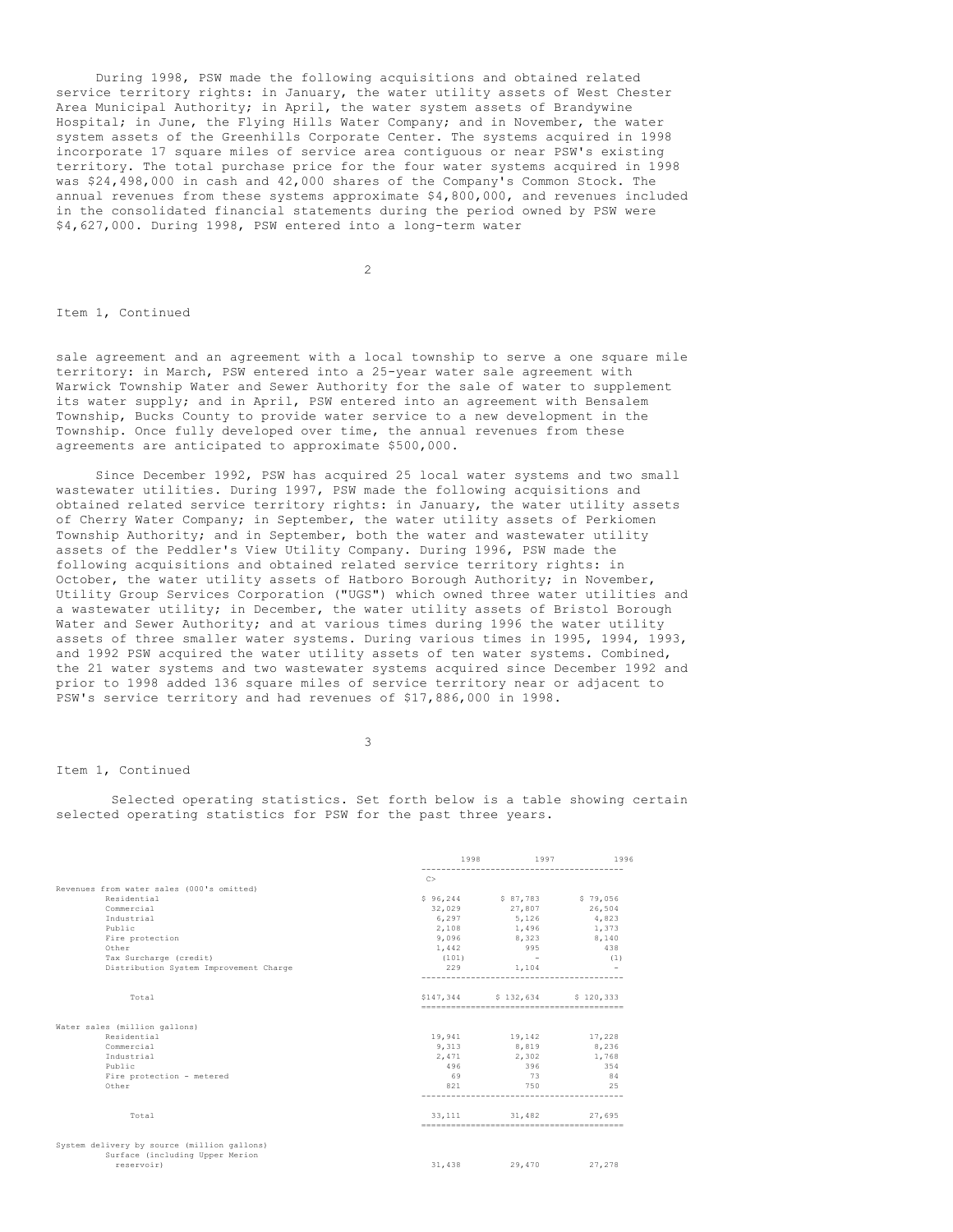| Wells<br>Purchased                         | 6,237<br>2,025 | 6,378<br>2,023                     | 5,136<br>2,055 |
|--------------------------------------------|----------------|------------------------------------|----------------|
| Total                                      | 39,700         | 37,871                             | 34,469         |
| Number of metered customers (end of year)* |                |                                    |                |
| Residential                                | 278.436        | 268,550                            | 265,746        |
| Commercial                                 | 15,032         | 13,512                             | 13,422         |
| Industrial                                 | 744            | 708                                | 716            |
| Public                                     | 919            | 823                                | 797            |
| Fire protection                            | 4,710          | 3,911                              | 3,449          |
| Other                                      | 9              | 12                                 | 11             |
| Total                                      | 299,850        | 287,516                            | 284,141        |
|                                            |                | ---------------------------------- |                |
| Average consumption per                    |                |                                    |                |
| customer in gallons                        | 112,745        | 110,143                            | 103,206        |
|                                            |                |                                    |                |

\* Excludes customers served under operating and maintenance contracts.

### 4

#### Item 1, Continued

Water supplies and usage. PSW's principal supply of water is surface water from the Schuylkill River, Delaware River, eight rural streams which are tributaries of the Schuylkill and Delaware Rivers, and the Upper Merion Reservoir, a former quarry now impounding groundwater. All of these are either within or adjacent to PSW's service territory. PSW holds the appropriate water rights and regulatory approvals to use these sources. PSW has six impounding reservoirs and has eight treatment and pumping facilities to provide storage and treatment of these surface water supplies.

The Pennsylvania Department of Environmental Protection ("DEP") has regulatory power with respect to sources of supply and the construction, operation and safety practices for certain dams and other water containment structures under the Pennsylvania Dam Safety and Encroachments Act. PSW's dams are in compliance with these requirements in all material respects.

PSW's surface supplies are supplemented by 61 wells. PSW also has interconnections with: the Chester Water Authority, which provides for a maximum supply of up to 6.75 million gallons per day ("mgd"); and the Bucks County Water and Sewer Authority, which provides for a supply of up to 7.0 mgd. Agreements regarding these interconnections require PSW to purchase certain minimum amounts of water.

PSW believes it possesses all the necessary permits to obtain its supply of water from all of the sources described above. The minimum safe yield of all sources of supply described above, based on low stream flows of record with respect to surface supplies, is as follows:

| Total              | 151.5 mgd |
|--------------------|-----------|
|                    |           |
| Purchased supplies | 8.5       |
| Wells              | 23.7      |
| Surface supplies   | 119.3 mgd |

During periods of normal precipitation, the water available is more than the minimum shown above. Under normal operating conditions, PSW can deliver a maximum of 175.9 mgd to its distribution system for short periods of time. The average daily sendout for 1998, 1997 and 1996 was 108.8, 103.8 and 94.2 mgd, respectively.

The maximum demand ever placed upon PSW's facilities for one month occurred during August 1998, when sendout averaged 121.7 mgd. The peak day of record occurred during July 1997 when water use reached 142.5 mgd.

Actual water usage (as measured by the water meters installed at each service location) is less than the amount of water delivered into the system due to leaks, PSW's operational use of water, fire hydrant usage and other similar uses. Water consumption per customer is affected by local weather conditions during the year. In general, during the late spring and summer, an increase in rainfall reduces water consumption, while extended periods of dry weather increases consumption. Also, an increase in the average temperature generally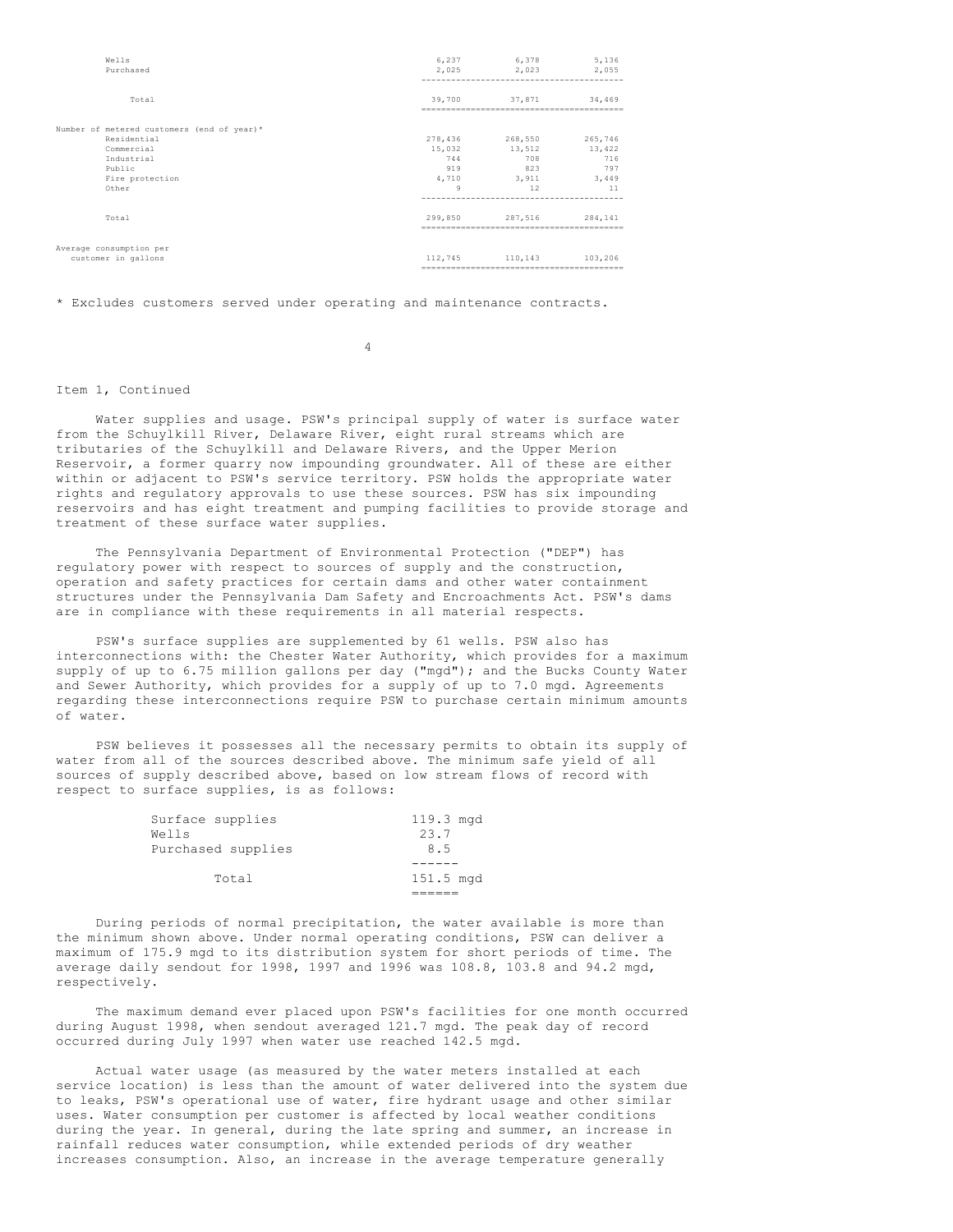### causes an increase in water consumption.

Energy supplies. PSW does all of its pumping using electric power and energy supplies have been sufficient to meet PSW's customer demand. In December 1996, the Governor of Pennsylvania signed into law the Electricity Generation Customer Choice and Competition Act ("Electric Act") which provides for the restructuring of the electric utility industry in Pennsylvania. The Electric Act requires the unbundling of electric services into separate generation, transmission and distribution services with open competition for generation. PSW has negotiated an electric supply contract with a provider and believes that the provider has the resources and supply adequate to meet PSW's demand.

5

#### Item 1, Continued

Adequacy of water supplies. The Delaware River Basin, which is the drainage area of the Delaware River from New York State to Delaware, periodically experiences water shortages, particularly during the summer months. To the extent that the reservoirs in the upper part of the Basin are affected by a lack of precipitation, the Delaware River Basin Commission (the "DRBC") may impose either voluntary or mandatory water use restrictions on portions or all of the Basin. The Commonwealth of Pennsylvania (the "Commonwealth") also has the authority to impose similar restrictions on a county-by-county basis.

PSW's raw water supplies have been adequate to meet customer demand for the past five years principally because of its six impounding reservoirs. However, PSW's customers may be required to comply with the Commonwealth and DRBC water use restrictions, even if PSW's supplies are adequate.

In December 1998 and October 1997, the DRBC issued drought warnings for the Delaware River Basin which includes PSW's service territory. The DRBC lifted the drought warnings in February 1999 and January 1998, respectively. Under a drought warning, the DRBC asks for voluntary restrictions on water use, particularly non-essential uses of water. In September 1995, the Governor of the Commonwealth declared a drought emergency in the counties served by PSW. The drought emergency imposed a mandatory ban on all nonessential water usage by PSW's customers. The drought emergency was lifted by the end of 1995. Because these actions were issued at times other than the summer months, when nonessential and recreational use of water has traditionally declined, the restrictions did not have a significant impact on PSW revenues. Throughout the drought warnings and drought emergency described above, PSW maintained adequate storage levels of treated water and had sufficient quantities of raw water. No other drought restrictions were imposed by the Commonwealth or DRBC in the preceding five years.

Regulation by the Pennsylvania Public Utility Commission. PSW is subject to regulation by the Pennsylvania Public Utility Commission ("PUC") which has jurisdiction with respect to rates, service, accounting procedures, issuance of securities, acquisitions and other matters.

Under applicable Pennsylvania statutes, PSW has rights granted under its Articles of Incorporation and by certificates of public convenience from the PUC authorizing it to conduct its present operations in the manner in which such operations are now conducted and in the territory in which it now renders service, to exercise the right of eminent domain and to maintain its mains in the streets and highways of such territory. Such rights are generally nonexclusive, although it has been the practice of the PUC to allow only one water company to actually provide service to a given area. Consequently, PSW has been subject to competition only with respect to potential customers who also may have access to the service of another water supplier, wells, or where other water service opportunities exist (including non-utility companies with riparian rights or access to an adequate supply from a neighboring facility).

In 1993, the PUC initiated a rulemaking procedure intended to facilitate the development of practical standards by which water mains should be extended to "bona fide service applicants", typically existing homes or businesses in need of a reliable public water supply. In December 1995, the PUC issued a final rulemaking, reflecting the position that the primary costs of such extensions should be supported by anticipated revenues and borne by the utility. Generally, construction costs beyond those supported by anticipated revenues must be borne by the applicant. The formula used to determine a utility's investment requires that revenues from the bona fide service applicant offset the interest,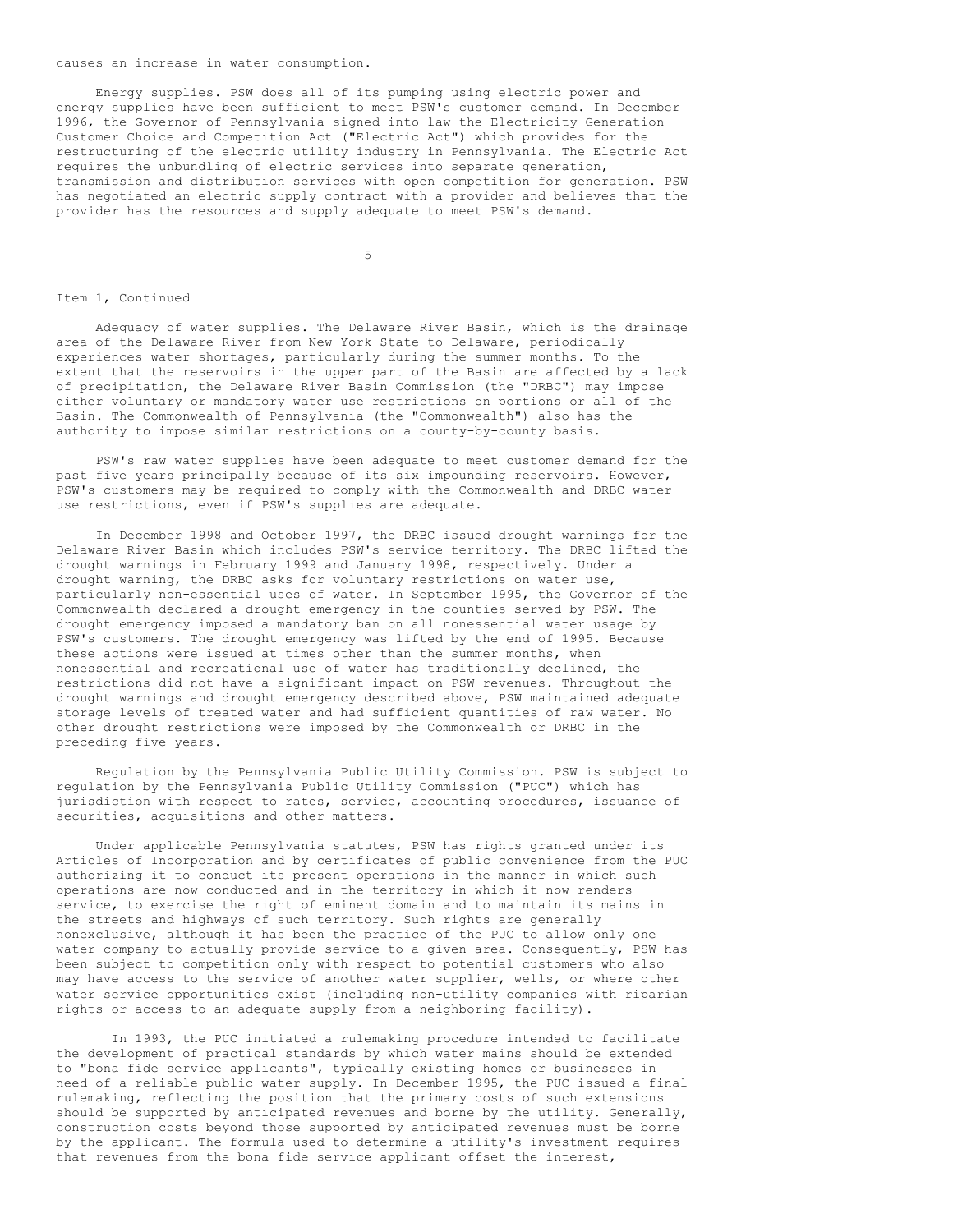depreciation and incremental operating expense associated with the investment. Under the rule, PSW is required to invest \$4,000 per bona fide service applicant in a main extension prior to requiring any customer contribution.

In 1996, the PUC approved a mechanism, the Distribution System Improvement Charge ("DSIC"), which allows Pennsylvania water utilities to add a surcharge to their water bills to offset the additional depreciation and capital costs associated with certain non-revenue producing, non-expense reducing capital expenditures related to replacing and rehabilitating distribution systems. The DSIC mechanism is intended to eliminate many of the disincentives faced by water utilities in rehabilitating their distribution systems. These disincentives, often referred to as regulatory lag, are due to the rate making process which, prior to the establishment of the DSIC mechanism, required water utilities to absorb all of the depreciation and capital costs of these projects between base rate increases without the benefit of additional revenues. The DSIC may be adjusted quarterly based on additional qualified capital expenditures made in the previous quarter, but may never exceed 5% of the base rates in effect. The PUC limits use of the DSIC to periods when a company's return on equity is less than a benchmark it establishes each quarter. The DSIC is reset to zero when new base rates that reflect the costs of those additions become effective.

6

#### Item 1, Continued

Water Quality & Environmental Issues. PSW is subject to regulation of water quality by the U.S. Environmental Protection Agency ("EPA") under the Federal Safe Drinking Water Act (the "SDWA") and by the Pennsylvania Department of Environmental Protection ("DEP") under the Pennsylvania Safe Drinking Water Act. The SDWA provides for the establishment of minimum water quality standards, as well as governmental authority to specify the type of treatment process to be used for public drinking water. PSW is presently in compliance with all current standards and treatment requirements promulgated to date.

The EPA has an ongoing directive to issue additional regulations under the SDWA. The directive was clarified in 1986 when Congress amended the SDWA to require, among other revisions, disinfection of all drinking water, additional maximum contaminant level ("MCL") specifications, and filtration of all surface water supplies. PSW has already installed the necessary equipment to provide for the disinfection of the drinking water throughout the system and is monitoring for the additional specified contaminants. All PSW's surface water supplies are filtered.

On August 6, 1996, the President signed into law the reauthorization of the SDWA. The new Act places a greater emphasis on the cost/benefit of regulating additional substances by requiring definitive research on the impact of such regulations. The reauthorized SDWA focuses regulations on contaminants known to be of public health concern based on occurrence, health risks and cost benefit considerations. The new Act eliminated the previous requirement of the 1986 SDWA Amendments that had required the EPA to promulgate MCL's for many chemicals not previously regulated and mandated further MCL's every three years. The new Act also specifies that the EPA shall study radon, arsenic and sulfates and propose respective rulemakings in 1999, 2000 and 2001 if these chemicals are deemed to be a threat to public health. The reauthorized SDWA is not expected to have a material impact on PSW's operations or financial condition. PSW may, in the future, have to change its method of treating drinking water at certain of its sources of supply if additional regulations become effective.

In 1991, EPA promulgated final regulations for lead and copper (the "Lead and Copper Rule"). Under the Lead and Copper Rule, large water utilities are required to conduct corrosion control studies and to sample certain high-risk customer homes to determine the extent of treatment techniques that may be required. PSW conducted the two required rounds of sampling in 1992 and again in 1997. The results of both studies did not exceed the EPA action levels for either lead or copper. Additional sampling will be required in the future. PSW has developed a corrosion control program for its surface sources of supply and does not foresee the need to make any major additional treatment changes or capital expenditures as a result of the Lead and Copper Rule.

On January 1, 1993, federal regulations ("Phase II") became effective for certain volatile organics, herbicides, pesticides and inorganic parameters. All required Phase II monitoring was completed in 1995. In the few cases where Phase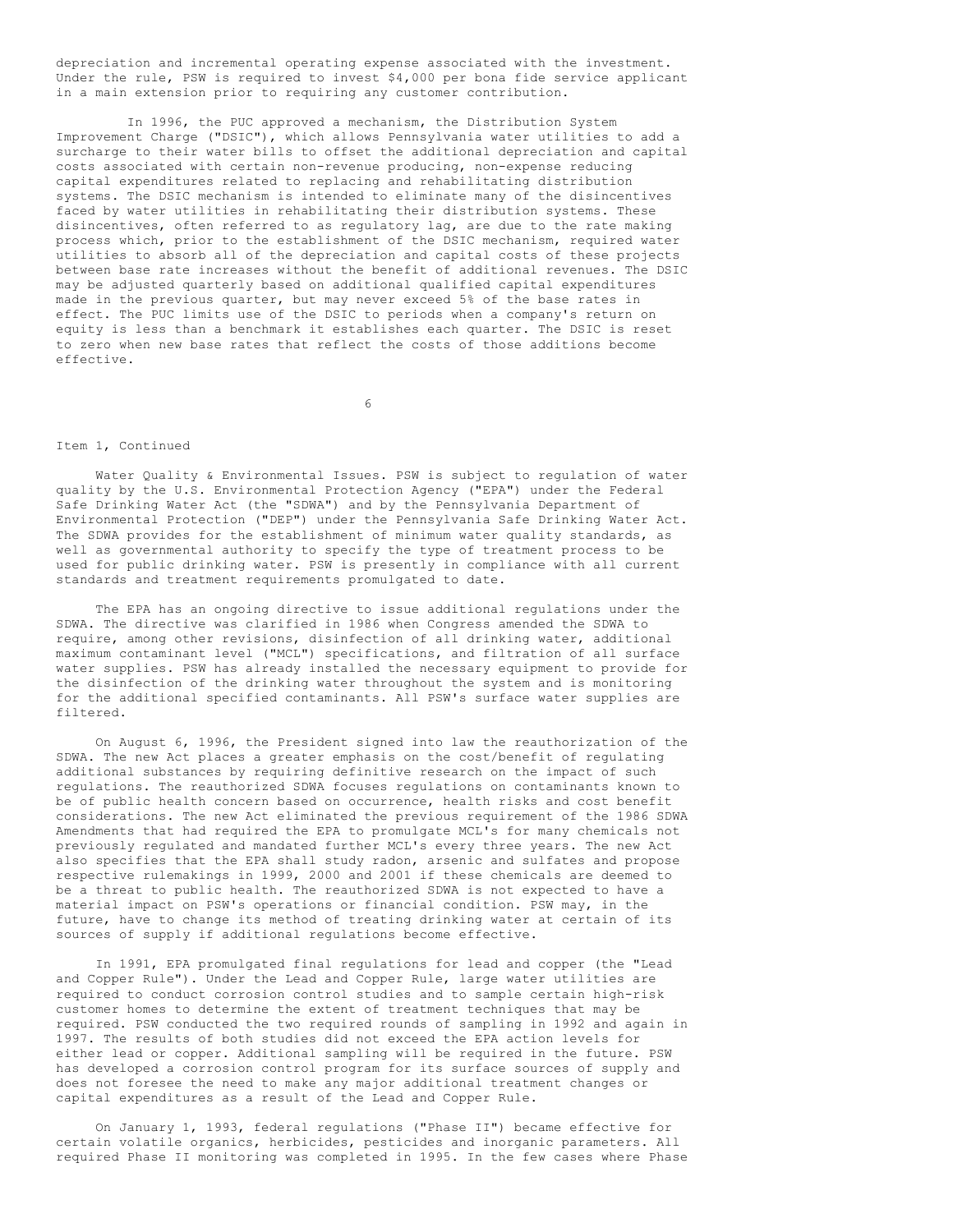II contaminants were detected, concentrations were below MCL's. Future monitoring will be required, but no major treatment modifications are anticipated as a result of these regulations.

In May 1996, the EPA issued the first rule of a three-rule package addressing Disinfection By-Products ("DBP") and monitoring of disease-causing micro-organisms. DBP's are chemicals formed during the drinking water treatment process. The first rule is an Information Collection Rule ("ICR") designed to collect data to be used in developing further rules. As required, PSW began sampling under the requirements of the ICR in July 1997 and completed the ICR phase in December 1998. Studies by the EPA on the data collected may result in new treatment standards and processes. In December 1998, the EPA issued additional rules concerning DBP and PSW meets the requirements of these new rules.

PSW is also subject to other environmental statutes administered by the EPA and DEP. These include the Federal Clean Water Act ("FCWA") and the Resource Conservation and Recovery Act ("RCRA"). Under the FCWA, the Company must obtain National Pollutant Discharge Elimination System ("NPDES") permits for discharges from its water treatment stations. PSW currently maintains six NPDES permits relating to its water treatment plants, which are subject to renewal every five years. PSW presently meets all NPDES requirements. Although management recognizes that permit renewal may become more difficult if more stringent guidelines are imposed, no significant obstacles to permit renewal are presently foreseen.

7

# Item 1, Continued

Under RCRA, PSW is subject to specific regulations regarding the solid waste generated from the water treatment process. The DEP promulgated a "Final Rulemaking" for solid waste (Residual Waste Management) in July 1992. PSW' obtained the permits for its three residual waste disposal sites in accordance with regulatory requirements. The terms of the permits are for a period of ten years and the renewals are due in 2008.

PSW operates the Little Washington Wastewater Company ("LWW"), a wastewater utility which serves approximately 500 customers in two service territories that are located within the service territory of PSW. LWW is subject to regulation by the EPA and DEP, and is subject to environmental statutes, including FCWA and RCRA. LWW currently maintains permits for its wastewater treatment stations in accordance with FCWA and is presently in compliance with all standards and treatment requirements promulgated to date.

Where PSW is required to make certain capital investments in order to maintain its compliance with any of the various regulations discussed above, it is management's belief that all such expenditures would be fully recoverable in PSW's rates. However, under current law, such capital investments would have to be financed prior to their inclusion in PSW's rate structure, and the resulting rate increases would not necessarily be timely.

Year 2000

# Overview

The Company is actively pursuing a Year 2000 Program (the "Program"). The objective of the Program is to provide reasonable assurance that the Company's critical systems and processes that impact the Company's ability to deliver water to its customers will not experience significant interruptions that would interfere with such water service or result in a material business impairment that would have an adverse impact to the Company's operations, liquidity or financial condition as a result of the Year 2000 issue. For purposes of the Program, the Year 2000 issue is defined as whether information technology accurately processes date and time data from, into and between the twentieth and twenty-first centuries, and the years 1999 and 2000 and leap year calculations. The Company's systems and processes being reviewed include: (i) internal systems and processes, consisting of software, databases, information technology hardware and imbedded microprocessors; and (ii) relationships with third parties. The Program involves a systematic approach to the Year 2000 issue consisting of the following steps: (i) inventorying the component elements of the Company's systems and processes; (ii) assessing whether there are Year 2000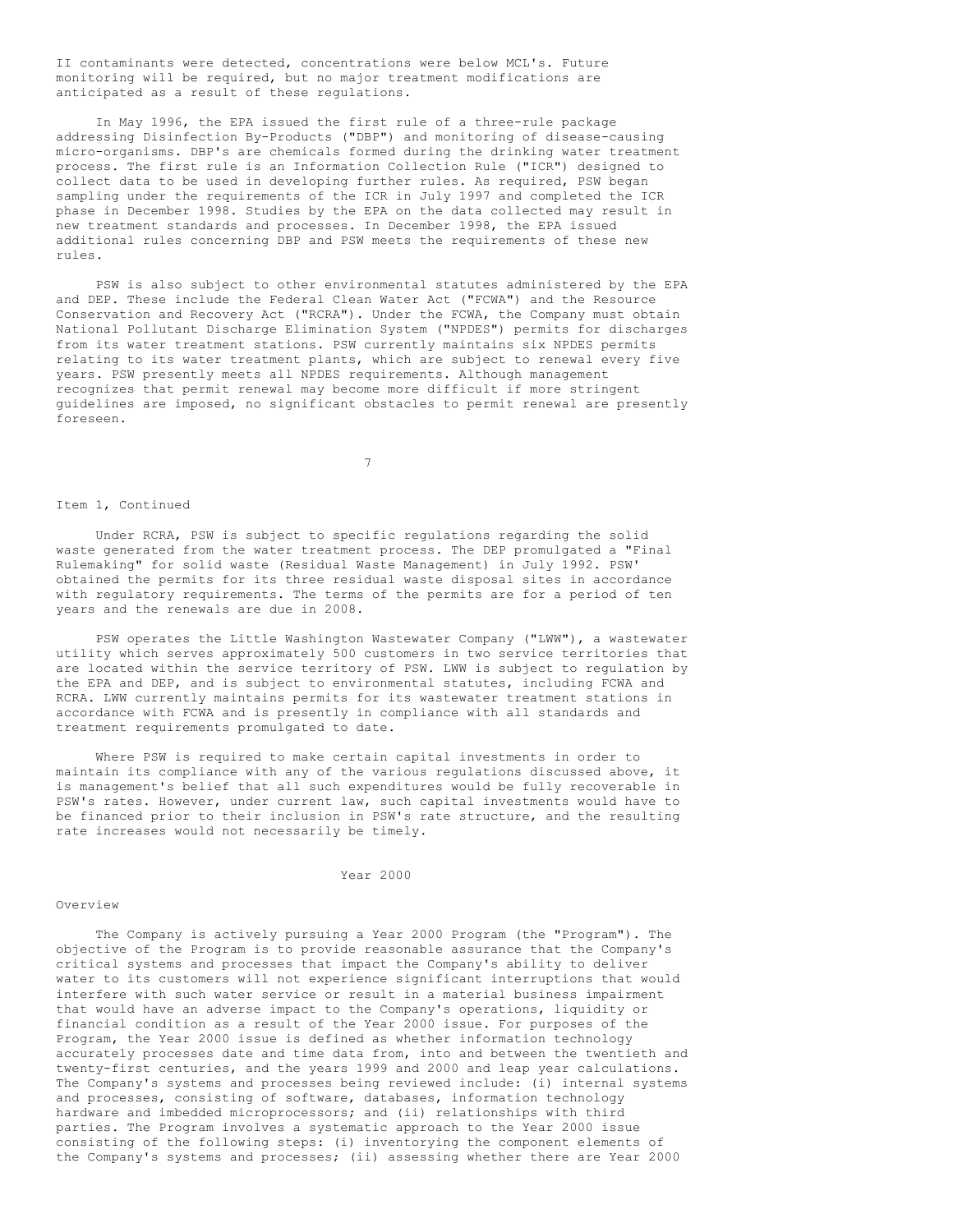issues with such systems and processes; (iii) remediation of systems and processes that are identified as having Year 2000 issues; (iv) testing the remediation measures that are implemented; and (v) developing contingency plans. In addition to the Company's Program, the PUC has instituted a formal proceeding for the purpose of determining all matters concerning Year 2000 compliance of all jurisdictional fixed utilities, which would include the Company's primary subsidiary, PSW. The PUC is requiring that utilities affirmatively demonstrate that their mission-critical systems will be Year 2000 compliant by March 31, 1999 or provide the PUC with detailed contingency plans for the continuation of utility service throughout the transition from the twentieth to the twenty-first century, including leap year. PSW has responded to the PUC's initial questionnaire concerning Year 2000 compliance and intends to comply with the PUC's requirements.

### The Company's State of Readiness

Internal Systems and Processes - The Company is evaluating its systems and processes based on a prioritization of the risks they pose to the overall objectives of the Program. Therefore, different systems and processes are in different phases of the overall Program. An inventory of all critical systems and processes was completed in November 1998. An assessment of Year 2000 issues for the Company's critical systems was completed in December 1998. As a result of the assessment, it was determined that none of the internal systems and processes directly related to the treatment and distribution of water to its customers would be significantly affected by the Year 2000 issue. Some financial and office systems may be affected and the remediation or replacement and testing of these systems has started. It is anticipated that remediation or replacement and testing of these systems will be completed by mid-1999.

Relationships with Third Parties - The Company's relationships with third parties that may be affected by the Year 2000 issue may be classified into three categories: customers; suppliers; and third party software vendors. Based on 1998 revenues, approximately 65% of the Company's revenues are from residential customers, 21% from commercial customers (consisting primarily of apartments, colleges,

8

### Item 1, Continued

hospitals, small businesses and municipalities), and 6% from fire protection services. It is not anticipated that water use by customers in these categories will be significantly affected by the Year 2000 issue. The Company's industrial customers represent approximately 4% of its total 1998 revenues and the Company intends to contact its largest industrial customers to determine whether they anticipate any adverse effect on their demand for water as a result of the Year 2000 issue. No single customer accounted for more than one percent of the Company's 1998 revenues. The Company has contacted its key suppliers to determine their Year 2000 compliance status and the responses received to date indicate that such suppliers are or intend to be Year 2000 compliant. Because of the substantial electric power requirements of the Company's water treatment and distribution systems, electric power supply may be the most critical supplier relationship. To date, the Company's electric supplier, which is also subject to the PUC's review, has indicated that it expects to be Year 2000 compliant by October 31, 1999. Third party vendors of critical software systems have been contacted regarding the compliance status of their software and either the vendors have represented that their software packages are compliant or the software is being remedied as part of the Company's Year 2000 Program.

# The Costs to Address the Company's Year 2000 Issues

The Company estimates its cost to date for its Year 2000 Program to be approximately \$3,200,000 which includes the costs to develop a new customer billing system that the Company is implementing to provide added capacity and capabilities. The Company presently estimates that it will spend an additional amount of approximately \$1,500,000 to bring all of its critical systems into compliance.

# The Risks of the Company's Year 2000 Issues

A material Year 2000 noncompliance could result in an interruption in, or failure of, certain normal business activities or operations. Such noncompliance could materially and adversely affect the Company's water service and results of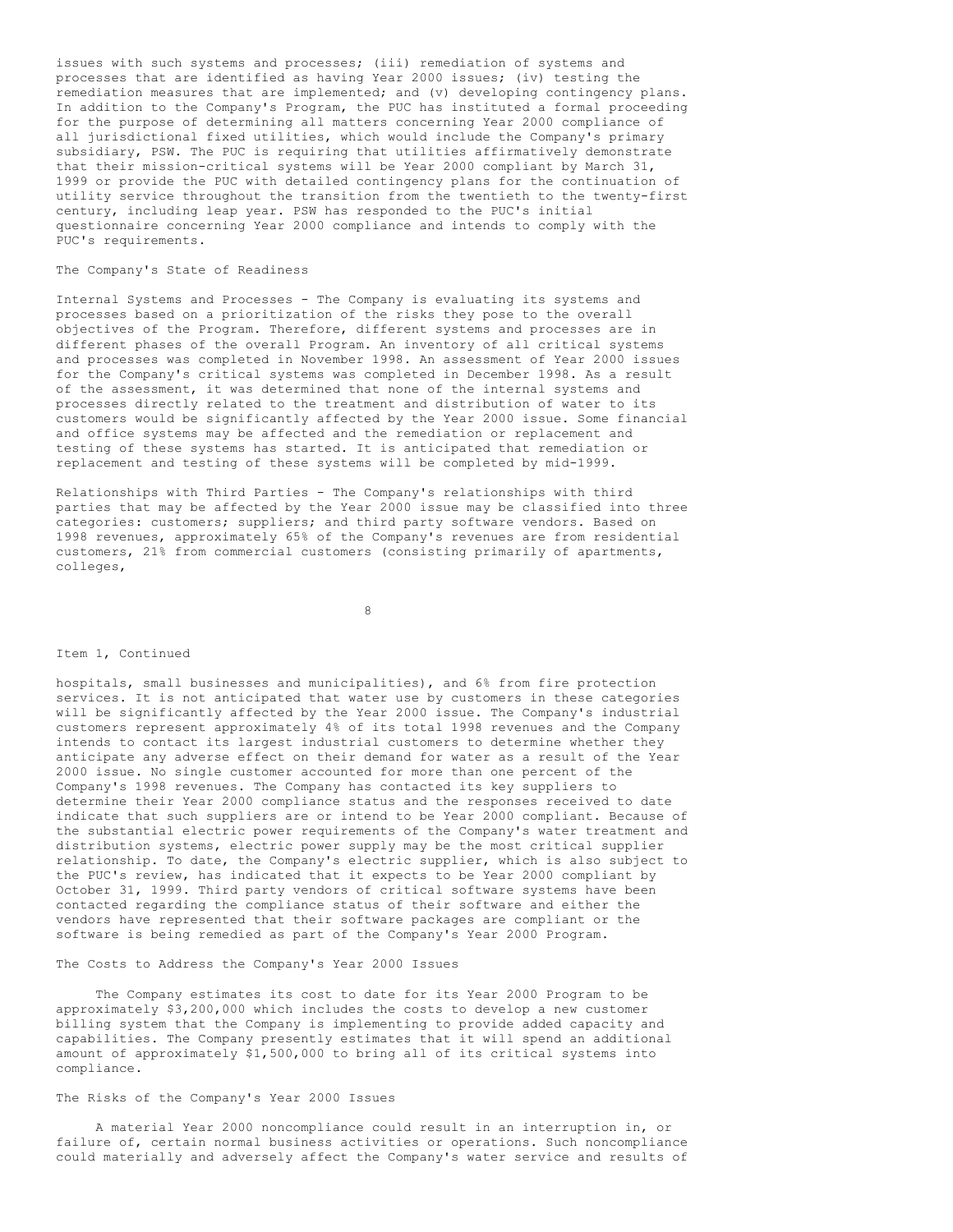operations, liquidity and financial condition. Because of the uncertainty inherent in the Year 2000 issue, due primarily from the uncertainty of the Year 2000 readiness of third party suppliers, the Company is unable to determine at this time whether the consequences of Year 2000 noncompliances will have a material impact on the Company. The Company's Year 2000 Program is expected to significantly reduce the Company's level of uncertainty about the Year 2000 issue and, in particular, about the Year 2000 compliance and readiness of its key vendors and suppliers. The Company believes that, with the completion of its Program, the possibility of significant interruptions of normal operations should be reduced.

# The Company's Contingency Plans

The Company is evaluating contingency plans in the event that any critical systems or processes or vender relationships cannot be verified as Year 2000 compliant by March 1999. Contingency plans may also be developed for certain other critical systems, notwithstanding a determination of their Year 2000 compliance, if such systems would have a significant effect on the Company's ability to deliver water to its customers. The Company intends to complete its contingency planning process for its mission critical systems by March 1999.

## Forward-looking Statements

The statements in the Company's Year 2000 disclosure contain forward-looking statements and should be read in conjunction with the Company's disclosure under the "Forward-looking Statements" section "Management's Discussion and Analysis of Financial Condition and Results of Operations."

### Employee Relations

As of December 31, 1998, the Registrant employed a total of 542 full-time persons. Hourly employees of PSW are represented by the International Brotherhood of Firemen and Oilers, Local No. 473. The contract with the union expires on December 1, 2001. Management considers its employee relations to be good.

9

# Item 2. Properties.

The Registrant believes that the facilities used in the operation of its business are in good condition in terms of suitability, adequacy and utilization.

The property of PSW consists of a waterworks system devoted to the collection, storage, treatment and distribution of water in its service territory. Management considers that its properties are maintained in good operating condition and in accordance with current standards of good waterworks practice. The following table summarizes the principal physical properties owned by PSW:

|              | No. of    |                      | Square Feet       |
|--------------|-----------|----------------------|-------------------|
| Location     | Buildings | Description          | Floor Area        |
|              |           |                      |                   |
| Pennsylvania |           | Office & warehouse   | 179,413           |
| Pennsylvania | 19        | Pumping stations and |                   |
|              |           | treatment buildings  | 235,200           |
| Pennsylvania | 23        | Well stations        | Approx. 600 ea.   |
| Pennsylvania | 38        | Well stations        | Approx. 150 ea.   |
| Pennsylvania | 52        | Booster stations     | Approx. 1,100 ea. |

In addition, PSW also owns 77 storage facilities for treated water throughout its service territory with a combined capacity of 167.54 million gallons and six surface water impounding reservoirs. The water utility also owns approximately 3,523 miles of transmission and distribution mains, has 299,850 active metered services and 14,388 fire hydrants.

PSW's properties referred to herein, with certain minor exceptions which do not materially interfere with their use, are owned by PSW and are subject to the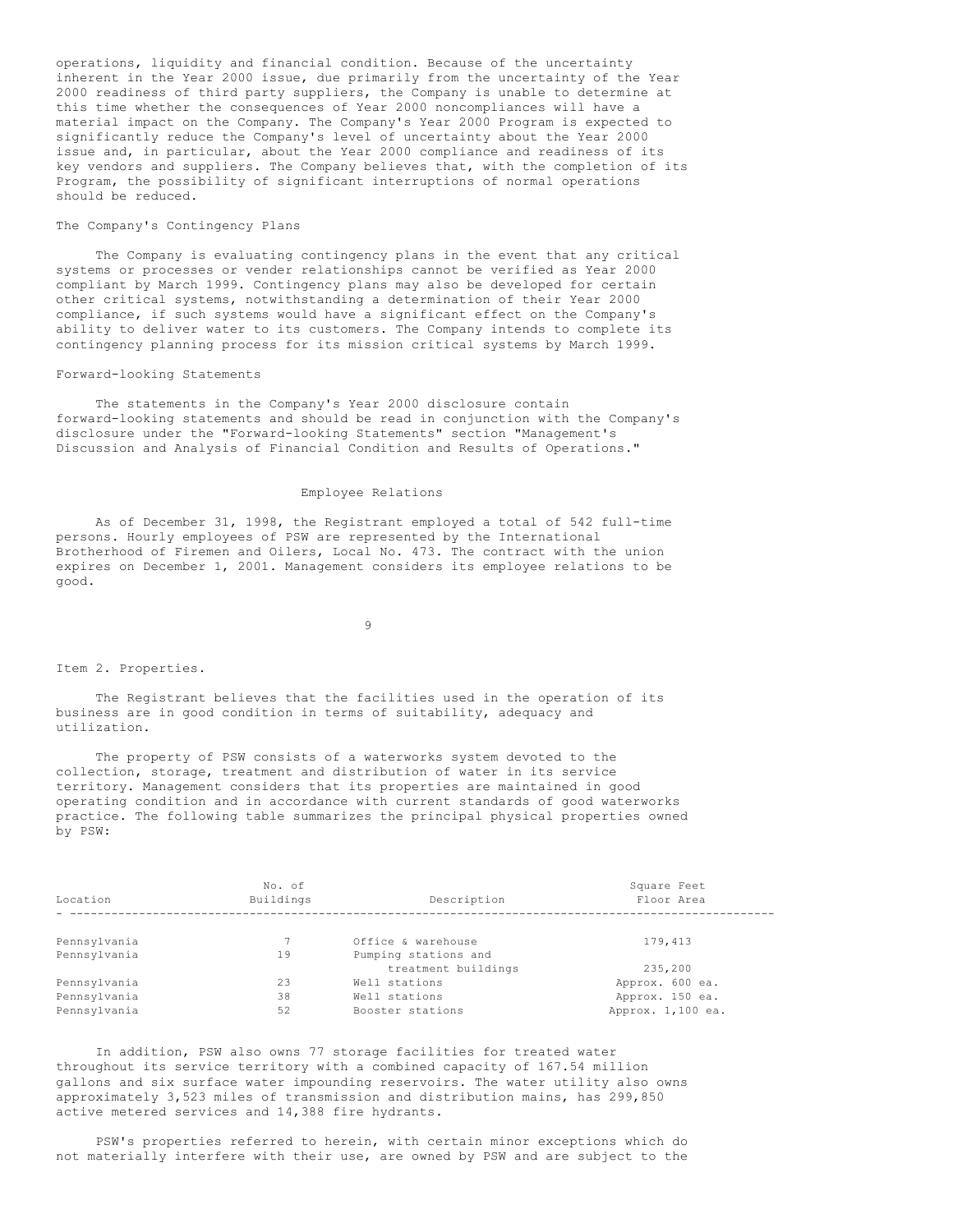lien of an Indenture of Mortgage dated as of January 1, 1941, as supplemented. In the case of properties acquired through the exercise of the power of eminent domain and certain properties acquired through purchase, it has title only for water supply purposes.

The Registrant's corporate offices are leased from PSW and located in Bryn Mawr, Pennsylvania.

## Item 3. Legal Proceedings

There are various legal proceedings in which the Company is involved. Although the results of legal proceedings cannot be predicted with certainty, there are no pending legal proceedings to which the Registrant or any of its subsidiaries is a party or to which any of their properties is the subject that present a reasonable likelihood of a material adverse impact on the Registrant.

 $1<sub>0</sub>$ 

Item 4. Submission of Matters to a Vote of Security Holders

Information with respect to the executive officers of the Company is contained in Item 10 hereof and is hereby incorporated by reference herein.

## Results of Vote of Security Holders

The Special Meeting of Shareholders of PSC was held on November 16, 1998 at the headquarters of the Company, 762 W. Lancaster Avenue, Bryn Mawr, Pennsylvania, pursuant to the Notice sent on or about October 2, 1998 to all shareholders of record at the close of business on September 18, 1998. At that meeting, the shareholders were asked to act upon the following proposals:

1. Approval of the Amended and Restated Agreement and Plan of Merger, dated as of August 5, 1998 (the "Merger Agreement"), by and among PSC, Consumers Acquisition Company ("Acquisition") and Consumers Water Company ("Consumers"), providing for the merger of Consumers with and into Acquisition, a wholly-owned subsidiary of PSC.

| For        | Against | Abstentions |
|------------|---------|-------------|
|            |         |             |
| 20,029,416 | 188,612 | 177,946     |

2. Approval of an amendment to PSC's Articles of Incorporation increasing the authorized shares of PSC common stock, par value \$.50 per share from 40,000,000 to 100,000,000.

| For        | Against   | Abstentions |
|------------|-----------|-------------|
|            |           |             |
| 18,675,085 | 1,511,642 | 209,247     |

3. Approval of an amendment to PSC's 1994 Equity Compensation Plan (the "Equity Compensation Plan") to increase from 1,900,000 to 2,900,000, the aggregate authorized shares of the PSC Common Stock that may be issued or transferred under the Equity Compensation Plan and to adopt certain other amendments to the terms of the Equity Compensation Plan necessary for the issuance of options to holders of options to purchase Consumers Common Stock pursuant to the Merger Agreement.

| For        | Against   | Abstentions |
|------------|-----------|-------------|
|            |           |             |
| 18,620,728 | 1,357,866 | 417,380     |

11

## PART II

Item 5. Market for the Registrant's Common Stock and Related Security Holder Matters

The Company's common stock is traded on the New York Stock Exchange and the Philadelphia Stock Exchange. As of March 11, 1999, there were approximately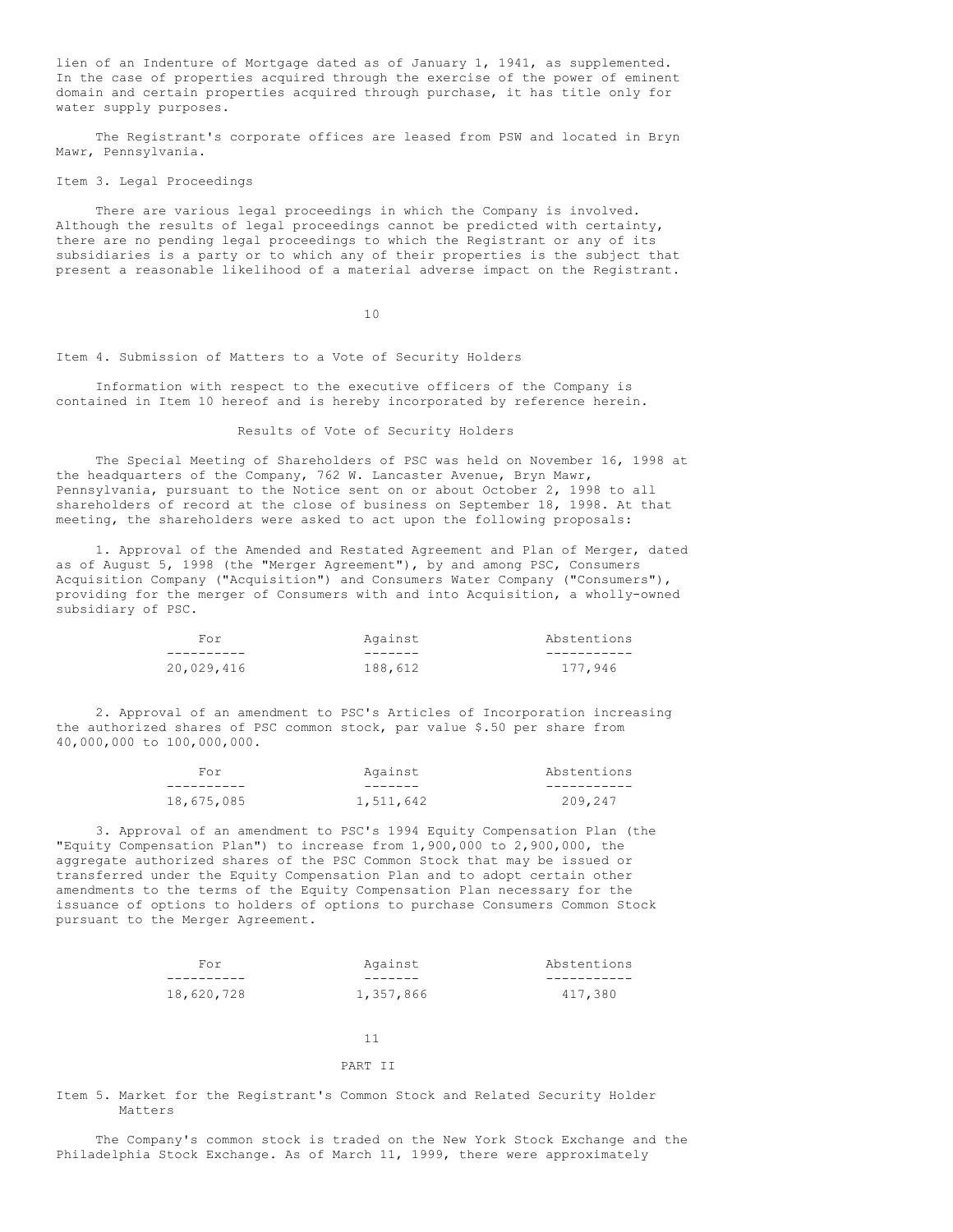The following selected quarterly financial data of the Company is in thousands of dollars, except for per share amounts:

|                                     |       |                   |                                               |             | Total  |
|-------------------------------------|-------|-------------------|-----------------------------------------------|-------------|--------|
|                                     | First | Second            | Third                                         | Fourth      | Year   |
| 1998                                |       |                   |                                               |             |        |
| Operating revenues                  |       |                   | \$34,276 \$37,341 \$41,656 \$37,704 \$150,977 |             |        |
| Operations and maintenance          |       |                   | 13,668 14,020 14,714 15,772                   |             | 58,174 |
| Net income available to common      |       |                   |                                               |             |        |
| stock                               |       |                   | 5,706 7,435 9,022 6,461                       |             | 28,624 |
| Basic net income per common share   | 0.21  |                   | $0.27$ $0.33$                                 | 0.23        | 1.04   |
| Diluted net income per common share | 0.21  | $0.27$ 0.32       |                                               | 0.23        | 1.03   |
| Dividend paid per common share      |       | $0.1625$ $0.1625$ | 0.1700                                        | 0.1700      | 0.6650 |
| Price range of common stock         |       |                   |                                               |             |        |
| $-$ high                            | 25.75 | 22.56             | 28.19                                         | 30.06       | 30.06  |
| $-$ low                             | 19.56 | 18.88             | 20.50                                         | 23.00       | 18.88  |
| 1997                                |       |                   |                                               |             |        |
| Operating revenues                  |       |                   | \$31,021 \$33,315 \$36,754 \$35,081 \$136,171 |             |        |
| Operations and maintenance          |       |                   | 13,068 13,295 14,466 15,070                   |             | 55,899 |
| Net income available to common      |       |                   |                                               |             |        |
| stock                               | 4,460 |                   | 5,778 7,323                                   | 5,432       | 22,993 |
| Basic net income per common share   |       |                   | $0.17$ $0.23$ $0.28$                          | 0.21        | 0.89   |
| Diluted net income per common share | 0.17  | 0.22              | 0.28                                          | 0.21        | 0.88   |
| Dividend paid per common share      | 0.152 | 0.152             | 0.159                                         | 0.159       | 0.622  |
| Price range of common stock         |       |                   |                                               |             |        |
| - high                              | 15.47 | 15.10             |                                               | 18.00 22.18 | 22.18  |
| $-$ low                             | 11.72 | 11.44             | 14.07                                         | 15.10       | 11.44  |

High and low prices of the Company's common stock are as reported on the New York Stock Exchange Composite Tape.

12

Item 5, Continued

Following is a recent history of income from continuing operations and common dividends of the Company:

|      | Cash dividend<br>per common share | Basic<br>income per<br>share from<br>continuing<br>operations | Dividend<br>payout<br>ratio |
|------|-----------------------------------|---------------------------------------------------------------|-----------------------------|
| 1994 | \$0.55                            | \$0.68                                                        | 81%                         |
| 1995 | 0.57                              | 0.75                                                          | 76%                         |
| 1996 | 0.59                              | 0.79                                                          | 75%                         |
| 1997 | 0.62                              | 0.89                                                          | 70%                         |
| 1998 | 0.67                              | 1.04                                                          | 64%                         |

Dividends have averaged approximately 72% of income from continuing operations during this period. In 1998, the dividend rate increased by 4.6%. As a result, beginning with the dividend payable in September 1998, the annual dividend rate increased to \$.68 per share.

### Item 6. Selected Financial Data

The information appearing in the section captioned "Summary of Selected Financial Data" from the portions of the Company's 1998 Annual Report to Shareholders filed as Exhibit 13.6 to this Form 10-K Report is incorporated by reference herein.

Item 7. Management's Discussion and Analysis of Financial Condition and Results of Operations

The information appearing in the section captioned "Management's Discussion and Analysis" from the portions of the Company's 1998 Annual Report to Shareholders filed as Exhibit 13.6 to this Form 10-K Report is incorporated by reference herein.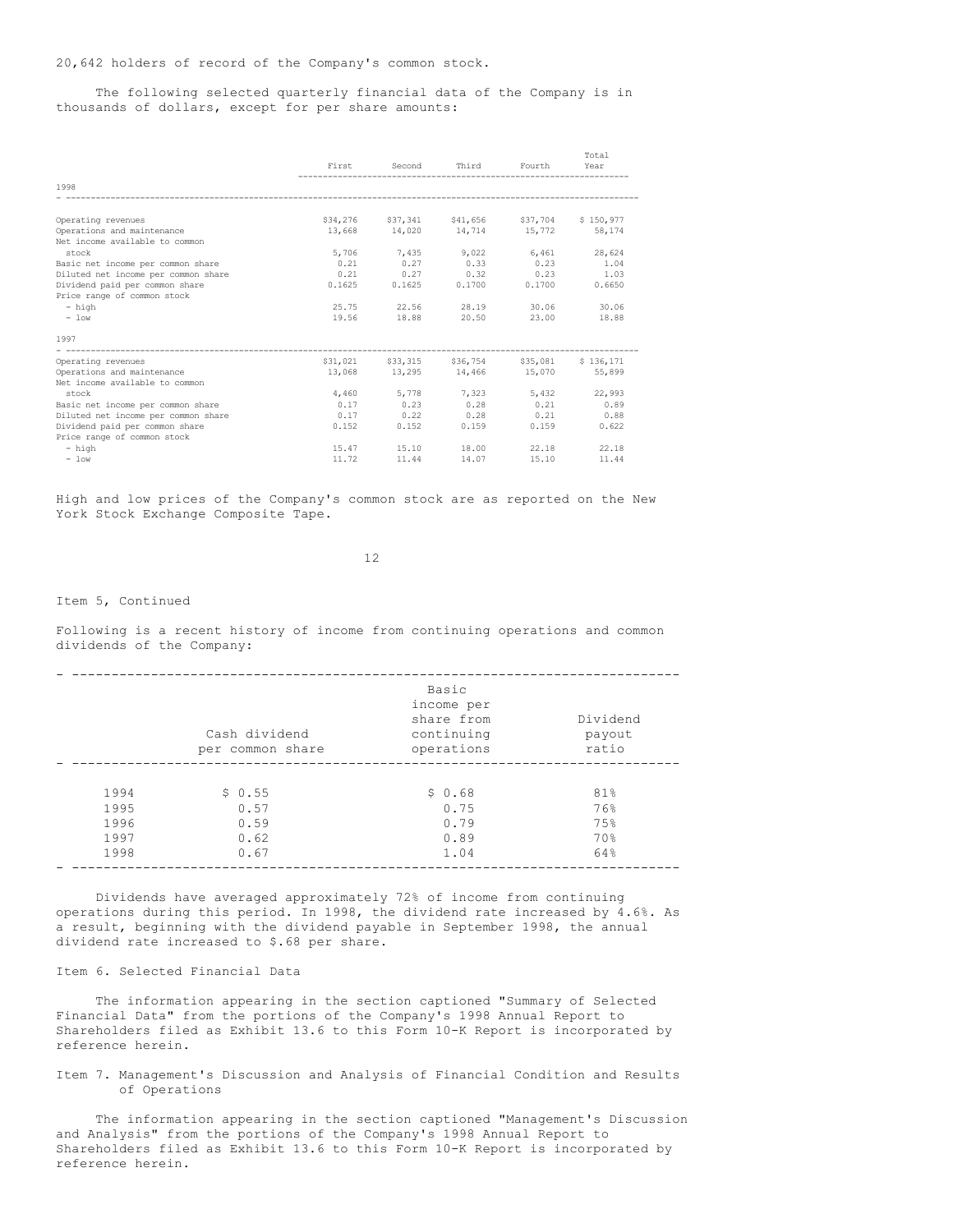# Item 8. Financial Statements and Supplementary Data

Information appearing under the captions "Consolidated Statements of Income", "Consolidated Balance Sheets", "Consolidated Cash Flow Statements" "Consolidated Statements of Capitalization" and "Notes to Consolidated Financial Statements" from the portions of the Company's 1998 Annual Report to Shareholders filed as Exhibit 13.6 to this Form 10-K Report is incorporated by reference herein. Also, the information appearing in the section captioned "Reports on Financial Statements" from the portions of the Company's 1998 Annual Report to Shareholders filed as Exhibit 13.6 to this Form 10-K Report is incorporated by reference herein.

Item 9. Disagreements on Accounting and Financial Disclosure

None.

13

# PART III

Item 10. Directors and Executive Officers of the Registrant

Directors of the Registrant

The information appearing in the section captioned "Information Regarding Nominees and Directors" of the Proxy Statement relating to the May 20, 1999, annual meeting of shareholders of the Company, to be filed within 120 days after the end of the fiscal year covered by this Form 10-K Report, is incorporated herein by reference.

Executive Officers of the Registrant

The following table and the notes thereto set forth information with respect to the executive officers of the Registrant, including their names, ages, positions with the Registrant and business experience during the last five years:

| Name                  | Aqe | Position with the Registrant<br>and date of election (1)<br>------------------                                                                                                                                                                                                                                      |
|-----------------------|-----|---------------------------------------------------------------------------------------------------------------------------------------------------------------------------------------------------------------------------------------------------------------------------------------------------------------------|
| Nicholas DeBenedictis | 53  | President and Chairman (May 1993 to present);<br>President and Chief Executive Officer (July<br>1992 to May 1993); Chairman and Chief<br>Executive Officer, Philadelphia Suburban Water<br>Company (July 1992 to present); President,<br>Philadelphia Suburban Water Company (February<br>1995 to January 1999) (2) |
| Morrison Coulter      | 62  | President, Philadelphia Suburban Water Company<br>(January 1999 to present); Senior Vice<br>President - Production, Philadelphia Suburban<br>Water Company (February 1996 to January 1999);<br>Vice President - Production, Philadelphia<br>Suburban Water Company (April 1989 to February<br>1996) (3)             |
| Richard R. Riegler    | 52  | Senior Vice President - Engineering and<br>Environmental Affairs (January 1999 to<br>present); Senior Vice President - Operations,<br>Philadelphia Suburban Water Company (April<br>1989 to January 1999) (4)                                                                                                       |
| Roy H. Stahl          | 46  | Senior Vice President and General Counsel<br>(April 1991 to present) (5)                                                                                                                                                                                                                                            |
| Michael P. Graham     | 50  | Senior Vice President - Finance and Treasurer<br>(March 1993 to present) (6)                                                                                                                                                                                                                                        |

(1) In addition to the capacities indicated, the individuals named in the above table hold other offices or directorships with subsidiaries of the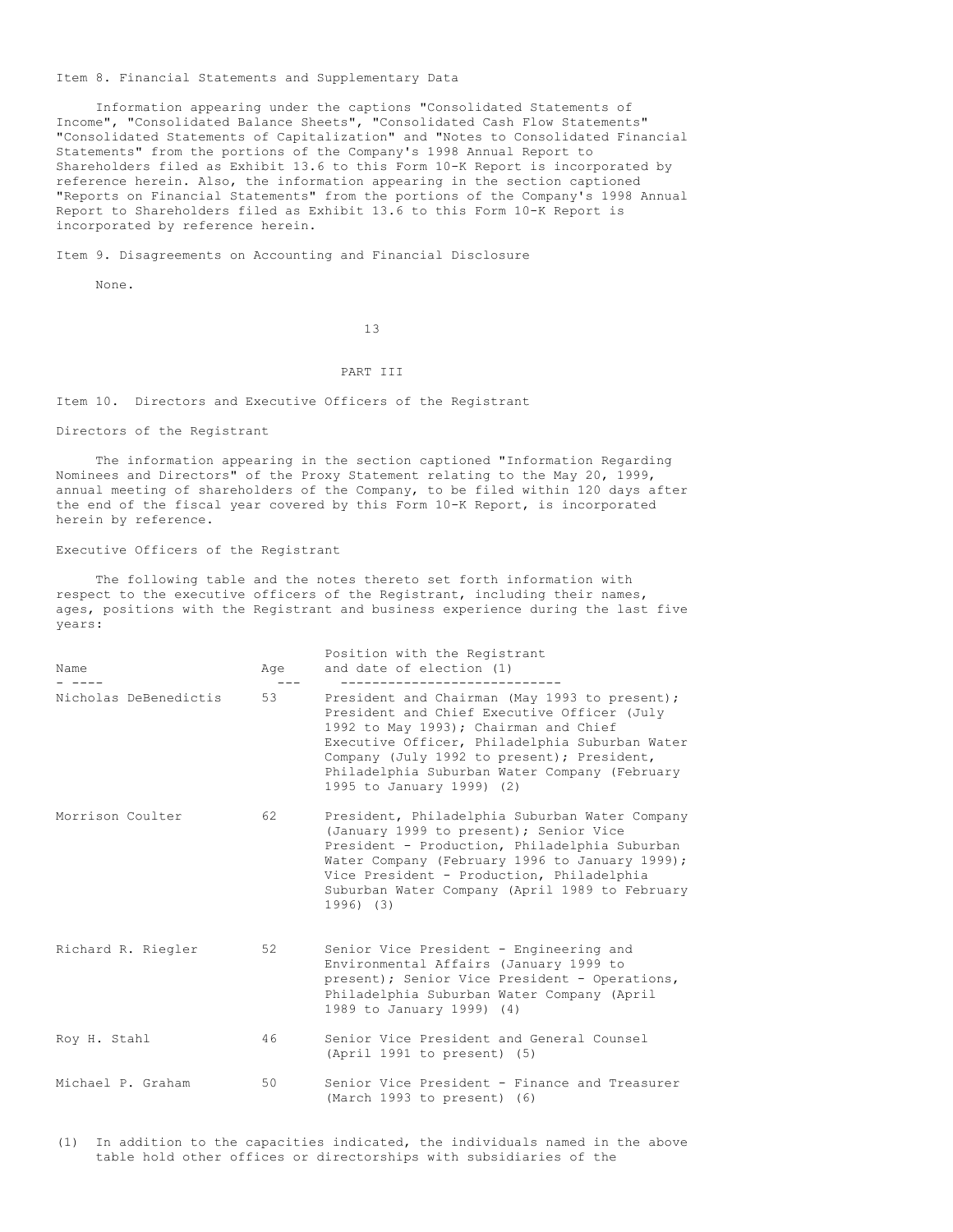Registrant. Officers serve at the discretion of the Board of Directors.

- (2) Mr. DeBenedictis was Secretary of the Pennsylvania Department of Environmental Resources from 1983 to 1986. From December 1986 to April 1989, he was President of the Greater Philadelphia Chamber of Commerce. Mr. DeBenedictis was Senior Vice President for Corporate and Public Affairs of Philadelphia Electric Company from April 1989 to June 1992.
- (3) Mr. Coulter was Superintendent of Pumping Facilities from 1971 to 1982. From 1982 to 1987 he served as Manager - Electrical/Mechanical Department and from 1987 to 1989 he was Assistant Vice President Production.
- (4) Mr. Riegler was Chief Engineer of Philadelphia Suburban Water Company from 1982 to 1984. He then served as Vice President and Chief Engineer from 1984 to 1986 and Vice President of Operations from 1986 to 1989.

14

# Item 10, Continued

- (5) From January 1984 to August 1985, Mr. Stahl was Corporate Counsel, from August 1985 to May 1988 he was Vice President - Administration and Corporate Counsel of the Registrant, and from May 1988 to April 1991 he was Vice President and General Counsel of the Registrant.
- (6) Mr. Graham was Controller of the Company from 1984 to September 1990, and from September 1990 to May 1991 he was Chief Financial Officer and Treasurer. From May 1991 to March 1993, Mr. Graham was Vice President Finance and Treasurer.

# Item 11. Executive Compensation

The information appearing in the sections captioned "Executive Compensation" of the Proxy Statement relating to the May 20, 1999, annual meeting of shareholders of the Company, to be filed within 120 days after the end of the fiscal year covered by this Form 10-K Report, is incorporated herein by reference.

Item 12. Security Ownership of Certain Beneficial Owners and Management

The information appearing in the sections captioned "Ownership of Common Stock" of the Proxy Statement relating to the May 20, 1999, annual meeting of shareholders of the Company, to be filed within 120 days after the end of the fiscal year covered by this Form 10-K Report, is incorporated herein by reference.

Item 13. Certain Relationships and Related Transactions

The information appearing in the sections captioned "Certain Relationships and Related Transactions" of the Proxy Statement relating to the May 20 1999, annual meeting of shareholders of the Company, to be filed within 120 days after the end of the fiscal year covered by this Form 10-K Report, is incorporated herein by reference.

15

### PART IV

Item 14. Exhibits, Financial Statement Schedules and Reports on Form 8-K

Financial Statements. The following is a list of the consolidated financial statements of the Company and its subsidiaries and supplementary data incorporated by reference in Item 8 hereof:

Management's Report

Independent Auditors' Report

Consolidated Balance Sheets - December 31, 1998 and 1997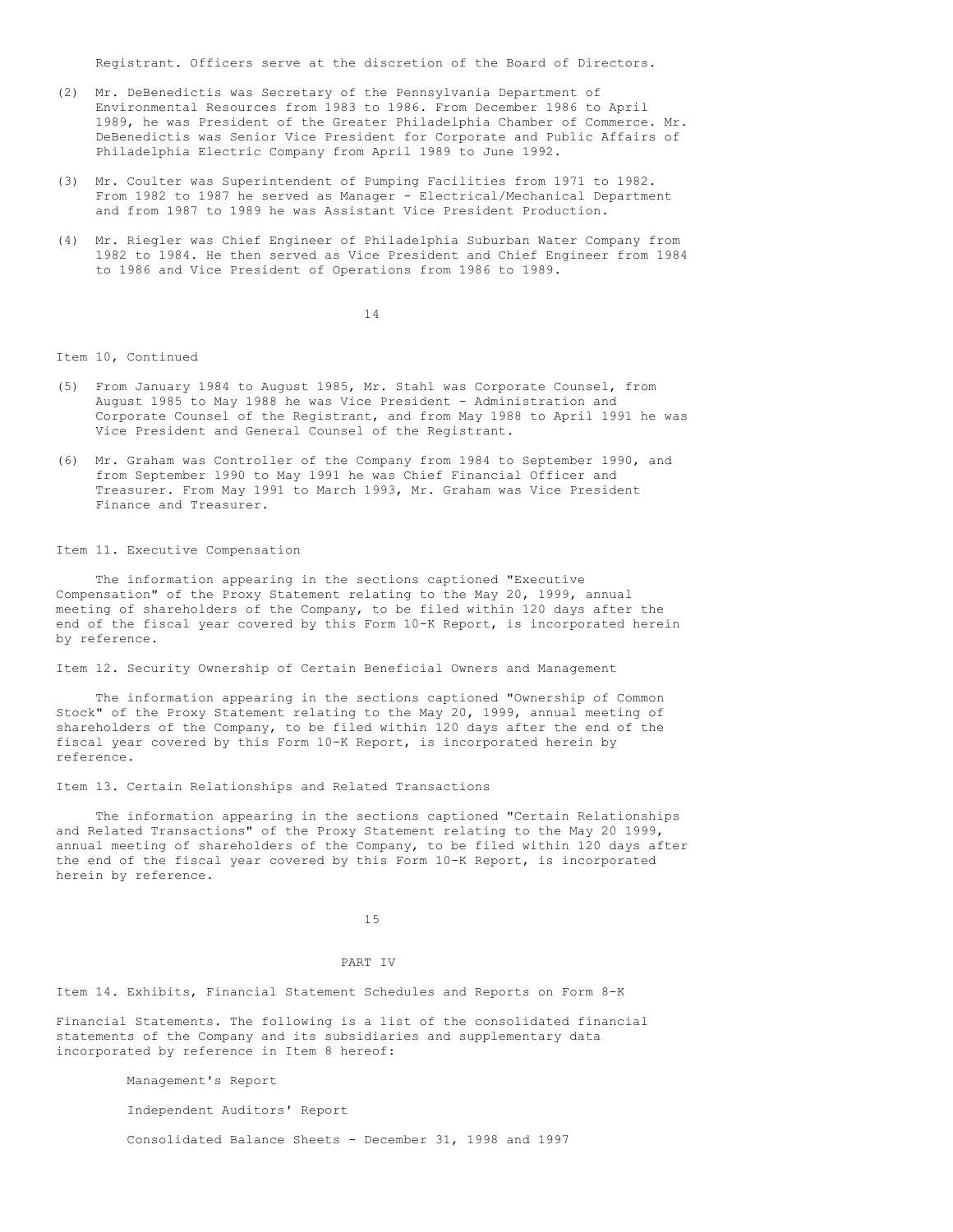Consolidated Statements of Income - 1998, 1997 and 1996 Consolidated Statements of Cash Flow - 1998, 1997, and 1996 Consolidated Statements of Capitalization - December 31, 1998 and 1997 Notes to Consolidated Financial Statements

Financial Statement Schedules. The financial statement schedules, or supplemental schedules, filed as part of this annual report on Form 10-K are omitted because they are not applicable or not required, or because the required information is included in the consolidated financial statements or notes thereto.

Reports on Form 8-K.

Current Report on Form 8-K filed on November 18, 1998, responding to Item 5, Other Events. (Related to the November 16, 1998 Special Meeting of the Company's Shareholders pursuant to the Notice sent on or about October 2, 1998 to all shareholders of record at the close of business on September 18, 1998 concerning the approval of three proposals, including the approval of the merger with Consumers).

Current Report on Form 8-K filed on March 12, 1999, responding to Item 2, Acquisition or Disposition of Assets; Item 5, Other Events; and Item 7, Financial Statements and Exhibits. (Related to the March 10, 1999 consummation of the previously announced agreement to merge Consumers Water Company with and into a wholly-owned subsidiary of PSC).

Exhibits, Including Those Incorporated by Reference. The following is a list of exhibits filed as part of this annual report on Form 10-K. Where so indicated by footnote, exhibits which were previously filed are incorporated by reference. For exhibits incorporated by reference, the location of the exhibit in the previous filing is indicated in parentheses. The page numbers listed refer to page numbers where such exhibits are located using the sequential numbering system specified by Rules 0-3 and 403.

16

# EXHIBIT INDEX

| Exhibit No. |                                                                                                                                                                                                                                           | Page No. |
|-------------|-------------------------------------------------------------------------------------------------------------------------------------------------------------------------------------------------------------------------------------------|----------|
| 3.1         | Amended and Restated Articles of Incorporation, as<br>amended (1) (Exhibit 3.1)                                                                                                                                                           |          |
| 3.2         | By-Laws, as amended (17) (Exhibit 3.2)                                                                                                                                                                                                    |          |
| 3.3         | Amendment to Amended and Restated Articles of<br>Incorporation, as amended, to increase the number<br>of authorized shares to 41,770,819 and to<br>provide that 40,000,000 of such shares be<br>shares of Common Stock (17) (Exhibit 3.3) |          |
| 3.4         | Amendment to Amended and Restated Articles of<br>Incorporation, as amended, designating the<br>Series B Preferred Stock (17) (Exhibit 3.4)                                                                                                |          |
| 3.5         | Amendment to Section 3.03 and addition of Section 3.17<br>to Bylaws (19) (Exhibits 1 and 2)                                                                                                                                               |          |
| 3.6         | Amendment to Amended and Restated Articles of<br>Incorporation, designating the terms of the Series A<br>Junior Participating Preferred Shares (21) (Exhibit 3.6)                                                                         |          |
| 3.7         | Amendment to Amended and Restated Articles of Incorporation,<br>to increase the number of authorized shares to 101,770,819<br>and to provide that 100,000,000 of such shares be shares of<br>Common Stock (23) (Annex E)                  |          |
| 4.1         | Indenture of Mortgage dated as of January 1, 1941<br>between Philadelphia Suburban Water Company and The<br>Pennsylvania Company for Insurance on Lives and Granting                                                                      |          |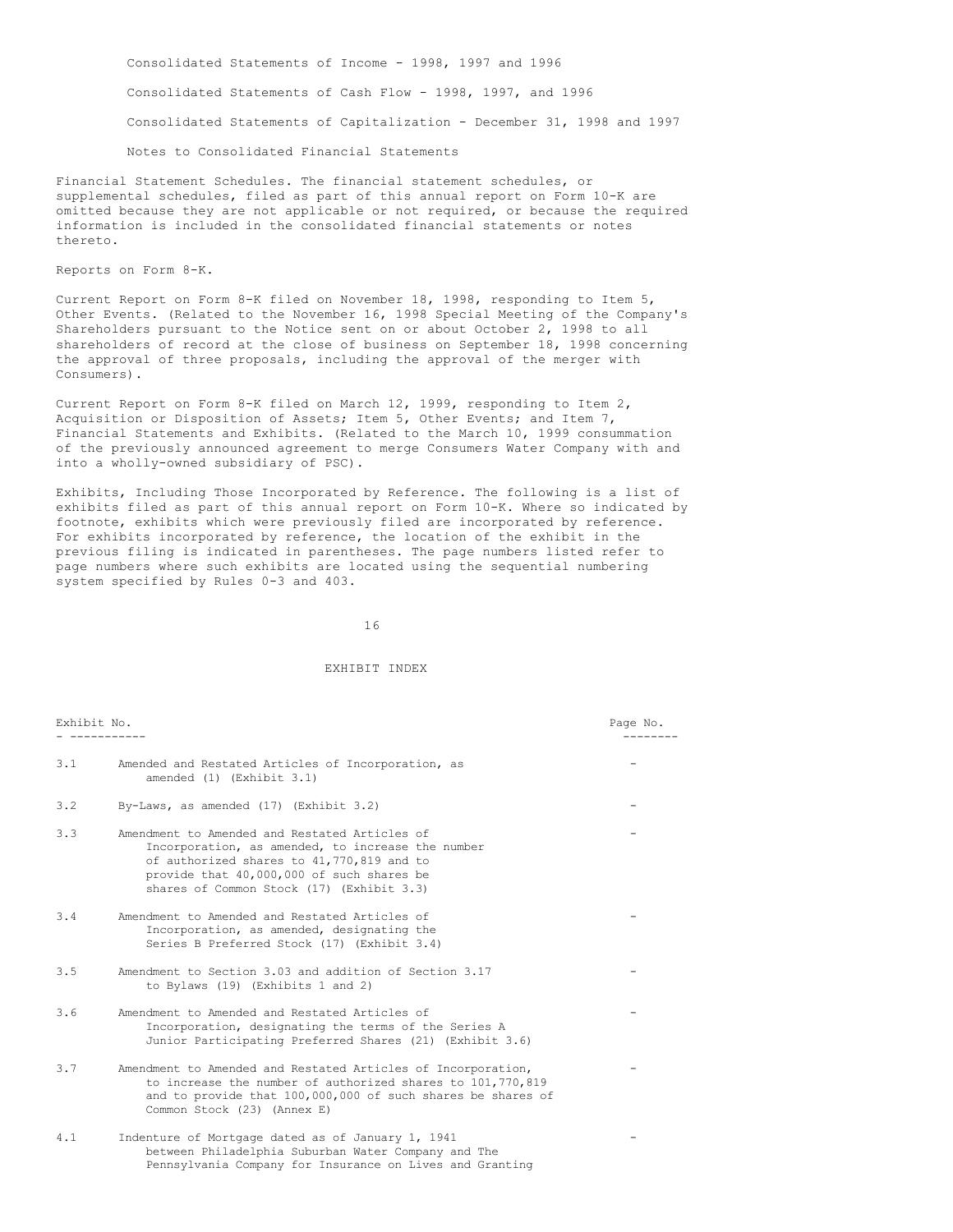|     | Annuities (now First Pennsylvania Bank, N.A.), as Trustee, with<br>supplements thereto through the Twentieth Supplemental Indenture<br>dated as of August 1, 1983 (2) (Exhibits 4.1 through $4.16$ )    |  |
|-----|---------------------------------------------------------------------------------------------------------------------------------------------------------------------------------------------------------|--|
| 4.2 | Revolving Credit Agreement between Philadelphia Suburban<br>Water Company and Mellon Bank (East) National Association<br>dated as of February 16, 1990 (3) (Exhibit 4.3)                                |  |
| 4.3 | First Amendment to Revolving Credit Agreement between<br>Philadelphia Suburban Water Company and Mellon Bank<br>N.A. dated as of September 1, 1992 (1) (Exhibit 4.3)                                    |  |
| 4.4 | Preferred Stock Agreement between Philadelphia Suburban<br>Water Company and Provident Life and Accident Insurance<br>Company dated as of January 1, 1991 (3) (Exhibit $4.4$ )                          |  |
| 4.5 | Indenture dated as of July 1, 1988 between Philadelphia<br>Suburban Corporation and the Philadelphia National<br>Bank, as Trustee. (4) (Exhibit 4)                                                      |  |
| 4.6 | Form of Rights Agreement, dated as of February 19, 1988,<br>between Philadelphia Suburban Corporation and<br>Mellon Bank (East) National Association, as amended<br>by Amendment No. 1. (5) (Exhibit 1) |  |
| 4.7 | Agreement to furnish copies of other long-term debt<br>instruments (1) (Exhibit 4.7)                                                                                                                    |  |
| 4.8 | Twenty-first Supplemental Indenture dated as of August 1,<br>1985 (6) (Exhibit 4.2)                                                                                                                     |  |

17

# EXHIBIT INDEX, Continued

| Exhibit No.<br>--------- |                                                                                                                                                                                                                                                        | Page No. |
|--------------------------|--------------------------------------------------------------------------------------------------------------------------------------------------------------------------------------------------------------------------------------------------------|----------|
| 4.9                      | Twenty-second Supplemental Indenture dated as of April 1,<br>1986 (7) (Exhibit 4.3)                                                                                                                                                                    |          |
| 4.10                     | Twenty-third Supplemental Indenture dated as of April 1,<br>1987 (8) (Exhibit 4.4)                                                                                                                                                                     |          |
| 4.11                     | Twenty-fourth Supplemental Indenture dated as of June 1,<br>1988 (9) (Exhibit 4.5)                                                                                                                                                                     |          |
| 4.12                     | Twenty-fifth Supplemental Indenture dated as of<br>January 1, 1990 (10) (Exhibit 4.6)                                                                                                                                                                  |          |
| 4.13                     | Twenty-sixth Supplemental Indenture dated as of November<br>1, 1991 (11) (Exhibit 4.12)                                                                                                                                                                |          |
| 4.14                     | Twenty-seventh Supplemental Indenture dated as of June 1,<br>1992 (1) (Exhibit 4.14)                                                                                                                                                                   |          |
| 4.15                     | Twenty-eighth Supplemental Indenture dated as of April 1,<br>1993 (12) (Exhibit 4.15)                                                                                                                                                                  |          |
| 4.16                     | Revolving Credit Agreement between Philadelphia<br>Suburban Water Company and Mellon Bank, N.A., PNC Bank<br>National Association, First Union National Bank, N.A.<br>and CoreStates Bank, N.A. dated as of March 17, 1994<br>$(12)$ (Exhibit $4.16$ ) |          |
| 4.17                     | Twenty-Ninth Supplemental Indenture dated as of March 30,<br>1995 (14) (Exhibit 4.17)                                                                                                                                                                  |          |
| 4.18                     | Thirtieth Supplemental Indenture dated as of August 15,<br>1995 (15) (Exhibit 4.18)                                                                                                                                                                    |          |
| 4.19                     | First Amendment to Revolving Credit Agreement dated as of May<br>22, 1995, between Philadelphia Suburban Water Company and<br>Mellon Bank, N.A., PNC Bank National Association, First Fidelity                                                         |          |

National Bank, N.A., Meridian Bank, N.A. dated as of March 17,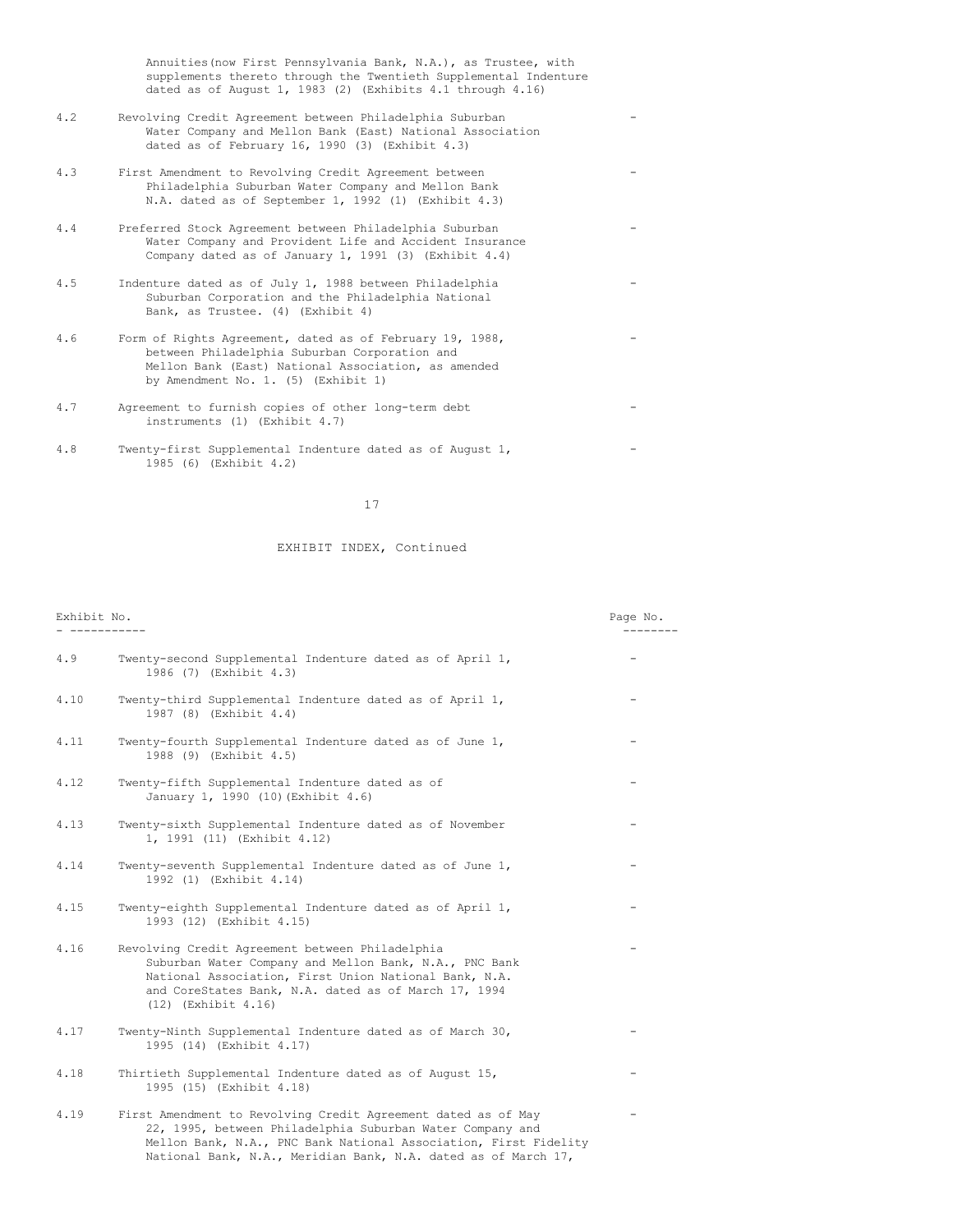- 4.20 Second Amendment to Revolving Credit Agreement dated as of July 21, 1995, between Philadelphia Suburban Water Company and Mellon Bank, N.A., PNC Bank National Association, First Fidelity National Bank, N.A., Meridian Bank, N.A. dated as of March 17, 1994 (17) (Exhibit 4.20)
- 4.21 Third Amendment to Revolving Credit Agreement dated as of December 20, 1996, between Philadelphia Suburban Water Company and Mellon Bank, N.A., PNC Bank National Association, First Union National Bank, N.A., CoreStates Bank, N.A. dated as of March 17, 1994 (17) (Exhibit 4.21)
- 4.22 Thirty-First Supplemental Indenture dated as of July 1, 1997 (18) (Exhibit 4.22)
- 4.23 Fourth Amendment to Revolving Credit Agreement dated as of January 15, 1998, between Philadelphia Suburban Water Company and Mellon Bank, N.A., PNC Bank National Association, First Union National Bank, N.A., and CoreStates Bank, N.A. dated as of March 17,1994 (21) (Exhibit 4.23)

18

# EXHIBIT INDEX, Continued

| Exhibit No. | -----------                                                                                                                                                                | Page No.<br>-------- |
|-------------|----------------------------------------------------------------------------------------------------------------------------------------------------------------------------|----------------------|
| 4.24        | Rights Agreement, dated as of March 1, 1998 between Philadelphia<br>Suburban Corporation and ChaseMellon Shareholder Services,<br>L.L.C., as Rights Agent (20) (Exhibit 1) |                      |
| 4.25        | Rights Agreement, dated as of March 1, 1998 between Philadelphia<br>Suburban Corporation and BankBoston, N.A., as Rights Agent                                             | 25                   |
| 10.1        | 1982 Stock Option Plan, as amended and restated effective<br>May 21, 1992* (1) (Exhibit 10.1)                                                                              |                      |
| 10.2        | 1988 Stock Option Plan, as amended and restated effective<br>May 21, 1992* (1) (Exhibit 10.2)                                                                              |                      |
| 10.3        | Executive Incentive Award Plan, as amended March 21,<br>1989 and February 6, 1990* (10) (Exhibit 10.3)                                                                     |                      |
| 10.4        | Excess Benefit Plan for Salaried Employees, effective<br>December 1, 1989* (10) (Exhibit 10.4)                                                                             |                      |
| 10.5        | Supplemental Executive Retirement Plan, effective<br>December 1, 1989* (10) (Exhibit 10.5)                                                                                 |                      |
| 10.6        | Supplemental Executive Retirement Plan, effective March<br>15, 1992* (1) (Exhibit 10.6)                                                                                    |                      |
| 10.7        | 1993 Incentive Compensation Plan* (1) (Exhibit 10.7)                                                                                                                       |                      |
| 10.8        | Employment letter agreement with Mr. Nicholas<br>DeBenedictis* (1) (Exhibit 10.8)                                                                                          |                      |
| 10.9        | 1994 Incentive Compensation Program* (12) (Exhibit 10.9)                                                                                                                   |                      |
| 10.10       | 1994 Equity Compensation Plan, as amended by Amendment<br>1994-1* (16) (Exhibit 10.10)                                                                                     |                      |
| 10.11       | 1995 Incentive Compensation Plan* (13) (Exhibit 10.11)                                                                                                                     |                      |
| 10.12       | Placement Agency Agreement between Philadelphia<br>Suburban Water Company and PaineWebber Incorporated<br>dated as of March 30, 1995 (14) (Exhibit 10.12)                  |                      |
| 10.13       | Bond Purchase Agreement among the Delaware County<br>Industrial Development Authority, Philadelphia<br>Suburban Water Company and Legg Mason Wood Walker,                  |                      |

Incorporated dated August 24, 1995 (15) (Exhibit 10.13)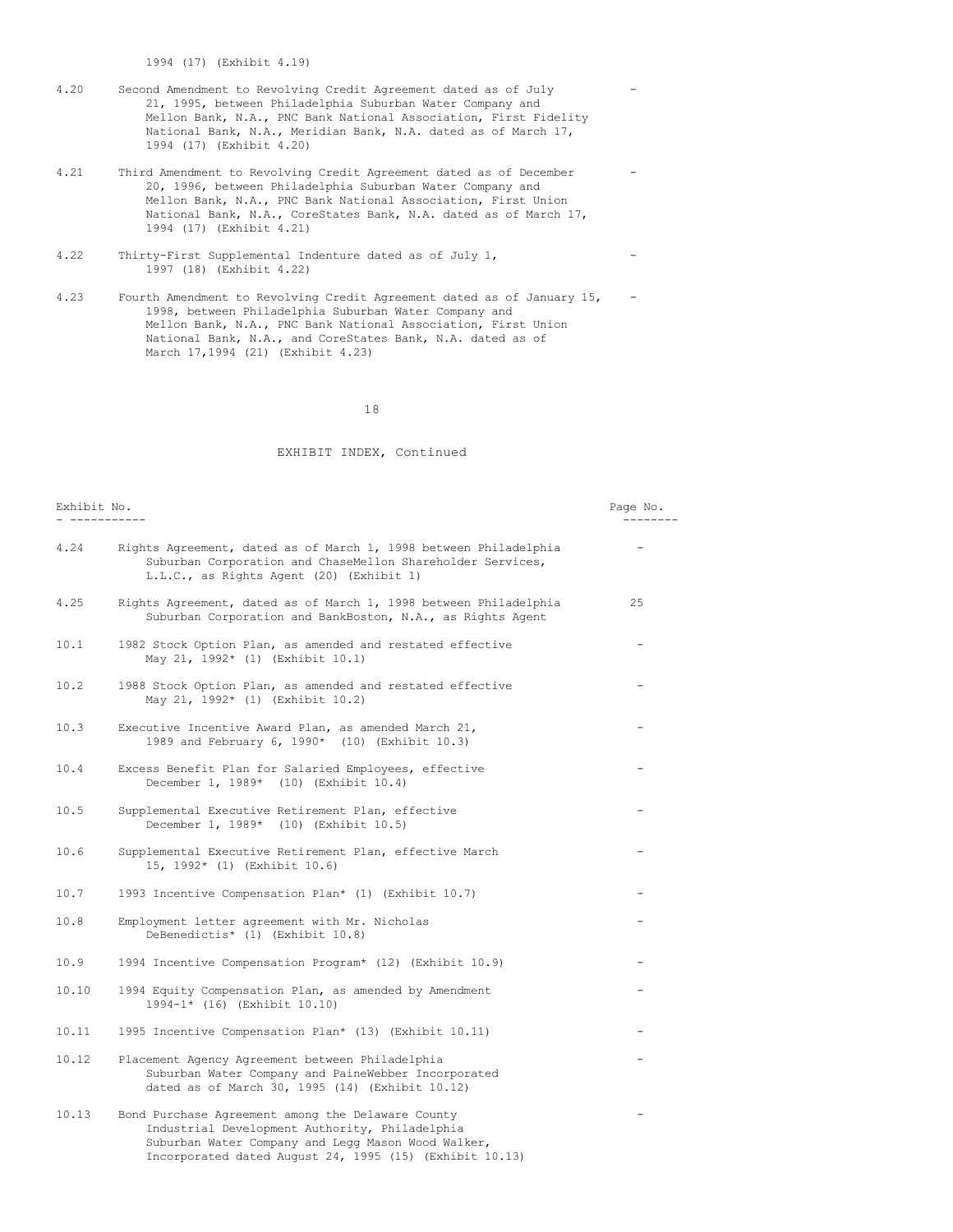| 10.14 | Construction and Financing Agreement between the<br>Delaware County Industrial Development Authority and<br>Philadelphia Suburban Water Company dated as of August<br>15, 1995 (15) (Exhibit 10.14) |  |
|-------|-----------------------------------------------------------------------------------------------------------------------------------------------------------------------------------------------------|--|
| 10.15 | 1996 Annual Cash Incentive Compensation Plan* (16)<br>(Exhibit 13.4)                                                                                                                                |  |
| 10.16 | Amendment 1994-2 to 1994 Equity Compensation<br>Plan, as amended* (17) (Exhibit 10.16)                                                                                                              |  |
| 10.17 | 1997 Annual Cash Incentive Compensation Plan* (17) (Exhibit 10.17)                                                                                                                                  |  |
| 10.18 | Agreement among Philadelphia Suburban Corporation,<br>Philadelphia Suburban Water Company and Nicholas<br>DeBenedictis, dated as of January 1, 1997* (17) (Exhibit 10.18)                           |  |

19

# EXHIBIT INDEX, Continued

| Exhibit No. |                                                                                                                                                                                                                         | Page No. |
|-------------|-------------------------------------------------------------------------------------------------------------------------------------------------------------------------------------------------------------------------|----------|
| 10.19       | Agreement among Philadelphia Suburban Corporation,<br>Philadelphia Suburban Water Company and Roy H.<br>Stahl, dated as of January 1, 1997* (17) (Exhibit 10.19)                                                        |          |
| 10.20       | Agreement among Philadelphia Suburban Corporation,<br>Philadelphia Suburban Water Company and Michael P.<br>Graham, dated as of January 1, 1997* (17) (Exhibit 10.20)                                                   |          |
| 10.21       | Agreement among Philadelphia Suburban Corporation,<br>Philadelphia Suburban Water Company and Richard R.<br>Riegler, dated as of January 1, 1997* (17) (Exhibit 10.21)                                                  |          |
| 10.22       | Agreement among Philadelphia Suburban Corporation,<br>Philadelphia Suburban Water Company and Morrison<br>Coulter, dated as of January 1, 1997* (17) (Exhibit 10.22)                                                    |          |
| 10.23       | Philadelphia Suburban Corporation Amended and<br>Restated Executive Deferral Plan* (17) (Exhibit 10.23)                                                                                                                 |          |
| 10.24       | Philadelphia Suburban Corporation Deferred<br>Compensation Plan Master Trust Agreement<br>with PNC Bank, National Association, dated<br>as of December 31, 1996* (17) (Exhibit 10.24)                                   |          |
| 10.25       | First Amendment to Supplemental Executive Retirement<br>Plan* (17) (Exhibit 10.25)                                                                                                                                      |          |
| 10.26       | Placement Agency Agreement between Philadelphia<br>Suburban Water Company and A.G. Edwards and Sons,<br>Inc., Janney Montgomery Scott Inc., HSBC Securities,<br>Inc., and PaineWebber Incorporated (18) (Exhibit 10.26) |          |
| 10.27       | 1998 Annual Cash Incentive Compensation Plan* (21)<br>(Exhibit 10.27)                                                                                                                                                   |          |
| 10.28       | Philadelphia Suburban Corporation Director Deferral Plan*                                                                                                                                                               | 83       |
| 10.29       | Amendment No. 1 dated as of February 1, 1999 to Agreement<br>among Philadelphia Suburban Corporation, Philadelphia<br>Suburban Water Company and Nicholas DeBenedictis,<br>dated as of January 1, 1997*                 | 90       |
| 10.30       | Amendment No. 1 dated as of February 1, 1999 to Agreement<br>among Philadelphia Suburban Corporation, Philadelphia<br>Suburban Water Company and Roy H. Stahl, dated as of<br>January 1, 1997*                          | 91       |
| 10.31       | Amendment No. 1 dated as of February 1, 1999 to Agreement                                                                                                                                                               | 92       |

among Philadelphia Suburban Corporation, Philadelphia

Suburban Water Company and Michael P. Graham,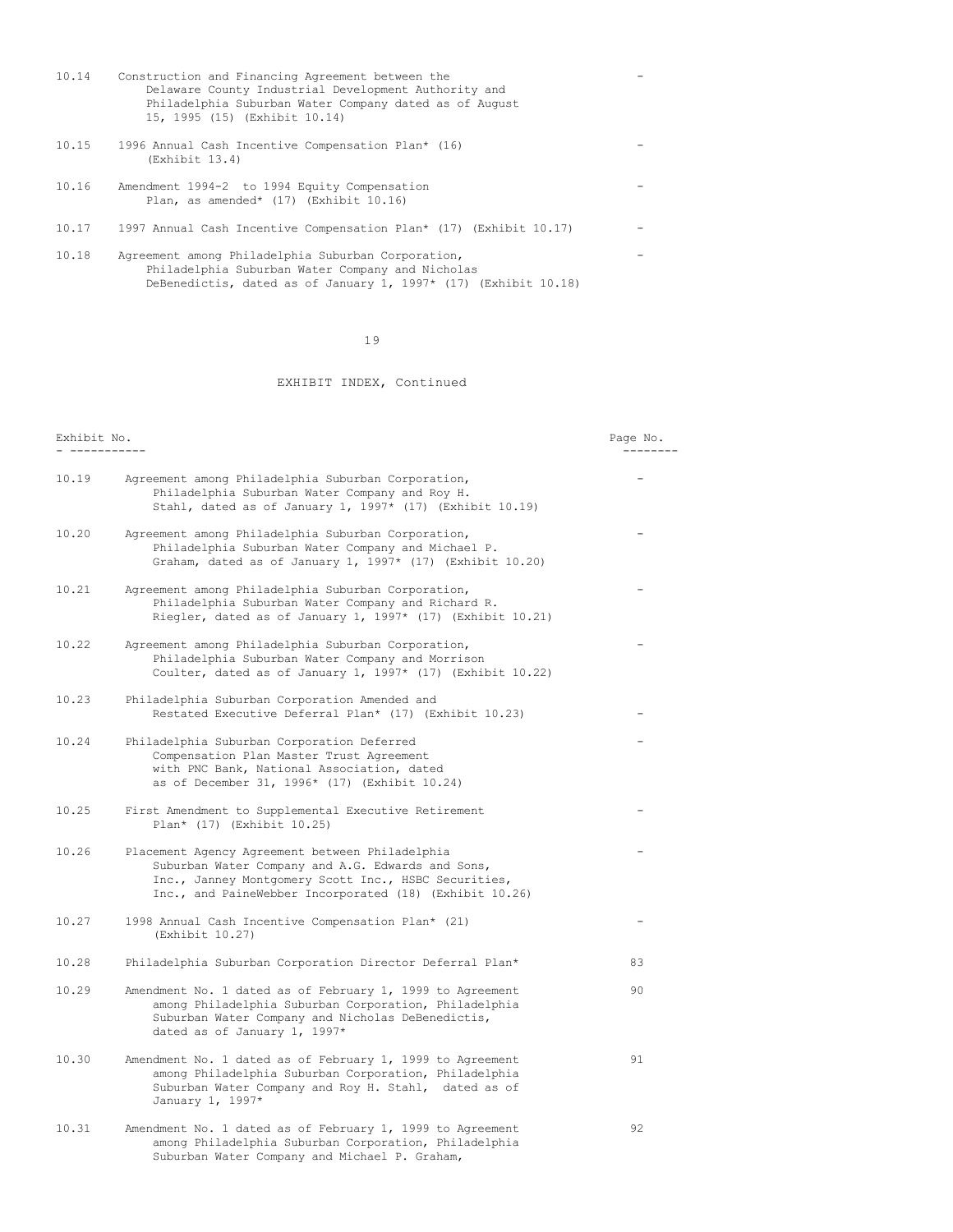dated as of January 1, 1997\*

- 10.32 Amendment No. 1 dated as of February 1, 1999 to Agreement 93 among Philadelphia Suburban Corporation, Philadelphia Suburban Water Company and Richard R. Riegler, dated as of January 1, 1997\*
- 10.33 Amendment No. 1 dated as of February 1, 1999 to Agreement 94 among Philadelphia Suburban Corporation, Philadelphia Suburban Water Company and Morrison Coulter, dated as of January 1, 1997\*

# 20

# EXHIBIT INDEX, Continued

| Exhibit No. |                                                                                                                                                                                                                      | Page No. |
|-------------|----------------------------------------------------------------------------------------------------------------------------------------------------------------------------------------------------------------------|----------|
| 10.34       | 1999 Annual Cash Incentive Compensation Plan*                                                                                                                                                                        | 95       |
| 10.35       | The Philadelphia Suburban Corporation 1994 Equity<br>Compensation Plan (as Amended and Restated<br>Effective March 3, 1998)* (22) (Exhibit A)                                                                        |          |
| 10.36       | Amendment 1998-1 to The Philadelphia Suburban<br>Corporation 1994 Equity Compensation Plan*<br>$(23)$ (Annex F)                                                                                                      |          |
| 13.1        | Selected portions of Annual Report to Shareholders<br>for the year ended December 31, 1993 incorporated<br>by reference in Annual Report on Form 10-K for<br>the year ended December 31, 1993 (12) (Exhibit 13.1)    |          |
| 13.2        | Selected portions of Annual Report to Shareholders<br>for the year ended December 31, 1994 incorporated<br>by reference in Annual Report on Form 10-K for the<br>year ended December 31, 1994 (13) (Exhibit 13.2)    |          |
| 13.3        | Selected portions of Annual Report to Shareholders<br>for the year ended December 31, 1995 incorporated<br>by reference in Annual Report on Form 10-K for the<br>year ended December 31, 1995 (16) (Exhibit $13.3$ ) |          |
| 13.4        | Selected portions of Annual Report to Shareholders<br>for the year ended December 31, 1996 incorporated<br>by reference in Annual Report on Form 10-K for the<br>year ended December 31, 1996 (17) (Exhibit 13.4)    |          |
| 13.5        | Selected portions of Annual Report to Shareholders<br>for the year ended December 31, 1997 incorporated<br>by reference in Annual Report on Form 10-K for the<br>year ended December 31, 1997 (21) (Exhibit $13.5$ ) |          |
| 13.6        | Selected portions of Annual Report to Shareholders<br>for the year ended December 31, 1998 incorporated<br>by reference in Annual Report on Form 10-K for the<br>year ended December 31, 1998                        | 100      |
| 21.         | Subsidiaries of Philadelphia Suburban Corporation                                                                                                                                                                    | 143      |
| 23.         | Consent of Independent Auditors                                                                                                                                                                                      | 144      |
| 24.         | Power of Attorney (set forth as a part of this report)                                                                                                                                                               | 23       |
| 27.         | Financial Data Schedule                                                                                                                                                                                              | 145      |

# 21

# - Notes -

# Documents Incorporated by Reference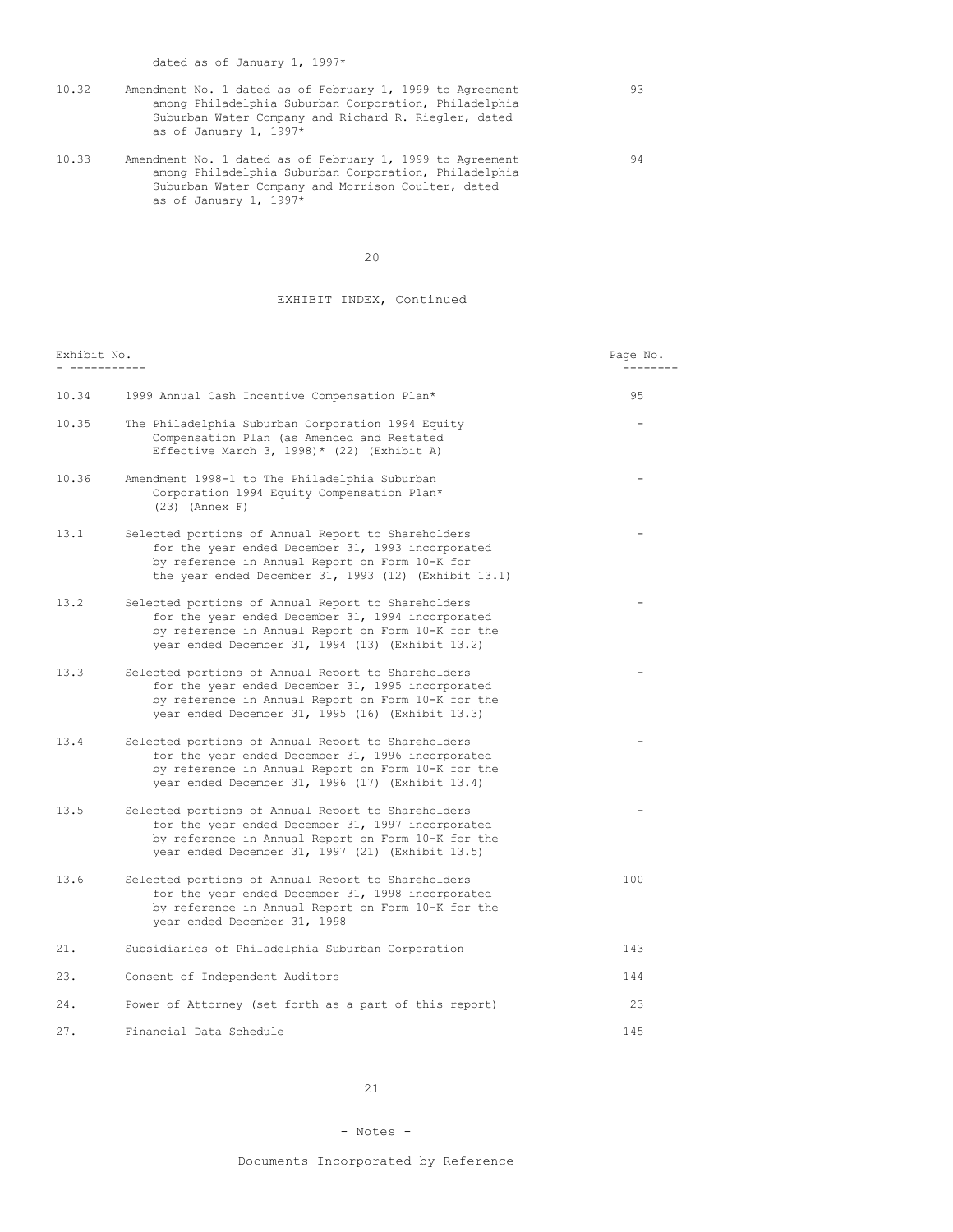- (1) Filed as an Exhibit to Annual Report on Form 10-K for the year ended December 31, 1992.
- (2) Indenture of Mortgage dated as of January 1, 1941 with supplements thereto through the Twentieth Supplemental Indenture dated as of August 1, 1983 were filed as an Exhibit to Annual Report on Form 10-K for the year ended December 31, 1983.
- (3) Filed as an Exhibit to Annual Report on Form 10-K for the year ended December 31, 1990.
- (4) Filed as Exhibit 4 to the Registration Statement on Form S-3 filed with the Securities and Exchange Commission on June 14, 1988.
- (5) Filed as Exhibit 1 to the Registration Statement on Form 8-A filed with the Securities and Exchange Commission on March 1, 1988, with respect to the New York Stock Exchange, and on November 9, 1988, with respect to the Philadelphia Stock Exchange.
- (6) Filed as an Exhibit to Annual Report on Form 10-K for the year ended December 31, 1985.
- (7) Filed as an Exhibit to Annual Report on Form 10-K for the year ended December 31, 1986.
- (8) Filed as an Exhibit to Annual Report on Form 10-K for the year ended December 31, 1987.
- (9) Filed as an Exhibit to Annual Report on Form 10-K for the year ended December 31, 1988.
- (10) Filed as an Exhibit to Annual Report on Form 10-K for the year ended December 31, 1989.
- (11) Filed as an Exhibit to Annual Report on Form 10-K for the year ended December 31, 1991.
- (12) Filed as an Exhibit to Annual Report on Form 10-K for the year ended December 31, 1993.
- (13) Filed as an Exhibit to Annual Report on Form 10-K for the year ended December 31, 1994.
- (14) Filed as an Exhibit to Quarterly Report on Form 10-Q for the quarter ended March 31, 1995.
- (15) Filed as an Exhibit to Quarterly Report on Form 10-Q for the quarter ended September 30, 1995.
- (16) Filed as an Exhibit to Annual Report on Form 10-K for the year ended December 31, 1995.
- (17) Filed as an Exhibit to Annual Report on Form 10-K for the year ended December 31, 1996.
- (18) Filed as an Exhibit to Quarterly Report on Form 10-Q for the quarter ended June 30, 1997.
- (19) Filed as an Exhibit to Form 8-K filed August 7, 1997.
- (20) Filed as Exhibit 1 to the Registration Statement on Form 8-A filed on March 17, 1998.
- (21) Filed as an Exhibit to Annual Report on Form 10-K for the year ended December 31, 1997.
- (22) Filed as Exhibit A to definitive Proxy Statement dated April 7, 1998.
- (23) Filed as an Annex to Registration Statement on Form S-4 filed on September 11, 1998.

\* Indicates management contract or compensatory plan or arrangement.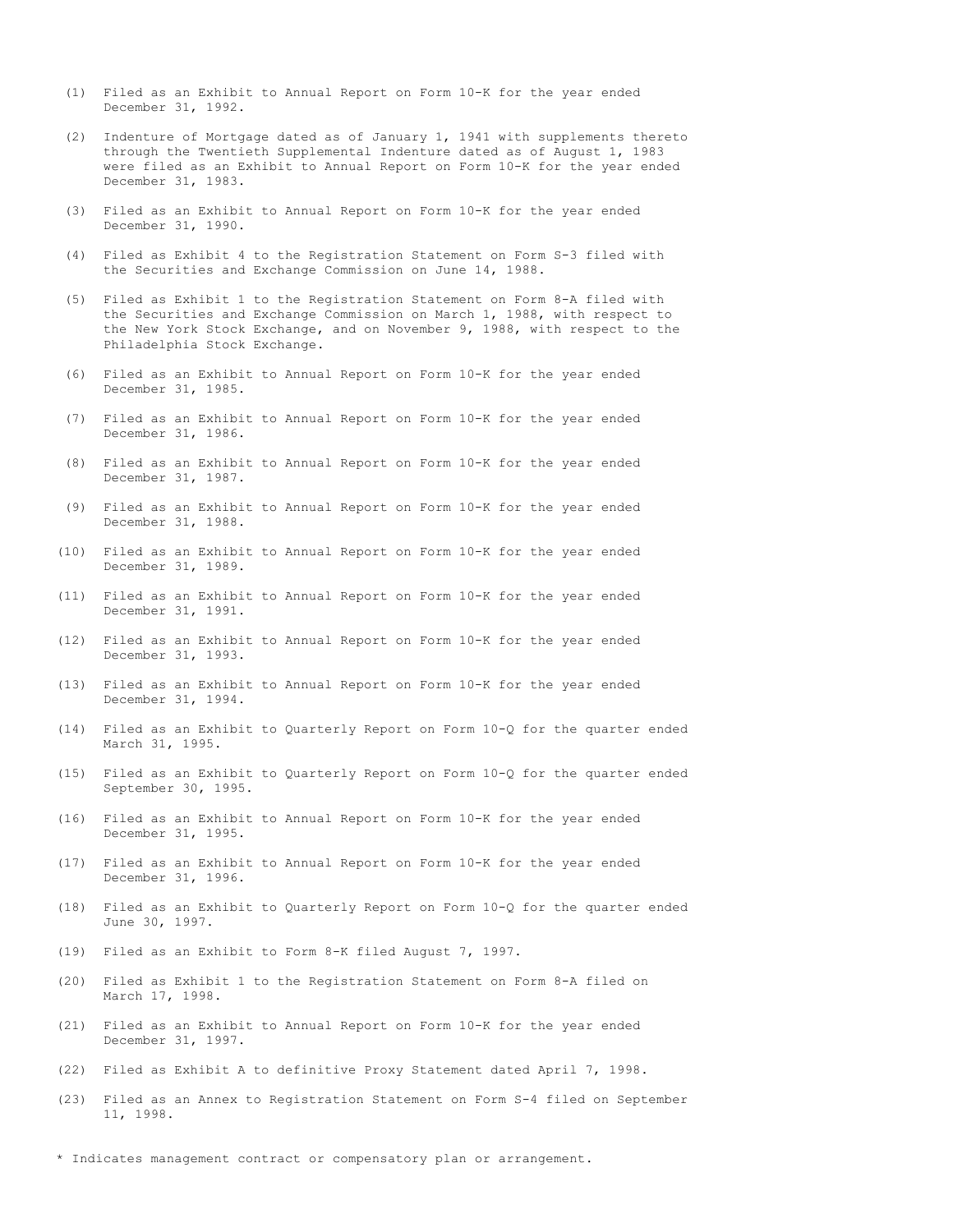#### SIGNATURES

Pursuant to the requirements of Section 13 or 15(d) of the Securities Exchange Act of 1934, the Registrant has duly caused this report to be signed on its behalf by the undersigned, thereunto duly authorized.

PHILADELPHIA SUBURBAN CORPORATION

By /s/ Nicholas DeBenedictis -------------------------------------- Nicholas DeBenedictis President and Chairman

Date: March 29, 1999

Pursuant to the requirements of the Securities and Exchange Act of 1934, this report has been signed below by the following persons on behalf of the Registrant and in the capacities and on the dates indicated.

Each person in so signing also makes, constitutes and appoints Nicholas DeBenedictis, President and Chairman of Philadelphia Suburban Corporation, Michael P. Graham, Senior Vice President - Finance and Treasurer of Philadelphia Suburban Corporation, and each of them, his or her true and lawful attorneys-in-fact, in his or her name, place and stead to execute and cause to be filed with the Securities and Exchange Commission any and all amendments to this report.

23

| /s/ Mary C. Carroll         | /s/ Nicholas DeBenedictis                                                                        |
|-----------------------------|--------------------------------------------------------------------------------------------------|
| Mary C. Carroll<br>Director | Nicholas DeBenedictis<br>President and Chairman<br>(principal executive officer)<br>and Director |

/s/ G. Fred DiBona, Jr. /s/ Richard H. Glanton - --------------------------------------- ------------------------------------- G. Fred DiBona, Jr.<br>Director Director

/s/ Michael P. Graham /s/ Alan Hirsig Michael P. Graham /s/ Alan Hirsig Senior Vice President-Finance and Treasurer (principal financial and accounting officer)

- ---------------------------------------

- --------------------------------------- -------------------------------------

/s/ John F. McCaughan /s/ Richard L. Smoot

- --------------------------------------- ------------------------------------- John F. McCaughan Director **Director** Director

/s/ Harvey J. Wilson

Harvey J. Wilson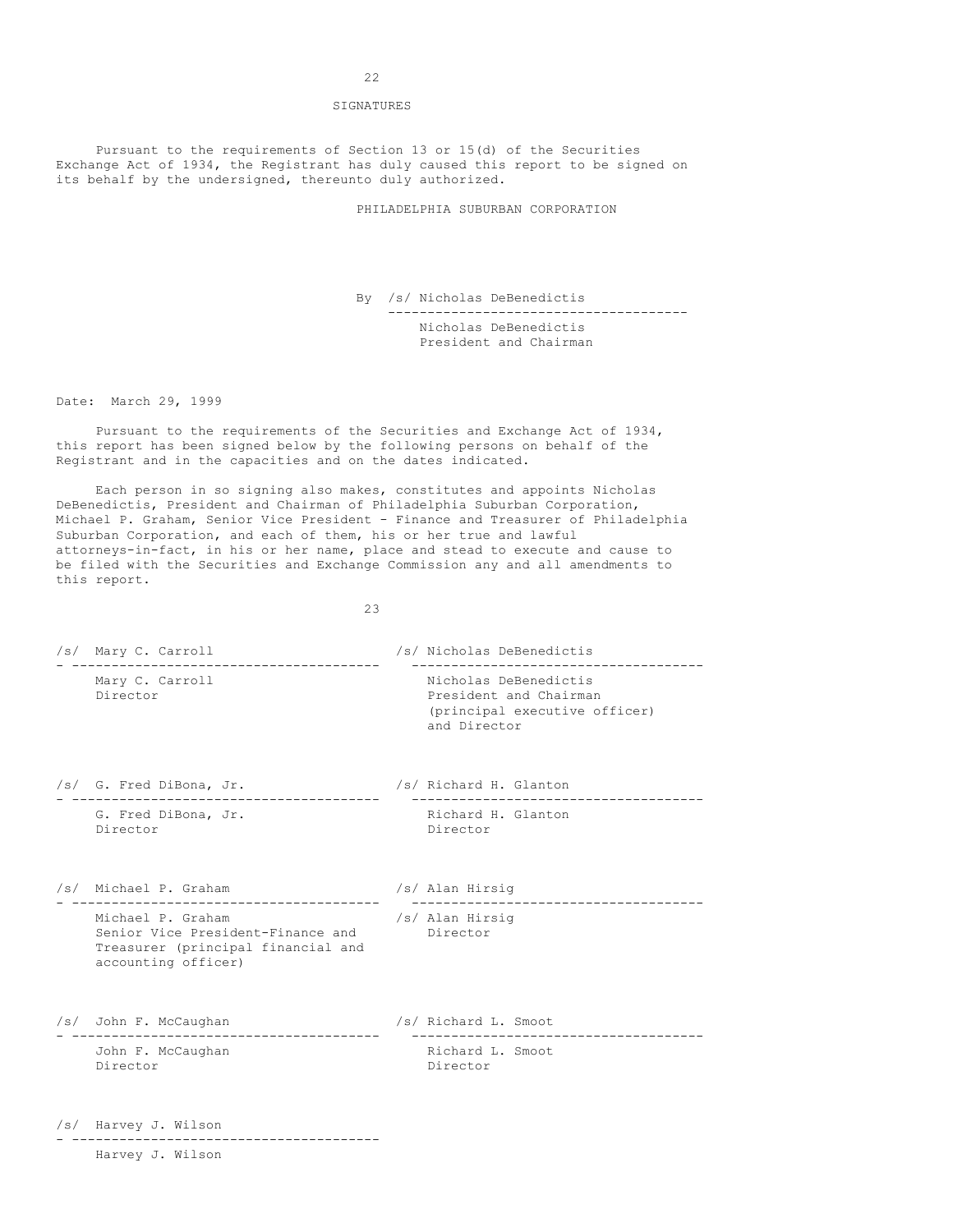Director

24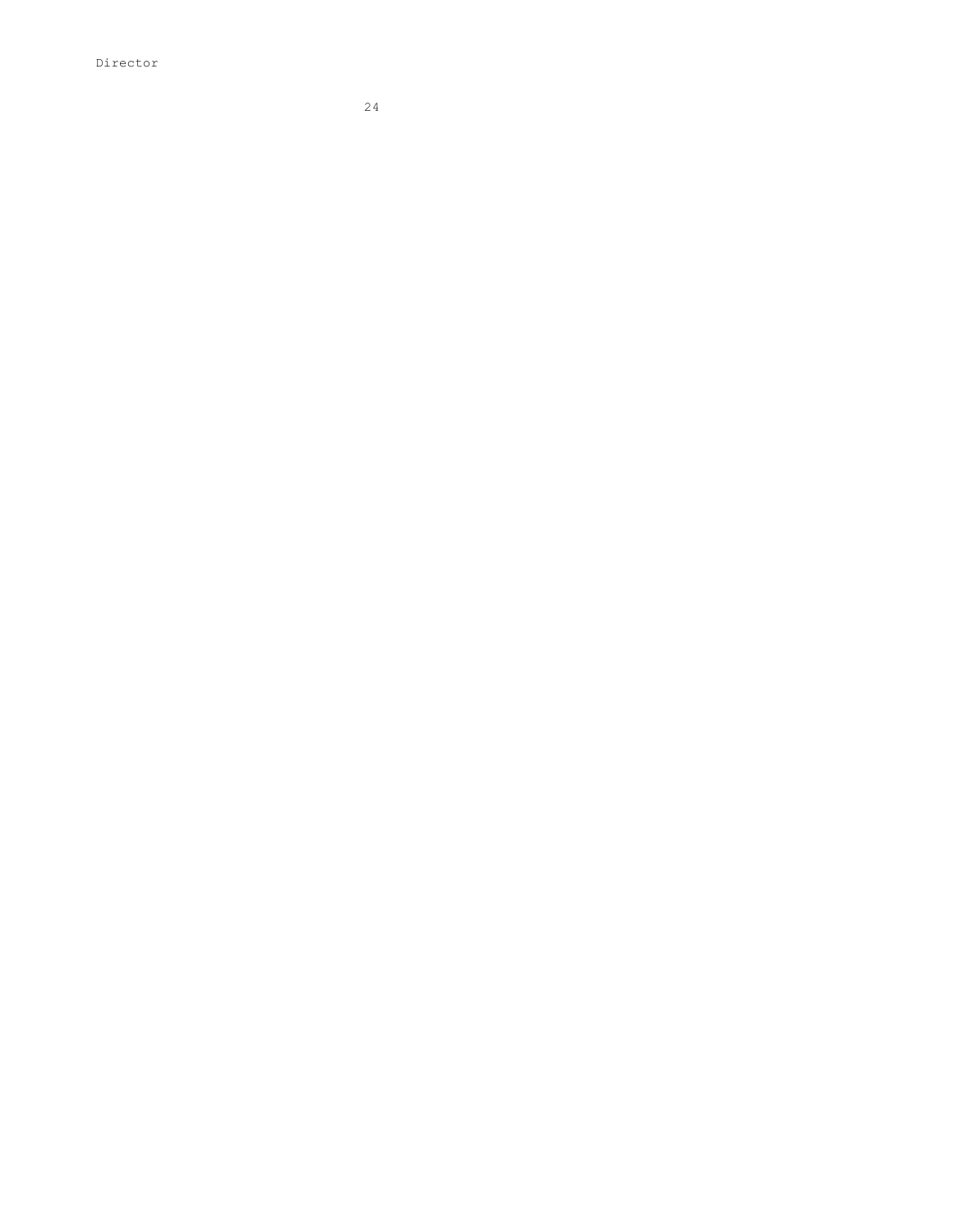#### - --------------------------------------------------------------------------------

# PHILADELPHIA SUBURBAN CORPORATION

and

BANKBOSTON, N.A.

as Rights Agent

RIGHTS AGREEMENT

Dated as of March 1, 1998

- --------------------------------------------------------------------------------

# Table of Contents

### Section Page 2014 Page 2014 Page 2014 Page 2014 Page 2014 Page 2014 Page 2014 Page 2014 Page 2014 Page 2014 Page

1. Certain Definitions........................................................2 2. Appointment of Rights Agent................................................5 3. Issue of Rights Certificates...............................................6 4. Form of Rights Certificates................................................8 5. Countersignature and Registration..........................................9 6. Transfer, Split Up, Combination and Exchange of Rights Certificates; Mutilated, Destroyed, Lost or Stolen Rights Certificates.............................................................9 7. Exercise of Rights; Purchase Price; Expiration Date of Rights..........................................................10 8. Cancellation and Destruction of Rights Certificates.........................12 9. Reservation and Availability of Capital Stock; Registration of Securities..............................................13 10. Capital Stock Record Date................................................14 11. Adjustment of Purchase Price, Number and Kind of Shares or Number of Rights.............................................15 12. Certificate of Adjusted Purchase Price or Number of Shares...............25 13. Consolidation, Merger or Sale or Transfer of Assets or Earning Power..........................................................26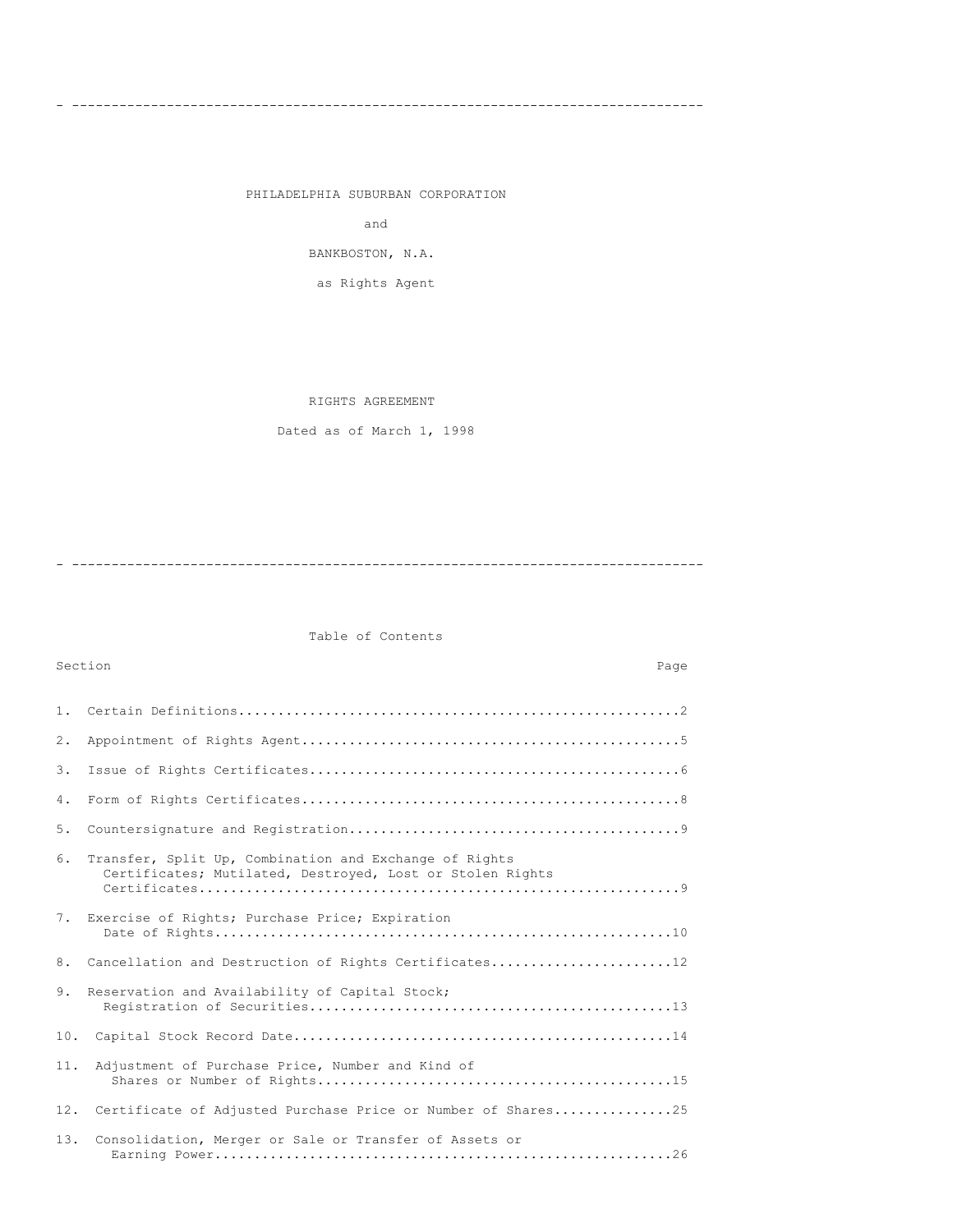| 17. Rights Certificate Holder Not Deemed a Shareholder31        |
|-----------------------------------------------------------------|
|                                                                 |
| 19. Merger or Consolidation or Change of Name of Rights Agent32 |

| 20. |                                                                |
|-----|----------------------------------------------------------------|
| 21. |                                                                |
| 22. |                                                                |
| 23. |                                                                |
| 24. |                                                                |
| 25. |                                                                |
| 26. |                                                                |
| 27. |                                                                |
| 28. |                                                                |
| 29. | Determinations and Actions by the Board of Directors, etc.  42 |
| 30. |                                                                |
| 31. |                                                                |
| 32. |                                                                |
| 33. |                                                                |
| 34. |                                                                |
|     |                                                                |

Exhibit A Resolution of the Board of Directors with respect to Series A Junior Participating Preferred Shares

Exhibit B Form of Rights Certificate

# RIGHTS AGREEMENT

RIGHTS AGREEMENT, dated as of March 1, 1998 (the "Agreement"), between PHILADELPHIA SUBURBAN CORPORATION, a Pennsylvania corporation (the "Company"), and BANKBOSTON, N.A., a national banking banking association (the "Rights Agent").

# W I T N E S S E T H

WHEREAS, on February 3, 1998 (the "Rights Dividend Declaration Date"), the Board of Directors of the Company authorized and declared a dividend distribution of one Right for each Common Share (as hereinafter defined) of the Company outstanding at the close of business on March 1, 1998 (the "Record Date") (which for these purposes shall include all Common Shares presently entitled to receive dividends) and has authorized the issuance of one Right (as such number may hereafter be adjusted pursuant to the provisions of Section 11(i) hereof) for each Common Share of the Company issued between the Record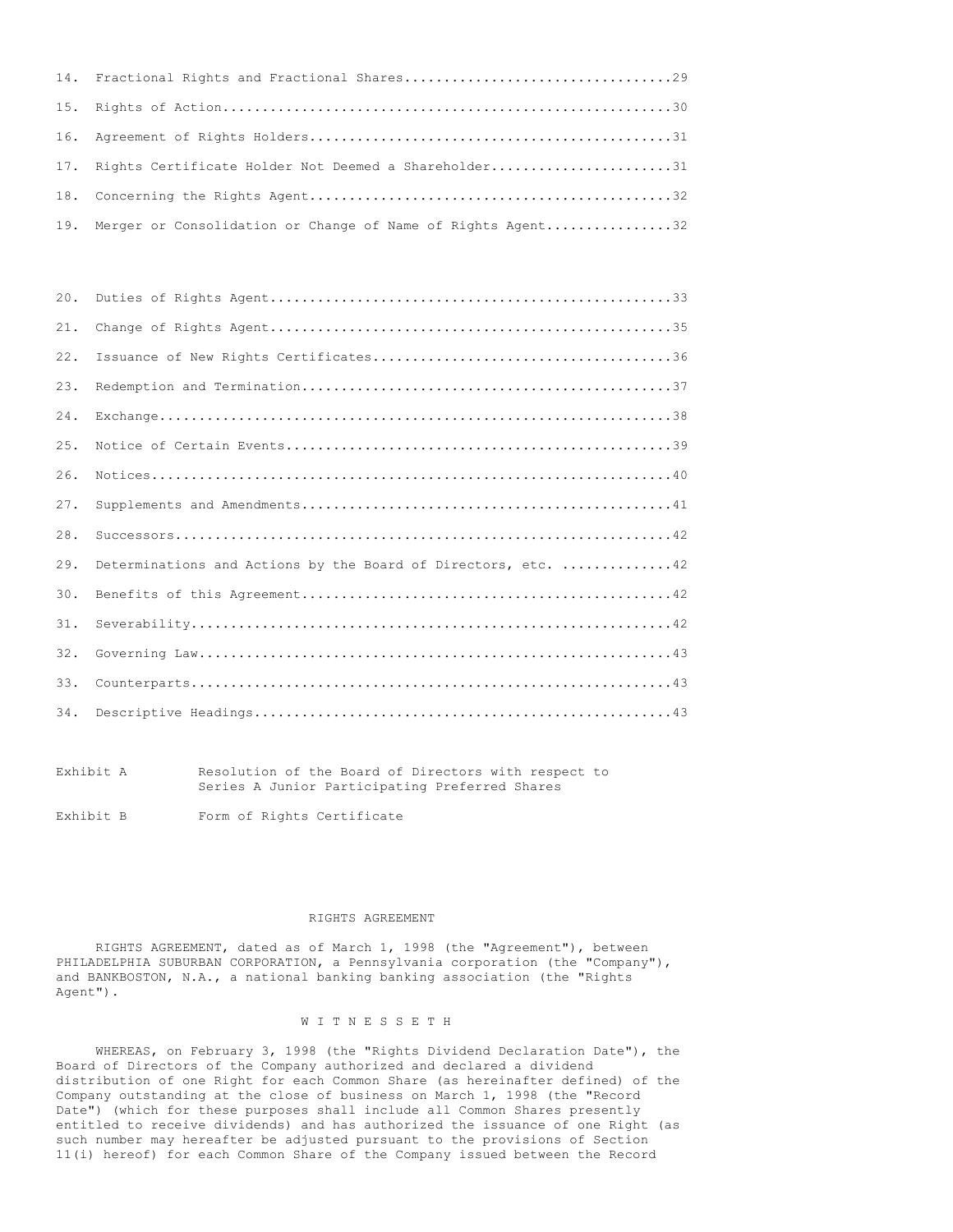Date (whether originally issued or delivered from the Company's treasury) and the Distribution Date (as hereinafter defined), each Right initially representing the right to purchase one one-thousandth of a Preferred Share (as hereinafter defined) of the Company having the rights, powers and preferences set forth in the form of the Resolution of the Board of Directors attached hereto as Exhibit A, upon the terms and subject to the conditions hereinafter set forth (the "Rights"); and

WHEREAS, the Rights will be held by the Rights Agent under this Agreement as trustee for the shareholders of the Company until the Distribution Date; and

WHEREAS, the Board of Directors of the Company has considered whether approval of this Agreement and the distribution of the Rights is in the best interests of the Company and all other pertinent factors; and

WHEREAS, the Board of Directors of the Company has concluded that approval of this Agreement and the distribution of the Rights is in the best interests of the Company because the existence of the Rights will help (i) reduce the risk of coercive two-tiered, front-end loaded or partial offers that may not offer fair value to all shareholders, (ii) mitigate against market accumulators who through open market and/or private purchases may achieve a position of substantial influence or control without paying to selling or remaining shareholders a fair control premium, (iii) deter market accumulators who are simply interested in putting the Company into "play," (iv) restrict self-dealing by a substantial shareholder, and (v) preserve the Board of Directors' bargaining power and flexibility to deal with third-party acquirors, to pursue the business strategies of the Company and to otherwise seek to maximize values for all shareholders.

NOW, THEREFORE, in consideration of the premises and the mutual agreements herein set forth, and intending to be legally bound hereby, the parties hereby agree as follows:

Section 1. Certain Definitions. For purposes of this Agreement, the following terms have the meanings indicated:

 $-1-$ 

(a) "Acquiring Person" shall mean any Person who or which, together with all Affiliates and Associates of such Person, shall be the Beneficial Owner of 20% or more of the Common Shares then outstanding, but shall not include the Company, any Subsidiary of the Company, any employee benefit plan of the Company or of any Subsidiary of the Company, or any Person or entity organized, appointed or established by the Company for or pursuant to the terms of any such plan. Notwithstanding the foregoing, no Person shall become an "Acquiring Person" as the result of an acquisition of Common Shares by the Company which, by reducing the number of Common Shares outstanding, increases the proportionate number of Common Shares beneficially owned by such Person to 20% or more of the Common Shares then outstanding; provided, however, that if a Person shall become the Beneficial Owner of 20% or more of the then outstanding Common Shares by reason of Common Shares purchased by the Company and shall, after such share purchases by the Company, become the Beneficial Owner of any additional Common Shares, then such Person shall be deemed to be an "Acquiring Person." Notwithstanding the foregoing, if a majority of the Continuing Directors then in office determines in good faith that a Person who would otherwise be an "Acquiring Person", as defined pursuant to the foregoing provisions of this paragraph (a), has become such inadvertently, and such Person divests as promptly as practicable a sufficient number of Common Shares so that such Person would no longer be an Acquiring Person, as defined pursuant to the foregoing provisions of this paragraph (a), then such Person shall not be deemed to be an "Acquiring Person" for purposes of this Agreement.

(b) "Affiliate" and "Associate" shall have the respective meanings ascribed to such terms in Rule 12b-2 of the General Rules and Regulations under the Securities Exchange Act of 1934, as amended and in effect on the date hereof (the "Exchange Act").

(c) A Person shall be deemed the "Beneficial Owner" of, and shall be deemed to "beneficially own," any securities:

(i) that such Person or any of such Person's Affiliates or Associates, directly or indirectly, has the right to acquire (whether such right is exercisable immediately or only after the passage of time) pursuant to any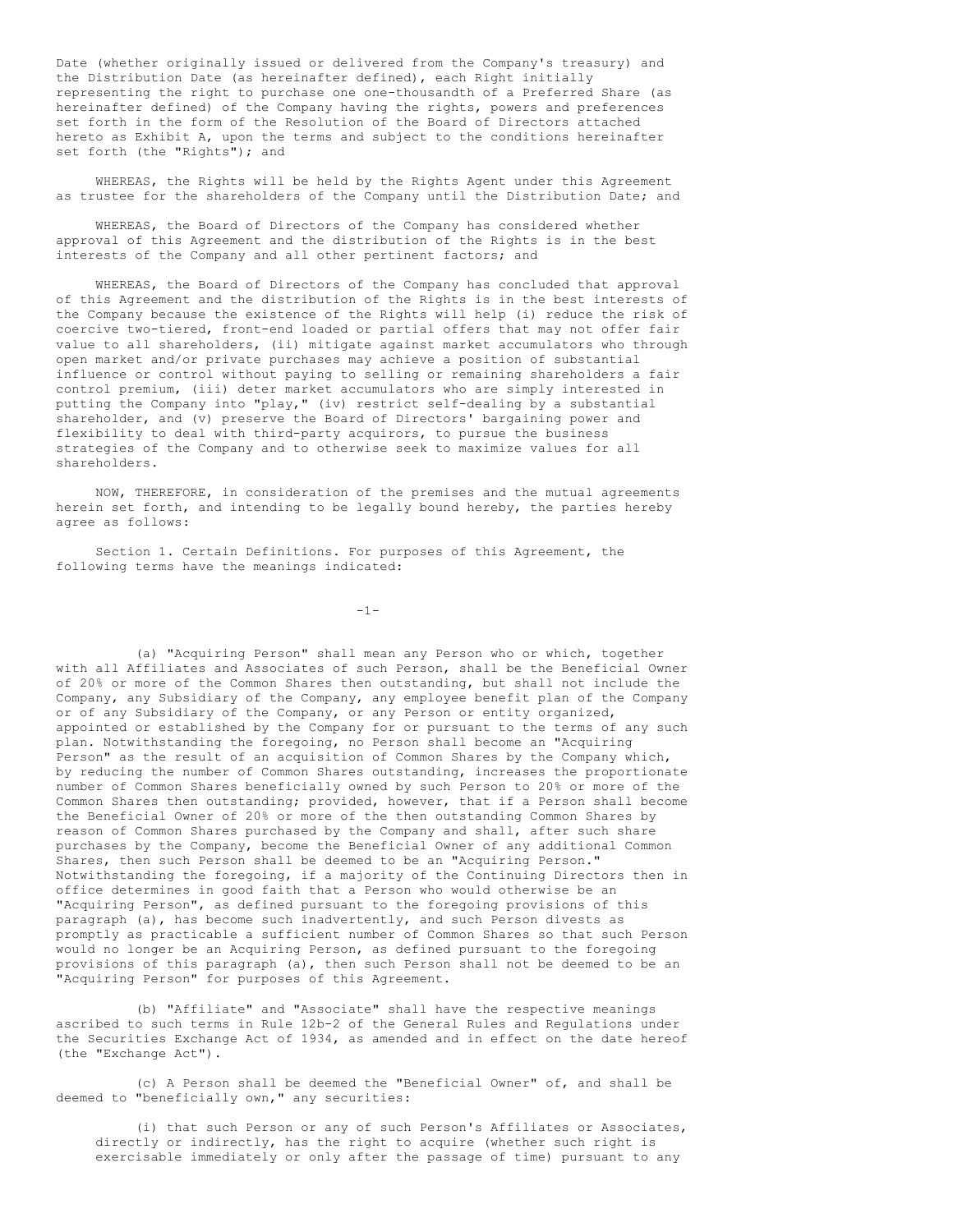agreement, arrangement or understanding (whether or not in writing) or upon the exercise of conversion rights, exchange rights, rights, warrants or options, or otherwise; provided, however, that a Person shall not be deemed the "Beneficial Owner" of, or to "beneficially own," (A) securities tendered pursuant to a tender or exchange offer made by such Person or any of such Person's Affiliates or Associates until such tendered securities are accepted for payment, purchase or exchange, or (B) securities issuable upon exercise of Rights at any time prior to the occurrence of a Triggering Event, or (C) securities issuable upon exercise of Rights from and after the occurrence of a Triggering Event which Rights were acquired by such Person or any of such Person's Affiliates or Associates prior to the Distribution Date or pursuant to Section 3(a) or Section 22 hereof (the "Original Rights") or pursuant to Section 11(i) hereof in connection with an adjustment made with respect to any Original Rights;

 $-2-$ 

(ii) that such Person or any of such Person's Affiliates or Associates, directly or indirectly, has the right to vote or dispose of or has "beneficial ownership" of (as determined pursuant to Rule 13d-3 of the General Rules and Regulations under the Exchange Act), including without limitation pursuant to any agreement, arrangement or understanding (whether or not in writing); provided, however, that a Person shall not be deemed the "Beneficial Owner" of, or to "beneficially own," any security under this subparagraph (ii) as a result of an oral or written agreement, arrangement or understanding to vote such security if such agreement, arrangement or understanding: (A) arises solely from a revocable proxy given in response to a public proxy or consent solicitation made pursuant to, and in accordance with, the applicable provisions of the General Rules and Regulations under the Exchange Act, and (B) is not also then reportable by such Person on Schedule 13D under the Exchange Act (or any comparable or successor report); or

(iii) that are beneficially owned, directly or indirectly, by any other Person (or any Affiliate or Associate thereof) with which such Person (or any of such Person's Affiliates or Associates) has any agreement, arrangement or understanding (whether or not in writing), for the purpose of acquiring, holding, voting (except pursuant to a revocable proxy as described in the proviso to subparagraph (ii) of this paragraph (c)) or disposing of any voting securities of the Company,

provided, however, that nothing in this paragraph (c) shall cause a person engaged in business as an underwriter of securities to be the "Beneficial Owner" of, or to "beneficially own," any securities acquired through such Person's participation in good faith in a firm commitment underwriting until the expiration of forty days after the date of such acquisition.

(d) "Business Day" shall mean any day other than a Saturday, Sunday or a day on which banking institutions in The Commonwealth of Massachusetts or the Commonwealth of Pennsylvania are authorized or obligated by law or executive order to close.

(e) "Close of Business" on any given date shall mean 5:00 P.M., Eastern time, on such date; provided, however, that if such date is not a Business Day it shall mean 5:00 P.M., Eastern time, on the next succeeding Business Day.

(f) "Common Share" shall mean, when used with reference to the Company, a share of common stock, par value \$.50 per share, of the Company and, to the extent that there are not a sufficient number of Common Shares authorized to permit the full exercise of the Rights, shares of any other class or series of the Company designated for such purpose containing terms substantially similar to the terms of the Common Shares, except that "Common

 $-3-$ 

Share" when used with reference to any Person other than the Company shall mean the shares of common stock of such Person with the greatest voting power, or the equity securities or other equity interest having power to control or direct the management, of such Person.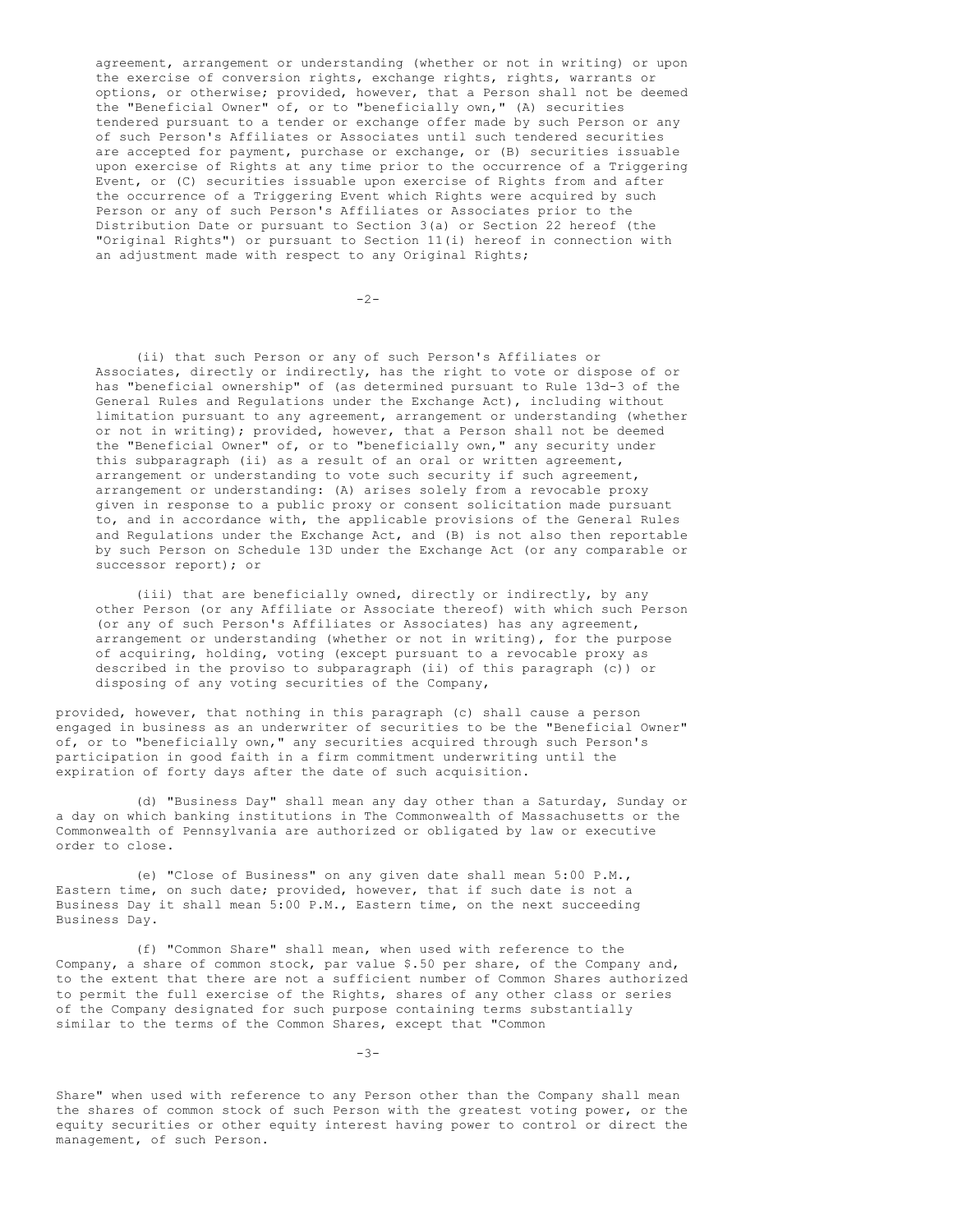(g) "Continuing Director" shall mean (i) any member of the Board of Directors of the Company, while such Person is a member of such Board, who is not an Acquiring Person, or an Affiliate or Associate of an Acquiring Person, or a representative of an Acquiring Person or of any such Affiliate or Associate, and was a member of such Board prior to the date of this Agreement, or (ii) any Person who subsequently becomes a member of the Board, while such Person is a member of such Board, who is not an Acquiring Person, or an Affiliate or Associate of an Acquiring Person, or a representative of an Acquiring Person or of any such Affiliate or Associate, if such Person's nomination for election or election to the Board is recommended or approved by a majority of the Continuing Directors.

(h) "Distribution Date" shall have the meaning set forth in Section 3 hereof.

(i) "Expiration Date" shall have the meaning set forth in Section 7(a) hereof.

(j) "Person" shall mean any individual, firm, corporation, partnership, limited liability company or other entity.

(k) "Preferred Share" shall mean a share of Series A Junior Participating Preferred Shares, par value \$1.00 per share, of the Company and, to the extent that there are not a sufficient number of shares of Series A Junior Participating Preferred Shares authorized to permit the full exercise of the Rights, shares of any other series of Series Preferred Stock of the Company designated for such purpose containing terms substantially similar to the terms of the Series A Junior Participating Preferred Shares.

(l) "Preferred Share Fraction" shall mean one one-thousandth of a Preferred Share.

(m) "Section 11(a)(ii) Event" shall mean any event described in Section  $11(a)$  (ii)  $(A)$ ,  $(B)$  or  $(C)$  hereof.

(n) "Section 13 Event" shall mean any event described in clauses (x), (y) or (z) of Section 13(a) hereof.

(o) "Stock Acquisition Date" shall mean the first date of public announcement (which, for purposes of this definition, shall include, without limitation, a report filed pursuant to Section 13(d) under the Exchange Act) by the Company or an Acquiring Person that an Acquiring Person has become such.

 $-4-$ 

(p) "Subsidiary" shall have the meaning ascribed to such term in Rule 12b-2 of the General Rules and Regulations under the Exchange Act.

(q) "Trading Day" shall have the meaning set forth in Section  $11(d)(i)$ hereof.

(r) "Triggering Event" shall mean any Section 11(a)(ii) Event or any Section 13 Event.

Unless otherwise specified, where reference is made in this Agreement to sections of, and the General Rules and Regulations under, the Exchange Act, such reference shall mean such sections and rules as amended from time to time and any successor provisions thereto.

Section 2. Appointment of Rights Agent. The Company hereby appoints the Rights Agent to act as agent for the Company in accordance with the terms and conditions hereof, and the Rights Agent hereby accepts such appointment. The Company may from time to time appoint such Co-Rights Agents as it may deem necessary or desirable, upon ten (10) days= prior written notice to the Rights Agent. The Rights Agent shall have no duty to supervise, and shall in no event be liable for, the acts or omissions of any such co-Rights Agent.

Section 3. Issue of Rights Certificates.

(a) Until the earlier of (i) the Close of Business on the tenth Business Day after a Stock Acquisition Date involving an Acquiring Person that has become such in a transaction as to which the Board of Directors has not made the determination referred to in Section 11(a)(ii)(B) hereof, or (ii) within ten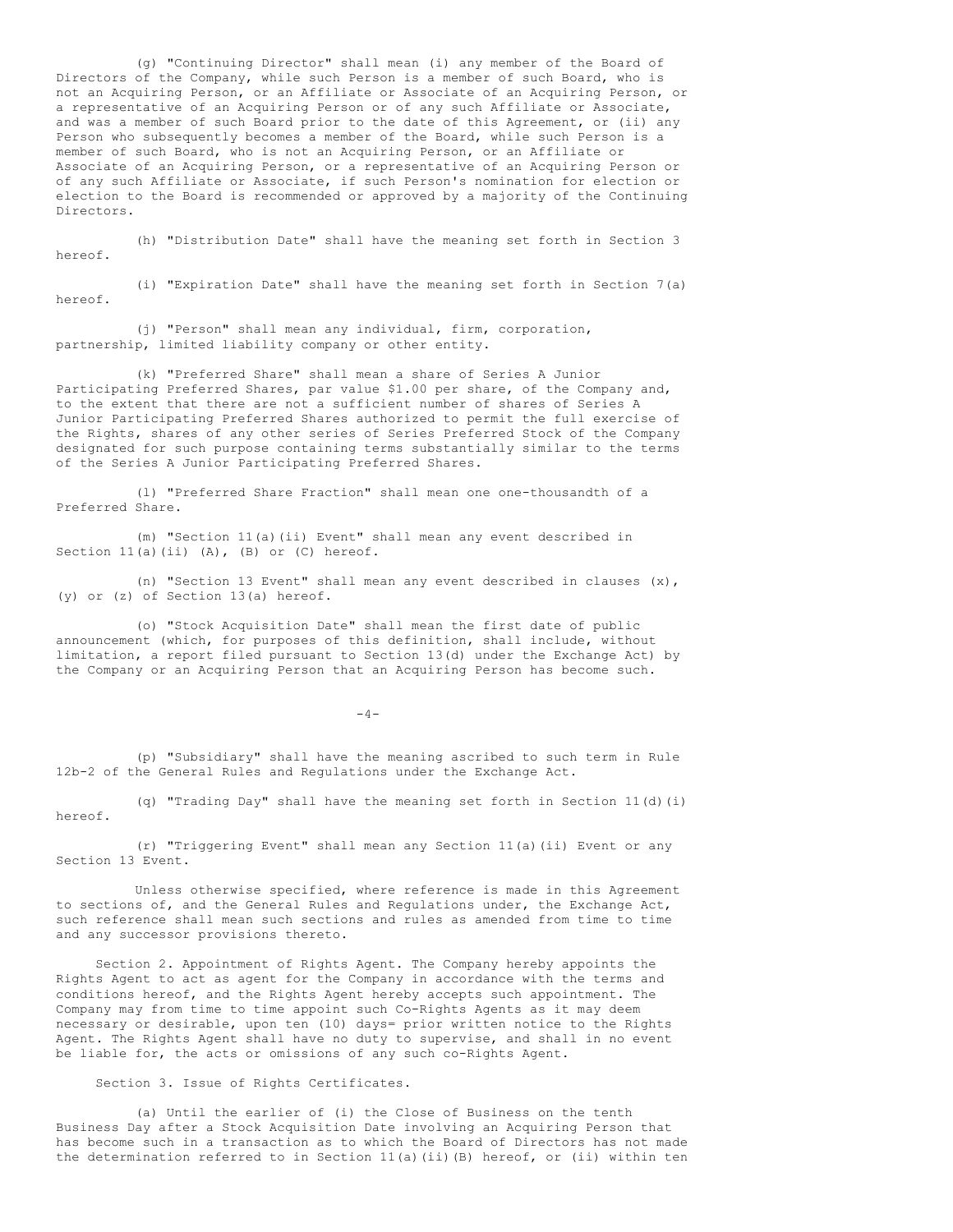(10) Business Days (or such later date as may be determined by action of the Board of Directors prior to such time any Person becomes an Acquiring Person) after the date that a tender or exchange offer by any Person (other than the Company, any Subsidiary of the Company, any employee benefit plan of the Company or of any Subsidiary of the Company, or any Person or entity organized, appointed or established by the Company for or pursuant to the terms of any such plan) is first published or sent or given within the meaning of Rule 14d-2(a) of the General Rules and Regulations under the Exchange Act, if upon consummation thereof, such Person would be the Beneficial Owner of 20% or more of the Common Shares then outstanding (the earlier of (i) and (ii) being herein referred to as the "Distribution Date"), (x) beneficial interests in the Rights will be evidenced (subject to the provisions of paragraph (b) of this Section 3) by the certificates for the Common Shares registered in the names of the holders of the Common Shares (which certificates for Common

 $-5-$ 

Shares shall be deemed also to be certificates for beneficial interests in the Rights) and not by separate certificates, and (y) the Rights and beneficial interests therein will be transferable only in connection with the transfer of the underlying Common Shares (including a transfer to the Company). The Company must promptly notify the Rights Agent of such Distribution Date and request that its transfer agent provide the Rights Agent with a list of the record holders of the Company=s Common Shares as of the close of business on the Distribution Date. As soon as practicable after the Rights Agent receives such notice and list, the Rights Agent will send by first-class, postage prepaid mail, to each record holder of the Common Shares as of the close of business on the Distribution Date, at the address of such holder shown on the records of the Company, one or more rights certificates, in substantially the form of Exhibit B hereto (the "Rights Certificates"), evidencing one Right for each Common Share so held, subject to adjustment as provided herein. In the event that an adjustment in the number of Rights per Common Share has been made pursuant to Section 11(p) hereof, at the time of distribution of the Rights Certificates, the Company shall make the necessary and appropriate rounding adjustments (in accordance with Section 14(a) hereof) so that Rights Certificates representing only whole numbers of Rights are distributed and cash is paid in lieu of any fractional Rights. As of and after the Distribution Date, the Rights will be evidenced solely by such Rights Certificates.

(b) With respect to certificates for the Common Shares outstanding as of the Record Date, until the Distribution Date, the registered holders of the Common Shares shall also be the registered holders of the beneficial interests in the associated Rights. Until the earlier of the Distribution Date or the Expiration Date (as such term is defined in Section 7 hereof), the transfer of any certificates representing Common Shares in respect of which Rights have been issued shall also constitute the transfer of the Rights associated with such Common Shares. Certificates issued after the Record Date upon the transfer of Common Shares outstanding on the Record Date shall bear the legend set forth in subsection (c).

(c) Except as provided in Section 22 hereof, Rights shall be issued in respect of all Common Shares that are issued (whether originally issued or delivered from the Company's treasury) after the Record Date but prior to the earlier of the Distribution Date or the Expiration Date. Certificates representing such Common Shares shall also be deemed to be certificates for beneficial interests in the associated Rights, and shall bear the following legend:

"This certificate also evidences a beneficial interest in and entitles the holder hereof to certain Rights as set forth in the Rights Agreement between Philadelphia Suburban Corporation (the "Company") and BankBoston, N.A. (the "Rights Agent") dated as of March 1, 1998 (the "Rights Agreement"), and as the same may be amended from time to time, the terms of which are hereby incorporated herein by reference and a copy of which is on file at the principal offices of the Company. Under certain circumstances, as set forth in the Rights Agreement, such Rights will be evidenced by separate certificates and beneficial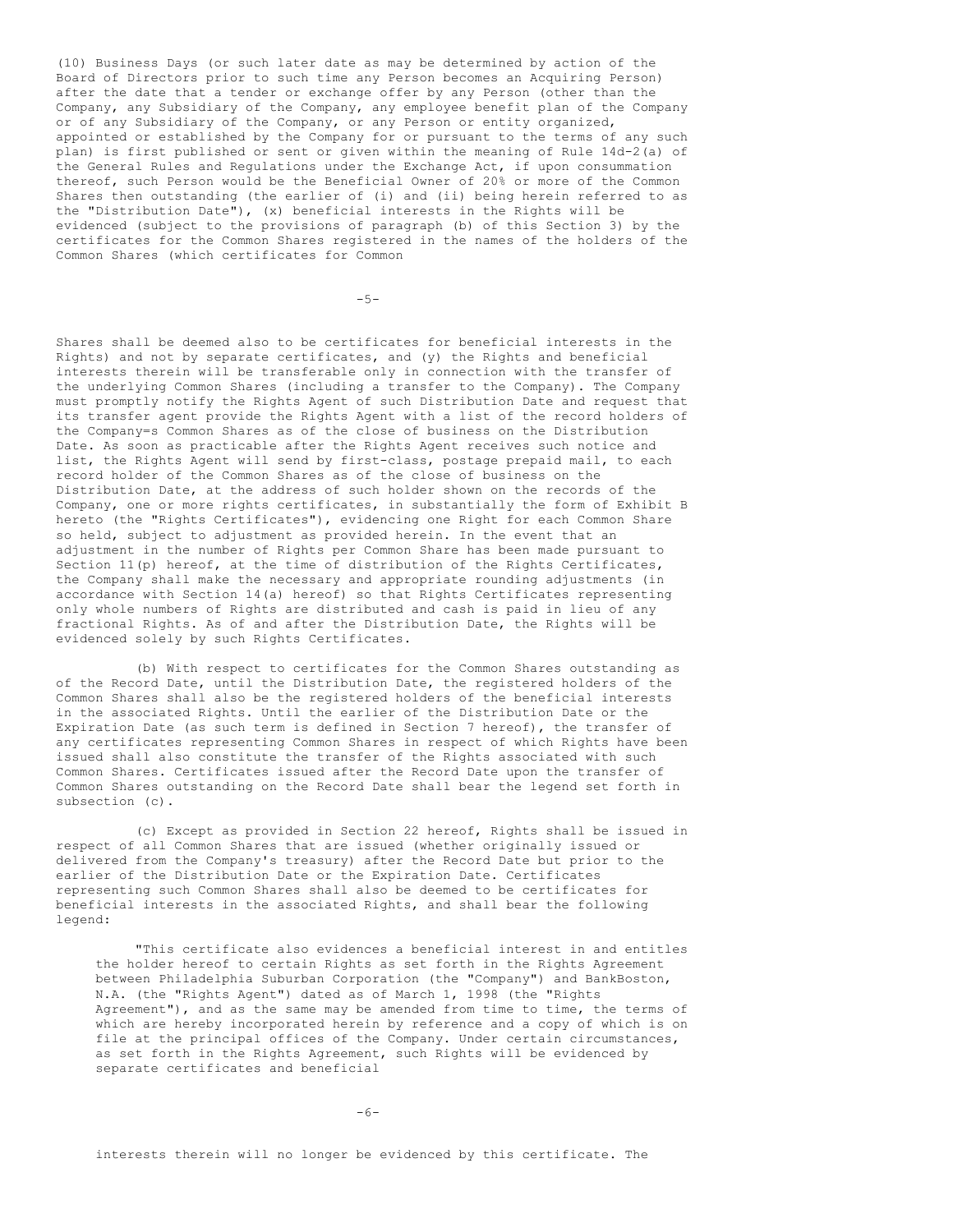Company will mail to the holder of this certificate a copy of the Rights Agreement, as in effect on the date of mailing, without charge promptly after receipt of a written request therefor. Under certain circumstances set forth in the Rights Agreement, Rights issued to, or held by, any Person who is, was or becomes an Acquiring Person or any Affiliate or Associate thereof (as such terms are defined in the Rights Agreement), whether currently held by or on behalf of such Person or by any subsequent holder, may become null and void."

With respect to such certificates containing the foregoing legend, until the earlier of (i) the Distribution Date or (ii) the Expiration Date, beneficial interests in the Rights associated with the Common Shares represented by such certificates shall be evidenced by such certificates alone and registered holders of Common Shares shall also be the registered holders of beneficial interests in the associated Rights, and the transfer of any of such certificates shall also constitute the transfer of beneficial interests in the Rights associated with the Common Shares represented by such certificates.

Section 4. Form of Rights Certificates.

(a) The Rights Certificates (and the forms of election to purchase and of assignment to be printed on the reverse thereof) shall each be substantially in the form set forth in Exhibit B hereto and may have such marks of identification or designation and such legends, summaries or endorsements printed thereon as the Company may deem appropriate (which do not affect the duties or responsibilities of the Rights Agent) and as are not inconsistent with the provisions of this Agreement, or as may be required to comply with any applicable law or with any rule or regulation made pursuant thereto or with any rule or regulation of any stock exchange or the Nasdaq Stock Market on which the Rights may from time to time be listed, or to conform to usage. Subject to the provisions of Section 11 and Section 22 hereof, the Rights Certificates, whenever distributed, shall entitle the holders thereof to purchase such number of Preferred Share Fractions as shall be set forth therein at the price set forth therein (such exercise price per Preferred Share Fraction, the "Purchase Price"), but the amount and type of securities purchasable upon the exercise of each Right and the Purchase Price thereof shall be subject to adjustment as provided herein.

(b) Any Rights Certificate issued pursuant to Section 3(a) or Section 22 hereof that represents Rights that the Company knows are beneficially owned by: (i) an Acquiring Person or any Associate or Affiliate of an Acquiring Person, (ii) a transferee of an Acquiring Person (or of any such Associate or Affiliate) who becomes a transferee after the Acquiring Person becomes such, or (iii) a transferee of an Acquiring Person (or of any such Associate or Affiliate) who becomes a transferee prior to or concurrently with the Acquiring Person becoming such and receives such Rights pursuant to either (A) a transfer (whether or not

 $-7-$ 

for consideration) from the Acquiring Person to holders of equity interests in such Acquiring Person or to any Person with whom such Acquiring Person has any continuing oral or written plan, agreement, arrangement or understanding regarding the transferred Rights or (B) a transfer that the Board of Directors of the Company has determined is part of an oral or written plan, agreement, arrangement or understanding that has as a primary purpose or effect avoidance of Section 7(e) hereof, and provided that the Company shall have notified the Rights Agent that this Section 4(b) applies, any Rights Certificate issued pursuant to Section 6 or Section 11 hereof upon transfer, exchange, replacement or adjustment of any other Rights Certificate referred to in this sentence, shall contain (to the extent feasible) the following legend:

"The Rights represented by this Rights Certificate are or were beneficially owned by a Person who was or became an Acquiring Person or an Affiliate or Associate of an Acquiring Person (as such terms are defined in the Rights Agreement). Accordingly, this Rights Certificate and the Rights represented hereby may become null and void in the circumstances specified in Section 7(e) of such Agreement."

Section 5. Countersignature and Registration.

(a) The Rights Certificates shall be executed on behalf of the Company by its Chairman of the Board, its President or any Vice President, either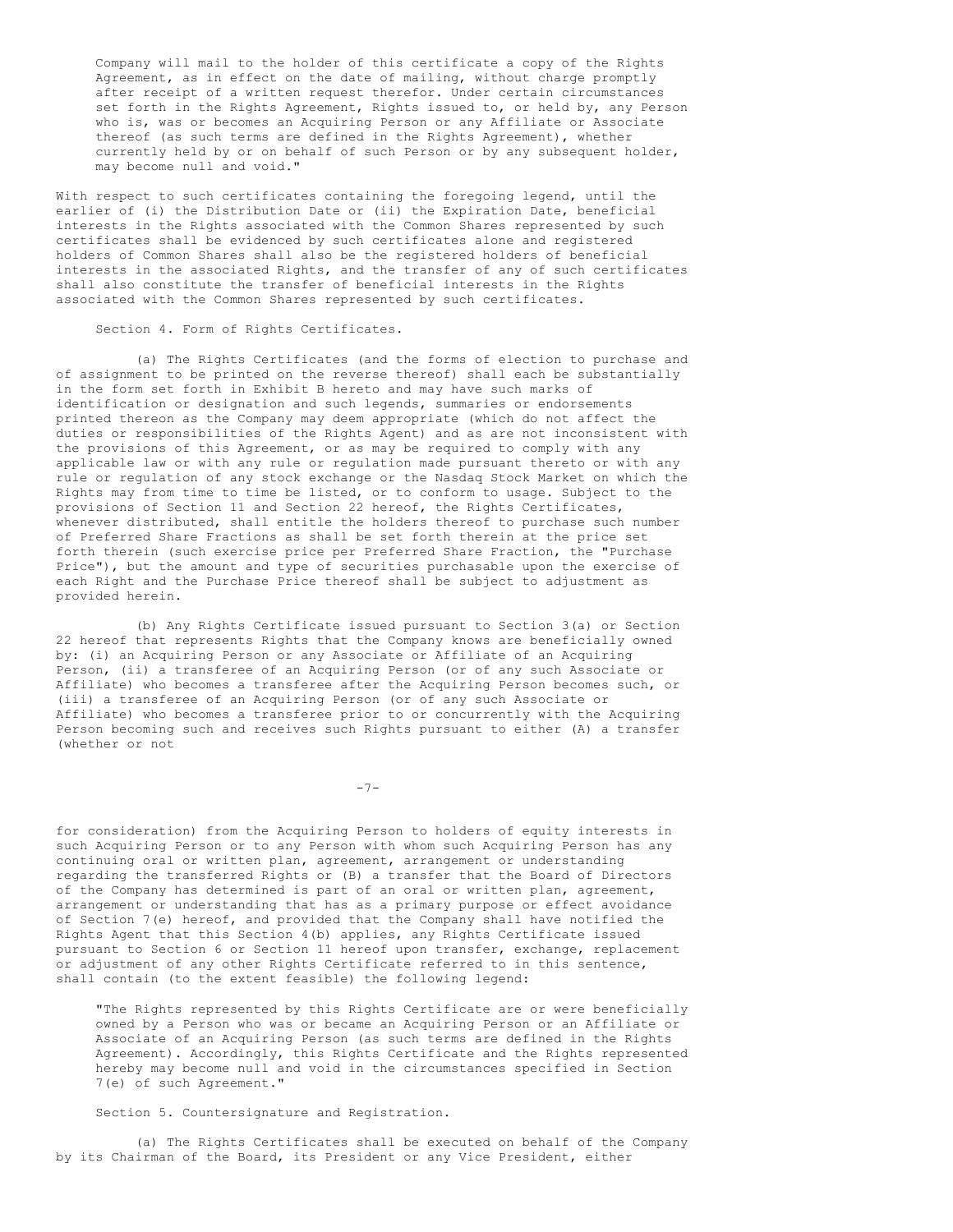manually or by facsimile signature, and shall have affixed thereto the Company's seal or a facsimile thereof which shall be attested by the Secretary or an Assistant Secretary of the Company, either manually or by facsimile signature. The Rights Certificates shall be manually countersigned by the Rights Agent and shall not be valid for any purpose unless so countersigned. In case any officer of the Company who shall have signed any of the Rights Certificates shall cease to be such officer of the Company before countersignature by the Rights Agent and issuance and delivery by the Company, such Rights Certificates, nevertheless, may be countersigned by the Rights Agent and issued and delivered by the Company with the same force and effect as though the Person who signed such Rights Certificates had not ceased to be such officer of the Company; and any Rights Certificates may be signed on behalf of the Company by any Person who, at the actual date of the execution of such Rights Certificate, shall be a proper officer of the Company to sign such Rights Certificate, although at the date of the execution of this Agreement any such Person was not such an officer.

(b) Following the Distribution Date and upon receipt by the Rights Agent of the notice and list of recordholders of the Rights referred to in Section 3(a), the Rights Agent will keep or cause to be kept, at its office or offices designated pursuant to Section 25 hereof, books for registration and transfer of the Rights Certificates issued hereunder. Such books shall show the names and addresses of the respective holders of the Rights Certificates, the number of

 $-8-$ 

Rights evidenced on its face by each of the Rights Certificates, the Certificate number and the date of each of the Rights Certificates.

Section 6. Transfer, Split Up, Combination and Exchange of Rights Certificates; Mutilated, Destroyed, Lost or Stolen Rights Certificates.

(a) Subject to the provisions of Section 4(b), Section 7(e) and Section 14 hereof, at any time after the Close of Business on the Distribution Date, and at or prior to the Close of Business on the Expiration Date, any Rights Certificate or Certificates may be transferred, split up, combined or exchanged for another Rights Certificate or Certificates, entitling the registered holder to purchase a like number of Preferred Share Fractions (or, following a Triggering Event, Common Shares or other securities, cash or other assets, as the case may be), as the Rights Certificate or Certificates surrendered then entitled such holder or former holder in the case of a transfer to purchase. Any registered holder desiring to transfer, split up, combine or exchange any Rights Certificate or Certificates shall make such request in writing delivered to the Rights Agent, and shall surrender the Rights Certificate or Certificates to be transferred, split up, combined or exchanged at the office of the Rights Agent designated for such purpose. Neither the Rights Agent nor the Company shall be obligated to take any action whatsoever with respect to the transfer of any such surrendered Rights Certificate or Certificates until the registered holder shall have completed and signed the certificate contained in the form of assignment on the reverse side of such Rights Certificate and shall have provided such additional evidence of the identity of the Beneficial Owner (or former Beneficial Owner) or Affiliates or Associates thereof as the Company or the Rights Agent shall reasonably request. Thereupon the Rights Agent shall, subject to Section  $4(b)$ , Section  $7(e)$  and Section 14 hereof, countersign and deliver to the Person entitled thereto a Rights Certificate or Rights Certificates, as the case may be, as so requested. The Rights Agent shall not be obligated to process the transaction until it has received evidence that all taxes and charges arising from the transaction have been paid. The Company may require payment of a sum sufficient to cover any tax or governmental charge that may be imposed in connection with any transfer, split up, combination or exchange of Rights Certificates.

(b) Upon receipt by the Company and the Rights Agent of evidence reasonably satisfactory to them of the loss, theft, destruction or mutilation of a Rights Certificate, and, in case of loss, theft or destruction, of indemnity or security satisfactory to them, and reimbursement to the Company and the Rights Agent of all reasonable expenses incidental thereto, and upon surrender to the Rights Agent and cancellation of the Rights Certificate if mutilated, the Company will execute and deliver a new Rights Certificate of like tenor to the Rights Agent for countersignature and delivery to the registered owner in lieu of the Rights Certificate so lost, stolen, destroyed or mutilated.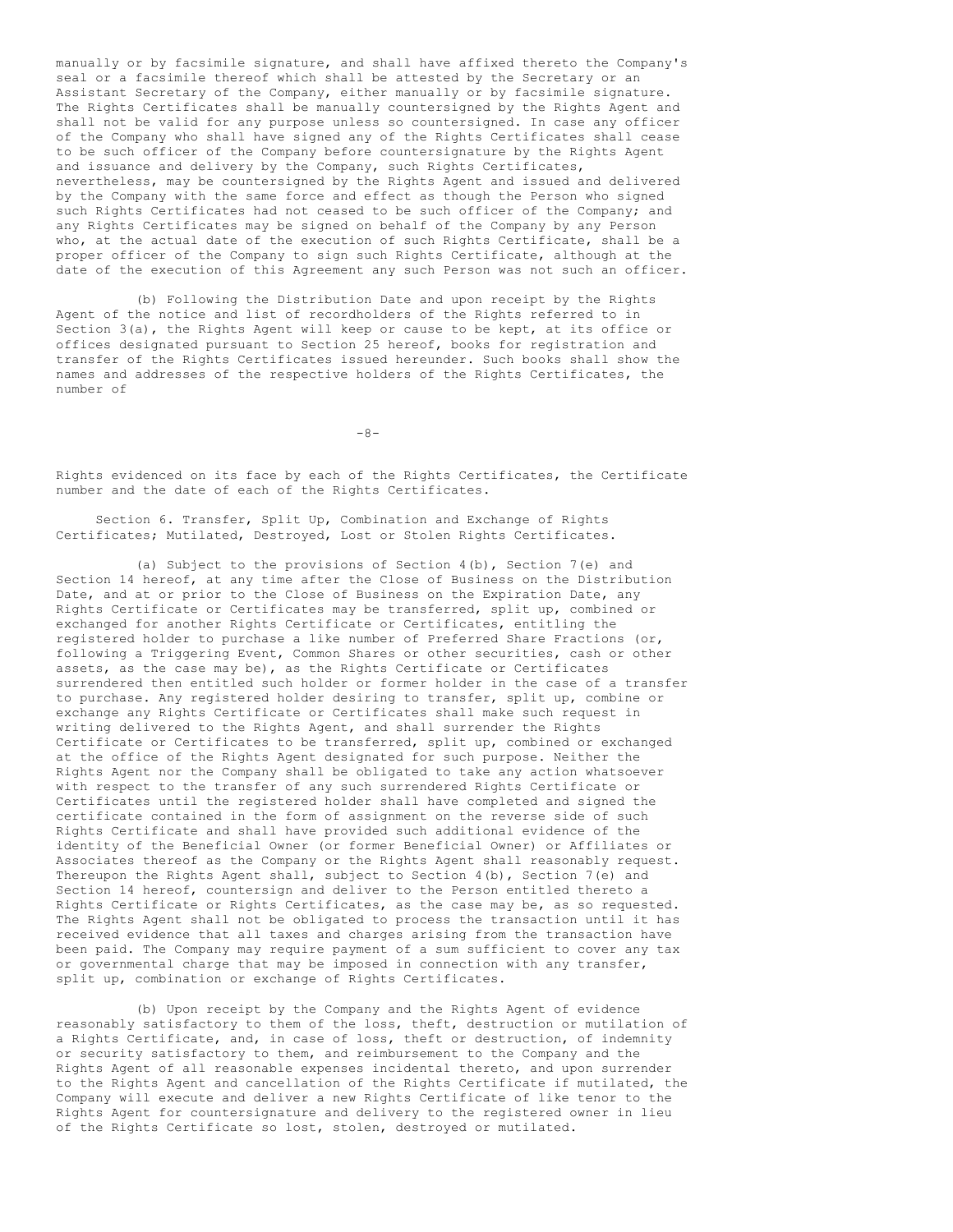Section 7. Exercise of Rights; Purchase Price; Expiration Date of Rights.

(a) Subject to subsection (e), the registered holder of any Rights Certificate may exercise the Rights evidenced thereby (except as otherwise provided herein including, without limitation, the restrictions on exercisability set forth in Section 9(c), Section 11(a)(iii) and Section 23(a) hereof) in whole or in part at any time after the Distribution Date upon surrender of the Rights Certificate, with the form of election to purchase and the certificate on the reverse side thereof duly executed, to the Rights Agent at the office of the Rights Agent designated for such purpose, together with payment of the aggregate Purchase Price (except as provided in Section 11(q) hereof) with respect to the total number of Preferred Share Fractions (or Common Shares, other securities, cash or other assets, as the case may be) as to which such surrendered Rights are then exercisable (except as provided in Section 11(q) hereof), at or prior to the earliest of (i) the Close of Business on March 1, 2008 (the "Final Expiration Date"), (ii) the consummation of a transaction contemplated by Section 13(d) hereof, or (iii) the time at which the Rights are redeemed or terminated as provided in Section 23 hereof (the earliest of (i), (ii) and (iii) being herein referred to as the "Expiration Date").

(b) The Purchase Price for each Preferred Share Fraction pursuant to the exercise of a Right shall initially be \$90, and shall be subject to adjustment from time to time as provided in Sections 11 and 13(a) hereof and shall be payable in accordance with subsection (c).

(c) Upon receipt of a Rights Certificate representing exercisable Rights, with the form of election to purchase and the certificate duly executed, accompanied by payment, with respect to each Right so exercised, of the Purchase Price per Preferred Share Fraction (or Common Shares, other securities, cash or other assets, as the case may be) to be purchased as set forth below and an amount equal to any applicable tax or governmental charge, the Rights Agent shall, subject to Section 20(k) and Section 14(b) hereof, thereupon promptly (i) (A) requisition from any transfer agent of the Preferred Shares (or make available, if the Rights Agent is the transfer agent for the Common Shares) certificates for the total number of Preferred Shares to be purchased and the Company hereby irrevocably authorizes its transfer agent to comply with all such requests, or (B) if the Company shall have elected to deposit some or all of the total number of Preferred Shares issuable upon exercise of the Rights hereunder with a depositary agent, requisition from the depositary agent depositary receipts representing such number of Preferred Share Fractions as are to be purchased (in which case certificates for the Preferred Shares represented by such receipts shall be deposited by the transfer agent with the depositary agent) and the Company will direct the depositary agent to comply with such request, (ii) requisition from the Company the amount of cash, if any, to be paid in lieu of fractional shares in accordance with Section 14 hereof, (iii) after receipt of such certificates or depositary receipts, cause the same to be delivered to or upon the order of the registered holder of such Rights Certificate, registered in such name or names as may be designated by such holder, and (iv) after receipt thereof, deliver such cash, if any, to or upon the order of the registered holder of such Rights Certificate. The payment of the Purchase Price (as such amount may be reduced pursuant

 $-10-$ 

to Section 11(a)(iii) hereof) may be made, at the election of the holder of the Rights Certificate, (x) in cash or by certified bank check or money order payable to the order of the Company or (y) by delivery of Rights if and to the extent authorized by Section 11(q) hereof. In the event that the Company is obligated to issue other securities of the Company (including Common Shares) pay cash and/or distribute other property pursuant to Section 11(a) hereof, the Company will make all arrangements necessary so that such other securities, cash and/or other property are available for distribution by the Rights Agent, if and when necessary to comply with this agreement.

(d) In case the registered holder of any Rights Certificate shall exercise less than all the Rights evidenced thereby, a new Rights Certificate evidencing Rights equivalent to the Rights remaining unexercised shall be issued by the Rights Agent and delivered to, or upon the order of, the registered holder of such Rights Certificate, registered in such name or names as may be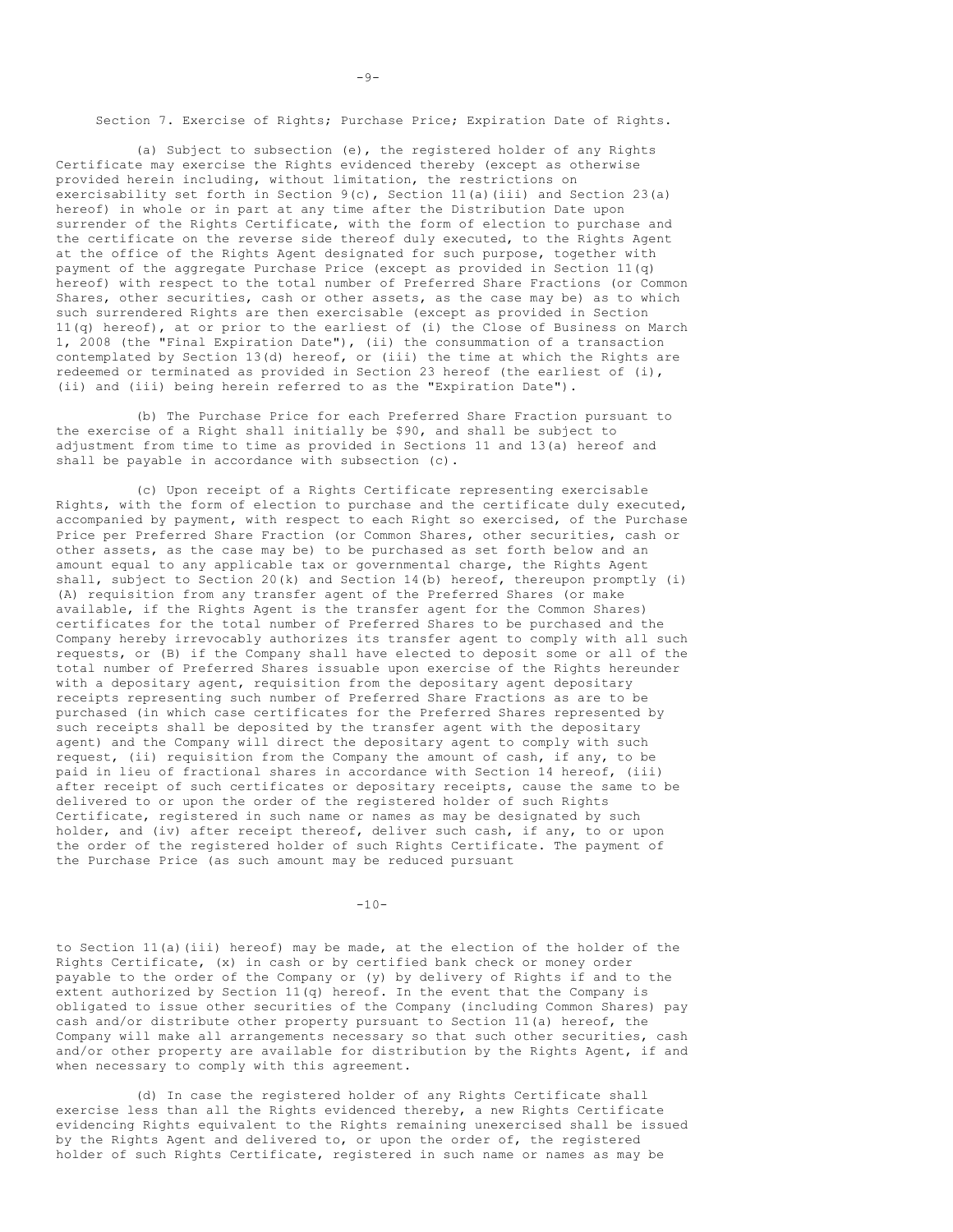designated by such holder, subject to the provisions of Section 6 and Section 14 hereof.

(e) Notwithstanding anything in this Agreement to the contrary, from and after the first occurrence of a Section 11(a)(ii) Event, any Rights beneficially owned by (i) an Acquiring Person or an Associate or Affiliate of an Acquiring Person, (ii) a transferee of an Acquiring Person (or of any such Associate or Affiliate) who becomes a transferee after the Acquiring Person becomes such, or (iii) a transferee of an Acquiring Person (or of any such Associate or Affiliate) who becomes a transferee prior to or concurrently with the Acquiring Person becoming such and receives such Rights pursuant to either (A) a transfer (whether or not for consideration) from the Acquiring Person to holders of equity interests in such Acquiring Person or to any Person with whom the Acquiring Person has any continuing oral or written plan, agreement, arrangement or understanding regarding the transferred Rights or (B) a transfer which the Board of Directors of the Company has determined is part of an oral or written plan, agreement, arrangement or understanding which has as a primary purpose or effect the avoidance of this Section 7(e), shall become null and void without any further action and no holder of such Rights shall have any rights whatsoever with respect to such Rights, whether under any provision of this Agreement or otherwise; provided, however, that the Rights held by an Acquiring Person, an Affiliate or Associate of an Acquiring Person or the transferees of such persons referred to above shall not be voided unless the Acquiring Person in question or an Affiliate or Associate of such Acquiring Person shall be involved in the transaction giving rise to the Section 11(a)(ii) Event. The Company shall notify the Rights Agent when this Section 7(e) applies and shall use all reasonable efforts to insure that the provisions of this Section 7(e) and Section 4(b) hereof are complied with, but neither the Company nor the Rights Agent shall have any liability to any holder of Rights Certificates or other Person as a result of the Company's failure to make any determinations with respect to an Acquiring Person or its Affiliates, Associates or transferees hereunder.

-11-

(f) Notwithstanding anything in this Agreement to the contrary, neither the Rights Agent nor the Company shall be obligated to undertake any action with respect to a registered holder upon the occurrence of any purported exercise as set forth in this Section 7 unless such registered holder shall have (i) properly completed and signed the certificate contained in the form of election to purchase set forth on the reverse side of the Rights Certificate surrendered for such exercise, and (ii) provided such additional evidence of the identity of the Beneficial Owner (or former Beneficial Owner) or Affiliates or Associates thereof as the Company shall or the Rights Agent reasonably request.

Section 8. Cancellation and Destruction of Rights Certificates. All Rights Certificates surrendered for the purpose of exercise, transfer, split up, combination or exchange shall, if surrendered to the Company or any of its agents, be delivered to the Rights Agent for cancellation or in canceled form, or, if surrendered to the Rights Agent, shall be canceled by it, and no Rights Certificates shall be issued in lieu thereof except as expressly permitted by any of the provisions of this Agreement. The Company shall deliver to the Rights Agent for cancellation and retirement, and the Rights Agent shall so cancel and retire, any other Rights Certificate purchased or acquired by the Company otherwise than upon the exercise thereof. The Rights Agent shall deliver all canceled Rights Certificates to the Company, or shall, at the written request of the Company, destroy such canceled Rights Certificates, and in such case shall deliver a certificate of destruction thereof to the Company.

Section 9. Reservation and Availability of Capital Stock; Registration of Securities.

(a) The Company covenants and agrees that it will cause to be reserved and kept available for issuance upon the exercise of outstanding Rights as many of its authorized and unissued Preferred Shares (and, following the occurrence of a Triggering Event, out of its authorized and unissued or treasury Common Shares and/or other securities) or out of its authorized and issued shares held in its treasury, which together, shall at all times after the Distribution Date be sufficient to permit the exercise in full of all outstanding Rights.

(b) So long as the Preferred Shares (and, following the occurrence of a Triggering Event, Common Shares or other securities) issuable and deliverable upon the exercise of the Rights may be listed on any stock exchange, or quoted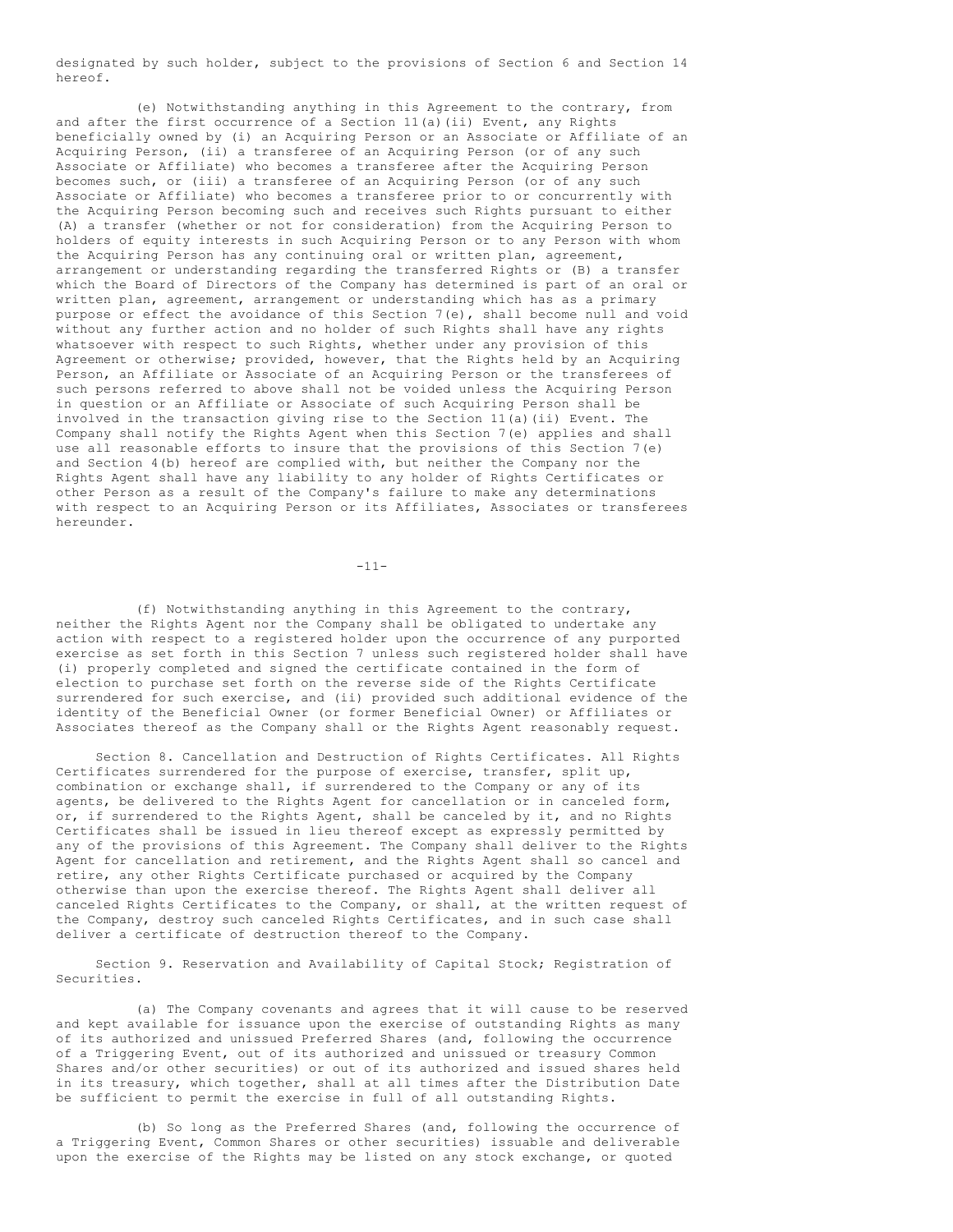on the Nasdaq Stock Market, the Company shall use its best efforts to cause, from and after such time as the Rights become exercisable, all shares and other securities reserved for such issuance to be listed on such exchange upon official notice of issuance upon such exercise.

(c) The Company shall use its best efforts to (i) file, as soon as practicable following the earliest date after the first occurrence of a Section 11(a)(ii) Event on which the consideration to be delivered by the Company upon exercise of the Rights has been determined in accordance with Section 11(a)(iii) hereof, or as soon as is required by law following the

 $-12-$ 

Distribution Date, as the case may be, a registration statement or statements under the Securities Act of 1933, as amended (the "Act"), with respect to the securities purchasable upon exercise of the Rights on an appropriate form or forms, (ii) cause such registration statement or statements to become effective as soon as practicable after such filing, and (iii) cause such registration statement or statements to remain effective (with a prospectus at all times meeting the requirements of the Act) until the earlier of (A) the date as of which the Rights are no longer exercisable for such securities, and (B) the Expiration Date. The Company will also take such action as may be appropriate under, or to ensure compliance with, the securities or "blue sky" laws of the various states in connection with the exercisability of the Rights. The Company may temporarily suspend, for a period of time not to exceed ninety (90) days after the date set forth in clause (i) of the first sentence of this subsection (c), the exercisability of the Rights in order to prepare and file such registration statement and permit it to become effective. Upon any such suspension, the Company shall issue a public announcement stating that the exercisability of the Rights has been temporarily suspended, as well as a public announcement at such time as the suspension is no longer in effect. In addition, if the Company shall determine that a registration statement is required following the Distribution Date, the Company may, by issuing a public announcement, temporarily suspend the exercisability of the Rights until such time as a registration statement has been declared effective. The Company shall notify the Rights Agent whenever it makes a public announcement pursuant to this subsection (c) and give the Rights Agent a copy of the announcement. Notwithstanding any provision of this Agreement to the contrary, the Rights shall not be exercisable in any jurisdiction unless the requisite qualification in such jurisdiction shall have been obtained, nor shall the Rights be exercisable if the exercise thereof shall not be permitted under applicable law or a registration statement shall not have been declared effective.

(d) The Company covenants and agrees that it will take all such action as may be necessary to ensure that all Preferred Shares (and, following a Triggering Event, Common Shares or other securities) delivered upon exercise of Rights shall, at the time of delivery of the certificates for such shares or other securities (subject to payment of the Purchase Price), be duly and validly authorized and issued and, with respect to Preferred Shares, Common Shares or other shares of capital stock, fully paid and nonassessable.

(e) The Company further covenants and agrees that it will pay when due and payable any and all taxes and governmental charges that may be payable in respect of the issuance or delivery of the Rights Certificates and of any certificates for a number of Preferred Share Fractions (or Common Shares or other securities, as the case may be) upon the exercise of Rights. The Company shall not, however, be required to pay any transfer tax that may be payable in respect of any transfer or delivery of Rights Certificates to a Person other than, or the issuance or delivery of a number of Preferred Share Fractions (or Common Shares or other securities, as the case may be) in respect of a name other than that of the registered holder of the Rights Certificates evidencing Rights surrendered for exercise or to issue or deliver any

 $-13-$ 

certificates for a number of Preferred Share Fractions (or Common Shares or other securities, as the case may be) in a name other than that of the registered holder upon the exercise of any Rights until such tax shall have been paid (any such tax being payable by the holder of such Rights Certificate at the time of surrender) or until it has been established to the Company's satisfaction that no such tax is due.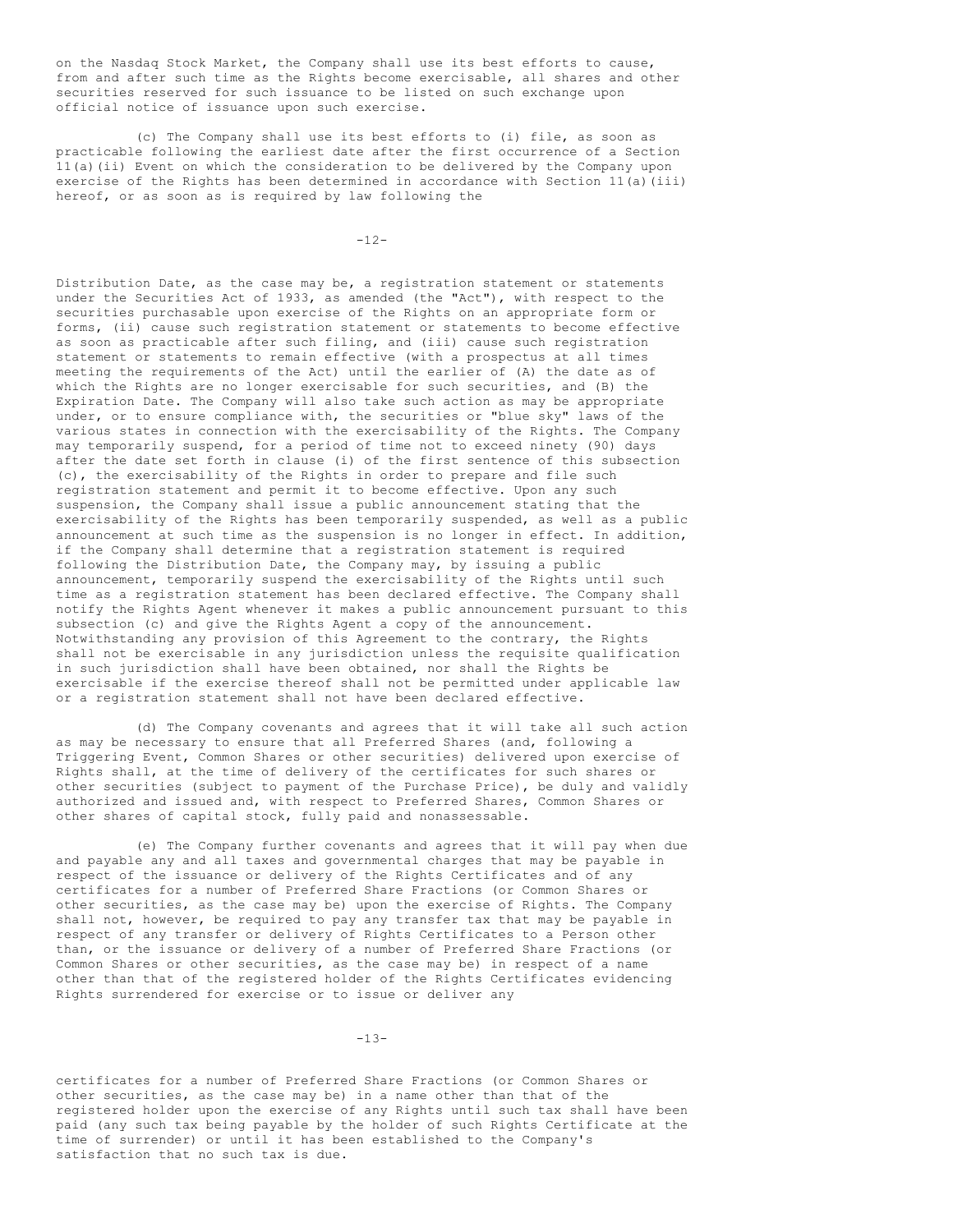Section 10. Capital Stock Record Date. Each Person in whose name any certificate for a number of Preferred Share Fractions (or Common Shares or other securities, as the case may be) is issued upon the exercise of Rights shall for all purposes be deemed to have become the holder of record of such Preferred Share Fractions (or Common Shares or other securities, as the case may be) represented thereby on, and such certificate shall be dated, the date upon which the Rights Certificate evidencing such Rights was duly surrendered and payment of the Purchase Price (and all applicable taxes and governmental charges) was made; provided, however, that if the date of such surrender and payment is a date upon which the applicable transfer books of the Company are closed, such Person shall be deemed to have become the record holder of such shares (fractional or otherwise) on, and such certificate shall be dated, the next succeeding Business Day on which the applicable transfer books of the Company are open. Prior to the exercise of the Rights evidenced thereby, the holder of a Rights Certificate shall not be entitled to any rights of a shareholder of the Company with respect to shares for which the Rights shall be exercisable, including, without limitation, the right to vote, to receive dividends or other distributions or to exercise any preemptive rights, and shall not be entitled to receive any notice of any proceedings of the Company, except as provided herein.

Section 11. Adjustment of Purchase Price, Number and Kind of Shares or Number of Rights. The Purchase Price, the number and kind of shares and other securities covered by each Right and the number of Rights outstanding are subject to adjustment from time to time as provided in this Section 11.

(a) (i) In the event the Company shall at any time after the date of this Agreement (A) declare a dividend on any security of the Company payable in Preferred Shares, (B) subdivide the outstanding Preferred Shares, (C) combine the outstanding Preferred Shares into a smaller number of shares, or (D) issue any shares of its capital stock in a reclassification of the Preferred Shares (including any such reclassification in connection with a consolidation or merger in which the Company is the continuing or surviving corporation), except as otherwise provided in this Section 11(a) and Section 7(e) hereof, the Purchase Price in effect at the time of the record date for such dividend or of the effective date of such subdivision, combination or reclassification, and the number and kind of Preferred Shares or capital stock, as the case may be, issuable on such date, shall be proportionately adjusted so that the holder of any Right exercised after such time shall be entitled to receive, upon payment of the adjusted Purchase Price, the aggregate number and kind of Preferred Shares or capital stock, as the case may be, that, if such

 $-14-$ 

Right had been exercised immediately prior to such date and at a time when the Preferred Share transfer books were open, such holder would have owned upon such exercise and been entitled to receive by virtue of such dividend, subdivision, combination or reclassification. If an event occurs which would require an adjustment under both this Section 11(a)(i) and Section 11(a)(ii) hereof, the adjustment provided for in this Section 11(a)(i) shall be in addition to, and shall be made prior to, any adjustment required pursuant to Section 11(a)(ii) hereof.

(ii) In the event:

(A) any Acquiring Person or any Associate or Affiliate of any Acquiring Person, at any time after the Stock Acquisition Date, directly or indirectly, (1) shall merge into the Company or otherwise combine with the Company and the Company shall be the continuing or surviving corporation of such merger or combination and the Common Shares of the Company or other equity securities of the Company shall remain outstanding, (2) shall, in one transaction or a series of transactions, transfer any assets to the Company or to any of its Subsidiaries in exchange (in whole or in part) for Common Shares, for shares of other equity securities of the Company, or for securities exercisable for or convertible into shares of equity securities of the Company (Common Shares or otherwise) or otherwise obtain from the Company, with or without consideration, any additional shares of such equity securities or securities exercisable for or convertible into shares of such equity securities (other than pursuant to a pro rata distribution to all holders of Common Shares), (3) shall sell, purchase, lease, exchange, mortgage, pledge, transfer or otherwise acquire or dispose of assets in one transaction or a series of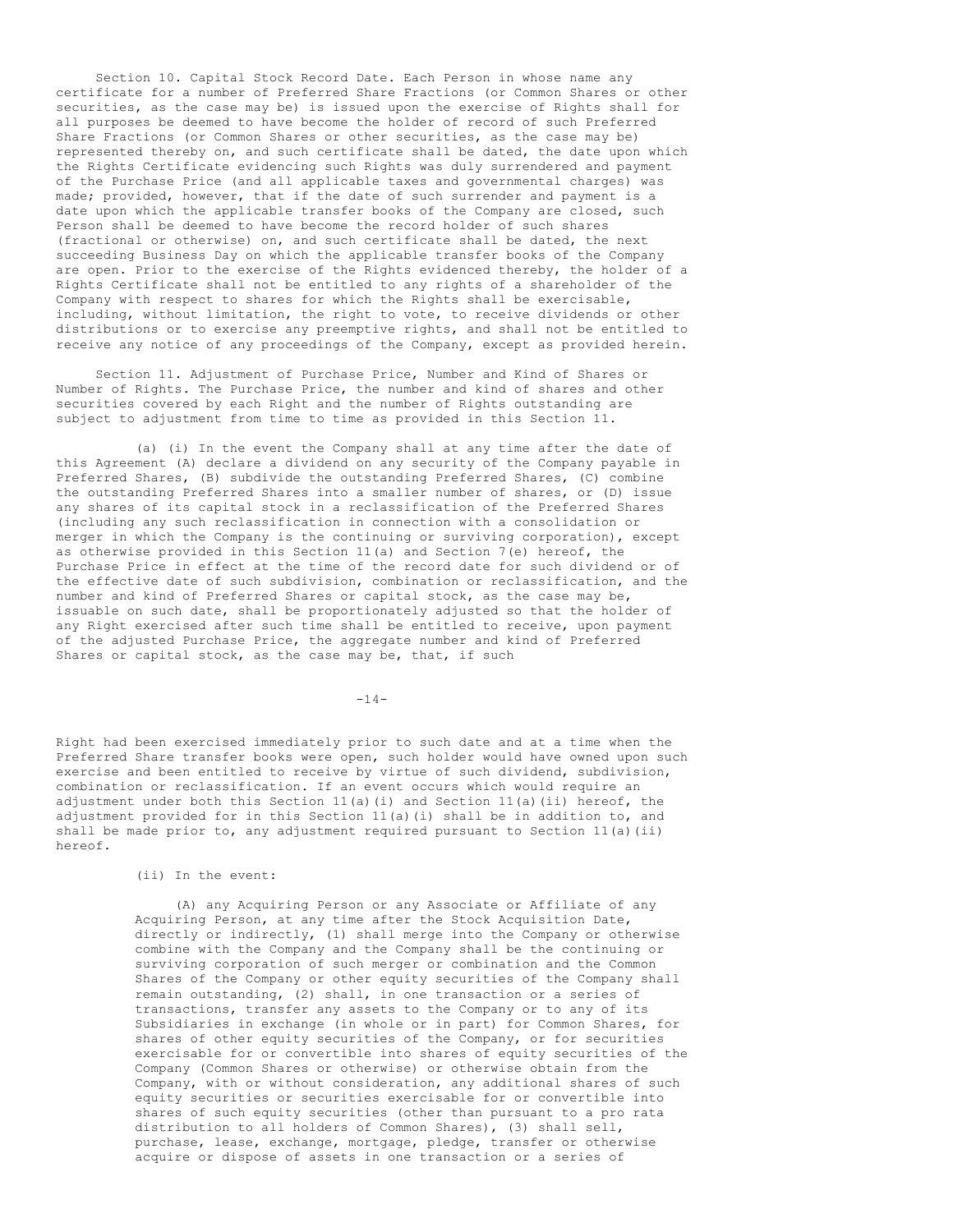transactions, to, from or with (as the case may be) the Company or any of its Subsidiaries, on terms and conditions less favorable to the Company than the Company would be able to obtain in arm=s-length negotiation with an unaffiliated third party, other than pursuant to a Section 13 Event, (4) shall sell, purchase, lease, exchange, mortgage, pledge, transfer or otherwise dispose of assets having an aggregate fair market value of more than \$5,000,000 in one transaction or a series of transactions, to, from or with (as the case may be) the Company or any of the Company=s Subsidiaries (other than incidental to the lines of business, if any, engaged in as of the date hereof between the Company and such Acquiring Person or Associate or Affiliate), other than pursuant to a Section 13 Event, (5) shall receive any compensation from the Company or any of the Company=s Subsidiaries other than compensation for full-time employment as a regular employee at rates in accordance with the Company=s (or its Subsidiaries=) past practices, or (6) shall receive the benefit, directly or indirectly (except proportionately as a shareholder and except if resulting from a requirement of law or governmental regulation), of any loans,

 $-15-$ 

advances, guarantees, pledges or other financial assistance or any tax credits or other tax advantages provided by the Company or any of its Subsidiaries; or

(B) any Person (other than the Company, any Subsidiary of the Company, any employee benefit plan of the Company or of any Subsidiary of the Company, or any Person or entity organized, appointed or established by the Company for or pursuant to the terms of any such plan), alone or together with its Affiliates and Associates, shall, at any time after the Rights Dividend Declaration Date, become the Beneficial Owner of 20% or more of the Common Shares then outstanding, unless the event causing the 20% threshold to be crossed is a Section 13 Event, or is an acquisition of Common Shares pursuant to a tender offer or an exchange offer for all outstanding Common Shares at a price and on terms determined by at least a majority of the Continuing Directors, after receiving advice from one or more nationally recognized investment banking firms, to be in the best interests of the Company and its shareholders (a AQualifying Offer@), after taking into consideration all factors that such members of the Board of Directors deem relevant, including, without limitation, the long-term prospects and value of the Company and the prices and terms that such members of the Board of Directors believe, in good faith, could reasonably be achieved if the Company or its assets were sold on an orderly basis designed to realize maximum value, or

(C) during such time as there is an Acquiring Person, there shall be any reclassification of securities (including any reverse stock split), or recapitalization of the Company, or any merger or consolidation of the Company with any of its Subsidiaries or any other transaction or series of transactions involving the Company or any of its Subsidiaries, other than a Section 13 Event or series of such Section 13 Events (whether or not with or into or otherwise involving an Acquiring Person) that has the effect, directly or indirectly, of increasing by more than 1% the proportionate share of the outstanding shares of any class of equity securities of the Company or any of its Subsidiaries that is directly or indirectly beneficially owned by any Acquiring Person or any Associate or Affiliate of any Acquiring Person,

then, promptly following the first occurrence of a Section 11(a)(ii) Event, proper provision shall be made so that each holder of a Right (except as provided below and in Section 7(e) hereof) shall thereafter have the right to receive, upon exercise thereof at the then current Purchase Price in accordance with the terms of this Agreement, in lieu of a number of Preferred Share Fractions, such number of Common Shares of the Company as shall equal the result obtained by (x) multiplying the then current Purchase Price by the then number of Preferred Share Fractions for which a Right was exercisable immediately prior to the first occurrence of a Section 11(a)(ii) Event, and (y) dividing that product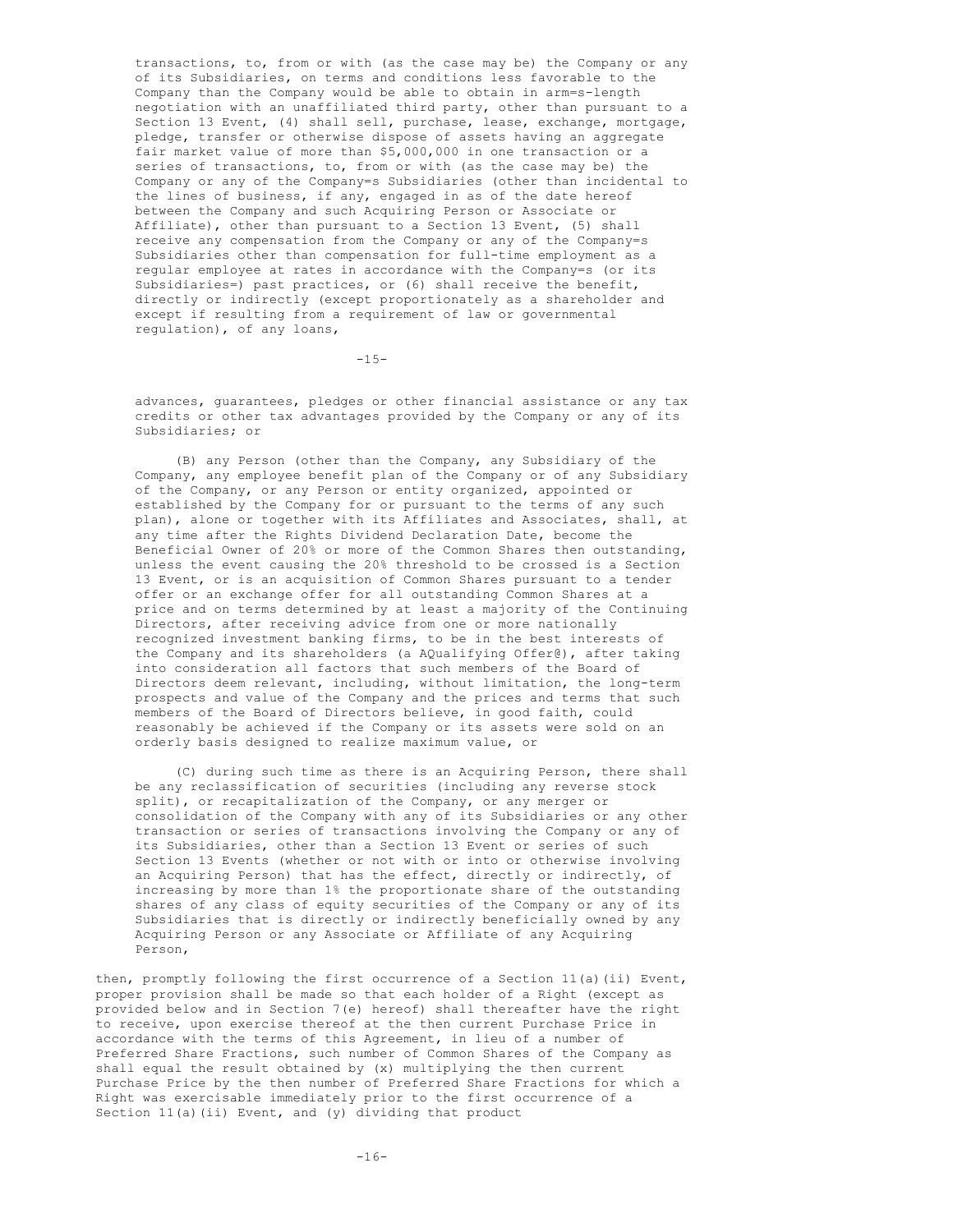(which, following such first occurrence, shall thereafter be referred to as the "Purchase Price" for each Right and for all purposes of this Agreement) by 50% of the current market price (as defined in and determined pursuant to Section 11(d) hereof) per Common Share on the date of such first occurrence (such number of shares, the "Adjustment Shares").

(iii) In the event that the number of Common Shares that are authorized by the Company's Articles of Incorporation but not outstanding or reserved for issuance for purposes other than upon exercise of the Rights are not sufficient to permit the exercise in full of the Rights in accordance with the foregoing subparagraph (ii) of this Section 11(a), the Company shall: (A) determine the excess of the value of the Adjustment Shares issuable upon the exercise of a Right (the "Current Value") over the Purchase Price (such excess, the "Spread"), and (B) with respect to each Right, make adequate provision to substitute for the Adjustment Shares, upon payment of the applicable Purchase Price, (1) cash, (2) a reduction in the Purchase Price, (3) Common Shares of the same or a different class or other equity securities of the Company (including, without limitation, preferred shares or units of preferred shares that a majority of the Continuing Directors in office at the time has deemed (based, among other things, on the dividend and liquidation rights of such preferred shares) to have substantially the same economic value as Common Shares (such preferred shares, hereinafter referred to as "common share equivalents")), (4) debt securities of the Company, (5) other assets, or (6) any combination of the foregoing, having an aggregate value equal to the Current Value, where such aggregate value has been determined by a majority of the Continuing Directors in office at the time after considering the advice of a nationally recognized investment banking firm selected by the Board of Directors of the Company; provided, however, if the Company shall not have made adequate provision to deliver value pursuant to clause (B) above within thirty (30) days following the later of (x) the first occurrence of a Section 11(a)(ii) Event and (y) the date on which the Company's right of redemption pursuant to Section  $23(a)$  expires (the later of  $(x)$  and  $(y)$ being referred to herein as the "Section 11(a)(ii) Trigger Date"), then the Company shall be obligated to deliver, upon the surrender for exercise of a Right and without requiring payment of the Purchase Price, Common Shares (to the extent available) and then, if necessary, cash, which shares and/or cash have an aggregate value equal to the Spread. If the Board of Directors of the Company shall determine in good faith that it is likely that sufficient additional Common Shares could be authorized for issuance upon exercise in full of the Rights, the thirty (30) day period set forth above may be extended to the extent necessary, but not more than ninety (90) days after the Section 11(a)(ii) Trigger Date, in order that the Company may seek shareholder approval for the authorization of such additional shares (such period, as it may be extended, the "Substitution Period"). To the extent that the Company determines that some action need be taken pursuant to the first and/or second sentences of this Section  $11(a)$  (iii), the

-17-

Company shall provide, subject to Section 7(e) hereof, that such action shall apply uniformly to all outstanding Rights, and may suspend the exercisability of the Rights until the expiration of the Substitution Period in order to seek any authorization of additional shares and/or to decide the appropriate form of distribution to be made pursuant to such first sentence and to determine the value thereof. The Company shall make a public announcement when the exercisability of the Rights has been temporarily suspended, and again when such suspension is no longer in effect. The Company shall notify the Rights Agent of the suspension of the exercisability of the Rights, and provide the Rights Agent with a copy of such public announcement. For purposes of this Section 11(a)(iii), the value of the Common Shares shall be the current market price (as determined pursuant to Section 11(d) hereof) per Common Share on the Section 11(a)(ii) Trigger Date and the value of any "common share equivalent" shall be deemed to have the same value as the Common Shares on such date.

(b) In case the Company shall fix a record date for the issuance of rights, options or warrants to holders of any security of the Company entitling them to subscribe for or purchase (for a period expiring within forty-five (45) calendar days after such record date) Preferred Shares (or shares having the same rights, privileges and preferences as the Preferred Shares ("equivalent preferred shares")) or securities convertible into Preferred Shares or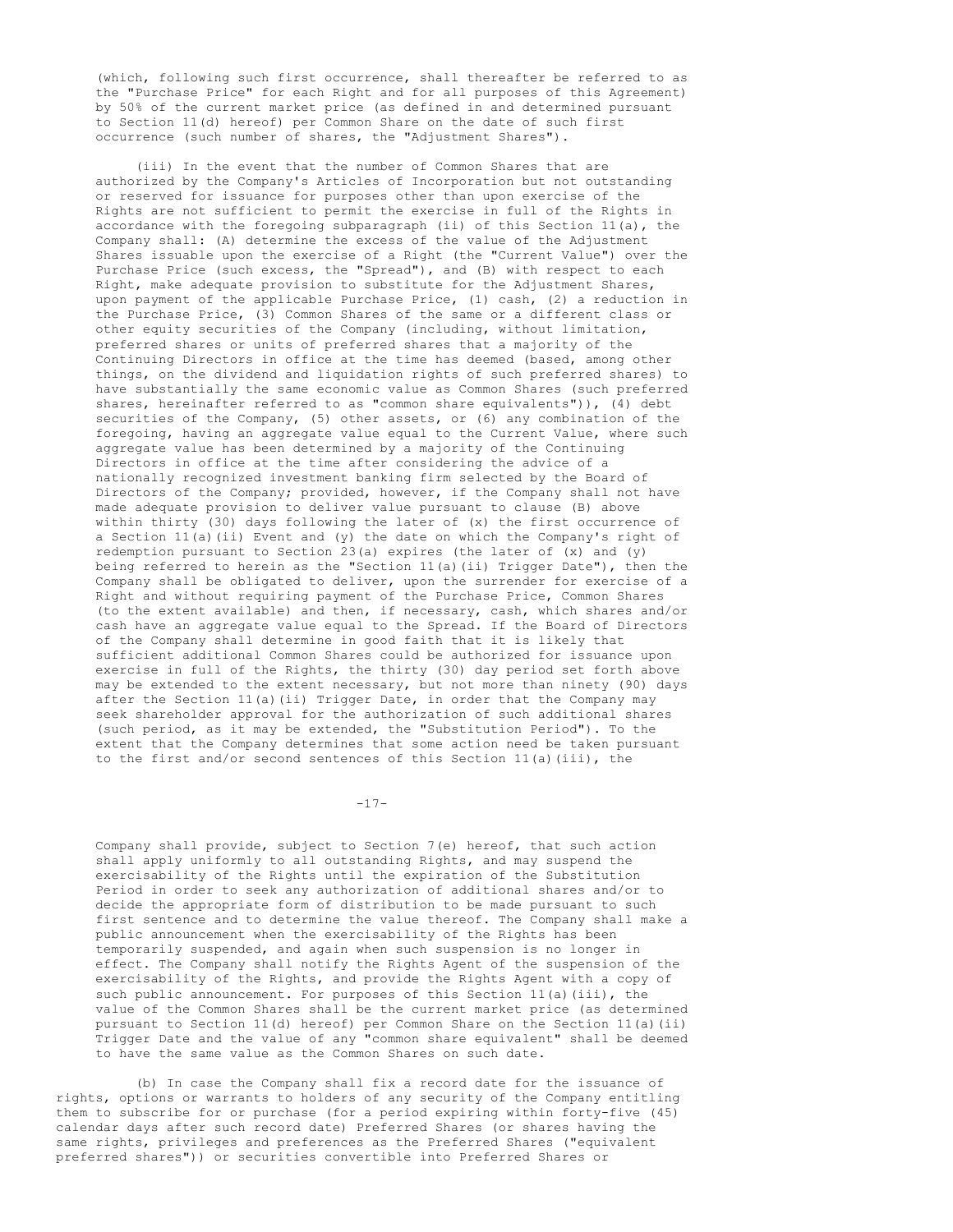equivalent preferred shares at a price per Preferred Share or per equivalent preferred share (or having a conversion price per share, if a security convertible into Preferred Shares or equivalent preferred shares) less than the current market price (as determined pursuant to Section 11(d) hereof) per Preferred Share on such record date, the Purchase Price to be in effect after such record date shall be determined by multiplying the Purchase Price in effect immediately prior to such record date by a fraction, the numerator of which shall be the number of Preferred Shares outstanding on such record date, plus the number of Preferred Shares that the aggregate offering price of the total number of Preferred Shares and/or equivalent preferred shares so to be offered (and/or the aggregate initial conversion price of the convertible securities so to be offered) would purchase at such current market price, and the denominator of which shall be the number of Preferred Shares outstanding on such record date, plus the number of additional Preferred Shares and/or equivalent preferred shares to be offered for subscription or purchase (or into which the convertible securities so to be offered are initially convertible). In case such subscription price may be paid by delivery of consideration part or all of which may be in a form other than cash, the value of such consideration shall be as determined in good faith by the Board of Directors of the Company, whose determination shall be described in a statement filed with the Rights Agent and shall be binding on the Company, the Rights Agent and the holders of the Rights. Preferred Shares owned by or held for the account of the Company shall not be deemed outstanding for the purpose of any such computation. Such adjustment shall be made successively whenever such a record date is fixed, and in the event that such rights or warrants are not so issued, the Purchase Price shall be adjusted to be the Purchase Price that would then be in effect if such record date had not been fixed.

 $-18-$ 

(c) In case the Company shall fix a record date for a distribution to all holders of Preferred Shares (including any such distribution made in connection with a consolidation or merger in which the Company is the continuing corporation) of evidences of indebtedness, cash (other than a regular quarterly dividend out of the earnings or retained earnings of the Company), assets (other than a regular quarterly dividend referred to above or dividend payable in Preferred Shares, but including any dividend payable in stock other than Preferred Shares) or subscription rights or warrants (excluding those referred to in Section 11(b) hereof), the Purchase Price to be in effect after such record date shall be determined by multiplying the Purchase Price in effect immediately prior to such record date by a fraction, the numerator of which shall be the current market price (as determined pursuant to Section 11(d) hereof) per Preferred Share on such record date, less the then fair market value (as determined in good faith by the Board of Directors of the Company, whose determination shall be described in a statement filed with the Rights Agent and shall be conclusive for all purposes) of the portion of the cash, assets or evidences of indebtedness so to be distributed or of such subscription rights or warrants applicable to a Preferred Share and the denominator of which shall be such current market price (as determined pursuant to Section 11(d) hereof) per Preferred Share. Such adjustments shall be made successively whenever such a record date is fixed, and in the event that such distribution is not so made, the Purchase Price shall be adjusted to be the Purchase Price which would have been in effect if such record date had not been fixed.

(d) (i) For the purpose of any computation hereunder, other than computations made pursuant to Section 11(a)(iii) hereof, the "current market price" per Common Share on any date shall be deemed to be the average of the daily closing prices per Common Share for the thirty (30) consecutive Trading Days (as such term is hereinafter defined) immediately prior to and not including such date, and for purposes of computations made pursuant to Section 11(a)(iii) hereof, the "current market price" per Common Share on any date shall be deemed to be the average of the daily closing prices per Common Share for the ten (10) consecutive Trading Days immediately following and not including such date; provided, however, that in the event that the current market price per Common Share is determined during a period following the announcement by the issuer of such Common Share of (A) a dividend or distribution on such Common Share payable in Common Shares or securities convertible into Common Shares (other than the Rights), or (B) any subdivision, combination or reclassification of such Common Shares, and prior to the expiration of the requisite thirty (30) Trading Day or ten (10) Trading Day period, as set forth above, after the ex-dividend date for such dividend or distribution, or the record date for such subdivision, combination or reclassification, then, and in each such case, the "current market price" shall be properly adjusted to take into account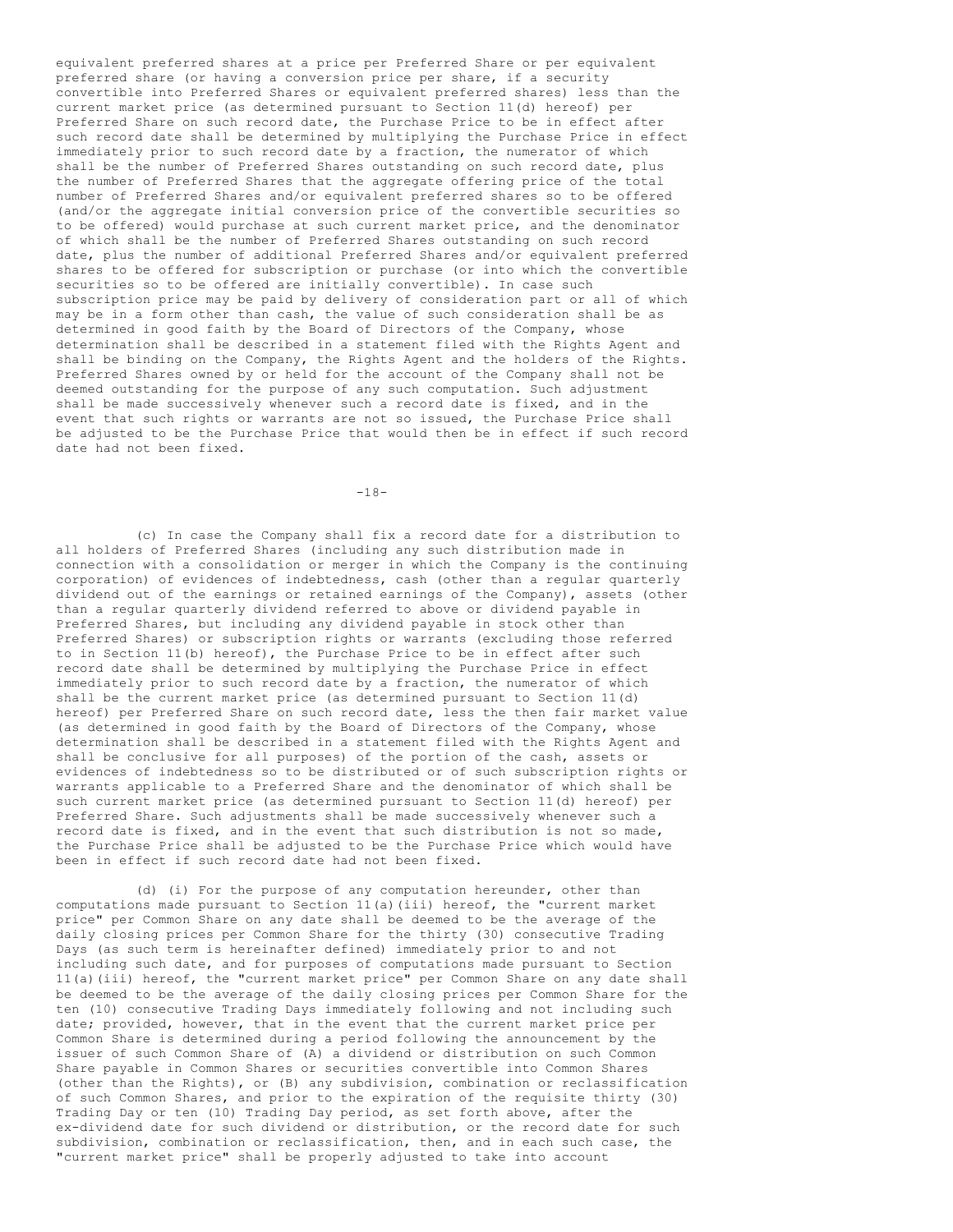ex-dividend trading. The closing price for each Trading Day shall be the last sale price, regular way, or, in case no such sale takes place on such day, the average of the closing bid and asked prices, regular way, in either case as reported in the principal

 $-19-$ 

consolidated transaction reporting system with respect to securities listed or admitted to trading on the New York Stock Exchange or, if the Common Shares are not listed or admitted to trading on the New York Stock Exchange, as reported in the principal consolidated transaction reporting system with respect to securities listed on the principal national securities exchange on which the Common Shares are listed or admitted to trading or, if the Common Shares are not listed or admitted to trading on any national securities exchange, the last quoted price or, if not so quoted, the average of the high bid and low asked prices in the over-the-counter market, as reported by the National Association of Securities Dealers, Inc. Automated Quotation System ("Nasdaq") or such other system then in use, or, if on any such date the Common Shares are not quoted by any such organization, the average of the closing bid and asked prices as furnished by a professional market maker making a market in the Common Shares selected by the Board of Directors of the Company. If on any such date no market maker is making a market in the Common Shares, the fair value of such shares on such date as determined in good faith by the Board of Directors of the Company shall be used. The term "Trading Day" shall mean a day on which the principal national securities exchange on which the Common Shares are listed or admitted to trading is open for the transaction of business or, if the Common Shares are not listed or admitted to trading on any national securities exchange, a Business Day. If the Common Shares are not publicly held or not so listed or traded, "current market price" per share shall mean the fair value per share as determined in good faith by the Board of Directors of the Company, whose determination shall be described in a statement filed with the Rights Agent and shall be conclusive for all purposes.

(ii) For the purpose of any computation hereunder, the "current market price" per Preferred Share shall be determined in the same manner as set forth above for the Common Shares in clause (i) of this Section 11(d) (other than the last sentence thereof). If the current market price per Preferred Share cannot be determined in the manner provided above or if the Preferred Shares are not publicly held or listed or traded in a manner described in clause (i) of this Section 11(d), the "current market price" per Preferred Share shall be conclusively deemed to be an amount equal to one hundred (as such number may be appropriately adjusted for such events as stock splits, stock dividends and recapitalizations with respect to the Common Shares occurring after the date of this Agreement) multiplied by the current market price per Common Share. If neither the Common Shares nor the Preferred Shares are publicly held or so listed or traded, "current market price" per Preferred Share shall mean the fair value per share as determined in good faith by the Board of Directors of the Company, whose determination shall be described in a statement filed with the Rights Agent and shall be conclusive for all purposes. For all purposes of this Agreement, the "current market price" of a Preferred Share Fraction shall be equal to the "current market price" of one Preferred Share divided by 1000.

 $-20-$ 

(e) Anything herein to the contrary notwithstanding, no adjustment in the Purchase Price shall be required unless such adjustment would require an increase or decrease of at least one percent (1%) in the Purchase Price; provided, however, that any adjustments which by reason of this Section 11(e) are not required to be made shall be carried forward and taken into account in any subsequent adjustment. All calculations under this Section 11 shall be made to the nearest cent or to the nearest ten-thousandth of a Common Share or one millionth of a Preferred Share, as the case may be. Notwithstanding the first sentence of this subsection (e), any adjustment required by this Section 11 shall be made no later than the earlier of (i) three (3) years from the date of the transaction that mandates such adjustment, or (ii) the Expiration Date.

(f) If as a result of an adjustment made pursuant to Section  $11(a)$  (ii) or Section 13(a) hereof, the holder of any Right thereafter exercised shall become entitled to receive any shares of capital stock other than Preferred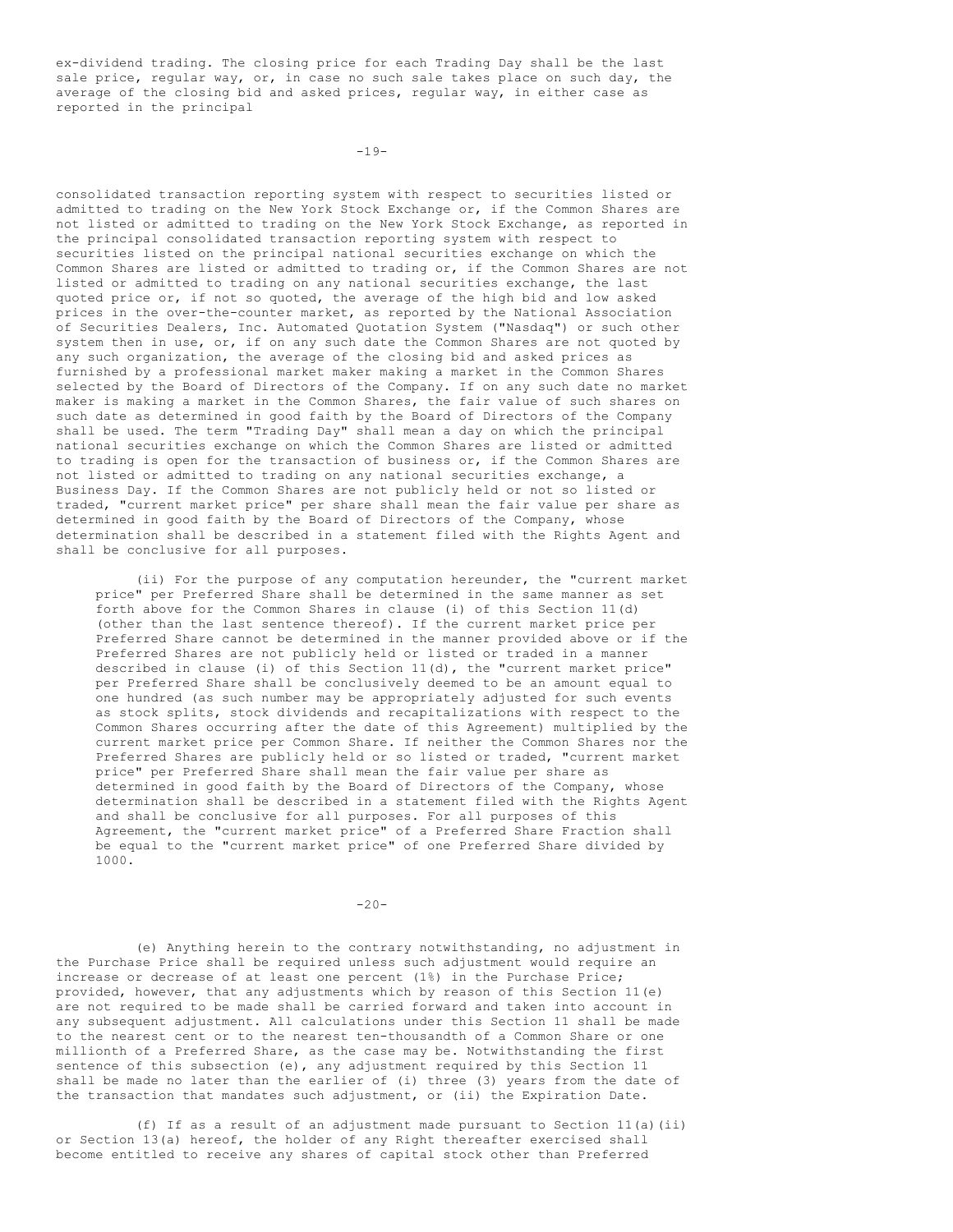Shares, thereafter the number of such other shares so receivable upon exercise of any Right and the Purchase Price thereof shall be subject to adjustment from time to time in a manner and on terms as nearly equivalent as practicable to the provisions with respect to the Preferred Shares contained in Sections  $11(a)$ , (b), (c), (e), (g), (h), (i), (j), (k), (m) and (q), and the provisions of Sections 7, 9, 10, 13 and 14 hereof with respect to the Preferred Shares shall apply on like terms to any such other shares.

(g) All Rights originally issued by the Company subsequent to any adjustment made to the Purchase Price hereunder shall evidence the right to purchase, at the adjusted Purchase Price, the number of Preferred Share Fractions purchasable from time to time hereunder upon exercise of the Rights, all subject to further adjustment as provided herein.

(h) Unless the Company shall have exercised its election as provided in Section 11(i), upon each adjustment of the Purchase Price as a result of the calculations made in subsections (b) and (c), each Right outstanding immediately prior to the making of such adjustment shall thereafter evidence the right to purchase, at the adjusted Purchase Price, that number of Preferred Share Fractions (calculated to the nearest one-one millionth of a Preferred Share) obtained by (i) multiplying (x) the number of Preferred Share Fractions covered by a Right immediately prior to this adjustment, by (y) the Purchase Price in effect immediately prior to such adjustment of the Purchase Price, and (ii) dividing the product so obtained by the Purchase Price in effect immediately after such adjustment of the Purchase Price.

(i) The Company may elect on or after the date of any adjustment of the Purchase Price to adjust the number of Rights, in lieu of any adjustment in the number of Preferred Share Fractions purchasable upon the exercise of a Right. Each of the Rights outstanding after the adjustment in the number of Rights shall be exercisable for the number of Preferred Share Fractions for which a Right was exercisable immediately prior to such adjustment. Each Right held of record prior to such adjustment of the number of Rights shall

-21-

become that number of Rights (calculated to the nearest one-one millionth of a Preferred Share) obtained by dividing the Purchase Price in effect immediately prior to adjustment of the Purchase Price by the Purchase Price in effect immediately after adjustment of the Purchase Price. The Company shall make a public announcement of its election to adjust the number of Rights, indicating the record date for the adjustment, and, if known at the time, the amount of the adjustment to be made. The Company shall forward a copy of such public announcement to the Rights Agent. The record date for the adjustment may be the date on which the Purchase Price is adjusted or any day thereafter, but, if the Rights Certificates have been issued, shall be at least ten (10) days later than the date of the public announcement. If Rights Certificates have been issued, upon each adjustment of the number of Rights pursuant to this Section 11(i), the Company shall, as promptly as practicable, cause to be distributed to holders of record of Rights Certificates on such record date Rights Certificates evidencing, subject to Section 14 hereof, the additional Rights to which such holders shall be entitled as a result of such adjustment, or, at the option of the Company, shall cause to be distributed to such holders of record in substitution and replacement for the Rights Certificates held by such holders prior to the date of adjustment, and upon surrender thereof, if required by the Company, new Rights Certificates evidencing all the Rights to which such holders shall be entitled after such adjustment. Rights Certificates so to be distributed shall be issued, executed and countersigned in the manner provided for herein (and may bear, at the option of the Company, the adjusted Purchase Price) and shall be registered in the names of the holders of record of Rights Certificates on the record date specified in the public announcement.

(j) Irrespective of any adjustment or change in the Purchase Price or the number of Preferred Share Fractions issuable upon the exercise of the Rights, the Rights Certificates theretofore and thereafter issued may continue to express the Purchase Price per Preferred Share Fraction and the number of Preferred Share Fractions that were expressed in the initial Rights Certificates issued hereunder.

(k) Before taking any action that would cause an adjustment reducing the Purchase Price below the then stated or par value, if any, of the number of Preferred Share Fractions issuable upon exercise of the Rights, the Company shall take any corporate action that may, in the opinion of its counsel, be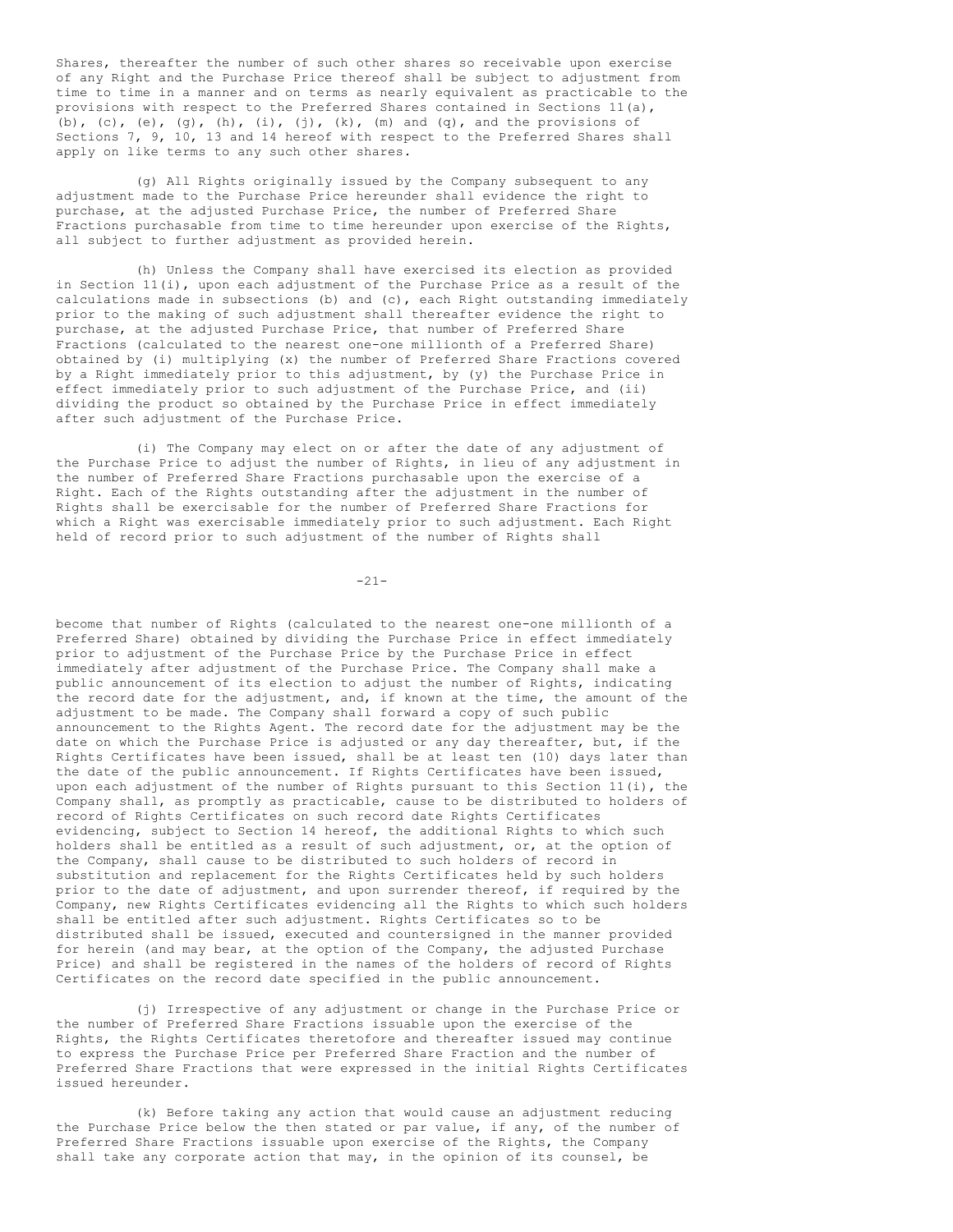necessary in order that the Company may validly and legally issue such number of fully paid and nonassessable Preferred Share Fractions at such adjusted Purchase Price.

(l) In any case in which this Section 11 shall require that an adjustment in the Purchase Price be made effective as of a record date for a specified event, the Company may elect to defer until the occurrence of such event the issuance to the holder of any Right exercised after such record date the number of Preferred Share Fractions and other capital stock or securities of the Company, if any, issuable upon such exercise over and above the number of Preferred Share Fractions and other capital stock or securities of the Company, if any, issuable

 $-22-$ 

upon such exercise on the basis of the Purchase Price in effect prior to such adjustment; provided, however, that the Company shall deliver to such holder a due bill or other appropriate instrument evidencing such holder's right to receive such additional shares (fractional or otherwise) or securities upon the occurrence of the event requiring such adjustment, and the Company shall also deliver a copy of such bill or instrument to the Rights Agent.

(m) Anything in this Section 11 to the contrary notwithstanding, the Company shall be entitled to make such reductions in the Purchase Price, in addition to those adjustments expressly required by this Section 11, as and to the extent that in their good faith judgment the Board of Directors of the Company shall determine to be advisable in order that any (i) consolidation or subdivision of the Preferred Shares, (ii) issuance wholly for cash of any Preferred Shares at less than the current market price, (iii) issuance wholly for cash for Preferred Shares or securities which by their terms are convertible into or exchangeable for Preferred Shares, (iv) stock dividends or (v) issuance of rights, options or warrants referred to in this Section 11, hereafter made by the Company to holders of its Preferred Shares shall not be taxable to such shareholders.

(n) The Company covenants and agrees that it shall not, at any time after the Distribution Date, (i) consolidate with any other Person (other than a Subsidiary of the Company in a transaction which complies with Section 11(o) hereof), (ii) merge with or into any other Person (other than a Subsidiary of the Company in a transaction which complies with Section 11(o) hereof), or (iii) sell or transfer (or permit any Subsidiary to sell or transfer), in one transaction, or a series of related transactions, assets or earning power aggregating more than 50% of the assets or earning power of the Company and its Subsidiaries (taken as a whole) to any other person or persons (other than the Company and/or any of its Subsidiaries in one or more transactions each of which complies with Section 11(o) hereof), if (x) at the time of or immediately after such consolidation, merger or sale there are any rights, warrants or other instruments or securities outstanding or agreements in effect that would substantially diminish or otherwise eliminate the benefits intended to be afforded by the Rights or (y) prior to, simultaneously with or immediately after such consolidation, merger or sale, the shareholders of the Person who constitutes, or would constitute, the "Principal Party" for purposes of Section 13(a) hereof shall have received a distribution of Rights previously owned by such Person or any of its Affiliates and Associates.

(o) The Company covenants and agrees that, after the Distribution Date, it will not, except as permitted by Section 23 or Section 26 hereof, take (or permit any Subsidiary to take) any action if at the time such action is taken it is reasonably foreseeable that such action will diminish substantially or otherwise eliminate the benefits intended to be afforded by the Rights.

 $-23-$ 

(p) Anything in this Agreement to the contrary notwithstanding, in the event that the Company shall at any time after the Rights Dividend Declaration Date and prior to the Distribution Date (i) declare a dividend on the outstanding Common Shares payable in Common Shares, (ii) subdivide the outstanding Common Shares, or (iii) combine the outstanding Common Shares into a smaller number of shares, the number of Rights associated with each Common Share then outstanding, or issued or delivered thereafter but prior to the Distribution Date, shall be proportionately adjusted so that the number of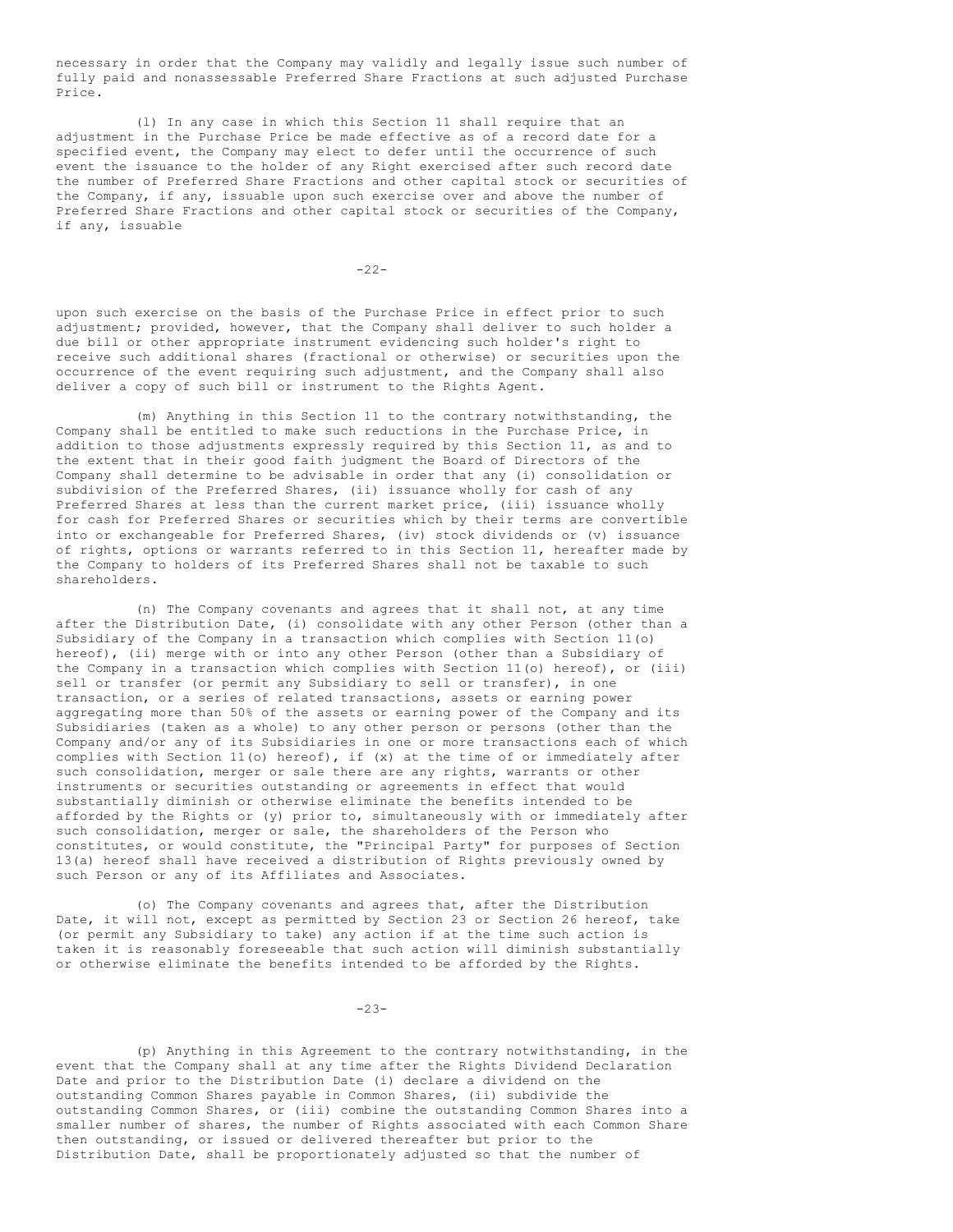Rights thereafter associated with each Common Share following any such event shall equal the result obtained by multiplying the number of Rights associated with each Common Share immediately prior to such event by a fraction the numerator of which shall be the total number of Common Shares outstanding immediately prior to the occurrence of the event and the denominator of which shall be the total number of Common Shares outstanding immediately following the occurrence of such event.

(q) In the event that the Rights become exercisable following a Section 11(a)(ii) Event, the Company, by action of a majority of the Continuing Directors in office at the time, may authorize that the Rights, subject to Section 7(e) hereof, either (i) will only be, or (ii) may, at the option of the holder entitled to exercise the Rights be, exercisable for, in either case 50% of the Common Shares (or cash or other securities or assets to be substituted for the Adjustment Shares pursuant to subsection (a)(iii)) that would otherwise be purchasable under subsection (a), in consideration of the surrender to the Company of the Rights so exercised and without other payment of the Purchase Price. Rights exercised under this subsection (q) shall be deemed to have been exercised in full and shall be canceled.

Section 12. Certificate of Adjusted Purchase Price or Number of Shares. Whenever an adjustment is made as provided in Section 11 or Section 13 hereof, the Company shall (a) promptly prepare a certificate setting forth such adjustment and a brief, reasonably detailed statement of the facts and computations accounting for such adjustment, (b) promptly file with the Rights Agent, and with each transfer agent for the Preferred Shares and the Common Shares, a copy of such certificate, and (c) mail a brief summary thereof to each holder of a Rights Certificate (or, if prior to the Distribution Date, to each holder of a certificate representing Common Shares) in accordance with Section 25 hereof. The Rights Agent shall be fully protected in relying on any such certificate and on any adjustment therein contained and shall have no duty with respect to and shall not be deemed to have knowledge of any such adjustment unless and until it shall have received such a certificate.

Section 13. Consolidation, Merger or Sale or Transfer of Assets or Earning Power.

(a) In the event that, following the Stock Acquisition Date, directly or indirectly, (x) the Company shall consolidate with, or merge with and into, any other Person (other than a Subsidiary of the Company in a transaction which complies with Section 11(o) hereof), and the Company shall not be the continuing or surviving corporation of such

 $-24-$ 

consolidation or merger, (y) any person (other than a Subsidiary of the Company in a transaction which complies with Section 11(o) hereof) shall consolidate with, or merge with or into, the Company, and the Company shall be the continuing or surviving corporation of such consolidation or merger and, in connection with such consolidation or merger, all or part of the outstanding Common Shares shall be changed into or exchanged for stock or other securities of any other Person or cash or any other property, or (z) the Company shall sell or otherwise transfer (or one or more of its Subsidiaries shall sell or otherwise transfer), in one transaction or a series of related transactions, assets or earning power aggregating more than 50% of the assets, operating income, cash flow or earning power of the Company and its Subsidiaries (taken as a whole) to any Person or Persons (other than the Company or any Subsidiary of the Company in one or more transactions each of which complies with Section 11(o) hereof), then, and in each such case and except as contemplated by subsection (d), proper provision shall be made so that:

(i) each holder of a Right, except as provided in Section 7(e) hereof or subsection (e), shall thereafter have the right to receive, upon the exercise thereof at the then current Purchase Price in accordance with the terms of this Agreement, such number of validly authorized and issued, fully paid, non assessable and freely tradeable Common Shares of the Principal Party (as such term is hereinafter defined), not subject to any liens, encumbrances, rights of first refusal or other adverse claims, as shall be equal to the result obtained by (1) multiplying the then current Purchase Price by the number of Preferred Share Fractions for which a Right is exercisable immediately prior to the first occurrence of a Section 13 Event (or, if a Section  $11(a)$  (ii) Event has occurred prior to the first occurrence of a Section 13 Event, multiplying the number of such shares for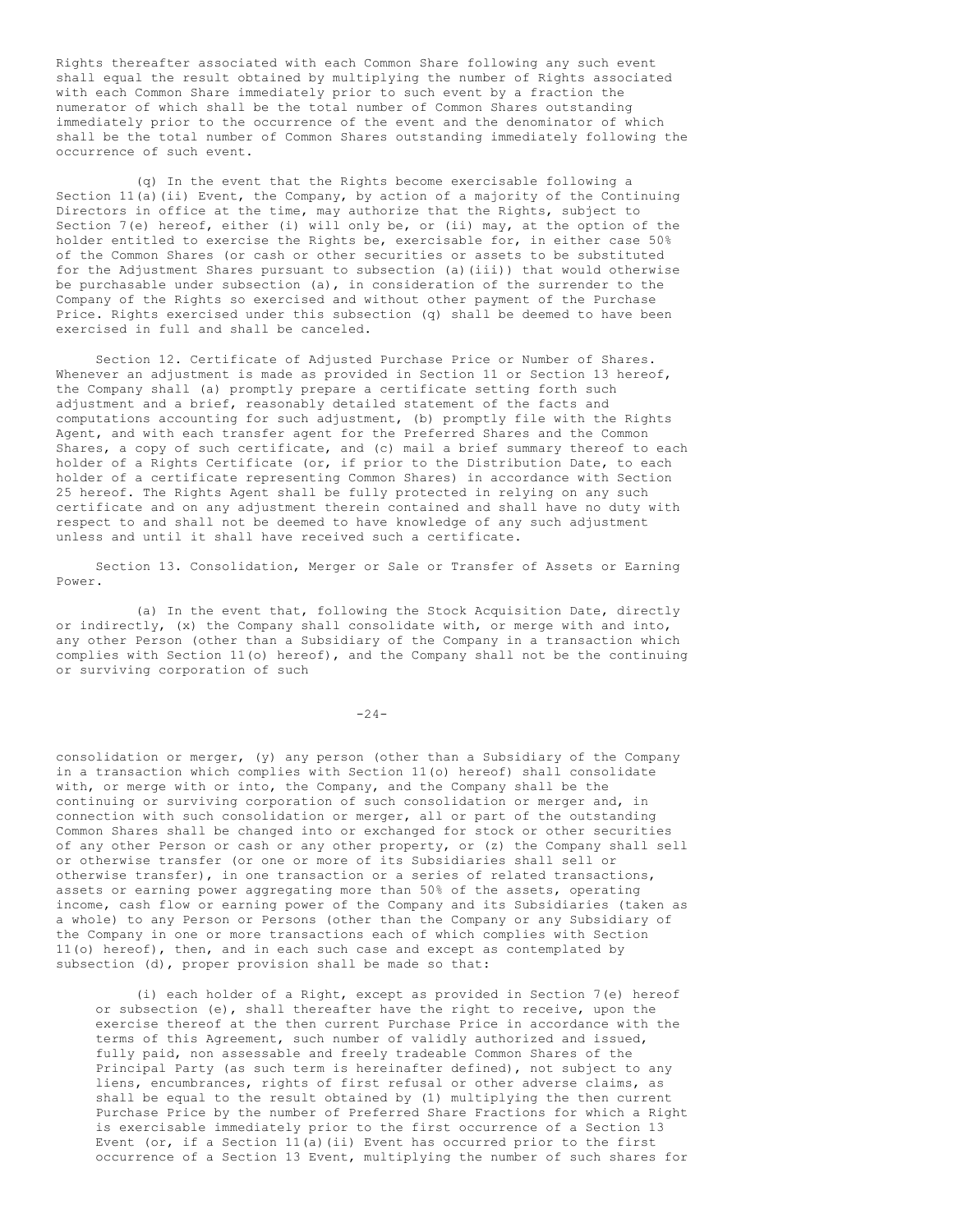which a Right was exercisable immediately prior to the first occurrence of a Section 11(a)(ii) Event by the Purchase Price in effect immediately prior to such first occurrence), and (2) dividing that product (which, following the first occurrence of a Section 13 Event, shall be referred to as the "Purchase Price" for each Right and for all purposes of this Agreement) by 50% of the current market price (determined pursuant to Section 11(d)(i) hereof) per Common Share of such Principal Party on the date of consummation of such Section 13 Event;

(ii) such Principal Party shall thereafter be liable for, and shall assume, by virtue of such Section 13 Event, all the obligations and duties of the Company pursuant to this Agreement;

(iii) the term "Company" shall thereafter be deemed to refer to such Principal Party, it being specifically intended that the provisions of Section 11 hereof shall apply only to such Principal Party following the first occurrence of a Section 13 Event;

 $-25-$ 

(iv) such Principal Party shall take such steps (including, but not limited to, the reservation of a sufficient number of its Common Shares) in connection with the consummation of any such transaction as may be necessary to assure that the provisions hereof shall thereafter be applicable, as nearly as reasonably may be, in relation to its Common Shares thereafter deliverable upon the exercise of the Rights; and

(v) the provisions of Section 11(a)(ii) hereof shall be of no effect following the first occurrence of any Section 13 Event.

(b) "Principal Party" shall mean

(i) in the case of any transaction described in clause (x) or (y) of the first sentence of subsection (a), the Person that is the issuer of any securities into which Common Shares of the Company are converted in such merger or consolidation, and if no securities are so issued, the Person that is the other party to such merger or consolidation; and

(ii) in the case of any transaction described in clause (z) of the first sentence of subsection (a), the Person that is the party receiving the greatest portion of the assets or earning power transferred pursuant to such transaction or transactions;

provided, however, that in the case of either (i) or (ii) above, (1) if the Common Shares of such Person are not at such time and have not been continuously over the preceding twelve (12) month period registered under Section 12 of the Exchange Act, and such Person is a direct or indirect Subsidiary of another Person the Common Shares of which are and have been so registered, "Principal Party" shall refer to such other Person, and (2) in case such Person is a Subsidiary, directly or indirectly, of more than one Person, the Common Shares of two or more of which are and have been so registered, "Principal Party" shall refer to whichever of such Persons is the issuer of the Common Shares having the greatest aggregate market value.

(c) The Company shall not consummate any such consolidation, merger, sale or transfer unless the Principal Party shall have a sufficient number of authorized shares of its Common Shares that have not been issued or reserved for issuance to permit the exercise in full of the Rights in accordance with this Section 13 and unless prior thereto the Company and such Principal Party shall have executed and delivered to the Rights Agent a supplemental agreement providing for the terms set forth in paragraphs (a) and (b) of this Section 13 and further providing that, as soon as practicable after the date of any Section 13 event, the Principal Party will

(i) prepare and file a registration statement under the Act, with respect to the Rights and the securities purchasable upon exercise of the Rights on an

-26-

appropriate form, and will use its best efforts to cause such registration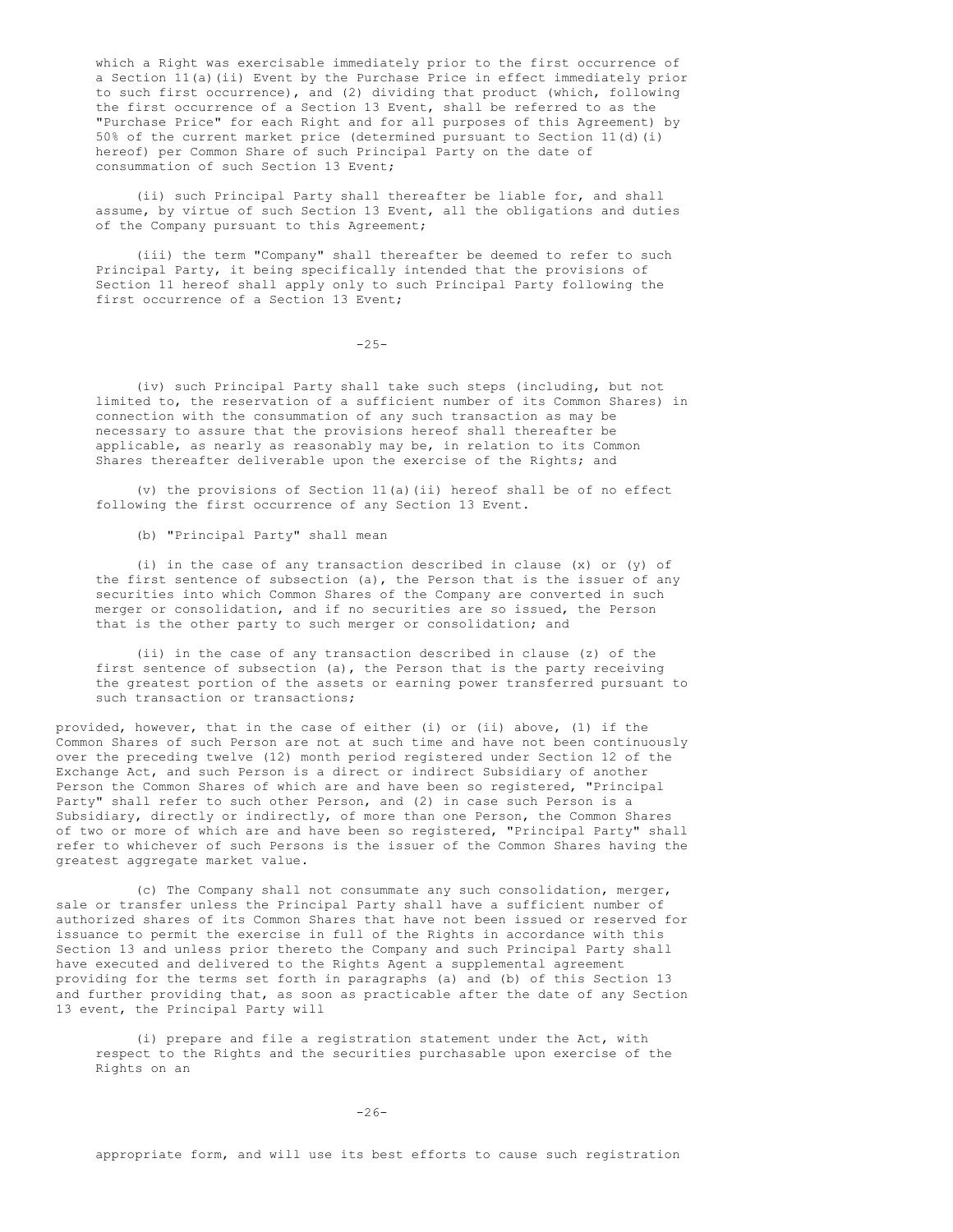statement to (A) become effective as soon as practicable after such filing and (B) remain effective (with a prospectus at all times meeting the requirements of the Act) until the Expiration Date;

(ii) use its best efforts to qualify or register the Rights and the securities purchasable upon exercise of the Rights under blue sky laws of such jurisdiction, as may be necessary or appropriate; and

(iii) deliver to holders of the Rights historical financial statements for the Principal Party and each of its Affiliates that comply in all respects with the requirements for registration on Form 10 under the Exchange Act.

The provisions of this Section 13 shall similarly apply to successive mergers or consolidations or sales or other transfers. In the event that a Section 13 Event shall occur at any time after the occurrence of a Section  $11(a)$  (ii) Event, the Rights that have not theretofore been exercised shall thereafter become exercisable solely in the manner described in Section 13(a).

(d) Notwithstanding anything in this Agreement to the contrary, Section 13 (other than this subsection (d)) shall not be applicable to, and the term "Section 13 Event" shall not include, a transaction described in subparagraphs (x) and (y) of Section 13(a) if (i) such transaction is consummated with a Person, or Persons who acquired Common Shares pursuant to a Qualifying Offer (or a wholly owned Subsidiary of any such Person or Persons), (ii) the price per Common Share offered in such transaction is not less than the price per Common Share paid to all holders of Common Shares whose shares were purchased pursuant to such tender offer or exchange offer and (iii) the form of consideration being offered to the remaining holders of Common Shares pursuant to such transaction is the same as the form of consideration paid pursuant to such tender or exchange offer. Upon consummation of any such transaction contemplated by this subsection (d), all Rights hereunder shall expire.

(e) In the event that the Rights become exercisable under subsection (a) (except as provided in subsection (d)), the Company, by action of a majority of the Continuing Directors in office at the time, may authorize that the Rights either (i) will only be or (ii) may, at the option of the Principal Party be, exercisable for, 50% of the Common Shares of the Principal Party that would otherwise be purchasable under subsection (a), in consideration of the surrender to the Principal Party, as the successor to the Company under subsection (a) (ii), of the Rights so exercised and without other payment of the Purchase Price. Rights exercised under this subsection (e) shall be deemed to have been exercised in full and shall be canceled.

 $-27-$ 

Section 14. Fractional Rights and Fractional Shares.

(a) The Company shall not be required to issue fractions of Rights, except prior to the Distribution Date as provided in Section 11(p) hereof, or to distribute Rights Certificates that evidence fractional Rights. In lieu of such fractional Rights, there shall be paid to the registered holders of the Rights Certificates with regard to which such fractional Rights would otherwise be issuable, an amount in cash equal to the same fraction of the current market value of a whole Right. For purposes of this subsection (a), the current market value of a whole Right shall be the closing price of the Rights for the Trading Day immediately prior to the date on which such fractional Rights would have been otherwise issuable. The closing price of the Rights for any day shall be the last sale price, regular way, or, in case no such sale takes place on such day, the average of the closing bid and asked prices, regular way, in either case as reported in the principal consolidated transaction reporting system with respect to securities listed or admitted to trading on the New York Stock Exchange or, if the Rights are not listed or admitted to trading on the New York Stock Exchange, as reported in the principal consolidated transaction reporting system with respect to securities listed on the principal national securities exchange on which the Rights are listed or admitted to trading, or if the Rights are not listed or admitted to trading on any national securities exchange, the last quoted price or, if not so quoted, the average of the high bid and low asked prices in the over-the-counter market, as reported by Nasdaq or such other system then in use or, if on any such date the Rights are not quoted by any such organization, the average of the closing bid and asked prices as furnished by a professional market maker making a market in the Rights selected by the Board of Directors of the Company. If on any such date no such market maker is making a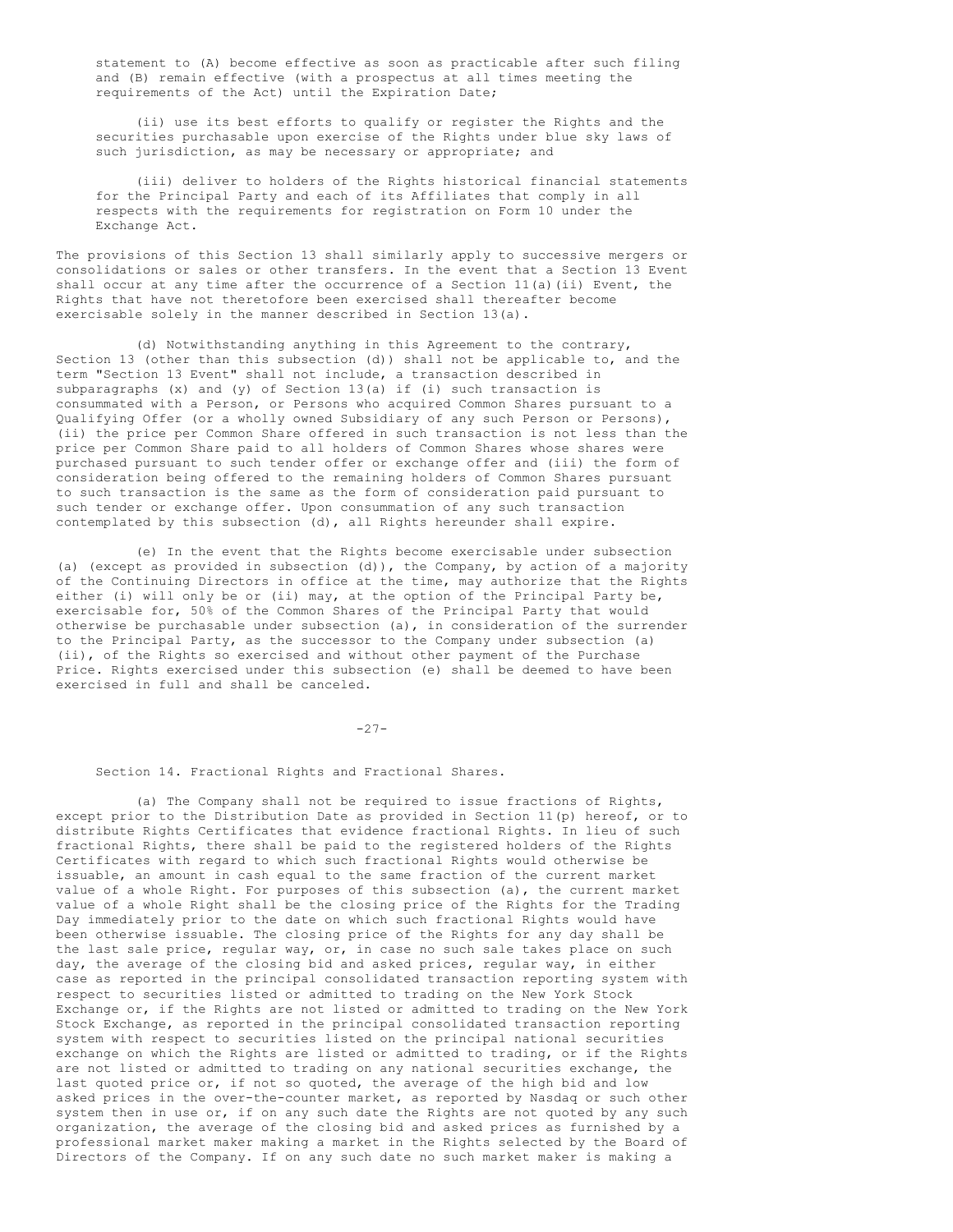market in the Rights the fair value of the Rights on such date as determined in good faith by the Board of Directors of the Company shall be used.

(b) The Company shall not be required to issue fractions of Preferred Shares upon exercise of the Rights or to distribute certificates which evidence fractional Preferred Shares, except in each case for fractions which are integral multiples of Preferred Shares. In lieu of fractional Preferred Shares that are not integral multiples of Preferred Shares, the Company may pay to the registered holders of Rights Certificates at the time such Rights are exercised as herein provided an amount in cash equal to the same fraction of the current market value of a Preferred Share. For purposes of this subsection (b), the current market value of one Preferred Share shall be the closing price of a Preferred Share (as determined pursuant to Section 11(d)(ii) hereof) for the Trading Day immediately prior to the date of such exercise.

(c) Following the occurrence of a Triggering Event, the Company shall not be required to issue fractions of Common Shares upon exercise of the Rights or to distribute certificates that evidence fractional Common Shares. In lieu of fractional Common Shares, the Company may pay to the registered holders of Rights Certificates at the time such Rights are exercised as herein provided an amount in cash equal to the same fraction of the current market value of one Common Share. For purposes of this subsection (c), the current market value of one

 $-28-$ 

Common Share shall be the closing price of one Common Share (as determined pursuant to Section 11(d)(i) hereof) for the Trading Day immediately prior to the date of such exercise.

(d) Whenever a payment for fractional Rights or fractional shares is to be made by the Rights Agent, the Company shall (i) promptly prepare and deliver to the Rights Agent a certificate setting forth in reasonable detail the facts related to such payment and the process and/or formulas utilized in calculating such payments, and (ii) provide sufficient monies to the Rights Agent in the form of fully collected funds to make such payments. The Rights Agent shall be fully protected in relying on such certificate and shall have no duty with respect to and shall not be deemed to have knowledge of any payment for fractional Rights or fractional shares under this Section 4 unless and until it shall have received such a certificate and sufficient monies.

(e) The holder of a Right or a beneficial interest in a Right by the acceptance thereof expressly waives his right to receive any fractional Rights or any fractional Common Shares upon exercise of a Right, except as permitted by this Section 14.

Section 15. Rights of Action. All rights of action in respect of this Agreement are vested in the respective registered holders of the Rights Certificates (and, prior to the Distribution Date, the registered holders of the Common Shares); and any registered holder of any Rights Certificate (or, prior to the Distribution Date, of the Common Shares), without the consent of the Rights Agent or of the holder of any other Rights Certificate (or, prior to the Distribution Date, of the Common Shares), may, in his own behalf and for his own benefit, enforce, and may institute and maintain any suit, action or proceeding against the Company to enforce, or otherwise act in respect of, his right to exercise the Rights evidenced by such Rights Certificate in the manner provided in such Rights Certificate and in this Agreement. Without limiting the foregoing or any remedies available to the holders of Rights or beneficial interests therein, it is specifically acknowledged that the holders of Rights or beneficial interests therein would not have an adequate remedy at law for any breach of this Agreement and shall be entitled to specific performance of the obligations hereunder and injunctive relief against actual or threatened violations of the obligations hereunder of any Person subject to this Agreement.

Section 16. Agreement of Rights Holders. Every holder of a Right or a beneficial interest in a Right by accepting the same consents and agrees with the Company and the Rights Agent and with every other such holder that:

(a) prior to the Distribution Date, beneficial interests in the Rights will be transferable only in connection with the transfer of Common Shares;

(b) after the Distribution Date, the Rights Certificates are transferable only on the registry books of the Rights Agent if surrendered at the office of the Rights Agent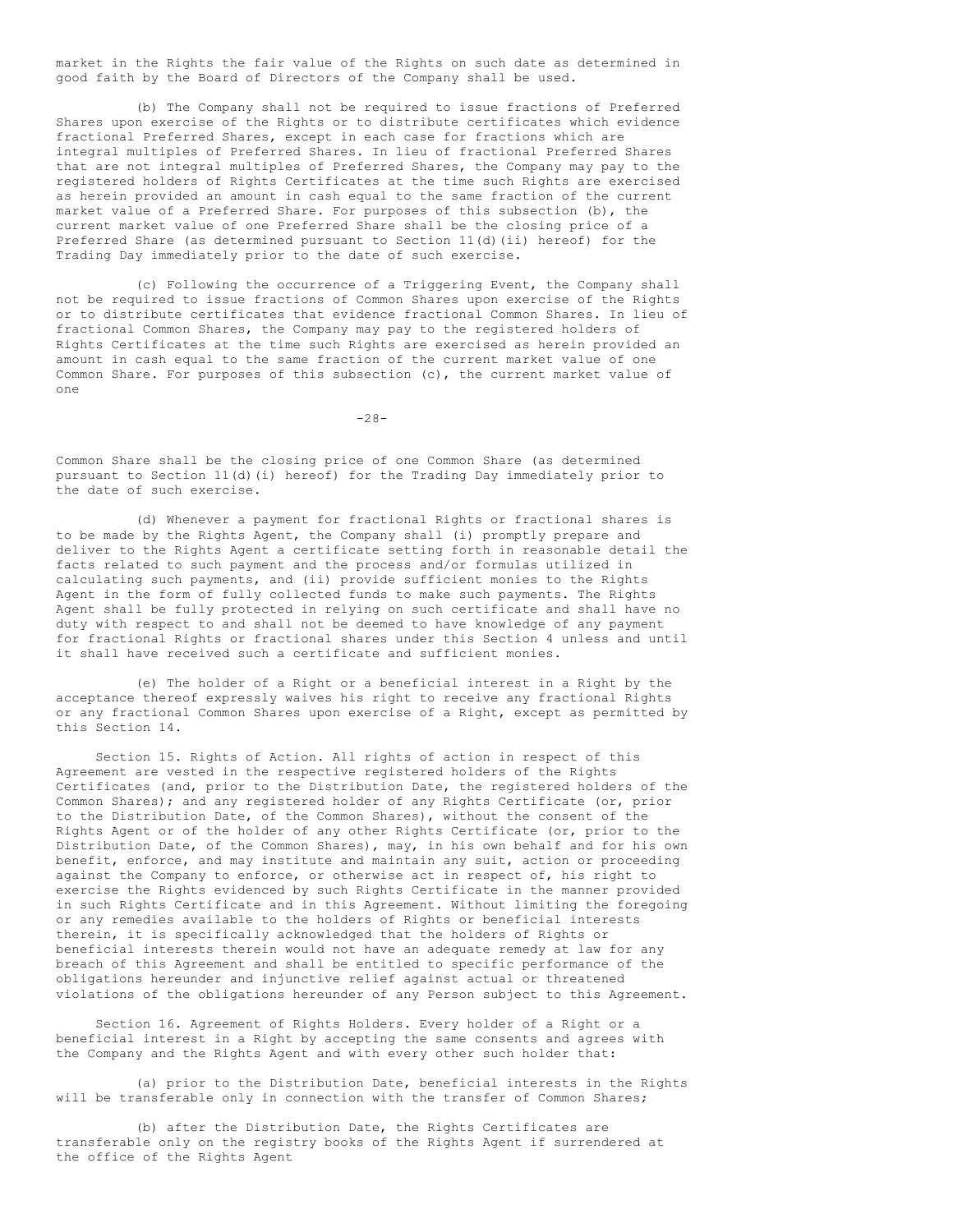designated for such purposes, duly endorsed or accompanied by a proper instrument of transfer and with the appropriate forms and certificates fully executed;

(c) subject to Section 6(a) and Section 7(f) hereof, the Company and the Rights Agent may deem and treat the Person in whose name a Rights Certificate (or, prior to the Distribution Date, the associated Common Share certificate) is registered as the absolute owner thereof and of the Rights evidenced thereby (notwithstanding any notations of ownership or writing on the Rights Certificates or the associated Common Share certificate made by anyone other than the Company or the Rights Agent) for all purposes whatsoever, and neither the Company nor the Rights Agent shall be required to be affected by any notice to the contrary; and

(d) notwithstanding anything in this Agreement to the contrary, neither the Company nor the Rights Agent shall have any liability to any holder of a Right or a beneficial interest in a Right or other Person as a result of its inability to perform any of its obligations under this Agreement by reason of any preliminary or permanent injunction or other order, decree, judgment or ruling (whether interlocutory or final) issued by a court of competent jurisdiction or by a governmental, regulatory or administrative agency or commission, or any statute, rule, regulation or executive order promulgated or enacted by any governmental authority, prohibiting or otherwise restraining performance of such obligation; provided, however, the Company must use its best efforts to have any such order, decree, judgment or ruling lifted or otherwise overturned as soon as possible.

Section 17. Rights Certificate Holder Not Deemed a Shareholder. No holder, as such, of any Rights Certificate shall be entitled to vote, receive dividends or be deemed for any purpose the holder of the number of Preferred Share Fractions or any other securities of the Company (including the Common Shares) that may at any time be issuable on the exercise of the Rights represented thereby, nor shall anything contained herein or in any Rights Certificate be construed to confer upon the holder of any Rights Certificate, as such, any of the rights of a shareholder of the Company or any right to vote for the election of directors or upon any matter submitted to shareholders at any meeting thereof, or to give or withhold consent to any corporate action, or to receive notice of meetings or other actions affecting shareholders (except as provided in Section 24 hereof), or to receive dividends or subscription rights, or otherwise, until the Right or Rights evidenced by such Rights Certificate shall have been exercised in accordance with the provisions hereof.

Section 18. Concerning the Rights Agent.

(a) The Company agrees to pay to the Rights Agent reasonable compensation for all services rendered by it hereunder and, from time to time, on demand of the Rights Agent, its reasonable expenses and counsel fees and disbursements and other disbursements incurred in the preparation, execution, delivery, amendment, administration and

-30-

execution of this Agreement and the exercise and performance of its duties hereunder. The Company also agrees to indemnify the Rights Agent and its directors, officers, employees and agents, for and to hold each of them harmless against, any loss, liability, damage, judgment, fine, penalty, claim, demand, settlement, cost or expense, incurred without gross negligence, bad faith or willful misconduct on the part of the Rights Agent or any such indemnified party, for any action taken, suffered or omitted by the Rights Agent in connection with the acceptance or administration of this Agreement or the exercise of its duties hereunder, including without limitation the costs and expenses of defending against any claim of liability in the premises.

(b) The Rights Agent shall be protected and shall incur no liability for or in respect of any action taken, suffered or omitted by it in connection with the acceptance and administration of this Agreement or in the exercise of its duties hereunder in reliance upon any Rights Certificate or certificate for Common Shares or for other securities of the Company, instrument of assignment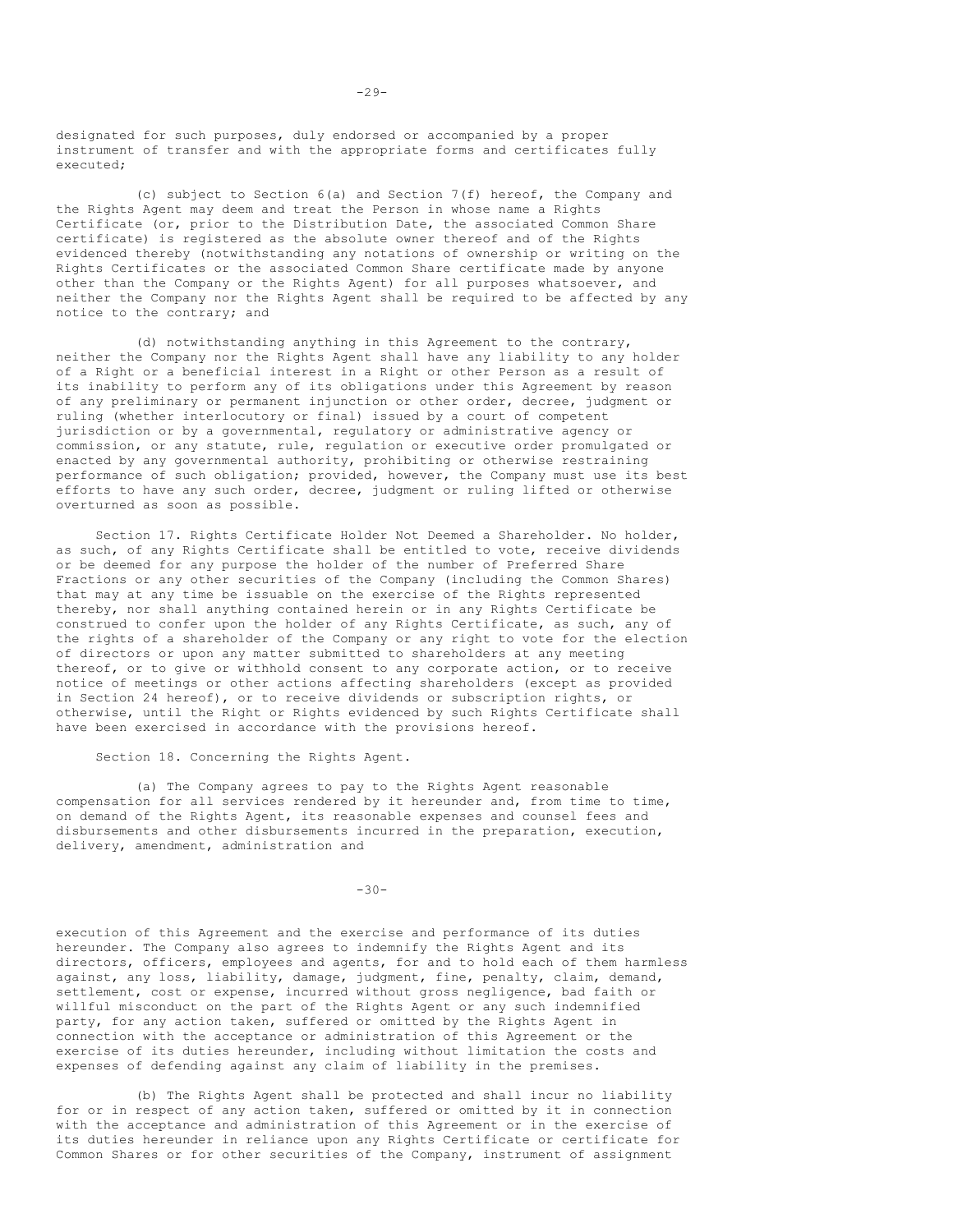or transfer, power of attorney, endorsement, affidavit, letter, notice, direction, consent, certificate, statement, or other paper or document believed by it to be genuine and to be signed, executed and, where necessary, verified or acknowledged, by the proper Person or Persons.

Section 19. Merger or Consolidation or Change of Name of Rights Agent.

(a) Any Person into which the Rights Agent or any successor Rights Agent may be merged or with which it may be consolidated, or any Person resulting from any merger or consolidation to which the Rights Agent or any successor Rights Agent shall be a party, or any Person succeeding to the shareholder services or stock transfer business of the Rights Agent or any successor Rights Agent, shall be the successor to the Rights Agent under this Agreement without the execution or filing of any paper or any further act on the part of any of the parties hereto; provided, however, that such Person would be eligible for appointment as a successor Rights Agent under the provisions of Section 21 hereof.

(b) In case at any time the name of the Rights Agent shall be changed and at such time any of the Rights Certificates shall have been countersigned but not delivered the Rights Agent may adopt the countersignature under its prior name and deliver Rights Certificates so countersigned; and in case at that time any of the Rights Certificates shall not have been countersigned, the Rights Agent may countersign such Rights Certificates either in its prior name or in its changed name; and in all such cases such Rights Certificates shall have the full force provided in the Rights Certificates and in this Agreement.

Section 20. Duties of Rights Agent. The Rights Agent undertakes the duties and obligations, and only the duties and obligations, expressly imposed by this Agreement (and no implied duties or obligations) upon the following terms and conditions, by all of which the Company and the holders of Rights Certificates or beneficial interests in the Rights, by their acceptance thereof, shall be bound:

 $-31-$ 

(a) The Rights Agent may consult with legal counsel (who may be legal counsel for the Company), and the advice or written opinion of such counsel shall be full and complete authorization and protection to the Rights Agent, and the Rights Agent shall incur no liability for or in respect of, any action taken, suffered or omitted by it in good faith and in accordance with such advice or opinion.

(b) Whenever in the performance of its duties under this Agreement the Rights Agent shall deem it necessary or desirable that any fact or matter (including, without limitation, the identity of any Acquiring Person and the determination of "current market price") be proved or established by the Company prior to taking, suffering or omitting any action hereunder, such fact or matter (unless other evidence in respect thereof be herein specifically prescribed) may be deemed to be conclusively proved and established by a certificate signed by the Chairman of the Board, the President, any Vice President, the Treasurer, any Assistant Treasurer, the Secretary or any Assistant Secretary of the Company and delivered to the Rights Agent; and such certificate shall be full authorization and protection to the Rights Agent and the Rights Agent shall incur no liability for or in respect of any action taken, suffered or omitted in good faith by it under the provisions of this Agreement in reliance upon such certificate.

(c) The Rights Agent shall be liable hereunder only for its own gross negligence, bad faith or willful misconduct; provided, however that the Rights Agent shall not be liable for special, indirect, incidental or consequential loss or damage of any kind whatsoever, even if the Rights Agent has been advised of the likelihood of such loss or damage.

(d) The Rights Agent shall not be liable for or by reason of any of the statements of fact or recitals contained in this Agreement or in the Rights Certificates or be required to verify the same (except as to its countersignature on such Rights Certificates), but all such statements and recitals are and shall be deemed to have been made by the Company only.

(e) The Rights Agent shall not be under any liability or responsibility in respect of the validity of any provision of this Agreement or the execution and delivery hereof (except the due execution hereof by the Rights Agent) or in respect of the validity or execution of any Rights Certificate (except its countersignature thereof); nor shall it be responsible for any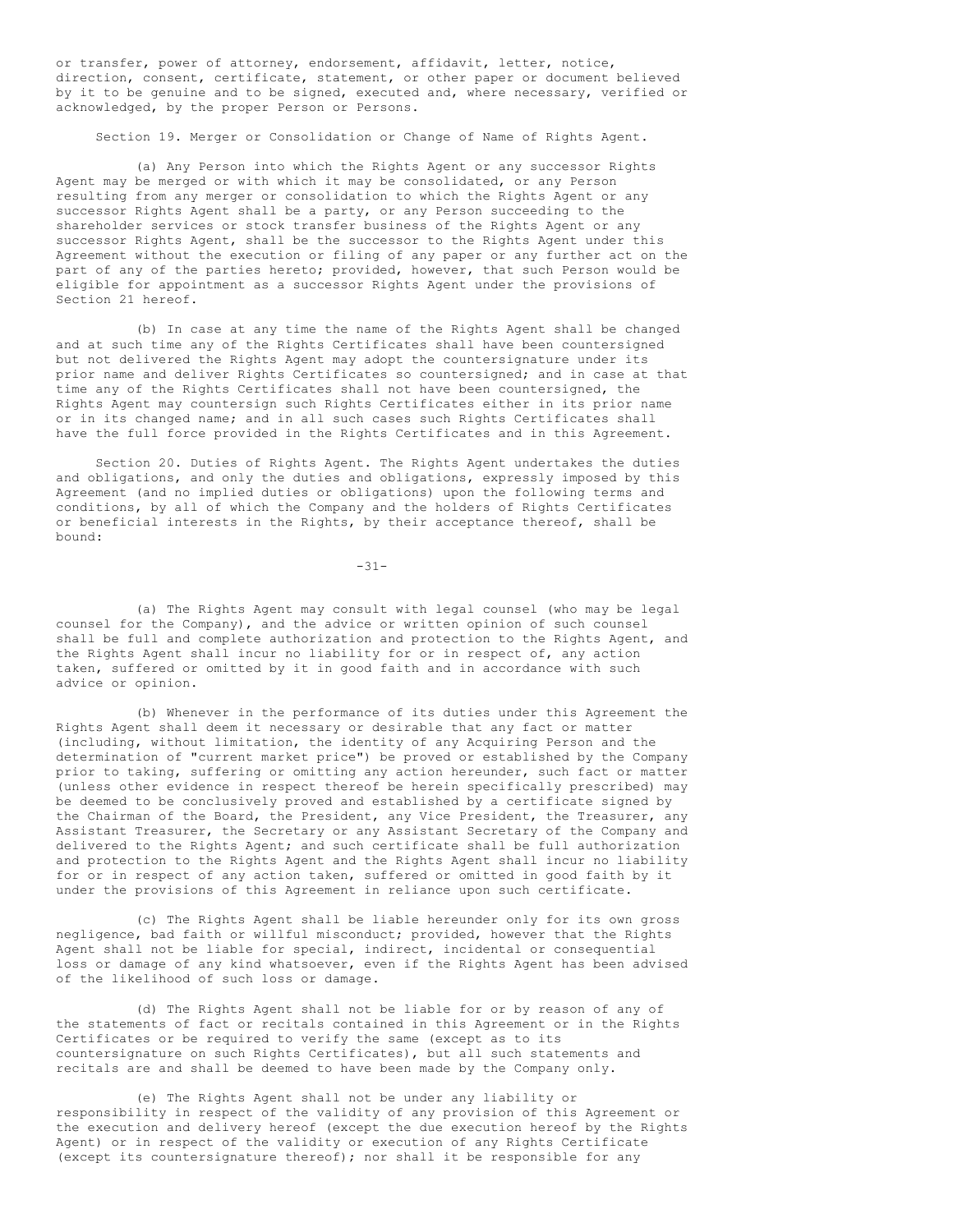breach by the Company of any covenant or condition contained in this Agreement or in any Rights Certificate; nor shall it be responsible for any adjustment required under the provisions of this Agreement or responsible for the manner, method or amount of any such adjustment or the ascertaining of the existence of facts that would require any such adjustment (except with respect to the exercise of Rights evidenced by Rights Certificates after actual notice of any such adjustment); nor shall it by any act hereunder be deemed to make any representation or warranty as to the authorization or reservation of any Common Shares to be issued pursuant to this

-32-

Agreement or any Rights Certificate or as to whether any Common Shares or Preferred Shares will, when so issued, be validly authorized and issued, fully paid and nonassessable.

(f) The Company agrees that it will perform, execute, acknowledge and deliver or cause to be performed, executed, acknowledged and delivered all such further and other acts, instruments and assurances as may reasonably be required by the Rights Agent for the carrying out or performing by the Rights Agent of the provisions of this Agreement.

(g) The Rights Agent is hereby authorized and directed to accept instructions with respect to the performance of its duties hereunder from any one of the Chairman of the Board, the President, any Vice President, the Secretary, any Assistant Secretary, the Treasurer or any Assistant Treasurer of the Company, and to apply to such officers for advice or instructions in connection with its duties, and such instructions shall be full authorization and protection for the Rights Agent and the Rights Agent shall incur no liability for or in respect of any action taken, suffered or omitted to be taken by it in good faith in accordance with instructions of any such officer. The Rights Agent may conclusively rely on the most recent instructions provided to it by any such officer.

(h) The Rights Agent and any shareholder, affiliate, director, officer or employee of the Rights Agent may buy, sell or deal in any of the Rights or other securities of the Company or become pecuniarily interested in any transaction in which the Company may be interested, or contract with or lend money to the Company or otherwise act as fully and freely as though it were not the Rights Agent under this Agreement and none of such actions shall constitute a breach of trust. Nothing herein shall preclude the Rights Agent from acting in any other capacity for the Company or for any other Person or legal entity.

(i) The Rights Agent may execute and exercise any of the rights or powers hereby vested in it or perform any duty hereunder either itself or by or through its attorneys or agents, and the Rights Agent shall not be answerable or accountable for any act, default, neglect or misconduct of any such attorneys or agents or for any loss to the Company or any other Person resulting from any such act, default, neglect or misconduct, absent gross negligence, bad faith or willful misconduct in the selection and continued employment thereof.

(j) No provision of this Agreement shall require the Rights Agent to expend or risk its own funds or otherwise incur any financial liability in the performance of any of its duties hereunder or in the exercise of its rights if it believes that repayment of such funds or adequate indemnification against such risk or liability is not reasonably assured to it.

(k) If, with respect to any Rights Certificate surrendered to the Rights Agent for exercise or transfer, the certificate attached to the form of assignment or form of election to purchase, as the case may be, has either not been completed or indicates an

-33-

affirmative response to clause 1 and/or 2 thereof, the Rights Agent shall not take any further action with respect to such requested exercise or transfer without first consulting with the Company.

Section 21. Change of Rights Agent. The Rights Agent or any successor Rights Agent may resign and be discharged from its duties under this Agreement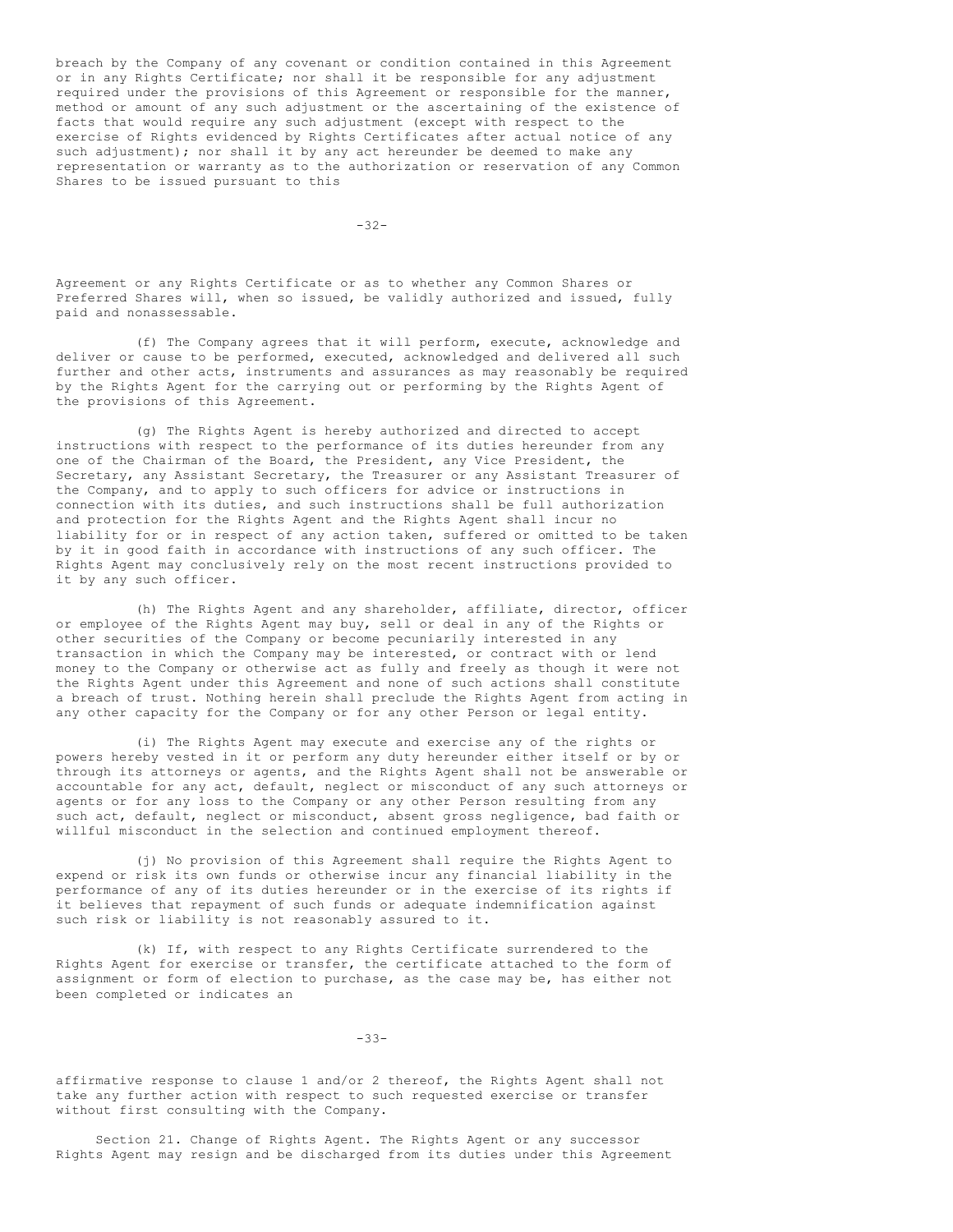upon thirty (30) days' prior written notice mailed to the Company and to each transfer agent of the Common Shares and Preferred Shares by registered or certified mail, and to the holders of the Rights Certificates by first- class mail. The Company may remove the Rights Agent or any successor Rights Agent upon thirty (30) days' prior written notice mailed to the Rights Agent or successor Rights Agent, as the case may be, and to each transfer agent of the Common Shares and Preferred Shares, by registered or certified mail, and to the holders of the Rights Certificates by first-class mail. If the Rights Agent shall resign or be removed or shall otherwise become incapable of acting, the Company shall appoint a successor to the Rights Agent. If the Company shall fail to make such appointment within a period of thirty (30) days after giving notice of such removal or after it has been notified in writing of such resignation or incapacity by the resigning or incapacitated Rights Agent or by the holder of a Rights Certificate (who shall, with such notice, submit his Rights Certificate for inspection by the Company), then any registered holder of any Rights Certificate may apply to any court of competent jurisdiction for the appointment of a new Rights Agent. Any successor Rights Agent, whether appointed by the Company or by such a court, shall be (a) a Person organized, doing business and in good standing under the laws of the United States or of any state, having a principal office in the State of New York or the Commonwealth of Massachusetts, that is authorized by law to exercise shareholder services and stock transfer powers and is subject to supervision or examination by federal or state authority and that has at the time of its appointment as Rights Agent a combined capital and surplus of at least \$50,000,000 or (b) an Affiliate of any such Person. After appointment, the successor Rights Agent shall be vested with the same powers, rights, duties and responsibilities as if it had been originally named as Rights Agent without further act or deed; but the predecessor Rights Agent shall deliver and transfer to the successor Rights Agent any property at the time held by it hereunder, and execute and deliver any further assurance, conveyance, act or deed necessary for the purpose. Not later than the effective date of any such appointment, the Company shall file notice thereof in writing with the predecessor Rights Agent and each transfer agent of the Common Shares and Preferred Shares and mail a notice thereof in writing to the registered holders of the Rights Certificates or, prior to the Distribution Date, to the registered holders of the Common Shares. In case at the time such successor Rights Agent shall succeed to the agency and trust created by this Agreement, any of the Rights Certificates shall have been countersigned but not delivered, any such successor Rights Agent may adopt the countersignature of a predecessor Rights Agent and deliver such Rights Certificates so countersigned; and in case at that time any of the Rights Certificates shall not have been countersigned, any successor Rights Agent may countersign such Rights Certificates either in the name of the predecessor or in the name of the successor Rights Agent; and in all such cases such Rights Certificates shall have the

 $-34-$ 

full force provided in the Rights Certificates and in this Agreement. Failure to give any notice provided for in this Section 21, however, or any defect therein, shall not affect the legality or validity of the resignation or removal of the Rights Agent or the appointment of the successor Rights Agent, as the case may be.

Section 22. Issuance of New Rights Certificates. Notwithstanding any of the provisions of this Agreement or of the Rights to the contrary, the Company may, at its option, issue new Rights Certificates evidencing Rights in such form as may be approved by its Board of Directors to reflect any adjustment or change in the Purchase Price and the number or kind or class of shares or other securities or property purchasable under the Rights Certificates made in accordance with the provisions of this Agreement. In addition, in connection with the issuance, sale or delivery of Common Shares following the Distribution Date and prior to the redemption or expiration of the Rights, the Company (a) shall, with respect to Common Shares so issued, sold or delivered pursuant to the exercise of stock options, stock appreciation rights, grants or awards outstanding on the Distribution Date under any benefit plan or arrangement for employees or directors, or upon the exercise, conversion or exchange of securities outstanding on the Record Date or hereinafter issued by the Company, and (b) may, in any other case, if deemed necessary or appropriate by the Board of Directors of the Company, issue Rights Certificates representing the appropriate number of Rights in connection with such issuance or sale; provided, however, that (i) no such Rights Certificate shall be issued if, and to the extent that, the Company shall be advised by counsel that such issuance would create a significant risk of material adverse tax consequences to the Company or the Person to whom such Rights Certificate would be issued, and (ii) no such Rights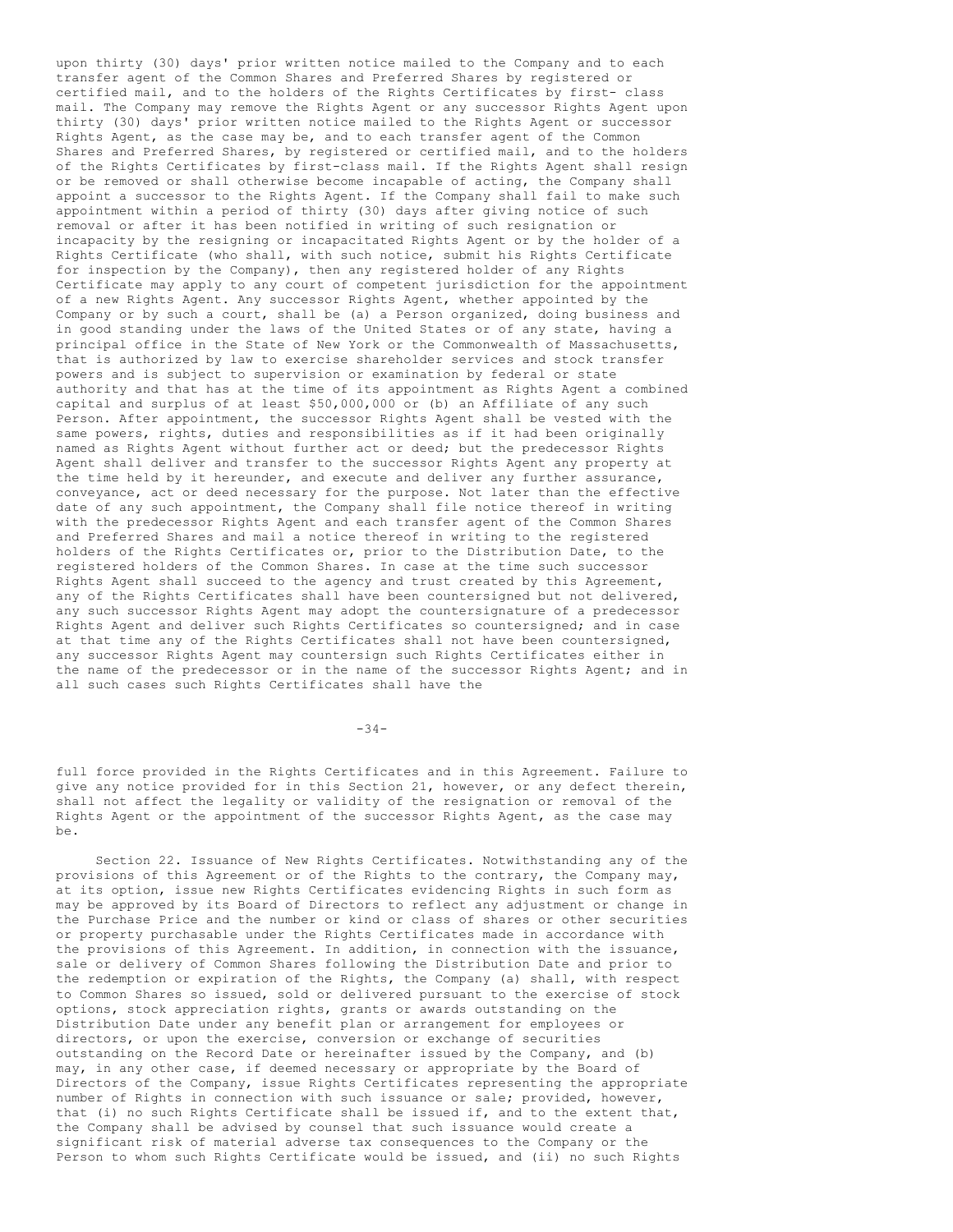Certificate shall be issued if, and to the extent that, appropriate adjustment shall otherwise have been made in lieu of the issuance thereof.

Section 23. Redemption and Termination.

(a) The Board of Directors of the Company may, at its option, at any time prior to the earlier of (i) the Close of Business on the tenth day following a Stock Acquisition Date (or, if the Stock Acquisition Date shall have occurred prior to the Record Date, the Close of Business on the tenth day following the Record Date), or (ii) the Close of Business on the Final Expiration Date, redeem all but not less than all the then outstanding Rights at a redemption price of \$.01 per Right, as such amount may be appropriately adjusted to reflect any stock split, stock dividend or similar transaction occurring after the date hereof (such redemption price being hereinafter referred to as the "Redemption Price") and the Company may, at its option, pay the Redemption Price either in Common Shares (based on the "current market price", as defined in Section  $11(d)$  (i) hereof, of the Common Shares at the time of redemption) or cash; provided, however, if the Board of Directors of the Company authorizes redemption of the Rights in either of the circumstances set forth in clauses (i) and (ii) of this proviso, then there must be Continuing Directors then in office and such authorization shall require the concurrence of a majority of such

-35-

Continuing Directors; and provided further, however, that if, following the occurrence of a Stock Acquisition Date and following the expiration of the right of redemption hereunder but prior to any Triggering Event, (i) an Acquiring Person shall have transferred or otherwise disposed of a number of Common Shares in one transaction or series of transactions, not directly or indirectly involving the Company or any of its Subsidiaries, which did not result in the occurrence of a Triggering Event or the Company (with the approval of the majority of Continuing Directors) shall have issued additional equity securities, in either instance such that such Person is thereafter a Beneficial Owner of 10% or less of the outstanding Common Shares, and (ii) there is no other Acquiring Person immediately following the occurrence of the event described in clause (i), then the right of redemption shall be reinstated and thereafter be subject to the provisions of this Section 23. Notwithstanding anything contained in this Agreement to the contrary, the Rights shall not be exercisable after the first occurrence of a Section 11(a)(ii) Event until such time as the Company's right of redemption hereunder has expired.

(b) Immediately upon the action of the Board of Directors of the Company ordering the redemption of the Rights, without any notice, or further action, the right to exercise the Rights will terminate and the only right thereafter of the holders of Rights shall be to receive the Redemption Price for each Right so held. Promptly after the action of the Board of Directors ordering the redemption of the Rights, the Company shall give notice of such redemption to the Rights Agent and the holders of the then outstanding Rights by, in the case of notice to holders, mailing such notice to all such holders at each holder's last address as it appears upon the registry books of the Rights Agent or, prior to the Distribution Date, on the registry books of the Transfer Agent for the Common Shares. Any notice that is mailed in the manner herein provided shall be deemed given, whether or not the holder receives the notice. Each such notice of redemption will state the method by which the payment of the Redemption Price will be made.

## Section 24. Exchange.

(a) The Board of Directors of the Company may, at its option, at any time after any Person becomes an Acquiring Person, exchange all or part of the then outstanding and exercisable Rights (which shall not include Rights that have become null and void pursuant to the provisions of Section 7(e) hereof) for Common Shares at an exchange ratio of one Common Share per Right, appropriately adjusted to reflect any stock split, stock dividend or similar transaction occurring after the date hereof (such exchange ratio being hereinafter referred to as the AExchange Ratio@). Notwithstanding the foregoing, the Company=s Board of Directors shall not be empowered to effect such exchange at any time after any Person (other than the Company, any Subsidiary of the Company, any employee benefit plan of the Company or any such Subsidiary, or any Person organized, appointed or established by the Company for or pursuant to the terms of any such plan), together with all Affiliates and Associates of such Person, becomes the Beneficial Owner of fifty percent (50%) or more of the Common Shares then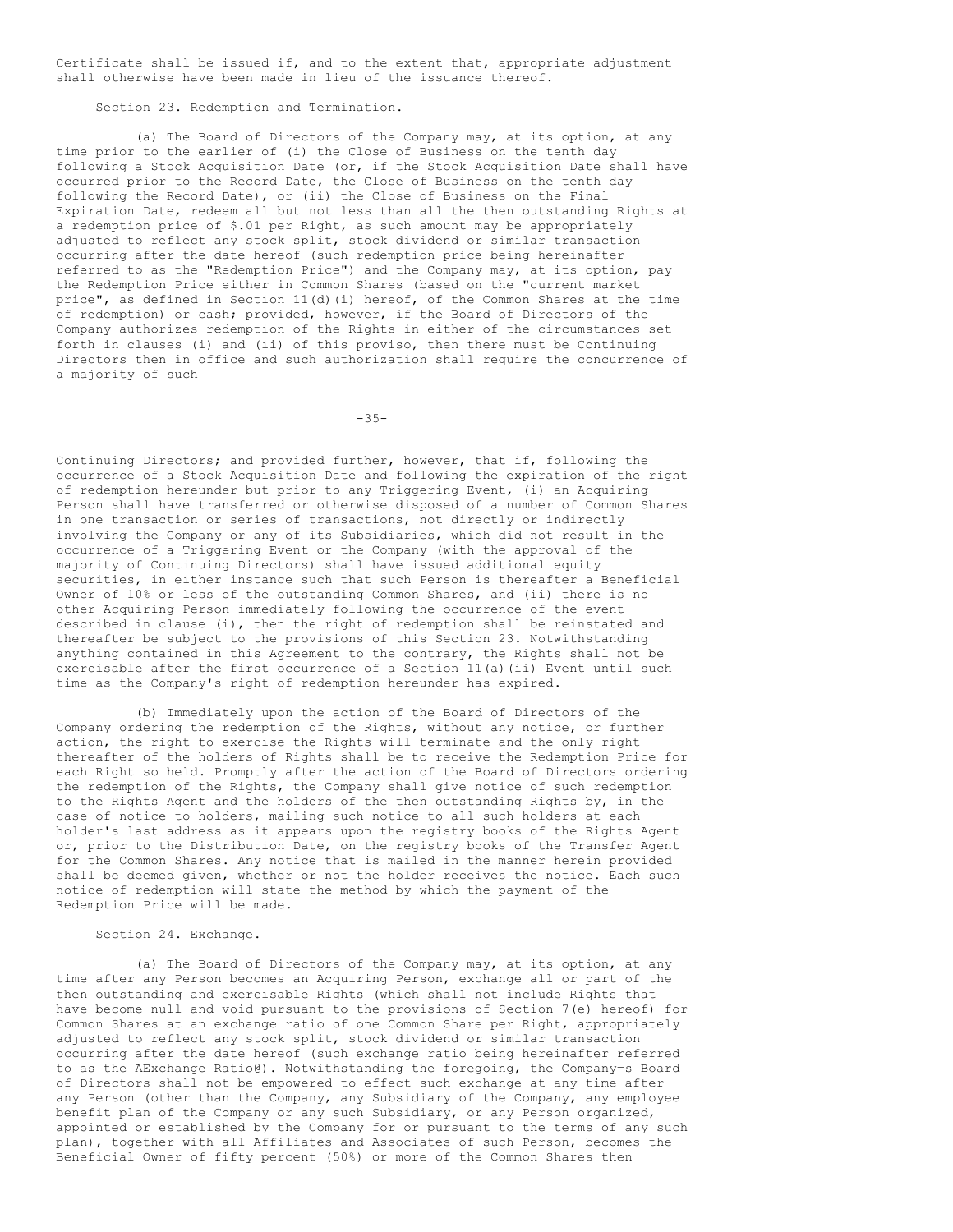-36-

(b) Immediately upon the action of the Board of Directors of the Company ordering the exchange of any Rights pursuant to subsection (a) of this Section 24 and without any further action and without any notice, the right to exercise such Rights shall terminate and the only right thereafter of the holders of such Rights shall be to receive that number of Common Shares equal to the number of such Rights held by such holder multiplied by the Exchange Ratio. The Company shall promptly give public notice of any such exchange; provided, however, that the failure to give, or any defect in, such notice shall not affect the validity of such exchange. The Company shall promptly notify the Rights Agent of any such exchange. The Company promptly shall mail a notice of any such exchange to all of the holders of such Rights at their last addresses as they appear upon the registry books of the Rights Agent. Any notice which is mailed in the manner herein provided shall be deemed given, whether or not the holder receives the notice. Each such notice of exchange will state the method by which the exchange of the Common Shares for Rights will be effected and, in the event of any partial exchange, the number of Rights which will be exchanged. Any partial exchange shall be effected pro rata based on the number of Rights (other than Rights which have become void pursuant to the provisions of Section 7(e) hereof) held by each holder of Rights.

(c) In the event that there shall not be sufficient Common Shares issued but not outstanding or authorized but issued to permit any exchange of Rights as contemplated in accordance with this Section 24, the Company shall take all such action as may be necessary to authorize additional Common Shares for issuance upon exchange of the Rights.

(d) The Company shall not be required to issue fractions of Common Shares or to distribute certificates which evidence fractional Common Shares. In lieu of such fractional Common Shares, there shall be paid to the registered holders of the Rights Certificates with regard to which such fractional Common Shares would otherwise be issuable, an amount in cash equal to the same fraction of the current market value of a whole Common Share. For the purposes of this subsection (d), the current market value of a whole Common Share shall be the closing price of a Common Share (as determined pursuant to the second sentence of Section 11(d) hereof) for the Trading Day immediately prior to the date of exchange pursuant to this Section 24.

Section 25. Notice of Certain Events.

(a) In case the Company shall propose, at any time after the Distribution Date, (i) to pay any dividend payable in stock of any class to the holders of Preferred Shares or to make any other distribution to the holders of Preferred Shares (other than a regular quarterly dividend out of earnings or retained earnings of the Company), or (ii) to offer to the holders of Preferred Shares rights or warrants to subscribe for or to purchase any additional Preferred Shares or shares of stock of any class or any other securities, rights or options, or (iii)

-37-

to effect any reclassification of its Preferred Shares (other than a reclassification involving only the subdivision of outstanding Preferred Shares), or (iv) to effect any consolidation or merger into or with any other Person (other than a Subsidiary of the Company in a transaction which complies with Section 11(o) hereof), or to effect any sale or other transfer (or to permit one or more of its Subsidiaries to effect any sale or other transfer), in one transaction or a series of related transactions, of more than 50% of the assets or earning power of the Company and its Subsidiaries (taken as a whole) to any other Person or Persons (other than the Company and/or any of its Subsidiaries in one or more transactions each of which complies with Section 11(o) hereof), or (v) to effect the liquidation, dissolution or winding up of the Company, then, in each such case, the Company shall give to the Rights Agent and to each holder of a Rights Certificate, to the extent feasible and in accordance with Section 26 hereof, a notice of such proposed action, which shall specify the record date for the purposes of such stock dividend, distribution of rights or warrants, or the date on which such reclassification, consolidation, merger, sale, transfer, liquidation, dissolution, or winding up is to take place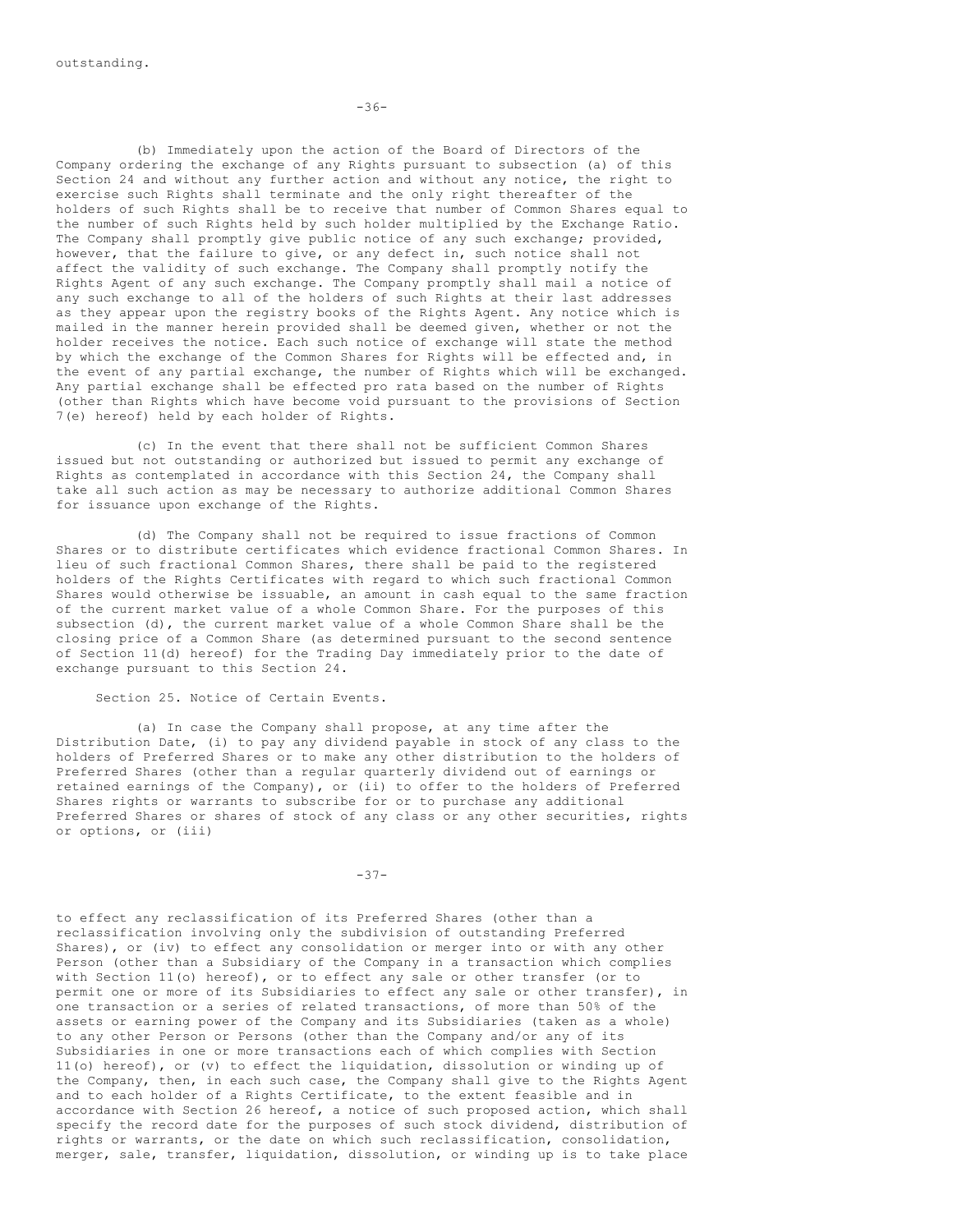and the date of participation therein by the holders of Preferred Shares, if any such date is to be fixed, and such notice shall be so given in the case of any action covered by clause (i) or (ii) above at least twenty (20) days prior to the record date for determining holders of Preferred Shares for purposes of such action, and in the case of any such other action, at least twenty (20) days prior to the date of the taking of such proposed action or the date of participation therein by the holders of Preferred Shares, whichever shall be the earlier.

(b) Upon the occurrence of a Section 11(a)(ii) Event, (i) the Company shall as soon as practicable thereafter give to each holder of a Rights Certificate, to the extent feasible and in accordance with Section 26 hereof, a notice of the occurrence of such event, which shall specify the event and the consequences of the event to holders of Rights under Section 11(a)(ii) hereof, and (ii) all references in the preceding paragraph to Preferred Shares shall be deemed thereafter to refer to Common Shares and/or, if appropriate, other securities.

Section 26. Notices. Notices or demands authorized by this Agreement to be given or made by the Rights Agent or by the holder of any Rights Certificate to or on the Company shall be sufficiently given or made if sent by first-class mail, postage prepaid, addressed (until another address is filed in writing with the Rights Agent) as follows:

> Philadelphia Suburban Corporation 762 Lancaster Avenue Bryn Mawr, Pennsylvania 19010 Attention: Corporate Secretary

Subject to the provisions of Section 21, any notice or demand authorized by this Agreement to be given or made by the Company or by the holder of any Rights Certificate to or on the Rights Agent shall be sufficiently given or made if sent by first-class mail, postage prepaid, addressed (until another address is filed in writing with the Company) as follows:

-38-

BankBoston, N.A. C/O Equiserve Limited Partnership 150 Royall Street Canton, MA 02021 ATTN: Client Administration

Notices or demands authorized by this Agreement to be given or made by the Company or the Rights Agent to the holder of any Rights Certificate (or, if prior to the Distribution Date to the holder of certificates representing Common Shares) shall be sufficiently given or made if sent by first-class mail, postage prepaid, addressed to such holder at the address of such holder as shown on the registry books of the Company.

Section 27. Supplements and Amendments. Prior to the Distribution Date and subject to the penultimate sentence of this Section 27, the Company may and the Rights Agent shall, if the Company so directs, supplement or amend any provision of this Agreement without the approval of any holders of certificates representing Common Shares. From and after the Distribution Date and subject to the penultimate sentence of this Section 27, the Company may and the Rights Agent shall, if the Company so directs, supplement or amend this Agreement without the approval of any holders of Rights Certificates in order (i) to cure any ambiguity, (ii) to correct or supplement any provision contained herein which may be defective or inconsistent with any other provisions herein, (iii) to shorten or lengthen any time period hereunder, or (iv) to change or supplement the provisions hereunder in any manner that the Company may deem necessary or desirable and that shall not adversely affect the interests of the holders of Rights Certificates; provided, this Agreement may not be supplemented or amended to lengthen, pursuant to clause (iii) of this sentence, (A) a time period relating to when the Rights may be redeemed at such time as the Rights are not then redeemable, or (B) any other time period unless such lengthening is for the purpose of protecting, enhancing or clarifying the rights of, and/or the benefits to, the holders of Rights. Upon the delivery of a certificate from an appropriate officer of the Company that states that the proposed supplement or amendment is in compliance with the terms of this Section 27, and if requested by the Rights Agent, an opinion of counsel, the Rights Agent shall execute such supplement or amendment. Notwithstanding anything contained in this Agreement to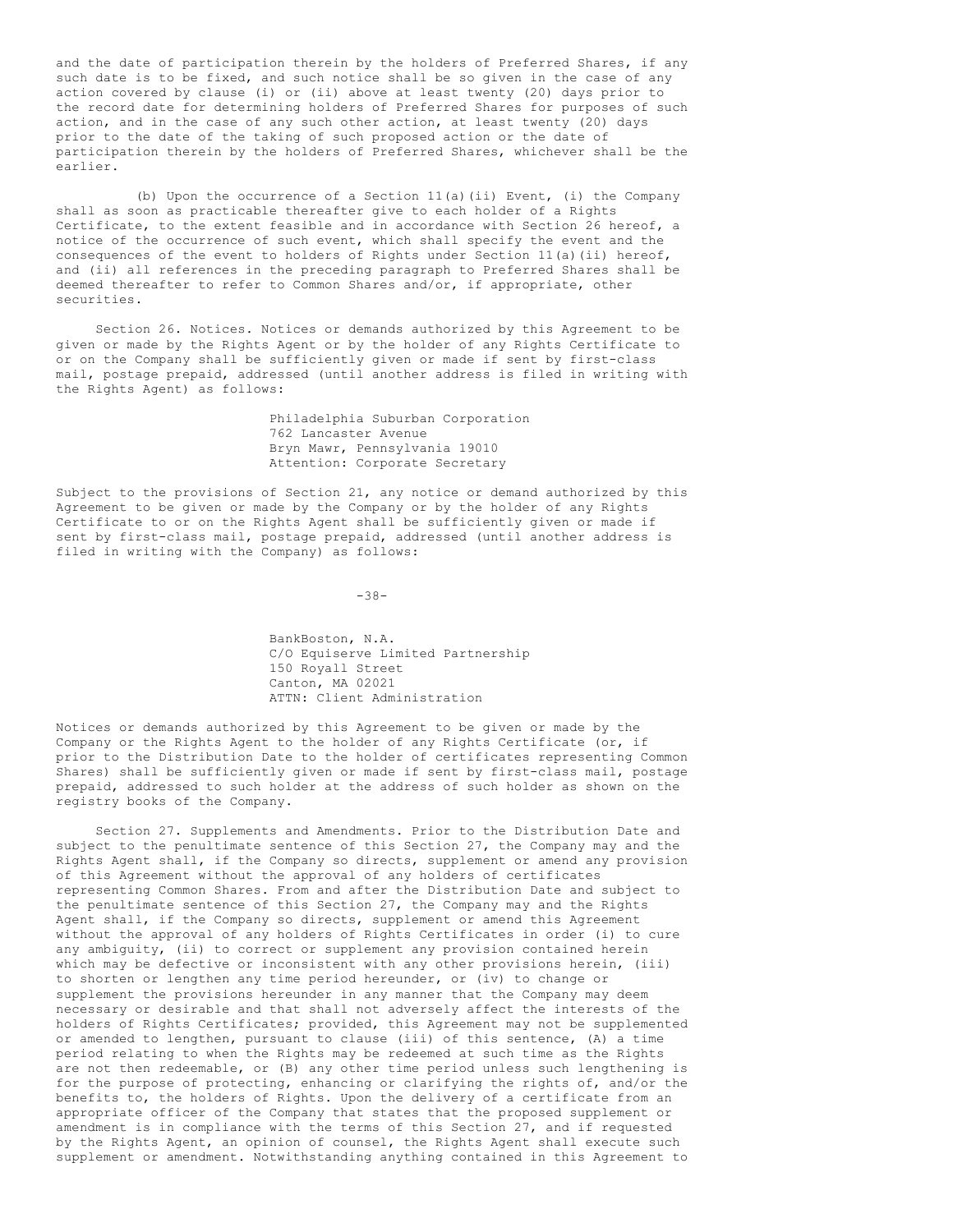the contrary, (i) no supplement or amendment shall be made that changes the Redemption Price, the Final Expiration Date, the Purchase Price or the number of Preferred Share Fractions for which a Right is exercisable, (ii) any supplement or amendment shall be effective only if there are Continuing Directors and shall require the concurrence of a majority of such Continuing Directors if: (x) such supplement or amendment occurs on or after the time a Person becomes an Acquiring Person, or (y) such supplement or amendment occurs on or after the date of a change (resulting from a proxy or consent solicitation) in a majority of the directors in office at the commencement of such solicitation if any Person who is a participant in such solicitation has stated (or, if upon the commencement of such solicitation, a majority of the Board of Directors of the Company has determined in good faith) that such Person (or any of its

 $-39-$ 

Affiliates or Associates) intends to take, or may consider taking, any action that would result in such Person becoming an Acquiring Person or that would cause the occurrence of a Triggering Event unless, concurrent with such solicitation, such Person (or one or more of its Affiliates or Associates) is making a cash tender offer pursuant to a Schedule 14D-1 (or any successor form) filed with the Securities and Exchange Commission for all outstanding Common Shares not beneficially owned by such Person (or by its Affiliates or Associates), and (iii) no supplement or amendment that changes or increases the obligations and duties of the Rights Agent under this Agreement shall be effective without the consent of the Rights Agent. Prior to the Distribution Date, the interests of the beneficial owners of Rights shall be deemed coincident with the interests of the holders of Common Shares.

Section 28. Successors. All the covenants and provisions of this Agreement by or for the benefit of the Company or the Rights Agent shall bind and inure to the benefit of their respective successors and assigns hereunder.

Section 29. Determinations and Actions by the Board of Directors, etc. For all purposes of this Agreement, any calculation of the number of Common Shares outstanding at any particular time, including for purposes of determining the particular percentage of such outstanding Common Shares of which any Person is the Beneficial Owner, shall be made in accordance with the last sentence of Rule 13d-3(d)(1)(i) of the General Rules and Regulations under the Exchange Act. The Board of Directors of the Company (with, where specifically provided for herein, the concurrence of the Continuing Directors) shall have the exclusive power and authority to administer this Agreement and to exercise all rights and powers specifically granted to the Board (with, where specifically provided for herein, the concurrence of the Continuing Directors) or to the Company, or as may be necessary or advisable in the administration of this Agreement, including, without limitation, the right and power to (i) interpret the provisions of this Agreement, and (ii) make all determinations deemed necessary or advisable for the administration of this Agreement (including a determination to redeem or not redeem the Rights or to amend or supplement the Agreement). All such actions, calculations, interpretations and determinations (including, for purposes of clause (y) below, all omissions with respect to the foregoing) that are done or made by the Board (with, where specifically provided for herein, the concurrence of the Continuing Directors) in good faith, shall (x) be final, conclusive and binding on the Company, the Rights Agent, the holders of the Rights and all other Persons, and (y) not subject the Board or the Continuing Directors to any liability to the holders of the Rights. For purposes of this Agreement, the Rights Agent shall be allowed to assume that all such actions, calculations, interpretations and determinations have been done or made by the Board in good faith.

Section 30. Benefits of this Agreement. Nothing in this Agreement shall be construed to give to any Person other than the Company, the Rights Agent and the registered holders of the Rights Certificates (and, prior to the Distribution Date, registered holders of the

 $-40-$ 

Common Shares) any legal or equitable right, remedy or claim under this Agreement; but this Agreement shall be for the sole and exclusive benefit of the Company, the Rights Agent and the registered holders of the Rights Certificates (and, prior to the Distribution Date, registered holders of the Common Shares).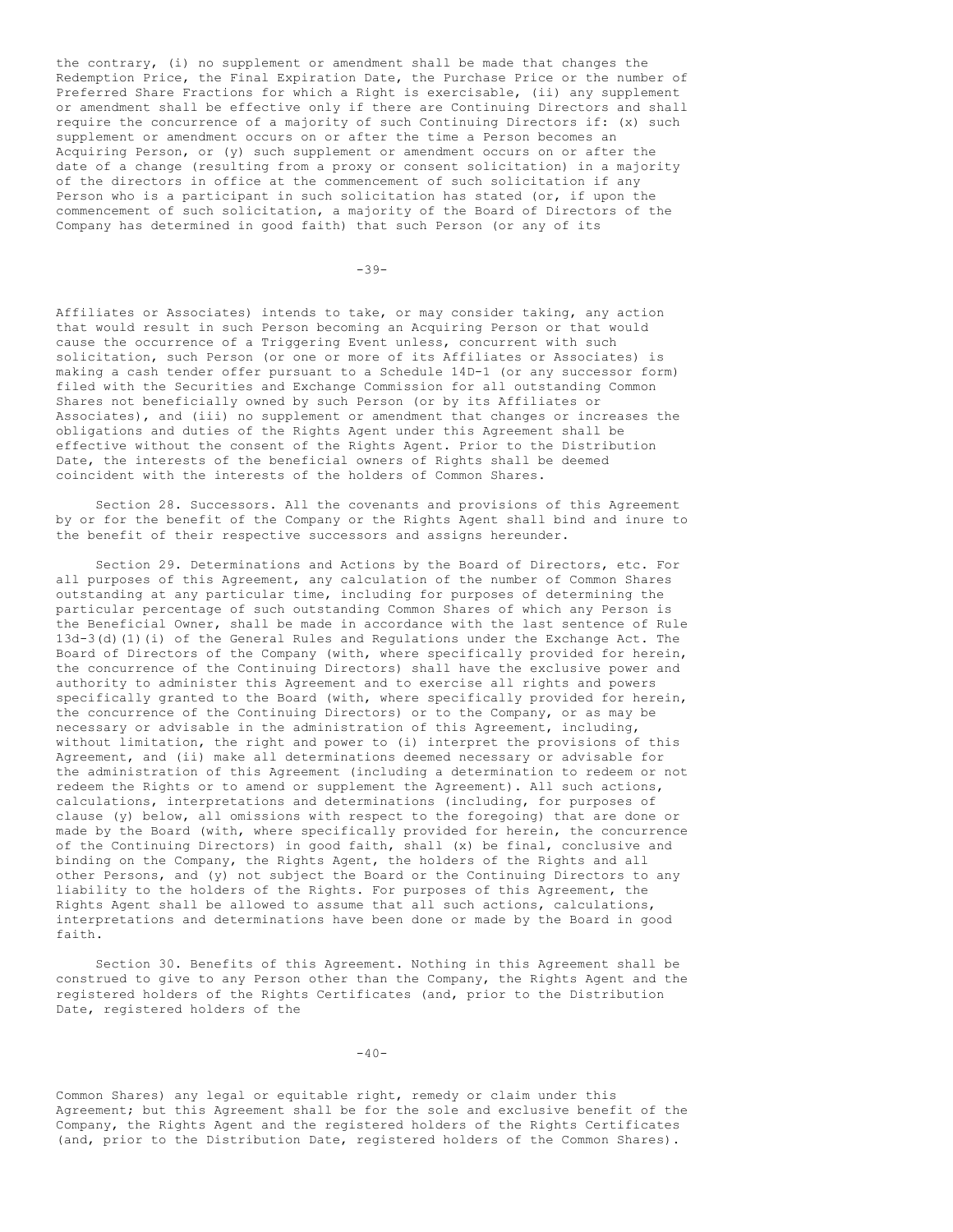Section 31. Severability. If any term, provision, covenant or restriction of this Agreement is held by a court of competent jurisdiction or other authority to be invalid, void or unenforceable for any purpose or under any set of circumstances or as applied to any Person, such invalid, void or unenforceable term, provision, covenant or restriction shall continue in effect to the maximum extent possible for all other purposes, under all other circumstances and as applied to all other Persons; and the remainder of the terms, provisions, covenants and restrictions of this Agreement shall remain in full force and effect and shall in no way be affected, impaired or invalidated; provided, however, that notwithstanding anything in this Agreement to the contrary, if any such term, provision, covenant or restriction is held by such court or authority to be invalid, void or unenforceable and the Board of Directors of the Company determines in its good faith judgment that severing the invalid language from this Agreement would adversely affect the purpose or effect of this Agreement, the right of redemption set forth in Section 23 hereof shall be reinstated and shall not expire until the Close of Business on the tenth day following the date of such determination by the Board of Directors. Without limiting the foregoing, if any provisions requiring that a determination be made by less than the entire Board (or at a time or with the concurrence of a group of directors consisting of less than the entire Board) is held by a court of competent jurisdiction or other authority to be invalid, void or unenforceable, such determination shall then be made by the Board in accordance with applicable law and the Company's Certificate of Incorporation and by-laws.

Section 32. Governing Law. This Agreement, each Right and each Rights Certificate issued hereunder shall be deemed to be a contract made under the laws of the Commonwealth of Pennsylvania and for all purposes shall be governed by and construed in accordance with the laws of such jurisdiction applicable to contracts made and to be performed entirely within such jurisdiction; except that all provisions regarding the rights, duties and obligations of the Rights Agent shall by governed by and construed in accordance with the laws of the State of New York applicable to contracts made and to be performed entirely within such jurisdiction.

Section 33. Counterparts. This Agreement may be executed in any number of counterparts and each of such counterparts shall for all purposes be deemed to be an original, and all such counterparts shall together constitute but one and the same instrument.

Section 34. Descriptive Headings. Descriptive headings of the several Sections of this Agreement are inserted for convenience only and shall not control or affect the meaning or construction of any of the provisions hereof.

## $-41-$

IN WITNESS WHEREOF, the parties hereto have caused this Agreement to be duly executed as of the day and year first above written.

PHILADELPHIA SUBURBAN CORPORATION

By /s/ Roy H. Stahl ------------------------- Name: Roy H. Stahl Title: Senior Vice President and General Counsel

BANKBOSTON, N.A.

By /s/ Carol Mulvey-Eori ------------------------- Name: Carol Mulvey-Eori Title: Adminstrative Manger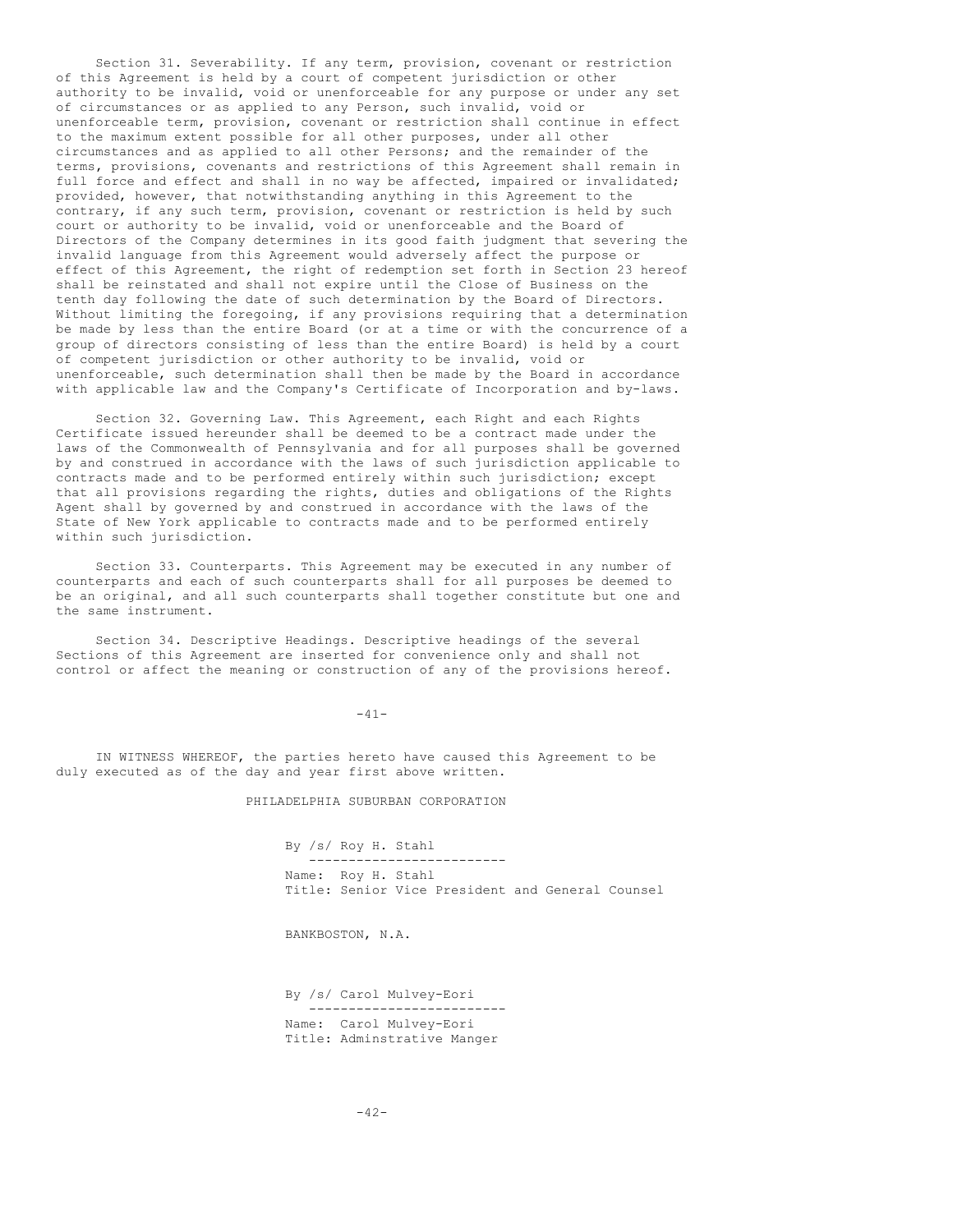RESOLUTION OF THE BOARD OF DIRECTORS OF PHILADELPHIA SUBURBAN CORPORATION ESTABLISHING AND DESIGNATING SERIES A JUNIOR PARTICIPATING PREFERRED SHARES AS A SERIES OF THE PREFERRED STOCK

RESOLVED, that pursuant to the authority expressly vested in the Board of Directors of Philadelphia Suburban Corporation (the ACorporation@) by Article FIFTH of the Articles of Incorporation of the Corporation, the Board of Directors hereby fixes and determines the voting rights, designations, preferences, qualifications, privileges, limitations, restrictions, options, conversion rights and other special or relative rights of the first series of the Series Preferred Stock, par value \$1.00 per share, which shall consist of 100,000 shares and shall be designated as Series A Junior Participating Preferred Shares (the "Series A Preferred Shares").

Special Terms of the Series A Preferred Shares

Section 1. Dividends and Distributions.

(a) The rate of dividends payable per share of Series A Preferred Shares on the first day of January, April, July and October in each year or such other quarterly payment date as shall be specified by the Board of Directors (each such date being referred to herein as a "Quarterly Dividend Payment Date"), commencing on the first Quarterly Dividend Payment Date after the first issuance of a share or fraction of a share of the Series A Preferred Shares, shall be (rounded to the nearest cent) equal to the greater of (i) \$10.00 or (ii) subject to the provision for adjustment hereinafter set forth, 1,000 times the aggregate per share amount of all cash dividends, and 1,000 times the aggregate per share amount (payable in cash, based upon the fair market value at the time the non-cash dividend or other distribution is declared or paid as determined in good faith by the Board of Directors) of all non-cash dividends or other distributions other than a dividend payable in shares of Common Stock or a subdivision of the outstanding shares of Common Stock (by reclassification or otherwise), declared on the Common Stock, \$.50 par value per share, of the Corporation since the immediately preceding Quarterly Dividend Payment Date, or, with respect to the first Quarterly Dividend Payment Date, since the first issuance of any share or fraction of a share of the Series A Preferred Shares. Dividends on the Series A Preferred Shares shall be paid out of funds legally available for such purpose. In the event the Corporation shall at any time after March 1, 1998 (the "Rights Declaration Date") (i) declare any dividend on Common Stock payable in shares of Common Stock, (ii) subdivide the outstanding shares of Common Stock, or (iii) combine the outstanding shares of Common Stock into a smaller number of shares, then in each such case the amounts to which holders of Series A Preferred Shares were entitled immediately prior to such event under clause (ii) of the preceding sentence shall be adjusted by multiplying each such amount by a fraction the numerator of which is the number of shares of Common Stock outstanding immediately after such event and the

 $A-1$ 

denominator of which is the number of shares of Common Stock that were outstanding immediately prior to such event.

(b) Dividends shall begin to accrue and be cumulative on outstanding Series A Preferred Shares from the Quarterly Dividend Payment Date next preceding the date of issue of such Series A Preferred Shares, unless the date of issue of such shares is prior to the record date for the first Quarterly Dividend Payment Date, in which case dividends on such shares shall begin to accrue from the date of issue of such shares, or unless the date of issue is a Quarterly Dividend Payment Date or is a date after the record date for the determination of holders of Series A Preferred Shares entitled to receive a quarterly dividend and before such Quarterly Dividend Payment Date, in either of which events such dividends shall begin to accrue and be cumulative from such quarterly Dividend Payment Date. Accrued but unpaid dividends shall not bear interest. Dividends paid on the Series A Preferred Shares in an amount less than the total amount of such dividends at the time accrued and payable on such shares shall be allocated pro rata on a share-by-share basis among all such shares at the time outstanding.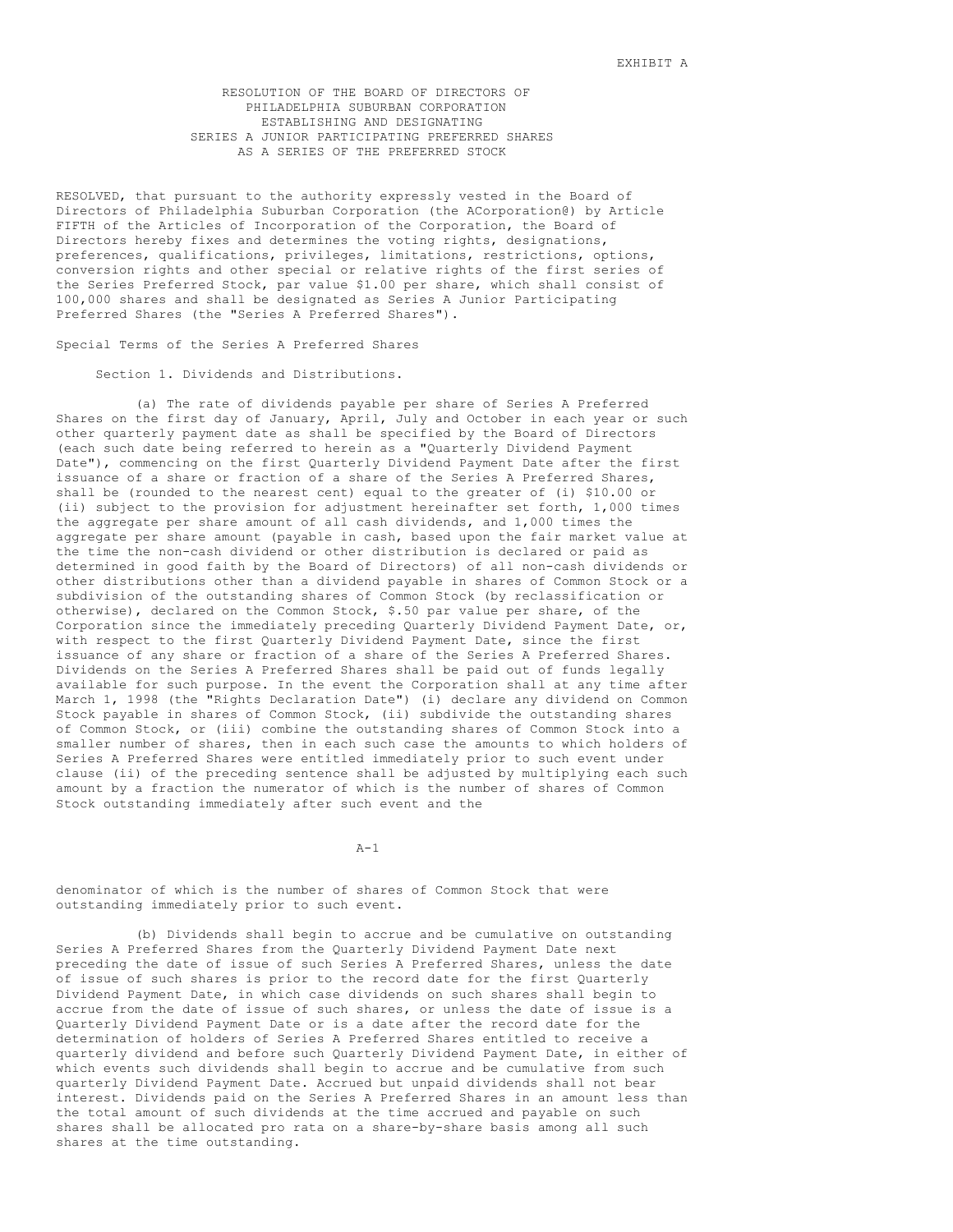Section 2. Voting Rights. In addition to any other voting rights required by law, the holders of Series A Preferred Shares shall have the following voting rights:

(a) Subject to the provision for adjustment hereinafter set forth, each Series A Preferred Share shall entitle the holder thereof to 1,000 votes on all matters submitted to a vote of the shareholders of the Corporation. In the event the Corporation shall at any time after the Rights Declaration Date (i) declare any dividend on Common Stock payable in shares of Common Stock, (ii) subdivide the outstanding shares of Common Stock, or (iii) combine the outstanding shares of Common Stock into a smaller number of shares, then in each such case the number of votes per share to which holders of Series A Preferred Shares were entitled immediately prior to such event shall be adjusted by multiplying such number by a fraction the numerator of which is the number of shares of Common Stock outstanding immediately after such event and the denominator of which is the number of shares of Common Stock that were outstanding immediately prior to such event.

(b) In the event that dividends upon the Series A Preferred Shares shall be in arrears to an amount equal to six full quarterly dividends thereon, the holders of such Series A Preferred Shares shall become entitled to the extent hereinafter provided to vote noncumulatively at all elections of directors of the Corporation, and to receive notice of all shareholders' meetings to be held for such purpose. At such meetings, to the extent that directors are being elected, the holders of such Series A Preferred Shares voting as a class shall be entitled solely to elect two members of the Board of Directors of the Corporation; and all other directors of the Corporation shall be elected by the other shareholders of the Corporation entitled to vote in the election of directors. Such voting rights of the holders of such Series A Preferred Shares shall continue until all accumulated and unpaid dividends thereon shall have been paid or funds sufficient therefor set aside, whereupon all such voting rights of the holders of shares of such series shall cease, subject to being again revived from time to time upon the reoccurrence of the conditions above described as giving rise thereto.

 $A-2$ 

At any time when such right to elect directors separately as a class shall have so vested, the Corporation may, and upon the written request of the holders of record of not less than 20% of the then outstanding total number of shares of all the Series A Preferred Shares having the right to elect directors in such circumstances shall, call a special meeting of holders of such Series A Preferred Shares for the election of directors. In the case of such a written request, such special meeting shall be held within 90 days after the delivery of such request, and, in either case, at the place and upon the notice provided by law and in the By-laws of the Corporation; provided, that the Corporation shall not be required to call such a special meeting if such request is received less than 120 days before the date fixed for the next ensuing annual or special meeting of shareholders of the Corporation. Upon the mailing of the notice of such special meeting to the holders of such Series A Preferred Shares, or, if no such meeting be held, then upon the mailing of the notice of the next annual or special meeting of shareholders for the election of directors, the number of directors of the Corporation shall, ipso facto, be increased to the extent, but only to the extent, necessary to provide sufficient vacancies to enable the holders of such Series A Preferred Shares to elect the two directors hereinabove provided for, and all such vacancies shall be filled only by vote of the holders of such Series A Preferred Shares as hereinabove provided. Whenever the number of directors of the Corporation shall have been increased, the number as so increased may thereafter be further increased or decreased in such manner as may be permitted by the By-laws and without the vote of the holders of Series A Preferred Shares, provided that no such action shall impair the right of the holders of Series A Preferred Shares to elect and to be represented by two directors as herein provided.

So long as the holders of Series A Preferred Shares are entitled hereunder to voting rights, any vacancy in the Board of Directors caused by the death or resignation of any director elected by the holders of Series A Preferred Shares, shall, until the next meeting of shareholders for the election of directors, in each case be filled by the remaining director elected by the holders of Series A Preferred Shares having the right to elect directors in such circumstances.

Upon termination of the voting rights of the holders of any series of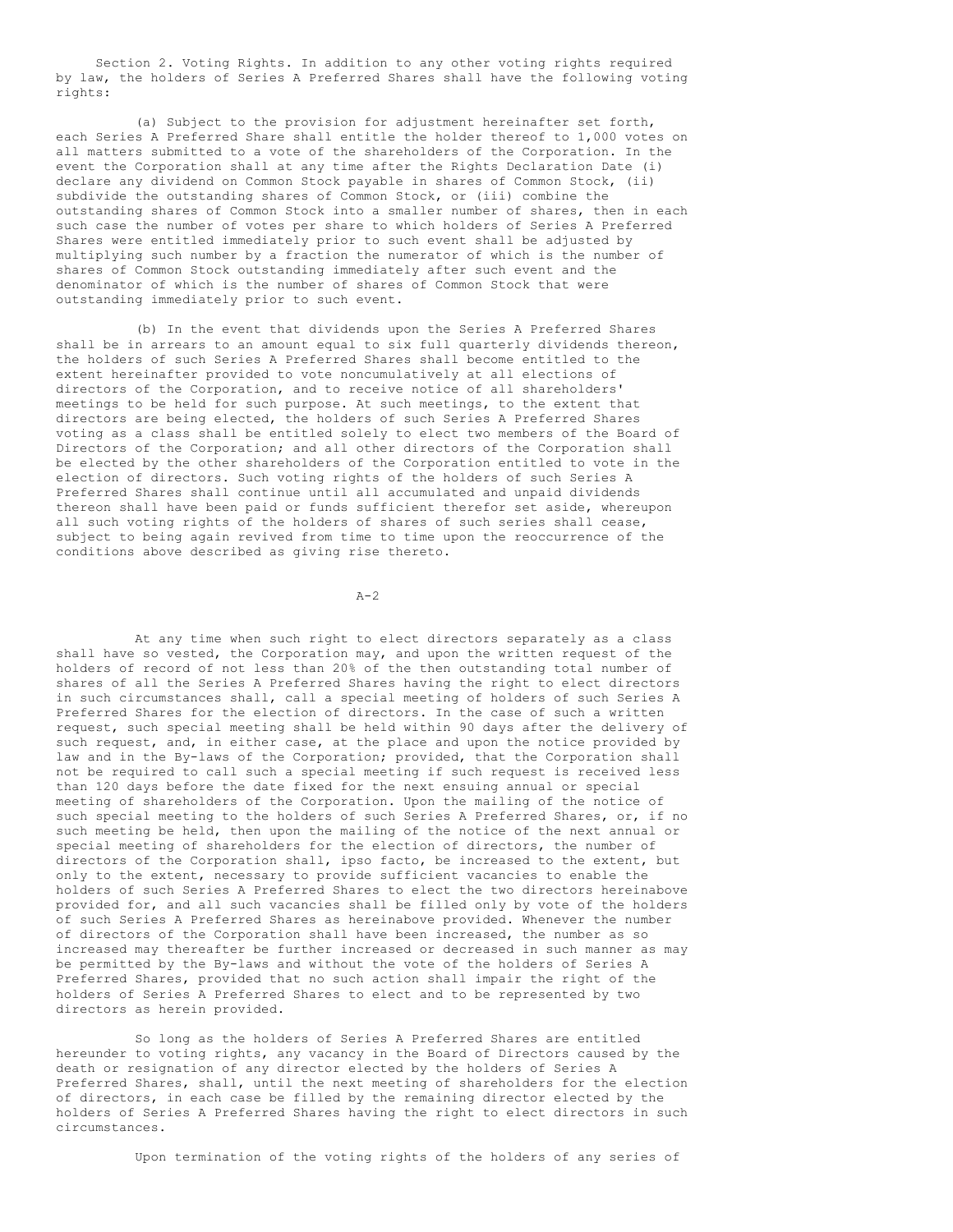Series A Preferred Shares the terms of office of all persons who shall have been elected directors of the Corporation by vote of the holders of Series A Preferred Shares or by a director elected by such holders shall forthwith terminate.

(c) Except as otherwise provided herein, in the Articles of Incorporation of the Corporation or by law, the holders of Series A Preferred Shares and the holders of Common Stock (and the holders of shares of any other series or class entitled to vote thereon) shall vote together as one class on all matters submitted to a vote of shareholders of the Corporation.

Section 3. Reacquired Shares. Any Series A Preferred Shares purchased or otherwise acquired by the Corporation in any manner whatsoever shall be retired and canceled promptly after the acquisition thereof. All such shares shall upon their cancellation become

 $A-3$ 

authorized but unissued Series Preferred Stock and may be reissued as part of a new series of Series Preferred Stock to be created by resolution or resolutions of the Board of Directors.

Section 4. Liquidation, Dissolution or Winding Up. In the event of any voluntary or involuntary liquidation, dissolution or winding up of the Corporation, the holders of Series A Preferred Shares shall be entitled to receive the greater of (a) \$100.00 per share, plus accrued dividends to the date of distribution, whether or not earned or declared, or (b) an amount per share, subject to the provision for adjustment hereinafter set forth, equal to 1,000 times the aggregate amount to be distributed per share to holders of Common Stock. In the event the Corporation shall at any time after the Rights Declaration Date (i) declare any dividend on Common Stock payable in shares of Common Stock, (ii) subdivide the outstanding shares of Common Stock, or (iii) combine the outstanding shares of Common Stock into a smaller number of shares, then in each such case the amount to which holders of Series A Preferred Shares were entitled immediately prior to such event pursuant to clause (b) of the preceding sentence shall be adjusted by multiplying such amount by a fraction the numerator of which is the number of shares of Common Stock outstanding immediately after such event and the denominator of which is the number of shares of Common Stock that were outstanding immediately prior to such event.

Section 5. Consolidation, Merger, etc. In case the Corporation shall enter into any consolidation, merger, combination or other transaction in which the shares of Common Stock are exchanged for or changed into other stock or securities, cash and/or any other property, then in any such case the Series A Preferred Shares shall at the same time be similarly exchanged or changed in an amount per share (subject to the provision for adjustment hereinafter set forth) equal to 1,000 times the aggregate amount of stock, securities, cash and/or any other property (payable in kind), as the case may be, into which or for which each share of Common Stock is changed or exchanged. In the event the Corporation shall at any time after the Rights Declaration Date (i) declare any dividend on Common Stock payable in shares of Common Stock, (ii) subdivide the outstanding shares of Common Stock, or (iii) combine the outstanding shares of Common Stock into a smaller number of shares, then in each such case the amount set forth in the preceding sentence with respect to the exchange or change of shares of Series A Preferred Shares shall be adjusted by multiplying such amount by a fraction the numerator of which is the number of shares of Common Stock outstanding immediately after such event and the denominator of which is the number of shares of Common Stock that were outstanding immediately prior to such event.

Section 6. No Redemption. The Series A Preferred Shares shall not be redeemable.

Section 7. Ranking. The Series A Preferred Shares shall rank junior to all other series of the Corporation's Series Preferred Stock as to the payment of dividends and the distribution of assets, unless the terms of any such series shall provide otherwise.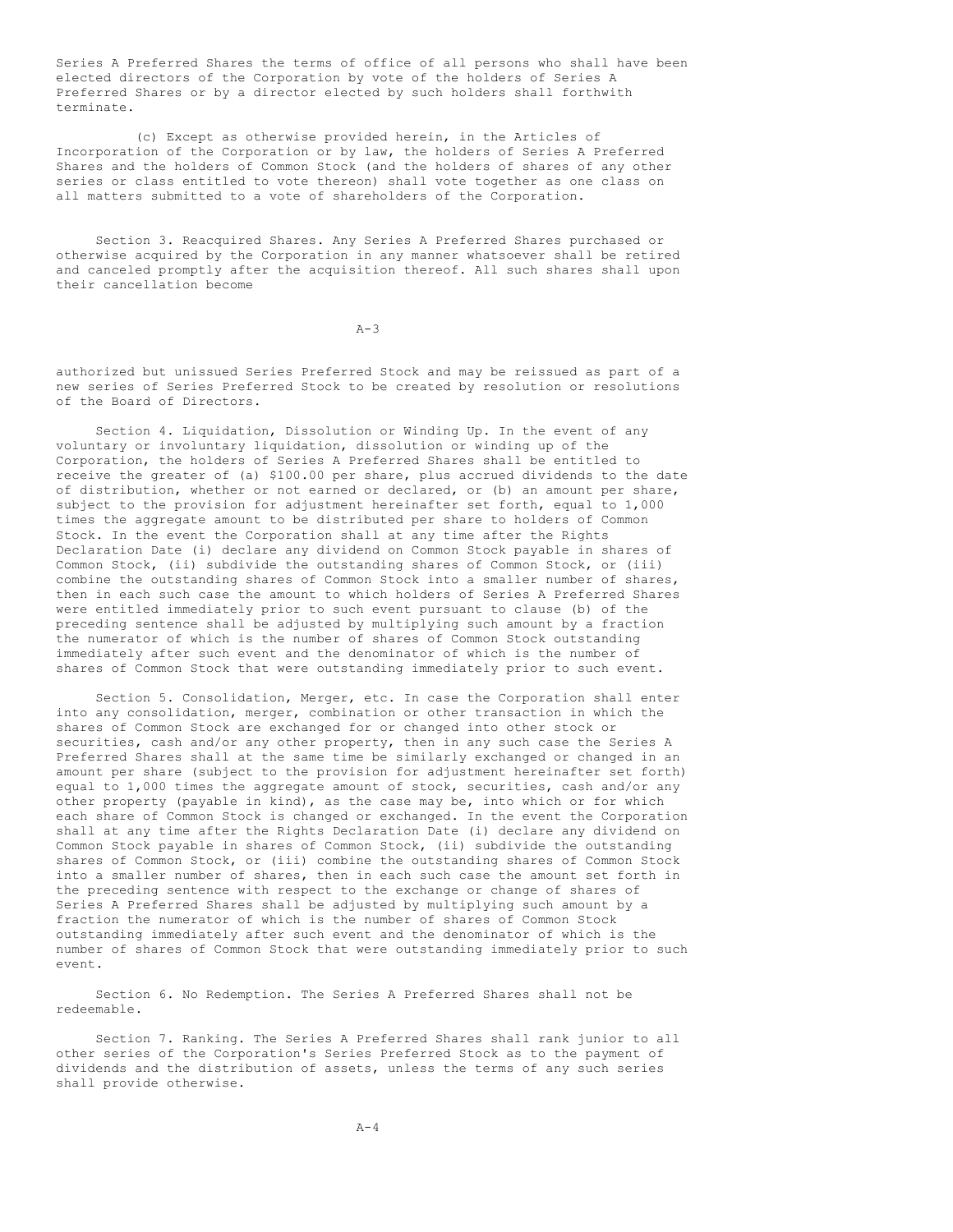Section 8. Fractional Shares. Series A Preferred Shares may be issued in fractions of a share which shall entitle the holder, in proportion to such holder's fractional shares, to exercise voting rights, receive dividends, participate in distributions and to have the benefit of all other rights of holders of Series A Preferred Shares.

 $A - 5$ 

EXHIBIT B

[Form of Rights Certificate]

Certificate No. R- \_\_\_\_\_\_\_\_\_\_\_ Rights

- ---------------

NOT EXERCISABLE AFTER MARCH 1, 2008 OR AFTER EARLIER REDEMPTION BY THE COMPANY. THE RIGHTS ARE SUBJECT TO REDEMPTION, AT THE OPTION OF THE COMPANY, AT \$.01 PER RIGHT ON THE TERMS SET FORTH IN THE RIGHTS AGREEMENT. UNDER CERTAIN CIRCUMSTANCES, RIGHTS BENEFICIALLY OWNED BY AN ACQUIRING PERSON OR AN AFFILIATE OR ASSOCIATE OF AN ACQUIRING PERSON (AS SUCH TERMS ARE DEFINED IN THE RIGHTS AGREEMENT) AND ANY SUBSEQUENT HOLDER OF SUCH RIGHTS MAY BECOME NULL AND VOID. [THE RIGHTS REPRESENTED BY THIS RIGHTS CERTIFICATE ARE OR WERE BENEFICIALLY OWNED BY A PERSON WHO WAS OR BECAME AN ACQUIRING PERSON OR AN AFFILIATE OR ASSOCIATE OF AN ACQUIRING PERSON (AS SUCH TERMS ARE DEFINED IN THE RIGHTS AGREEMENT).

ACCORDINGLY, THIS RIGHTS CERTIFICATE AND THE RIGHTS REPRESENTED HEREBY MAY BECOME NULL AND VOID IN THE CIRCUMSTANCES SPECIFIED IN SECTION 7(e) OF SUCH AGREEMENT.]\*

The bracketed portion of the legend shall be inserted only if applicable and shall replace the preceding sentence.

B-1

# PHILADELPHIA SUBURBAN CORPORATION

## RIGHTS CERTIFICATE

This certifies that \_\_\_\_\_\_\_\_\_\_\_\_\_\_\_\_\_, or registered assigns, is the registered owner of the number of Rights set forth above, each of which entitles the owner thereof, subject to the terms, provisions and conditions of the Rights Agreement, dated as of March 1, 1998 (the "Rights Agreement"), between Philadelphia Suburban Corporation, a Pennsylvania corporation (the "Company"), and BankBoston, N.A., a Massacusetts limited liability company (the "Rights Agent"), to purchase from the Company at any time prior to 5:00 P.M. (Philadelphia time) on March 1, 2008 at the office or offices of the Rights Agent designated for such purpose, or its successors as Rights Agent, one one-thousandth of a fully paid, nonassessable share of Series A Junior Participating Preferred Stock (the "Preferred Share") of the Company, at a purchase price (the "Purchase Price") of \$90 per one one-thousandth of a Preferred Share (such fraction, a "Preferred Share Fraction"), upon presentation and surrender of this Rights Certificate with the Form of Election to Purchase and related Certificate duly executed. Except as provided in Sections 11(q) and 13(e) of the Rights Agreement, the Purchase Price shall be paid, at the option of the Company, in cash or Common Stock, of the Company (the "Common Shares") having an equivalent value. The number of Rights evidenced by this Rights Certificate (and the number of Preferred Share Fractions that may be purchased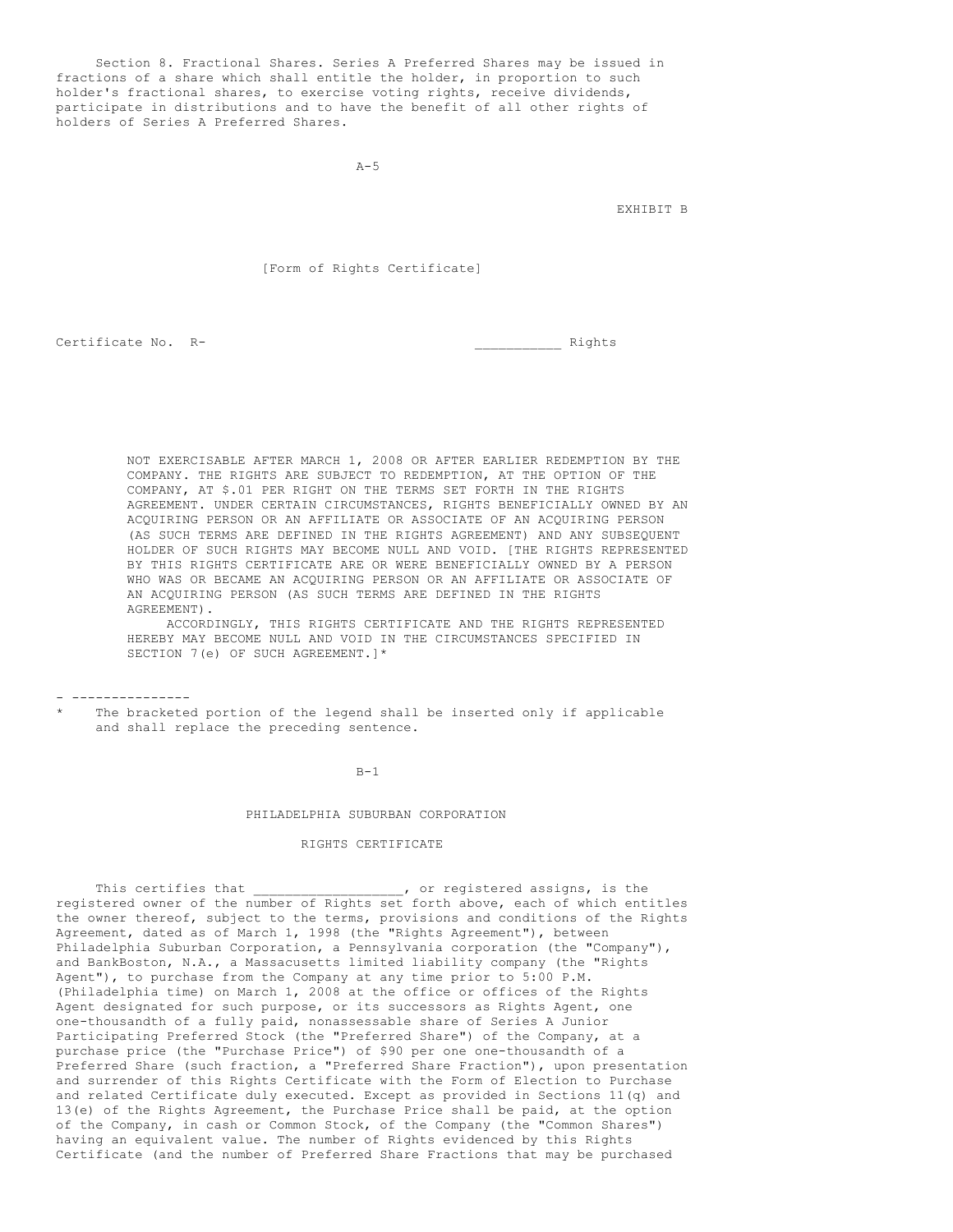upon exercise thereof) set forth above, and the Purchase Price per Preferred Share Fraction set forth above, are the number and Purchase Price as of March 1, 1998, based on the Preferred Shares as constituted at such date.

Except as otherwise provided in the Rights Agreement, upon the occurrence of any Section 11(a)(ii) Event (as such term is defined in the Rights Agreement), if the Rights evidenced by this Rights Certificate are beneficially owned by (i) an Acquiring Person or Associate or Affiliate or Associate of any Acquiring Person (as such terms are defined in the Rights Agreement), (ii) a transferee of any Acquiring Person (of any such Associate or Affiliate) who becomes a transferee after the Acquiring Person becomes such, or (iii) under certain circumstances specified in the Rights Agreement, a transferee of a person who, after such transfer, became an Acquiring Person, or an Affiliate or Associate of an Acquiring Person, such Rights shall become null and void and no holder hereof shall have any right with respect to such Rights from and after the occurrence of any such Section 11(a)(ii) Event.

As provided in the Rights Agreement, the Purchase Price and the number and kind of Preferred Shares or other securities that may be purchased upon the exercise of the Rights evidenced by this Rights Certificate are subject to modification and adjustment upon the happening of certain events, including Triggering Events and a Section 11 (a) (ii) Event.

This Rights Certificate is subject to all of the terms, covenants and restrictions of the Rights Agreement, which terms, covenants and restrictions are hereby incorporated herein by reference and made a part hereof and to which Rights Agreement reference is hereby made for a

 $B-2$ 

full description of the rights, limitations of rights, obligations, duties and immunities hereunder of the Rights Agent, the Company and the holders of the Rights Certificates, which limitations of rights include the temporary suspension of the exercisability of such Rights under the specific circumstances set forth in the Rights Agreement. Copies of the Rights Agreement are on file at the above-mentioned office of the Rights Agent and are also available upon written request to the Company.

This Rights Certificate, with or without other Rights Certificates, upon surrender at the office of the Rights Agent designated for such purpose, may be exchanged for another Rights Certificate or Rights Certificates of like tenor and date evidencing Rights entitling the holder to purchase a like aggregate number of Preferred Share Fractions as the Rights evidenced by the Rights Certificate or Rights Certificates surrendered shall have entitled such holder to purchase. If this Rights Certificate shall be exercised in part, the holder shall be entitled to receive upon surrender hereof another Rights Certificate or Rights Certificates for the number of whole Rights not exercised.

Subject to the provisions of the Rights Agreement, the Rights evidenced by this Certificate may be redeemed by the Company at its option at a redemption price of \$.01 per Right at any time prior to the earlier of the Close of Business (as such term is defined in the Rights Agreement) on (i) the tenth day following the Stock Acquisition Date (as such time period may be extended pursuant to the Rights Agreement), and (ii) the Final Expiration Date. Under certain circumstances set forth in the Rights Agreement, the decision to redeem shall require the concurrence of a majority of the Continuing Directors.

No fractional Preferred Shares will be issued upon the exercise of any Right or Rights evidenced hereby (other than fractions which are integral multiples of a Preferred Share, which may, as the election of the Company, be evidenced by depositary receipts), but in lieu thereof a cash payment will be made, as provided in the Rights Agreement.

No holder of this Rights Certificate shall be entitled to vote or receive dividends or be deemed for any purpose the holder of Preferred Shares or of any other securities of the Company (including Common Shares) that may at any time be issuable on the exercise hereof, nor shall anything contained in the Rights Agreement or herein be construed to confer upon the holder hereof, as such, any of the rights of a shareholder of the Company or any right to vote for the election of directors or upon any matter submitted to shareholders at any meeting thereof, or to give or withhold consent to any corporate action, or, to receive notice of meetings or other actions affecting shareholders (except as provided in the Rights Agreement), or to receive dividends or subscription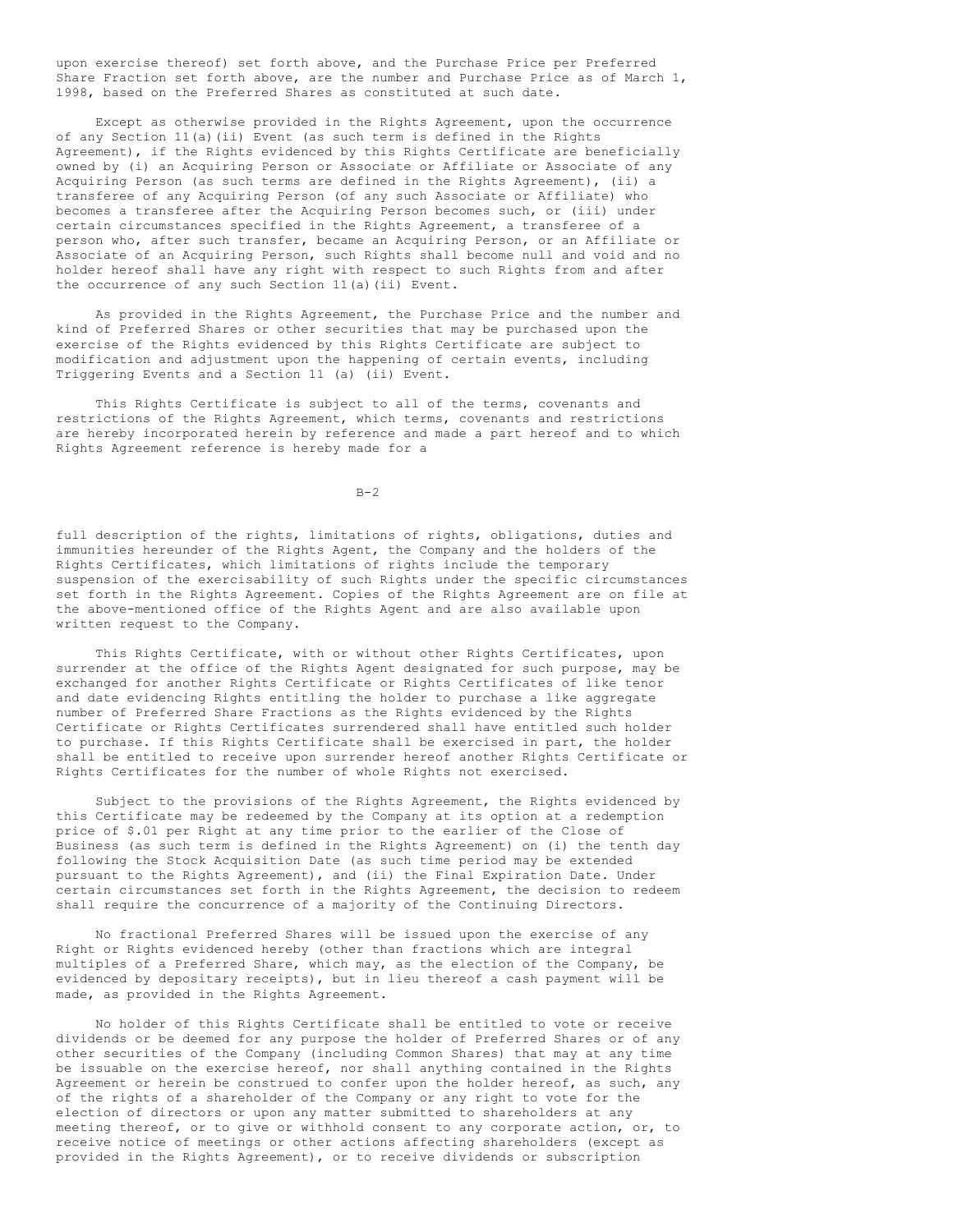rights, or otherwise, until the Right or Rights evidenced by this Rights Certificate shall have been exercised as provided in the Rights Agreement.

This Rights Certificate shall not be valid or obligatory for any purpose until it shall have been countersigned by the Rights Agent.

 $B-3$ 

WITNESS the facsimile signature of the proper officers of the Company and its corporate seal.

Dated as of \_\_\_\_\_\_\_\_\_\_\_\_, 19\_

ATTEST PHILADELPHIA SUBURBAN CORPORATION

Secretary Title:

 $\mathbf{B}\mathbf{y}$ 

Countersigned

BANKBOSTON, N.A.

 $By$ 

Authorized Signature

 $B-4$ 

[Form of Reverse Side of Rights Certificate]

FORM OF ASSIGNMENT

(To be executed by the registered holder if such holder desires to transfer the Rights Certificate.)

FOR VALUE RECEIVED \_\_\_\_\_\_\_\_\_\_\_\_\_\_\_\_\_\_\_\_\_\_\_\_\_\_\_\_\_\_\_\_\_\_\_\_\_\_\_\_ hereby sells,

\_\_\_\_\_\_\_\_\_\_\_\_\_\_\_\_\_\_\_\_\_\_\_\_\_\_\_\_\_\_\_\_\_\_\_\_\_\_\_\_\_\_\_\_\_\_\_\_\_\_\_\_\_\_\_\_\_\_\_\_\_\_\_\_\_\_\_\_

assigns and transfers unto the set of the set of the set of the set of the set of the set of the set of the set o

(Please print name and address of transferee)

this Rights Certificate, together with all right, title and interest therein, and does hereby irrevocably constitute and appoint \_\_\_\_\_\_\_\_\_\_\_\_\_\_\_\_\_\_\_\_\_ Attorney, to transfer the within Rights Certificate on the books of the within-named Company, with full power of substitution.

Dated: \_\_\_\_\_\_\_\_\_\_\_\_\_\_\_\_, 19 \_\_

 $\mathcal{L}_\text{max}$ Signature

Signature Guaranteed:

### Certificate

The undersigned hereby certifies by checking the appropriate boxes that:

(1) this Rights Certificate [ ] is [ ] is not being sold, assigned and transferred by or on behalf of a Person who is or was an Acquiring Person or an Affiliate or Associate of any such Acquiring Person (as such terms are defined pursuant to the Rights Agreement);

(2) after due inquiry and to the best knowledge of the undersigned, it [ ] did [ ] did not acquire the Rights evidenced by this Rights Certificate from any Person who is, was or subsequently became an Acquiring Person or an Affiliate or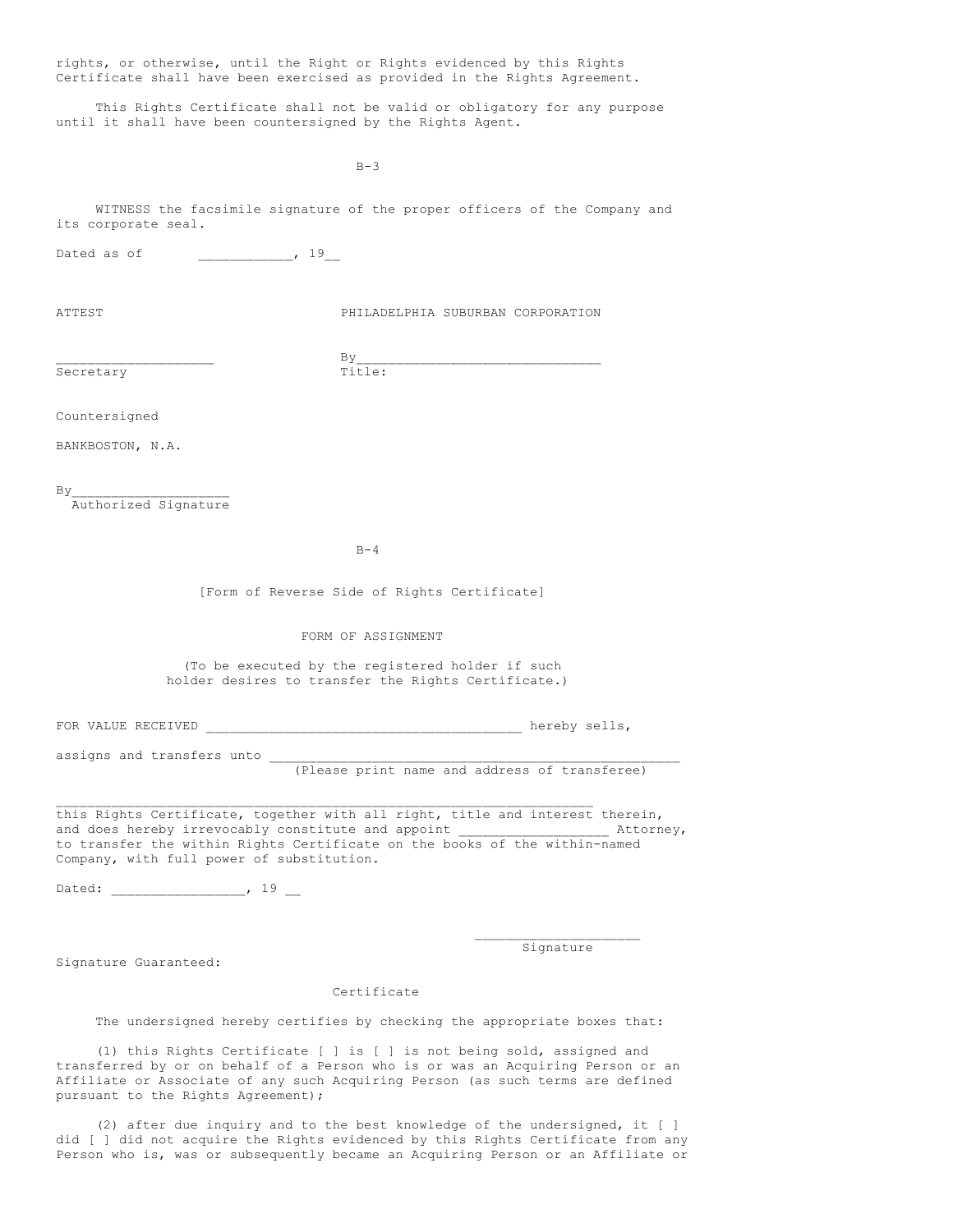Associate of an Acquiring Person.

Dated:  $19$ 

Signature

Signature Guaranteed:

 $B-5$ 

# NOTICE

The signatures to the foregoing Assignment and Certificate must correspond to the name as written upon the face of this Rights Certificate in every particular, without alteration or enlargement or any change whatsoever.

 $B-6$ 

FORM OF ELECTION TO PURCHASE

(To be executed if holder desires to exercise Rights represented by the Rights Certificate.)

To: PHILADELPHIA SUBURBAN CORPORATION:

The undersigned hereby irrevocably elects to exercise **Example 2** Rights represented by this Rights Certificate to purchase the Preferred Shares issuable upon the exercise of the Rights (or Common Shares or such other securities of the Company or of any other person that may be issuable upon the exercise of the Rights) and requests that certificates for such shares be issued in the name of and delivered to:

Please insert social security or other identifying number

- -------------------------------------------------------------------------------- (Please print name and address)

- --------------------------------------------------------------------------------

If such number of Rights shall not be all the Rights evidenced by this Rights Certificate, a new Rights Certificate for the balance of such Rights shall be registered in the name of and delivered to:

Please insert social security or other identifying number

- -------------------------------------------------------------------------------- (Please print name and address)

- -------------------------------------------------------------------------------- - --------------------------------------------------------------------------------

Dated: 19

 $\_$ Signature

Signature Guaranteed:

 $B-7$ 

Certificate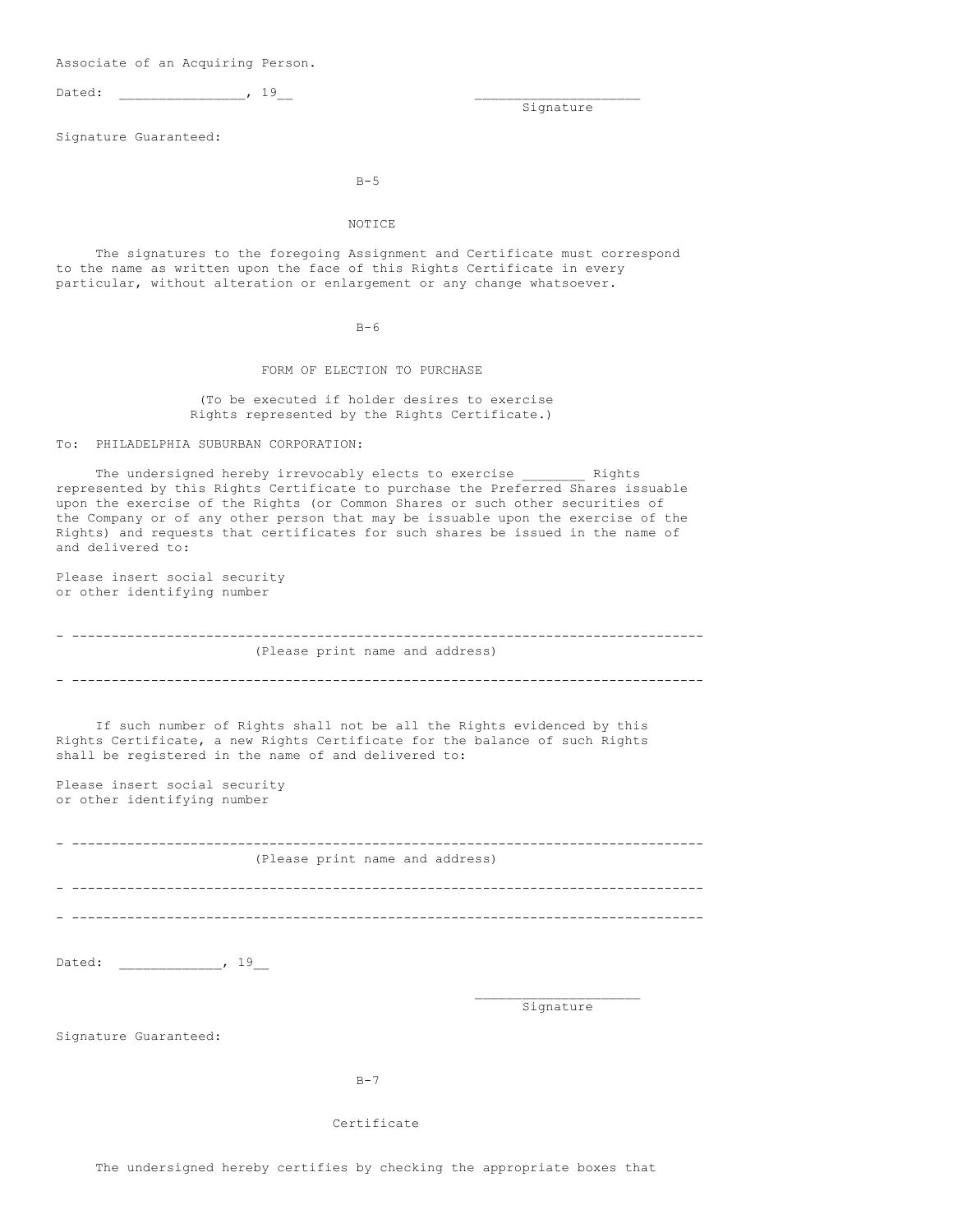(1) the Rights evidenced by this Rights Certificate [ ] are [ ] are not being exercised by or on behalf of a Person who is or was an Acquiring Person or an Affiliate or Associate of any such Acquiring Person (as such terms are defined pursuant to the Rights Agreement);

(2) after due inquiry and to the best knowledge of the undersigned, it [ ] did [ ] did not acquire the Rights evidenced by this Rights Certificate from any Person who is, was or became an Acquiring Person or an Affiliate or Associate of an Acquiring Person.

Dated: \_\_\_\_\_\_\_\_\_\_\_\_\_, 19\_

 $\mathcal{L}_\text{max}$ Signature

Signature Guaranteed:

NOTICE

The signatures to the foregoing Election to Purchase and Certificate must correspond to the name as written upon the face of this Rights Certificate in every particular, without alteration or enlargement or any change whatsoever.

 $B-8$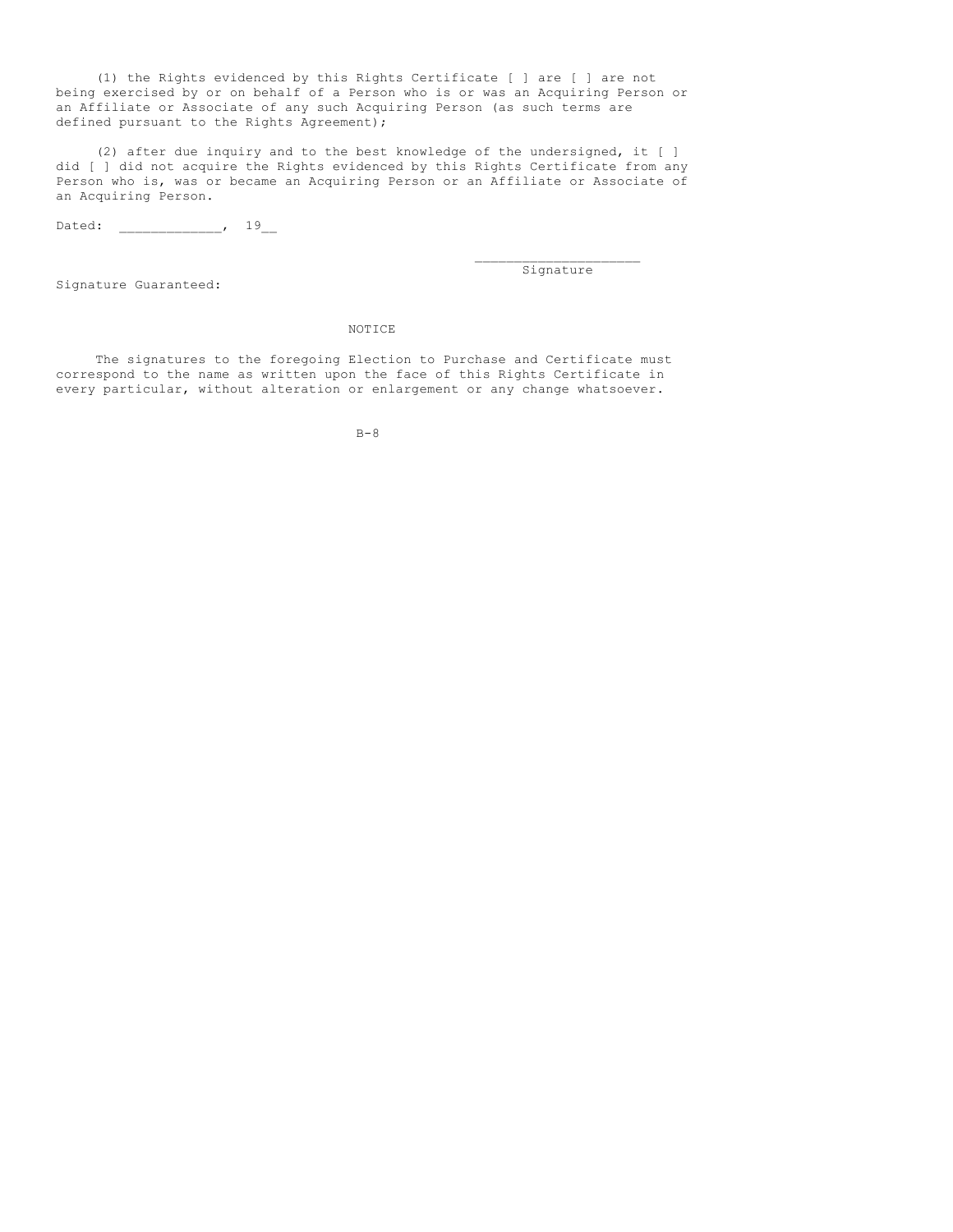# PHILADELPHIA SUBURBAN CORPORATION DIRECTOR DEFERRAL PLAN

In recognition of the services provided by non-employee directors, Philadelphia Suburban Corporation wishes to make a vehicle available to them that will facilitate the provision of additional retirement benefits to those individuals under the terms and conditions hereinafter set forth.

### ARTICLE 1

## Definitions

- 1.1 "Account" means a bookkeeping account established pursuant to Section 3.1 which reflects the amount standing to the credit of the Participant under the Plan.
- 1.2 "Affiliated Company" means any affiliate or subsidiary of the Company.
- 1.3 "Base Retainer" means the annual amount of retainer paid by the Company to a Director for any calendar year including meeting fees, committee fees and fees for committee chairs.
- 1.3 "Beneficiary" means the person(s) designated by a Director to receive any benefits payable under this Plan subsequent to the Director's death. The Committee shall provide a form for this purpose. In the event a Director has not filed a Beneficiary designation with the Company, the Beneficiary shall be the Director's estate.
- 1.4 "Board" means the Board of Directors of the Company.
- 1.5 "Committee" means the Compensation Committee of the Board which shall act for the Company in making decisions and performing specified duties with respect to the Plan.
- 1.6 "Company" means Philadelphia Suburban Corporation and its successors.
- 1.7 "Director" means each individual who serves as a non-employee member of the Board or of the board of directors of an Employer. In the event of the death or incompetency of a Director, the term shall mean the Director's personal representative or guardian. An individual shall remain a Director until that individual has received full distribution of any amount credited to the Director's Account.

-1-

- 1.8 "Effective Date" means January 1, 1995.
- 1.9 "Employer" means the Company and/or any Participating Employer, either collectively or individually, as the context requires.
- 1.10 "Participating Employer" means any Affiliated Company which is designated by the Board as a Participating Employer under the Plan and whose designation as such has become effective upon acceptance of such status by the board of directors of the Affiliated Company. A Participating Employer may revoke its acceptance of such designation at any time, but until such acceptance has been revoked, all the provisions of the Plan and amendments thereto shall apply to each Director of the Participating Employer. In the event the designation as a Participating Employer is revoked by the board of directors of an Affiliated Company, the Plan shall be deemed terminated only with respect to such Participating Employer.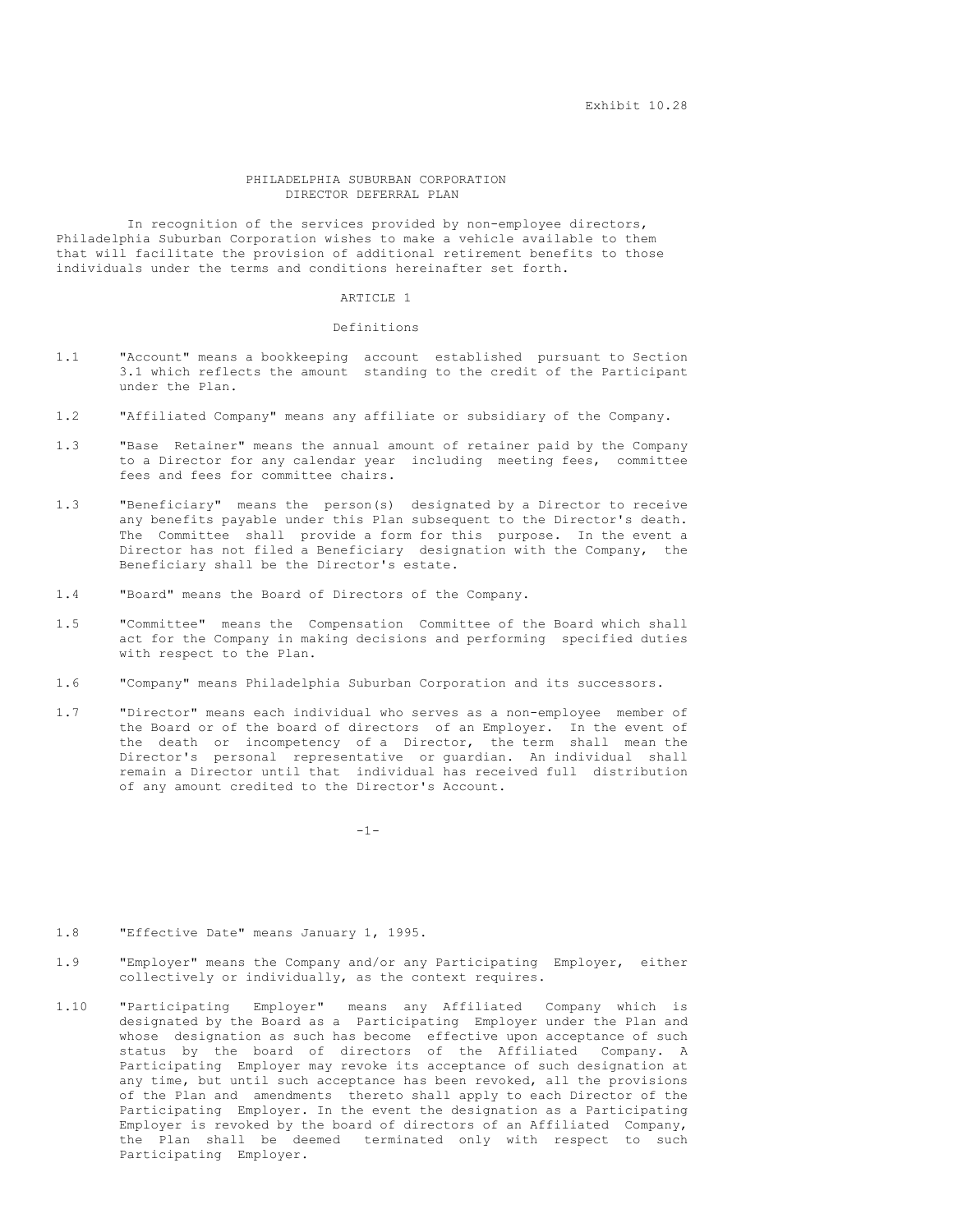- 1.11 "Plan" means the Philadelphia Suburban Corporation Director Deferral Plan as the same is set forth herein, and as it may be amended from time to time.
- 1.12 "Plan Year" means the calendar year.
- 1.13 "Termination from Service" means the Director's resignation or other termination from service as a member of the Board for any reason. Except as otherwise provided herein, a Termination from Service shall be deemed to have occurred on the last day of the Director's service as a member of the Board.

ARTICLE 2

### Eligibility

2.1 Each Director shall be eligible to participate in the Plan on the first day of the calendar quarter following election as a Director.

ARTICLE 3

#### Benefits

3.1 The Employer shall create and maintain on its books an Account for each Director to which it shall credit amounts contributed to the Plan pursuant to this Article 3. The Employer shall also credit each Director's Account with deemed earnings for each Plan Year in accordance with the provisions of Article 8 hereof.

 $-2-$ 

- 3.2 At least 30 days prior to the commencement of any calendar quarter in a Plan Year, a Director may elect to have the Employer credit to the Director's Account an amount equal to any whole percentage or dollar amount (or shares of stock of the Employer ("Shares") to the extent that the Base Retainer would otherwise be paid in Shares) of the Director's Base Retainer, if any, to be earned for the balance of such Plan Year. If an election is made to have a contribution credited to the Director's Account for a Plan Year, the credit shall be made at the time that such amount would otherwise have been paid (or Shares distributed) and shall reduce the Director's Base Retainer with respect to that Plan Year by a corresponding amount. The Committee may establish minimum or maximum amounts that may be deferred under this Section and may change such standards from time to time. Any such limits shall be communicated by the Committee to the Directors prior to the commencement of a Plan Year.
- 3.3 Any elections under this Article shall be made in writing on such form as the Committee shall specify. Any election by a Director pursuant to this Section 3.3 shall be irrevocable and may not be modified in any respect.

#### ARTICLE 4

## Distributions to Directors

4.1 A Director's benefit under the Plan shall be distributed in one lump sum (including Shares to the extent the Director elected to defer the receipt of such Shares pursuant to Section 3.2), or, if the value of the Director's Account is at least \$25,000, in 12 annual installments (with the balance to be distributed, including Shares, if applicable, continuing to be credited with deemed earnings for each subsequent Plan Year in accordance with the provisions of Article 8 hereof) equal to  $1\12$ ,  $1\11$ ,  $1\10$ ,  $1\9$ ,  $1\8$ ,  $1\7$ ,  $1\6$ ,  $1\5$ ,  $1\4$ ,  $1\3$ ,  $1\2$ , and  $1\1$  of the balance then credited to the Director's Account, and shall be paid, or commence, as soon as practicable following the completion of the valuation of the Director's Account for the last day of the month in which the Director has a Termination from Service; provided however, that each Director shall make an election, in the form and manner specified by the Committee, as to the form of payment on or before the end of the year preceding the year of payment. If no such election has been made by the first day of the year in which the Director has a Termination from Service then distribution shall be delayed and shall be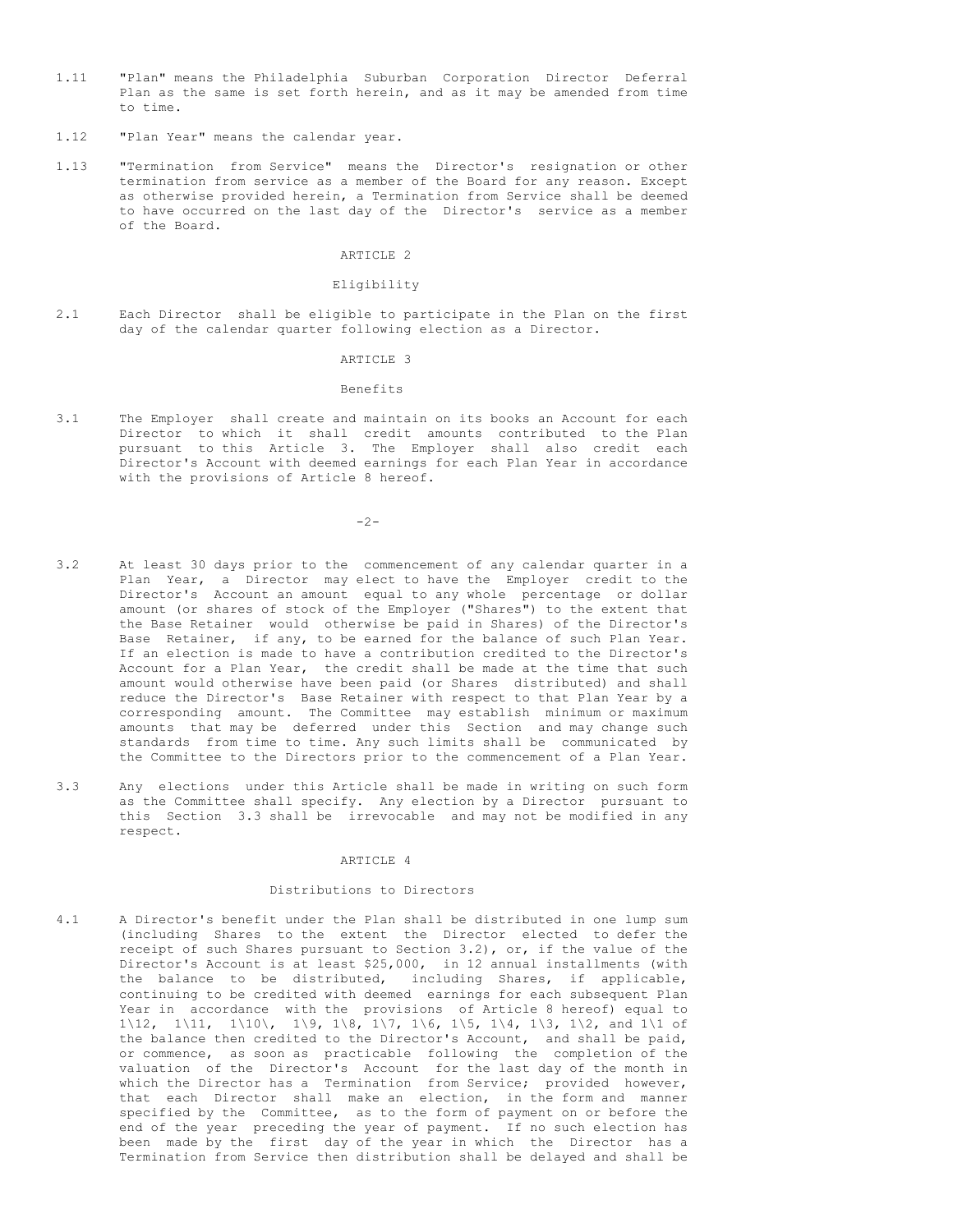made, or commence, as soon as practicable after the first day of the year following the year in which the Director has a Termination from Service. Notwithstanding anything herein to the contrary, in the event that such a Director fails to make an election, distribution shall be in the form of one lump sum payment, including Shares, paid as soon as practicable after the first day of the year following the date the Director has a Termination from Service.

 $-3-$ 

4.2 In the event that a Director incurs a "significant financial hardship" while a Director, as determined by the Committee, the Director may apply, in writing, for a withdrawal of all or a portion of the balance credited to the Director's Account (including Shares, if elected by the Director) in the form of a lump sum. All determinations by the Committee regarding the existence of a financial hardship shall be made in accordance with the provisions of the Company's Thrift Plan dealing with whether a financial hardship exists for purposes of permitting withdrawals thereunder. The Committee shall determine whether to permit a such a withdrawal and, based upon the Director's application, the amount necessary to satisfy that hardship, which shall be distributed in a single sum (including any Shares, as elected by the Director) as soon as practicable after the Committee's determination.

## ARTICLE<sub>5</sub>

#### Death Benefit

5.1 In the event of the death of a Director prior to the payment of the full benefit due pursuant to Article 4, the Director's Beneficiary shall receive a lump sum distribution equal to the balance of the Director's Account on the date of death. The benefit payment to the Beneficiary will be made as soon as practicable following the completion of the valuation of the deceased Director's Account. In the event of the death of a Director after payment of a benefit has commenced in installments, pursuant to Section 4.1 hereof, the Director's Beneficiary shall receive the payments due following the Director's death; provided, however, that prior to receiving the next annual installment, the Beneficiary may elect to receive, on the next payment date, in full satisfaction of the Beneficiary's entitlement under the Plan, a lump sum distribution (including any Shares then credited to the Director's Account) equal to the remaining balance then credited to the Director's Account.

## ARTICLE 6

#### Vesting

6.1 The balance credited to a Director's Account attributable to Section 3.2 shall be fully vested at all times.

 $-4-$ 

# ARTICLE 7

## Funding

7.1 The Board may, but shall not be required to, authorize the establishment of a trust by the Employer to serve as the funding vehicle for the benefits described in Article 3 hereof. In any event, the Employer's obligation hereunder shall constitute a general, unsecured obligation, payable solely out of its general assets, and no Director shall have any right to any specific assets of the Employer. In addition, it is the intention of the Employer that the Plan be unfunded for tax purposes and for purposes of Title I of the Employee Retirement Income Security Act of 1974, as amended.

## ARTICLE 8

#### Investments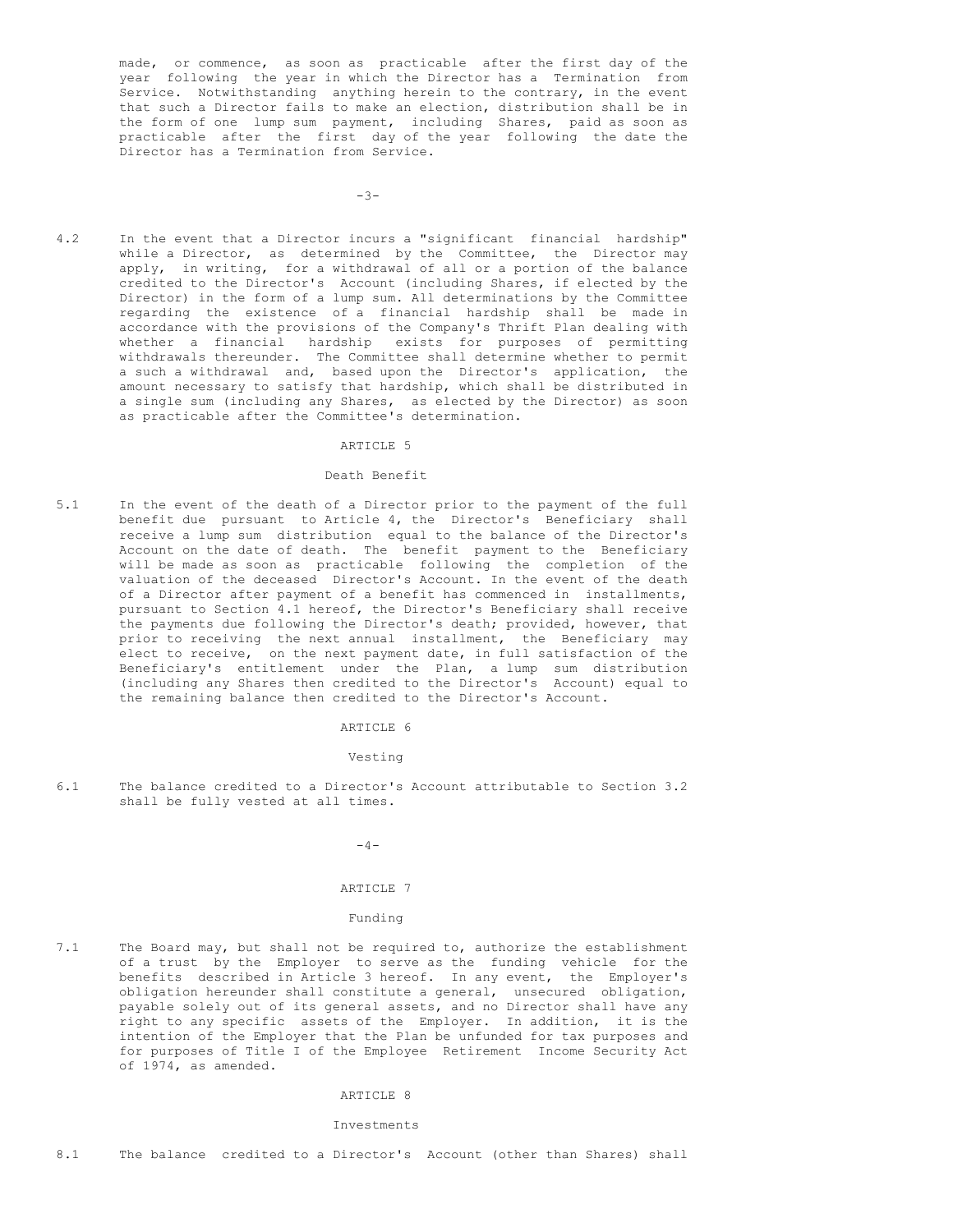be deemed to be invested in an interest bearing instrument which shall provide for interest to be credited and compounded monthly at an effective rate equal to 50 basis points in excess of the prime commercial lending rate established by Mellon Bank N.A., or such other bank determined by the Committee to be the Company's primary bank as of the beginning of any Plan Year, as in effect on the 15th day of each month (or if such day is a non-business day, on the first business day thereafter) during which there is a positive balance in a Director's Account. Interest shall be applied to the average balance of each Director's Account during the prior 30-day period. For any Plan Year, the Committee may determine to make available, and announce to the Directors the procedure to elect, other deemed forms of investment for the amounts credited to the Accounts. A Director's Account, to the extent credited with any Shares, shall be deemed to earn any dividends paid with respect to such Shares and the accumulated dividends, as and when sufficient in amount, shall be deemed invested in additional whole Shares.

## ARTICLE 9

# Administration

9.1 The Committee shall have full power and authority to interpret the Plan, to prescribe, amend and rescind any rules, forms and procedures as it deems necessary or appropriate for the proper administration of the Plan and to make any other determinations and to take any other such actions as it deems necessary or advisable in carrying out its duties under the Plan. All action taken by the Committee arising out of, or in connection with, the administration of the Plan or any rules adopted thereunder, shall, in each case, lie within its sole discretion, and shall be final, conclusive and binding upon the Employer, the Board, all Employees, all beneficiaries of Employees and all persons and entities having an interest therein.

-5-

- 9.2 Members of the Committee shall serve without compensation for their services unless otherwise determined by the Board. All expenses of administering the Plan shall be paid by the Employer.
- 9.3 The Company shall indemnify and hold harmless each member of the Committee from any and all claims, losses, damages, expenses (including counsel fees) and liability (including any amounts paid in settlement of any claim or any other matter with the consent of the Board) arising from any act or omission of such member, except when the same is due to gross negligence or willful misconduct.
- 9.4 Any decisions, actions or interpretations to be made under the Plan by the Company, the Employer or the Committee (other than in the administration of the Plan) shall be made in its sole discretion, not in any fiduciary capacity and need not be uniformly applied to similarly situated individuals and shall be final, binding and conclusive on all persons interested in the Plan.

### ARTICLE 10

#### Amendment

10.1 The Plan may be amended by the Committee at any time and from time to time all without prior notice to any person or entity; provided, however, that no such amendment shall have the effect of divesting a Director of the benefit which the Director would otherwise receive hereunder at the time the amendment is adopted.

#### ARTICLE 11

## Termination

11.1 Continuance of the Plan is completely voluntary and is not assumed as a contractual obligation of the Employer. The Committee, acting on behalf of the Employer, shall have the right to terminate the Plan in whole or in part at any time all without prior notice to any person or entity; provided, however, that such termination shall not have the effect of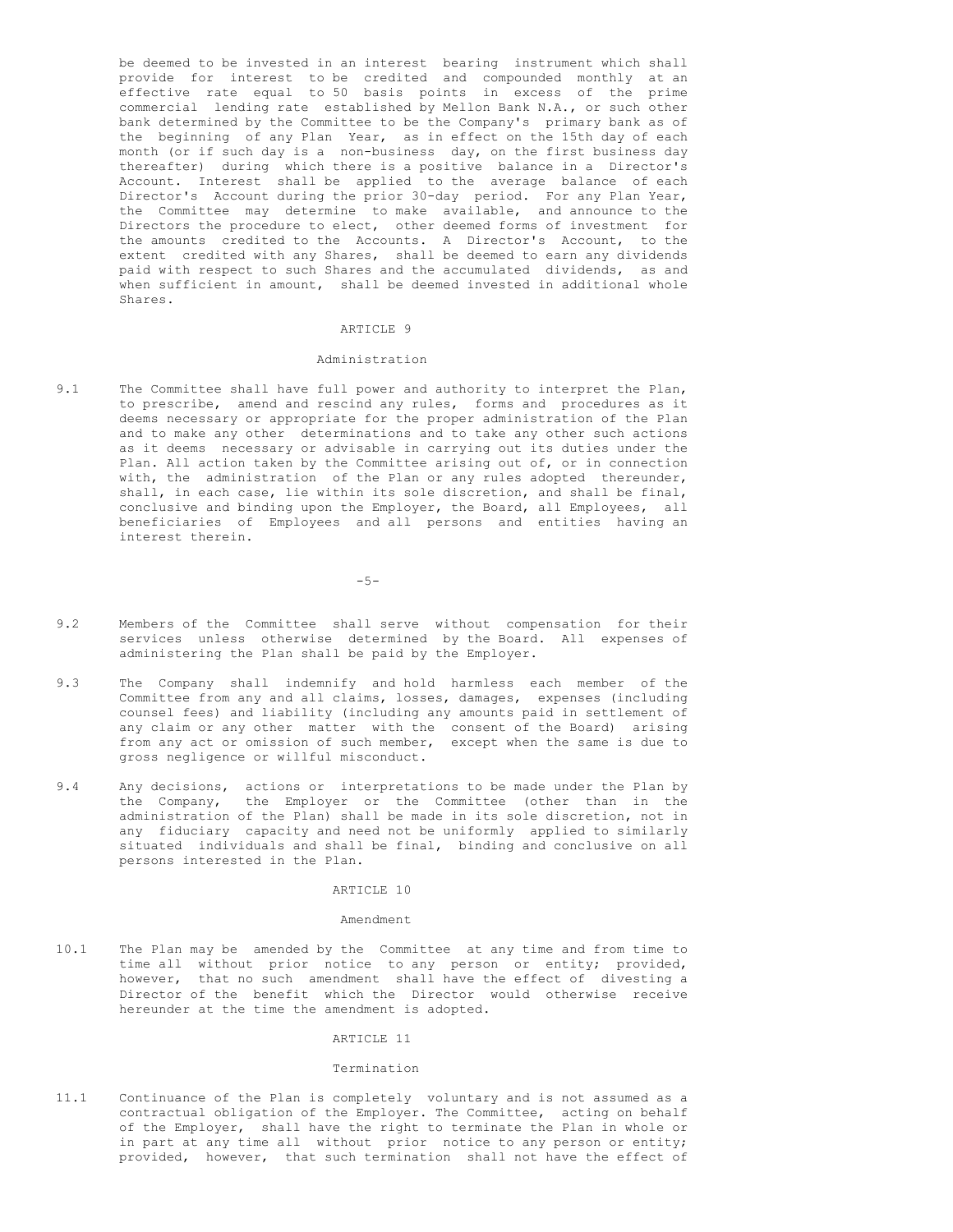divesting a Director of the benefit which the Director would otherwise receive hereunder at the time of the termination.

-6-

# ARTICLE 12

# Miscellaneous

- 12.1 Nothing contained herein shall be construed as conferring upon a Director the right to continue in such capacity.
- 12.2 The rights and obligations created hereunder shall be binding on a Director's heirs, executors and administrators and on the successors and assigns of the Employer.
- 12.3 The provisions of the Plan shall be construed and applied under the laws of the Commonwealth of Pennsylvania.
- 12.4 The rights of any Director under this Plan are personal and may not be assigned, transferred, pledged or encumbered. Any attempt to do so shall be void. In addition, a Director's rights hereunder are not subject, in any manner, to anticipation, alienation, sale, transfer, assignment, pledge, encumbrance, attachment or garnishment by creditors of the Director or the Director's Beneficiary.
- 12.5 If any provision of the Plan shall be held invalid or unenforceable, such invalidity or unenforceability shall not effect any other provisions hereof and the Plan shall be construed and enforced as if such provisions had not been included.
- 12.6 The headings and captions herein are provided for convenience only, and shall not be construed as part of the Plan, and shall not be employed in the construction of the Plan.
- 12.7 Any benefit payable to or for the benefit of a payee who is a minor, an incompetent person, or is otherwise incapable of receipting therefore shall be deemed paid when paid to such person's guardian or to the party providing, or a reasonably appearing to provide, the care for such person, and such payment shall fully discharge the Employer, the Committee, the Board and all other parties with respect thereto.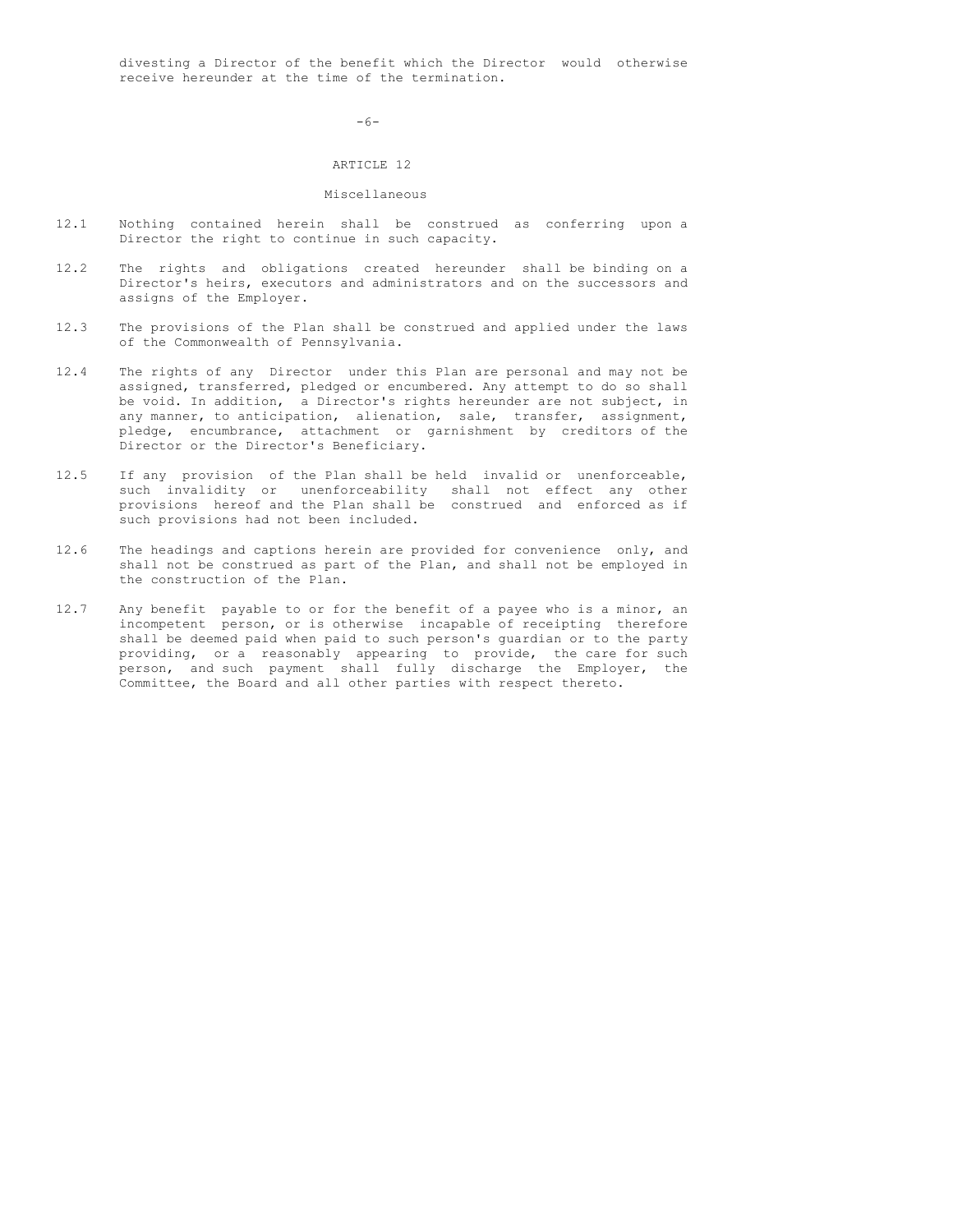This Amendment No. 1 made as of February 1, 1999 to the Agreement between Philadelphia Suburban Corporation and Philadelphia Suburban Water Company (the ACompany@) and Nicholas DeBenedictis (the "Executive") dated as of January 1, 1999 (the AAgreement@).

WHEREAS, the Company and Executive recognize that the changes set forth below are necessary and appropriated to secure for both the Company and Executive the benefits contemplated by the Agreement.

NOW, THEREFORE, in consideration of the foregoing and the mutual covenants and agreements hereinafter set forth and intending to be legally bound hereby, the parties hereto agree as follows:

Paragraph 12 of the Agreement is hereby deleted in its entirely and the following paragraph is inserted in its place:

12. Term of Agreement. The term of this Agreement shall be indefinite until the Company notifies the Executive in writing that this Agreement will not be renewed at least sixty days prior to the proposed termination; provided, however, that (i) after a Change of Control during the term of this Agreement, this Agreement shall remain in effect until all of the obligations of the parties hereunder are satisfied or have expired, and (ii) this Agreement shall terminate if, prior to a Change of Control, the employment of the Executive with the Company and its Subsidiaries, as the case may be, shall terminate for any reason; provided, however, that if a Change of Control occurs within 18 months after (a) the Executive=s termination incurred for any reason other than a voluntary resignation or retirement (a Good Reason Termination shall not be deemed voluntary) or termination for Cause or (b) the termination of this Agreement, the Executive shall be entitled to all of the terms and conditions of this Agreement as if the Executive=s termination had occurred on the date of the Change of Control.

IN WITNESS WHEREOF, the parties hereto have signed this Amendment No. 1 as of the date set forth above.

By: /s/ Patricia M. Mycek By: /s/ Roy H. Stahl

Title: Corporate Secretary Title: Senior Vice President

By: /s/ Patricia M. Mycek By: /s/ Roy H. Stahl

Title: Corporate Secretary Title: Senior Vice President

Attest Philadelphia Suburban Corporation

----------------------------- --------------------------------

--------------------------- ----------------------------

Attest Philadelphia Suburban Water Company

----------------------------- -------------------------------

-------------------------- ----------------------------

Executive: /s/ Nicholas DeBenedictis -------------------------------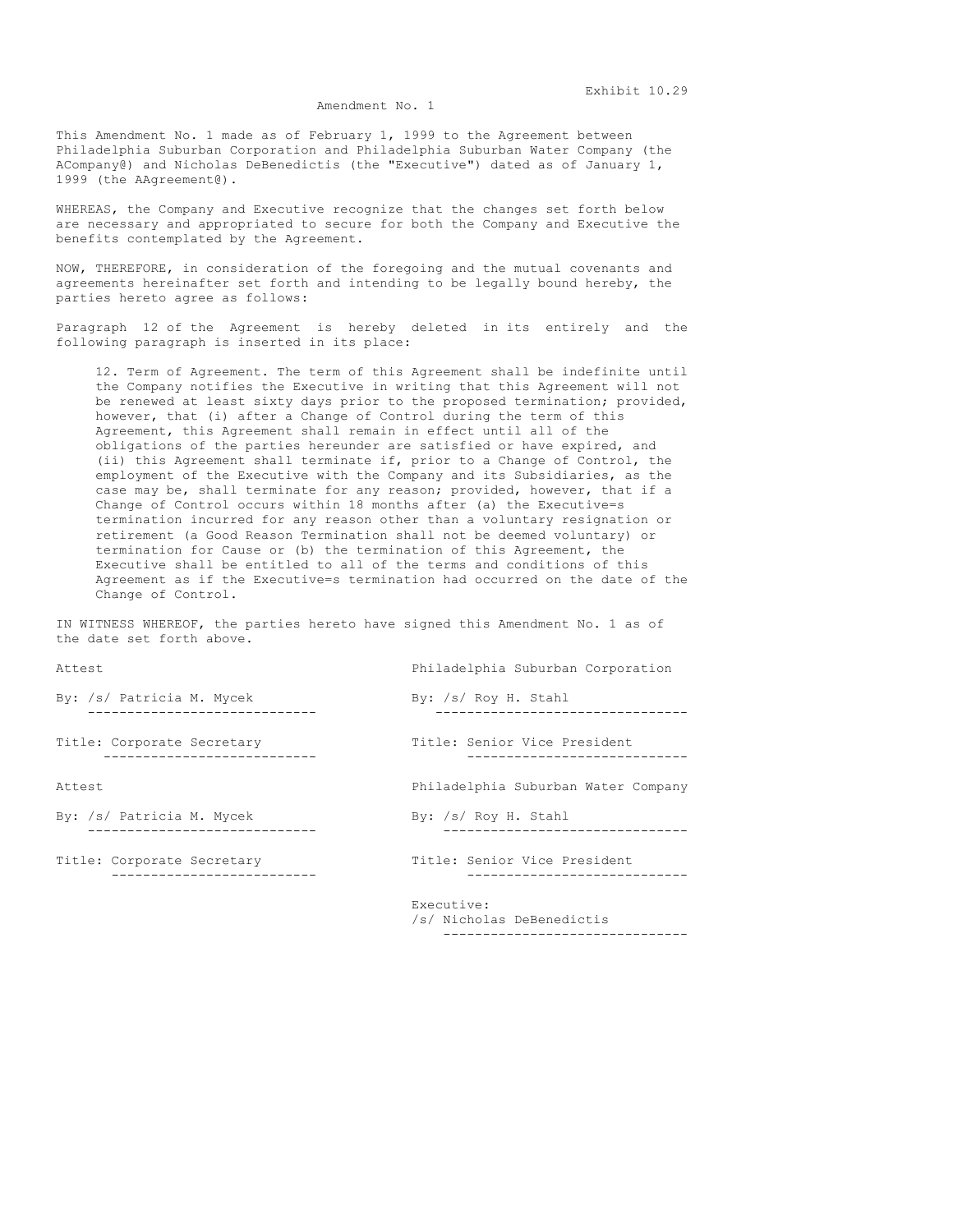This Amendment No. 1 made as of February 1, 1999 to the Agreement between Philadelphia Suburban Corporation and Philadelphia Suburban Water Company (the "Company") and Roy H. Stahl (the "Executive") dated as of January 1, 1999 (the "Agreement").

WHEREAS, the Company and Executive recognize that the changes set forth below are necessary and appropriated to secure for both the Company and Executive the benefits contemplated by the Agreement.

NOW, THEREFORE, in consideration of the foregoing and the mutual covenants and agreements hereinafter set forth and intending to be legally bound hereby, the parties hereto agree as follows:

Paragraph 12 of the Agreement is hereby deleted in its entirely and the following paragraph is inserted in its place:

12. Term of Agreement. The term of this Agreement shall be indefinite until the Company notifies the Executive in writing that this Agreement will not be renewed at least sixty days prior to the proposed termination; provided, however, that (i) after a Change of Control during the term of this Agreement, this Agreement shall remain in effect until all of the obligations of the parties hereunder are satisfied or have expired, and (ii) this Agreement shall terminate if, prior to a Change of Control, the employment of the Executive with the Company and its Subsidiaries, as the case may be, shall terminate for any reason; provided, however, that if a Change of Control occurs within 18 months after (a) the Executive's termination incurred for any reason other than a voluntary resignation or retirement (a Good Reason Termination shall not be deemed voluntary) or termination for Cause or (b) the termination of this Agreement, the Executive shall be entitled to all of the terms and conditions of this Agreement as if the Executive's termination had occurred on the date of the Change of Control.

| Attest                     | Philadelphia Suburban Corporation                 |  |
|----------------------------|---------------------------------------------------|--|
| By: /s/ Patricia M. Mycek  | By: /s/ Nicholas DeBenedictis                     |  |
| Title: Corporate Secretary | Title: Chairman and President                     |  |
| Attest                     | Philadelphia Suburban Water Company               |  |
| By: /s/ Patricia M. Mycek  | By: /s/ Nicholas DeBenedictis                     |  |
| Title: Corporate Secretary | Title: Chairman<br>------------------------------ |  |
|                            | Executive:<br>/s/ Roy H. Stahl                    |  |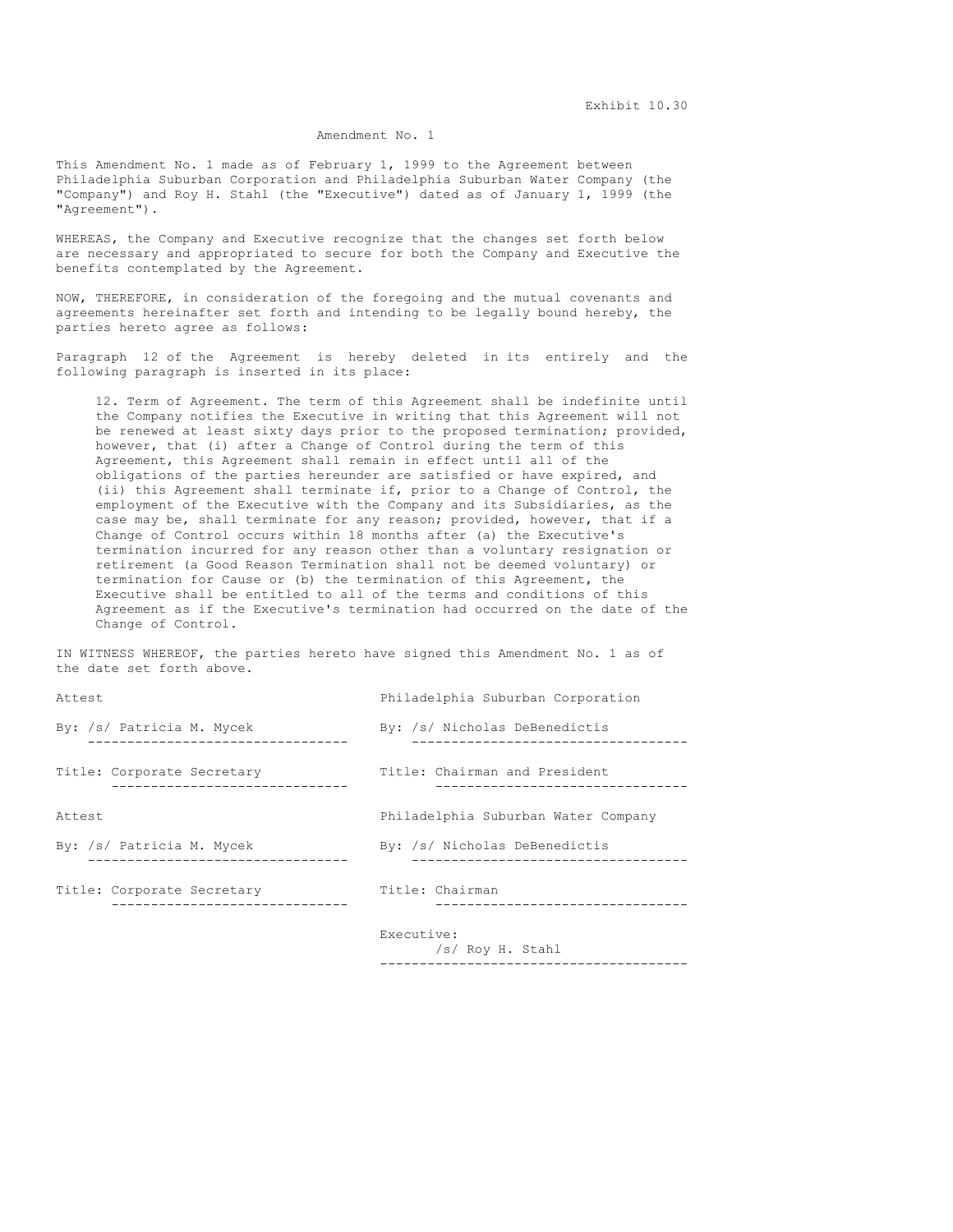This Amendment No. 1 made as of February 1, 1999 to the Agreement between Philadelphia Suburban Corporation and Philadelphia Suburban Water Company (the "Company") and Michael P. Graham (the "Executive") dated as of January 1, 1999 (the "Agreement").

WHEREAS, the Company and Executive recognize that the changes set forth below are necessary and appropriated to secure for both the Company and Executive the benefits contemplated by the Agreement.

NOW, THEREFORE, in consideration of the foregoing and the mutual covenants and agreements hereinafter set forth and intending to be legally bound hereby, the parties hereto agree as follows:

Paragraph 12 of the Agreement is hereby deleted in its entirely and the following paragraph is inserted in its place:

12. Term of Agreement. The term of this Agreement shall be indefinite until the Company notifies the Executive in writing that this Agreement will not be renewed at least sixty days prior to the proposed termination; provided, however, that (i) after a Change of Control during the term of this Agreement, this Agreement shall remain in effect until all of the obligations of the parties hereunder are satisfied or have expired, and (ii) this Agreement shall terminate if, prior to a Change of Control, the employment of the Executive with the Company and its Subsidiaries, as the case may be, shall terminate for any reason; provided, however, that if a Change of Control occurs within 18 months after (a) the Executive's termination incurred for any reason other than a voluntary resignation or retirement (a Good Reason Termination shall not be deemed voluntary) or termination for Cause or (b) the termination of this Agreement, the Executive shall be entitled to all of the terms and conditions of this Agreement as if the Executive's termination had occurred on the date of the Change of Control.

| Attest                     | Philadelphia Suburban Corporation   |
|----------------------------|-------------------------------------|
| By: /s/ Patricia M. Mycek  | By: /s/ Roy H. Stahl                |
| Title: Corporate Secretary | Title: Senior Vice President        |
| Attest                     | Philadelphia Suburban Water Company |
| By: /s/ Patricia M. Mycek  | By: /s/ Roy H. Stahl                |
| Title: Corporate Secretary | Title: Senior Vice President        |
|                            | Executive:<br>/s/ Michael P. Graham |
|                            |                                     |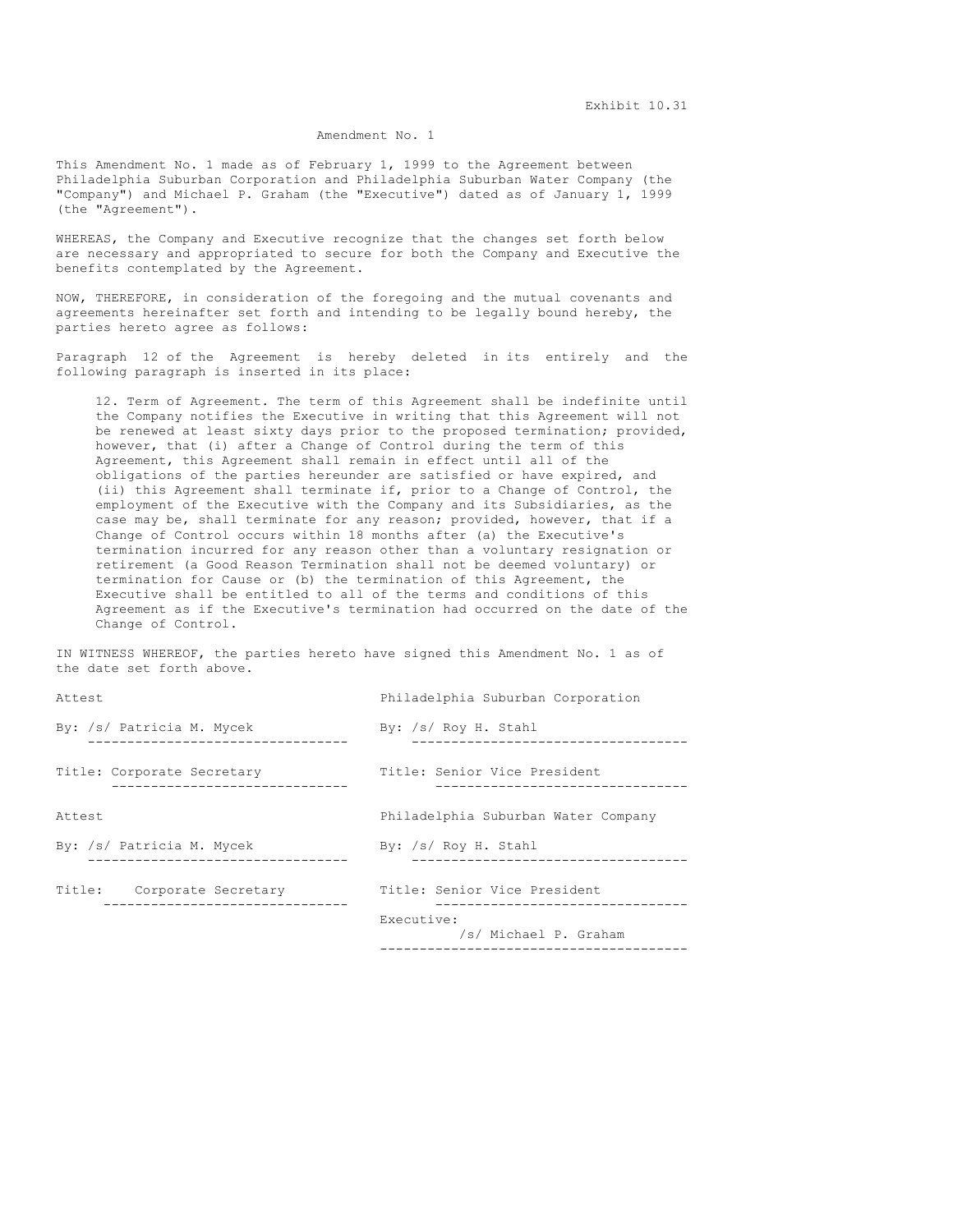This Amendment No. 1 made as of February 1, 1999 to the Agreement between Philadelphia Suburban Corporation and Philadelphia Suburban Water Company (the "Company") and Richard R. Riegler (the "Executive") dated as of January 1, 1999 (the "Agreement").

WHEREAS, the Company and Executive recognize that the changes set forth below are necessary and appropriated to secure for both the Company and Executive the benefits contemplated by the Agreement.

NOW, THEREFORE, in consideration of the foregoing and the mutual covenants and agreements hereinafter set forth and intending to be legally bound hereby, the parties hereto agree as follows:

Paragraph 12 of the Agreement is hereby deleted in its entirely and the following paragraph is inserted in its place:

12. Term of Agreement. The term of this Agreement shall be indefinite until the Company notifies the Executive in writing that this Agreement will not be renewed at least sixty days prior to the proposed termination; provided, however, that (i) after a Change of Control during the term of this Agreement, this Agreement shall remain in effect until all of the obligations of the parties hereunder are satisfied or have expired, and (ii) this Agreement shall terminate if, prior to a Change of Control, the employment of the Executive with the Company and its Subsidiaries, as the case may be, shall terminate for any reason; provided, however, that if a Change of Control occurs within 18 months after (a) the Executive's termination incurred for any reason other than a voluntary resignation or retirement (a Good Reason Termination shall not be deemed voluntary) or termination for Cause or (b) the termination of this Agreement, the Executive shall be entitled to all of the terms and conditions of this Agreement as if the Executive's termination had occurred on the date of the Change of Control.

| Attest                     | Philadelphia Suburban Corporation    |
|----------------------------|--------------------------------------|
| By: /s/ Patricia M. Mycek  | By: $/s/$ Roy H. Stahl               |
| Title: Corporate Secretary | Title: Senior Vice President         |
| Attest                     | Philadelphia Suburban Water Company  |
| By: /s/ Patricia M. Mycek  | By: /s/ Roy H. Stahl                 |
| Title: Corporate Secretary | Title: Senior Vice President         |
|                            | Executive:<br>/s/ Richard R. Riegler |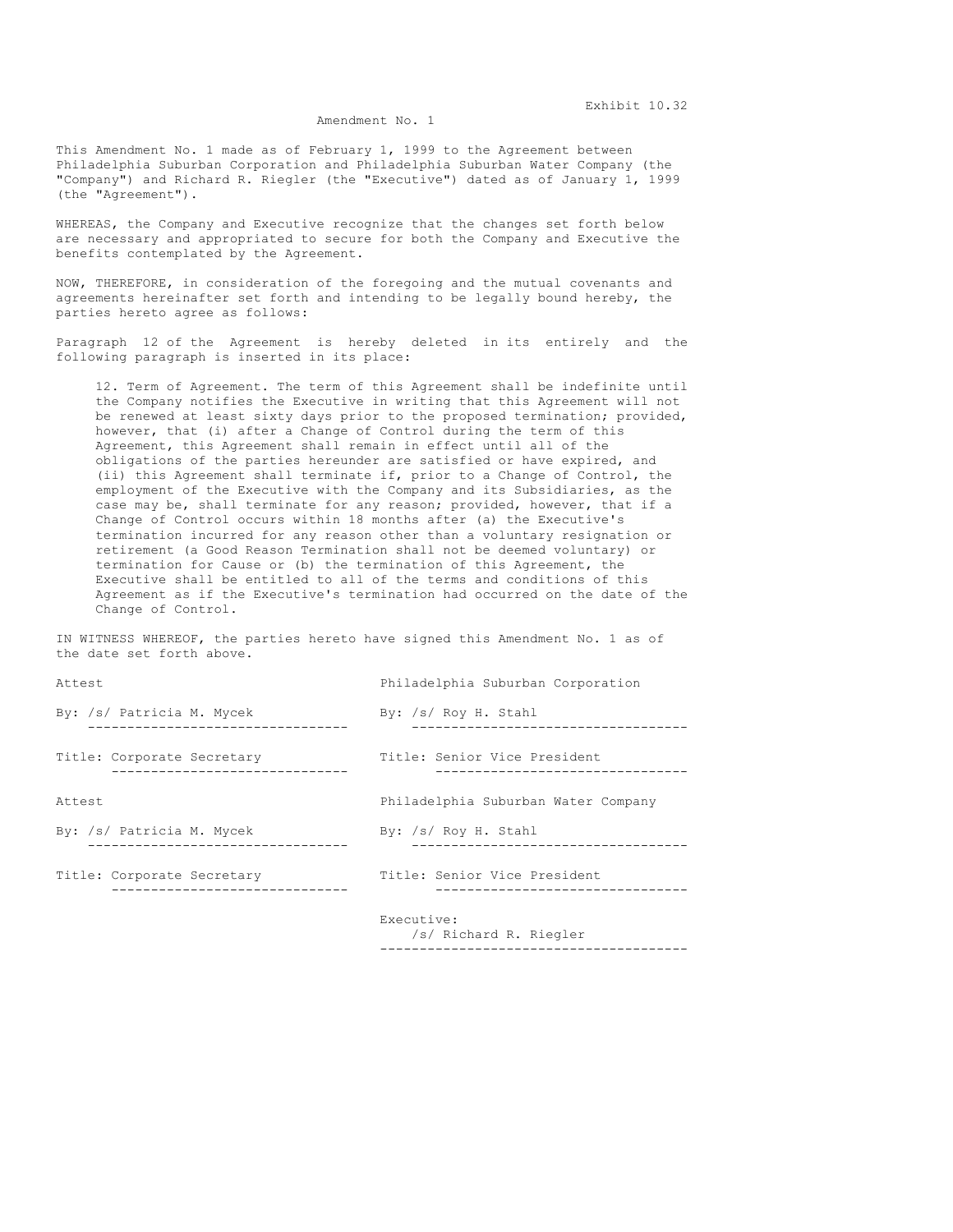This Amendment No. 1 made as of February 1, 1999 to the Agreement between Philadelphia Suburban Corporation and Philadelphia Suburban Water Company (the "Company") and Morrison Coulter (the "Executive") dated as of January 1, 1999 (the "Agreement").

WHEREAS, the Company and Executive recognize that the changes set forth below are necessary and appropriated to secure for both the Company and Executive the benefits contemplated by the Agreement.

NOW, THEREFORE, in consideration of the foregoing and the mutual covenants and agreements hereinafter set forth and intending to be legally bound hereby, the parties hereto agree as follows:

Paragraph 12 of the Agreement is hereby deleted in its entirely and the following paragraph is inserted in its place:

12. Term of Agreement. The term of this Agreement shall be indefinite until the Company notifies the Executive in writing that this Agreement will not be renewed at least sixty days prior to the proposed termination; provided, however, that (i) after a Change of Control during the term of this Agreement, this Agreement shall remain in effect until all of the obligations of the parties hereunder are satisfied or have expired, and (ii) this Agreement shall terminate if, prior to a Change of Control, the employment of the Executive with the Company and its Subsidiaries, as the case may be, shall terminate for any reason; provided, however, that if a Change of Control occurs within 18 months after (a) the Executive's termination incurred for any reason other than a voluntary resignation or retirement (a Good Reason Termination shall not be deemed voluntary) or termination for Cause or (b) the termination of this Agreement, the Executive shall be entitled to all of the terms and conditions of this Agreement as if the Executive's termination had occurred on the date of the Change of Control.

| Attest                     | Philadelphia Suburban Corporation   |
|----------------------------|-------------------------------------|
| By: /s/ Patricia M. Mycek  | By: /s/ Roy H. Stahl                |
| Title: Corporate Secretary | Title: Senior Vice President        |
| Attest                     | Philadelphia Suburban Water Company |
| By: /s/ Patricia M. Mycek  | By: /s/ Roy H. Stahl                |
| Title: Corporate Secretary | Title: Senior Vice President        |
|                            | Executive:<br>/s/ Morrison Coulter  |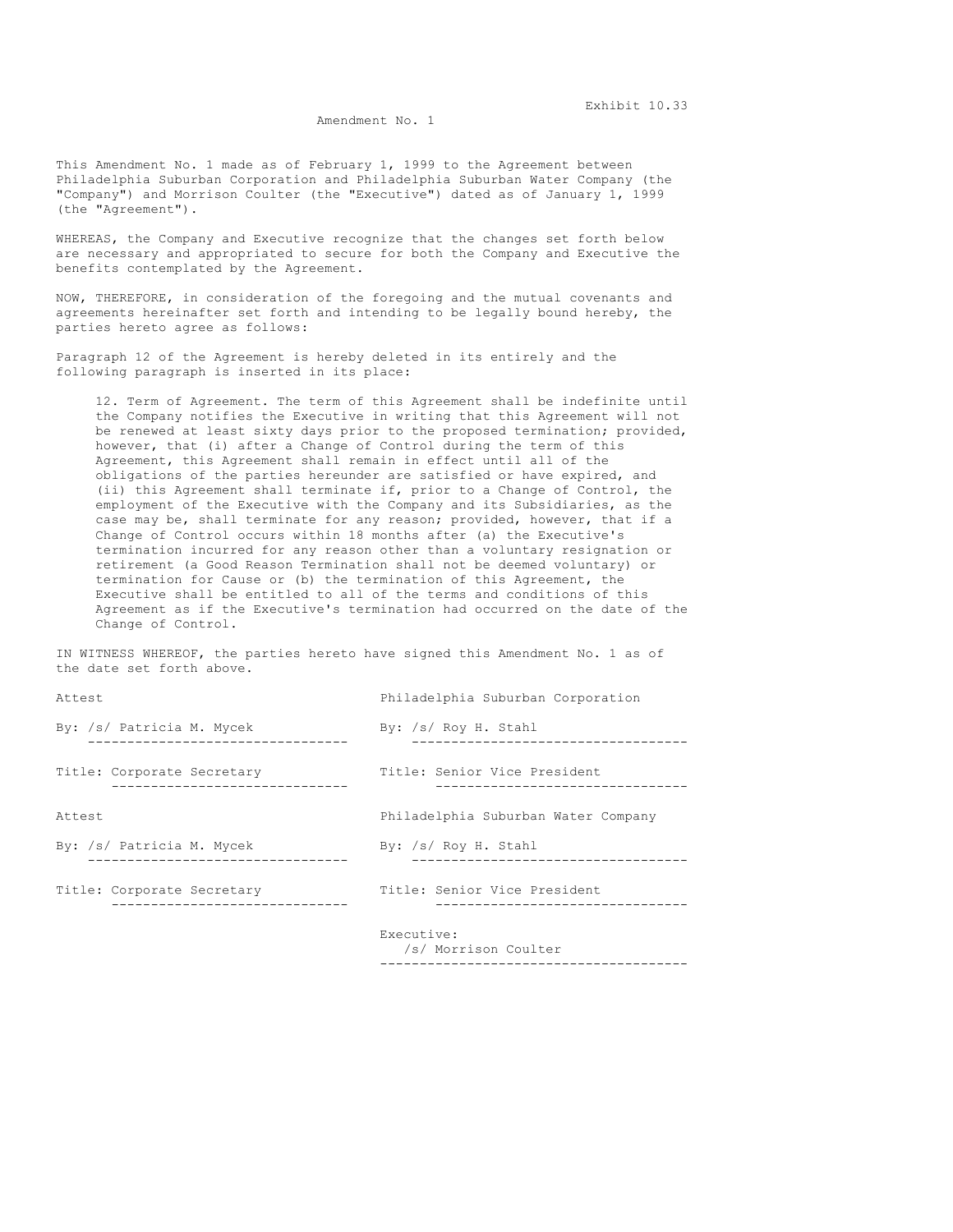# PHILADELPHIA SUBURBAN CORPORATION PHILADELPHIA SUBURBAN WATER COMPANY 1999 ANNUAL CASH INCENTIVE COMPENSATION PLAN

# BACKGROUND

- o During the first quarter of 1989, the Company and its compensation consultant conducted a feasibility study to determine whether the Company should implement an incentive compensation plan. The study was prompted by the positive experience of other investor-owned water companies and PSC's experience with incentive compensation.
- o The study included interviews with PSWC and PSC executives and an analysis of competitive compensation levels. Based on the results, the compensation consultant recommended that the Company's objectives and competitive practice supported the adoption of an annual incentive plan (the "Plan"). The Company has had a cash incentive compensation plan in place since 1990 and management and the Board of Directors feel it has had a positive effect on the Company's operations, aiding employees, shareholders (higher earnings) and customers (better service and controlling expenses).
- o The Plan has two components a Management Incentive Program and an Employee Recognition ("Chairman's Award") Program.
- o The Plan is designed to provide an appropriate incentive to the officers and managers of the Company. The 1999 Management Incentive Program will cover all officers and managers of Philadelphia Suburban Corporation, and its subsidiaries, other than those employees covered under the Consumers Water Company Incentive Compensation Plan.
- o The plan is periodically reviewed by the Company's outside compensation consultant and the target bonus percentages are reviewed and approved each year as part of the compensation consultant's annual review of the Company's total compensation plan.

MANAGEMENT INCENTIVE PROGRAM

- o Performance Measures
	- -- Annual incentive bonus awards are calculated by multiplying an individual's Target Bonus by a Company Rating factor based on the Company's performance and an Individual Rating factor based on the individual employee's performance.

The approach of having a plan tied to the Company's income performance is appropriate as the participants' assume some of the same risks and rewards as the shareholders who are investing in the Company and making its capital construction and acquisition programs possible. Customers also benefit from the Company's employees' objectives being met as improvements

1

in performance are accomplished by controlling costs, improving efficiencies and enhancing customer service. For these reasons, future rate relief should be lessened and less frequent, which directly benefits all customers.

-- The Company's actual after-tax net income from continuing operations relative to the annual budget will be the primary measure for the Company's performance. Each year a "Target Net Income" level will be established. For purposes of the Plan, the Target Net Income may differ from the budgeted net income level. For 1999, the Target Net Income will include the impact of the merger with Consumers Water Company, but exclude the impact of any unbudgeted extraordinary gains or losses, changes in accounting principles, changes in tax rates or assessments, any gains or losses related to the discontinued operations and transaction costs related to the PSC/Consumers merger.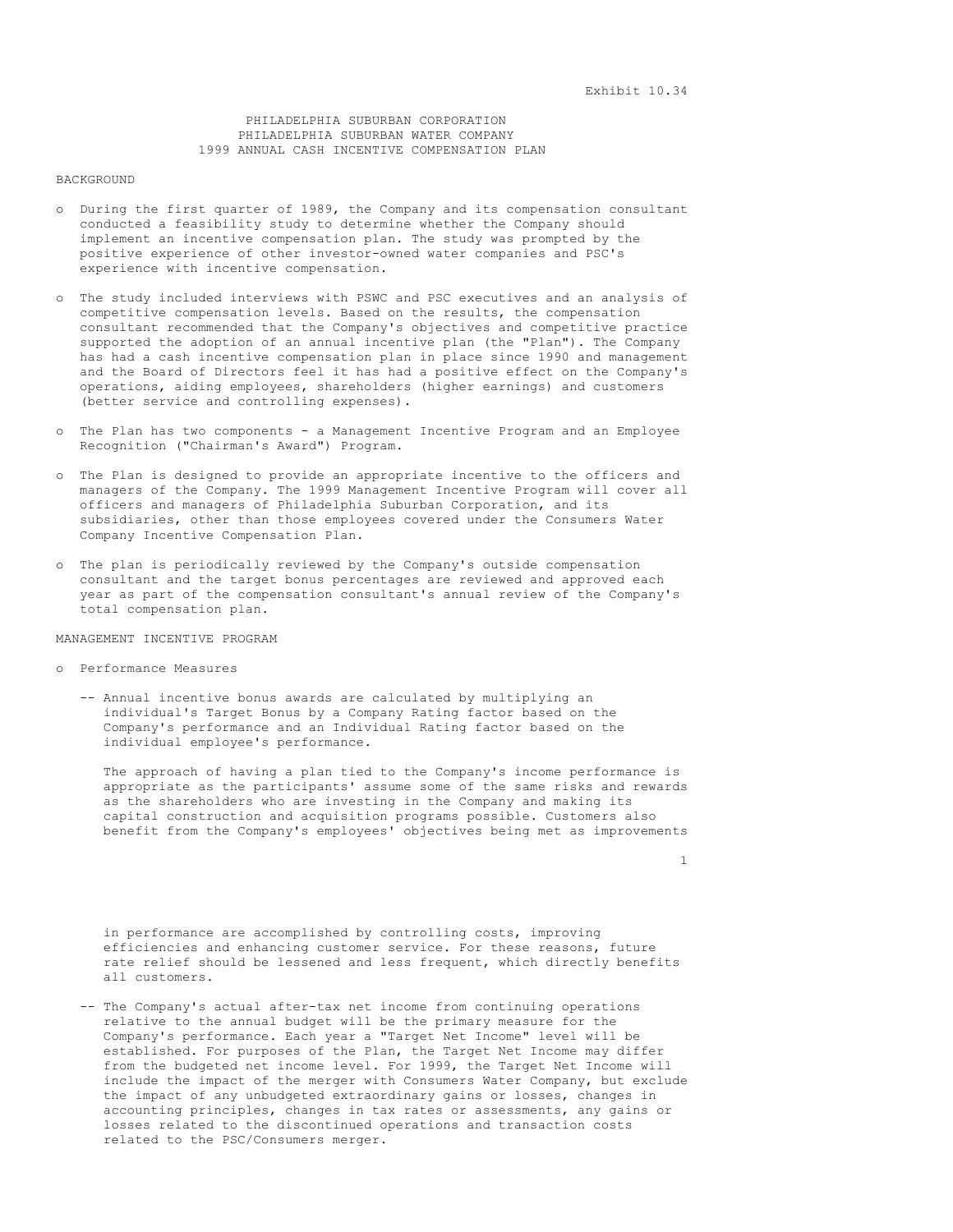- -- Based on a review of historic performance, the minimum or threshold level of performance is set at 90 percent of the Target Net Income. That is, no bonus awards will be made if actual net income is less than 90 percent of the Target Net Income for the year. No additional bonus will be earned for results exceeding 110 percent of the Target Net Income.
- -- Each individual's performance and achievement of his or her objectives will also be evaluated and factored into the bonus calculation. Performance objectives for each participant are established at the beginning of the year and are primarily directed toward controlling costs, improving efficiencies and productivity and enhancing customer service. Each objective has specific performance measures that are used to determine the level of achievement for each objective.
- o Participation
	- -- Participation in the Management Incentive Program will be determined each year. Each participant will be assigned a "Target Bonus Percentage" ranging from 5 to 50 percent of salary depending on duties and responsibilities.
	- -- Actual bonuses may range from 0, if the Company's financial results fall below the minimum threshold or the participant does not make sufficient progress toward achieving his or her objectives (i.e. performance measure points totaling less than 70 points), to 187.5 percent if performance - both Company and individual -- is rated at the maximum.

 $\overline{2}$ 

# Company Performance

-- Company performance will be measured on the following schedule:

|               | Percent of<br>1999 Plan | Company<br>Rating |
|---------------|-------------------------|-------------------|
|               |                         |                   |
| Threshold<90% |                         | 0 <sup>°</sup>    |
|               | 90                      | 50                |
|               | 92                      | 65                |
|               | 95                      | 80                |
|               | 96                      | 85                |
|               | 97                      | 90                |
|               | 98                      | 94                |
|               | 99                      | 97                |
|               |                         | 100               |
|               | 105                     | 110               |
|               | < 110                   | 125               |

-- The actual Company Rating should be calculated by interpolation between the points shown in the table above.

-- Regardless of the Company rating resulting from this Schedule, the Executive Compensation and Employee Benefits Committee retains the authority to determine the final Company Rating for purposes of this Plan.

o Individual Performance

-- Individual performance will be measured on the following scale:

| Performance Measure<br>Points | Individual<br>Rating |
|-------------------------------|----------------------|
|                               |                      |
| $0 - 69$                      | 0 <sup>°</sup>       |
| 70                            | 70%                  |
| 80                            | 80%                  |
| 90                            | 90%                  |
| 100                           | 100%                 |
| 110                           | 110%                 |

-- In addition, up to 40 additional points and additional percentage points may be awarded to a participant at the discretion of the Chief Executive Officer for exemplary performance. Individual Performance points for the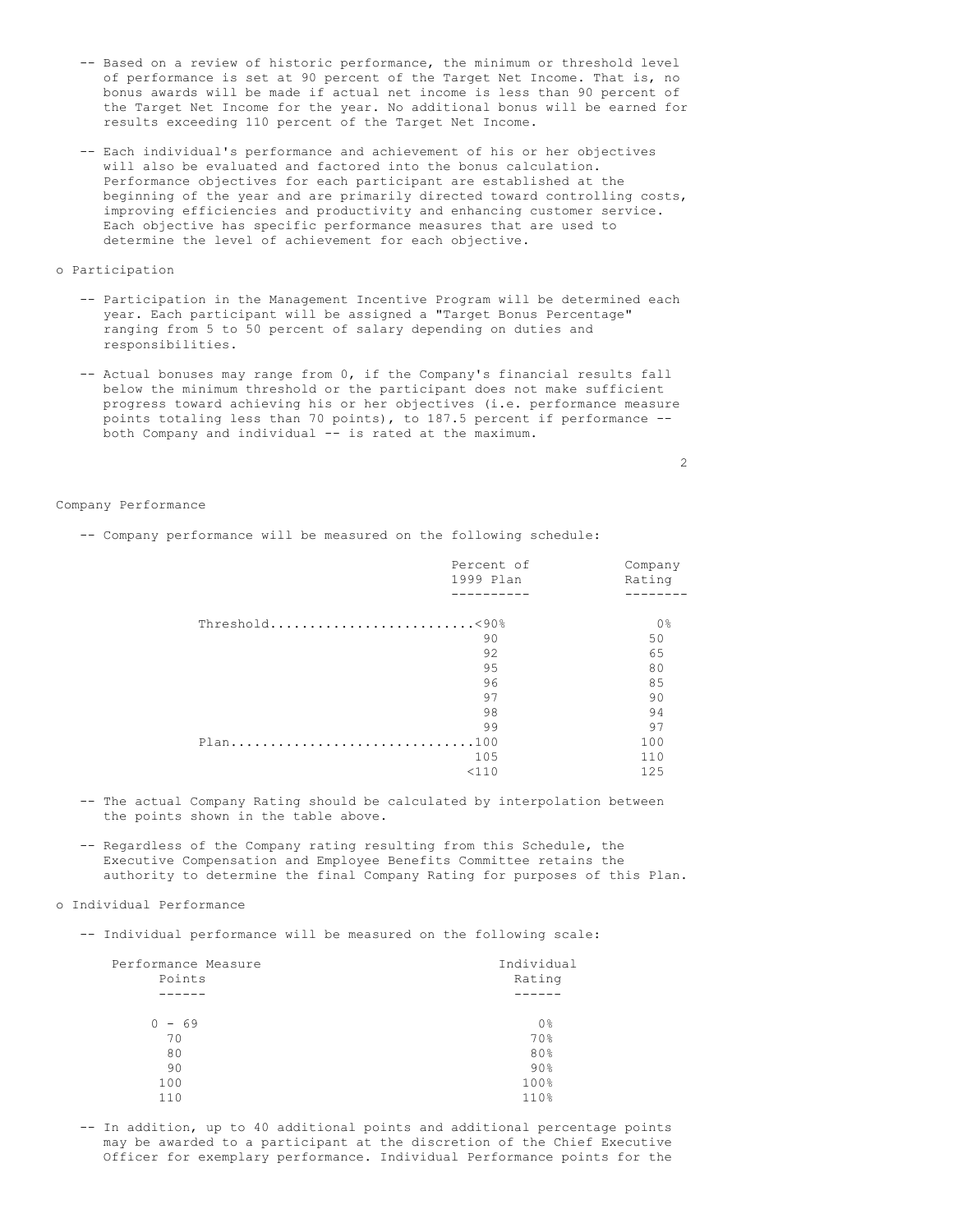Chief Executive Officer are determined by the Executive Compensation and Employee Benefits Committee.

3

## Sample Calculations - -------------------

o Example 1

| Salary            | \$70,000             |
|-------------------|----------------------|
| Target Bonus      | 10 percent (\$7,000) |
| Company Rating    | 100 percent          |
| Individual Rating | 90 percent           |
|                   |                      |
| Calculation:      |                      |

|              |   | Company |   | Individual |     |                |
|--------------|---|---------|---|------------|-----|----------------|
| Target Bonus | X | Rating  | X | Rating     |     | = Bonus Earned |
|              |   |         |   |            |     |                |
| \$7,000      | X | 100%    | X | 90%        | $=$ | \$6,300        |
|              |   |         |   |            |     |                |

## o Example 2

-- Using the same salary and target bonus, but assuming Company performance was less than 90 percent of Target Net Income, there would be no bonus earned.

Calculation:

| \$7,000 |  | $90\%$ |  |
|---------|--|--------|--|
|         |  |        |  |

## o Example 3

-- Similarly, if individual Performance is rated below 70 points, no bonus would be earned regardless of the Company Rating.

Calculation:

| $$7,000$ x $100\%$ x 0 |  |  | $=$ 0 |  |
|------------------------|--|--|-------|--|
|                        |  |  |       |  |

## EMPLOYEE RECOGNITION ("CHAIRMAN'S AWARD") PROGRAM

- In addition to the Management Incentive Program, the Company maintains an Employee Recognition Program known as the Chairman's Award program to reward employees not eligible for the management bonus plan for general superior performance that contains costs, improves efficiency and productivity of the workforce and better serves our customers. Awards may also be made for a special action, or heroic deed, or for a project that positively impacts the performance or image of the Company.
- o Awards will be made from an annual pool, not to exceed \$175,000 (which represents approximately 2% of the base payroll for the non-union employees who do not participate in the Management Incentive Program), established at the beginning of the year. Unused funds will not be carried over to the next year. If financial performance warrants, management may request permission from the Executive Compensation and Employee Benefits Committee for special awards under the program.
- o Awards will be made throughout the year and through the first quarter of the following year with payment as close to the timing of the event being rewarded as possible.
- Department Heads may nominate individuals in their unit to the applicable Vice President and document the reasons for the recommendations. The applicable Vice President will review the nominations and forward their recommendations to the Chief Executive Officer.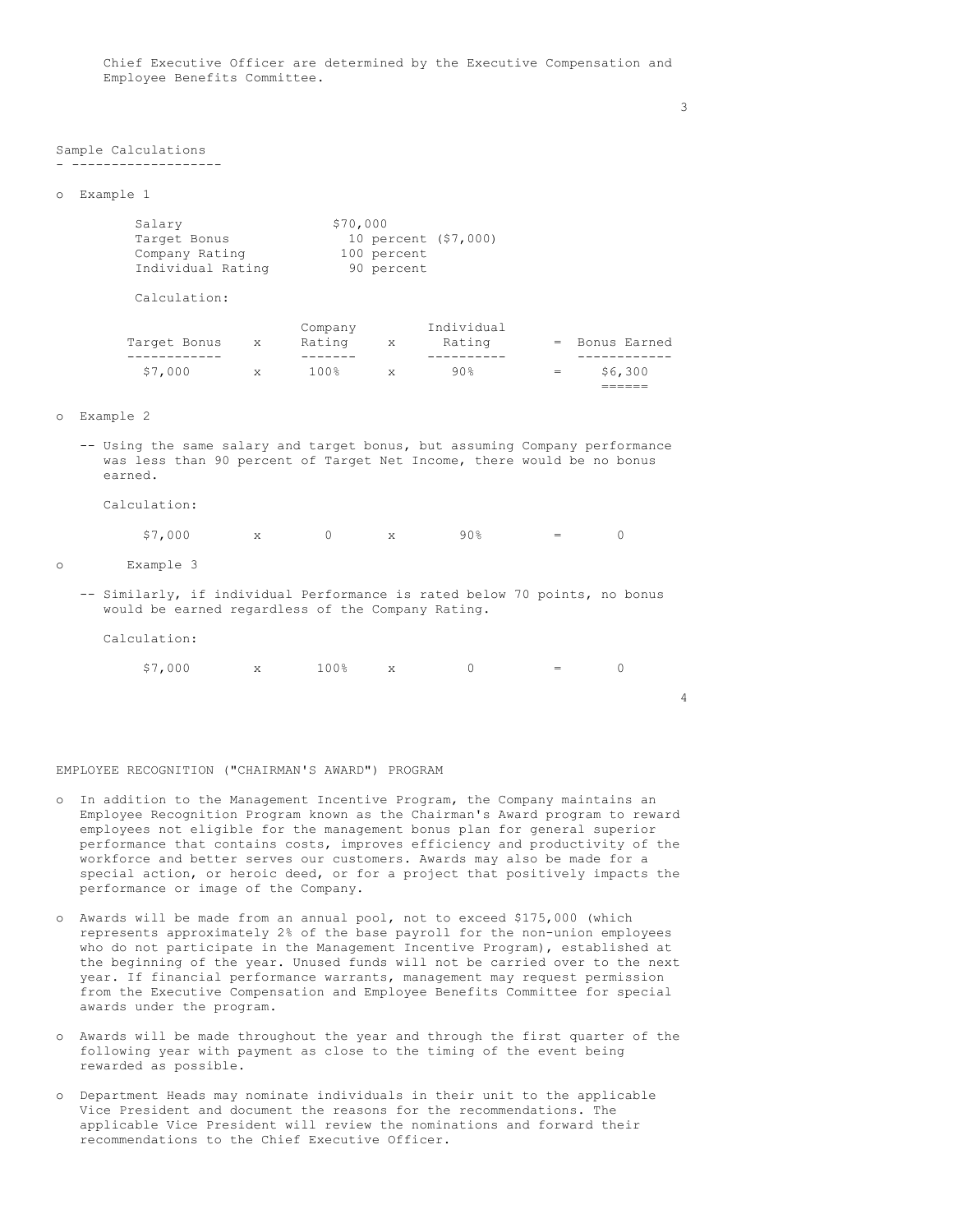o The Chief Executive Officer will determine the individuals to actually receive a bonus and the amount.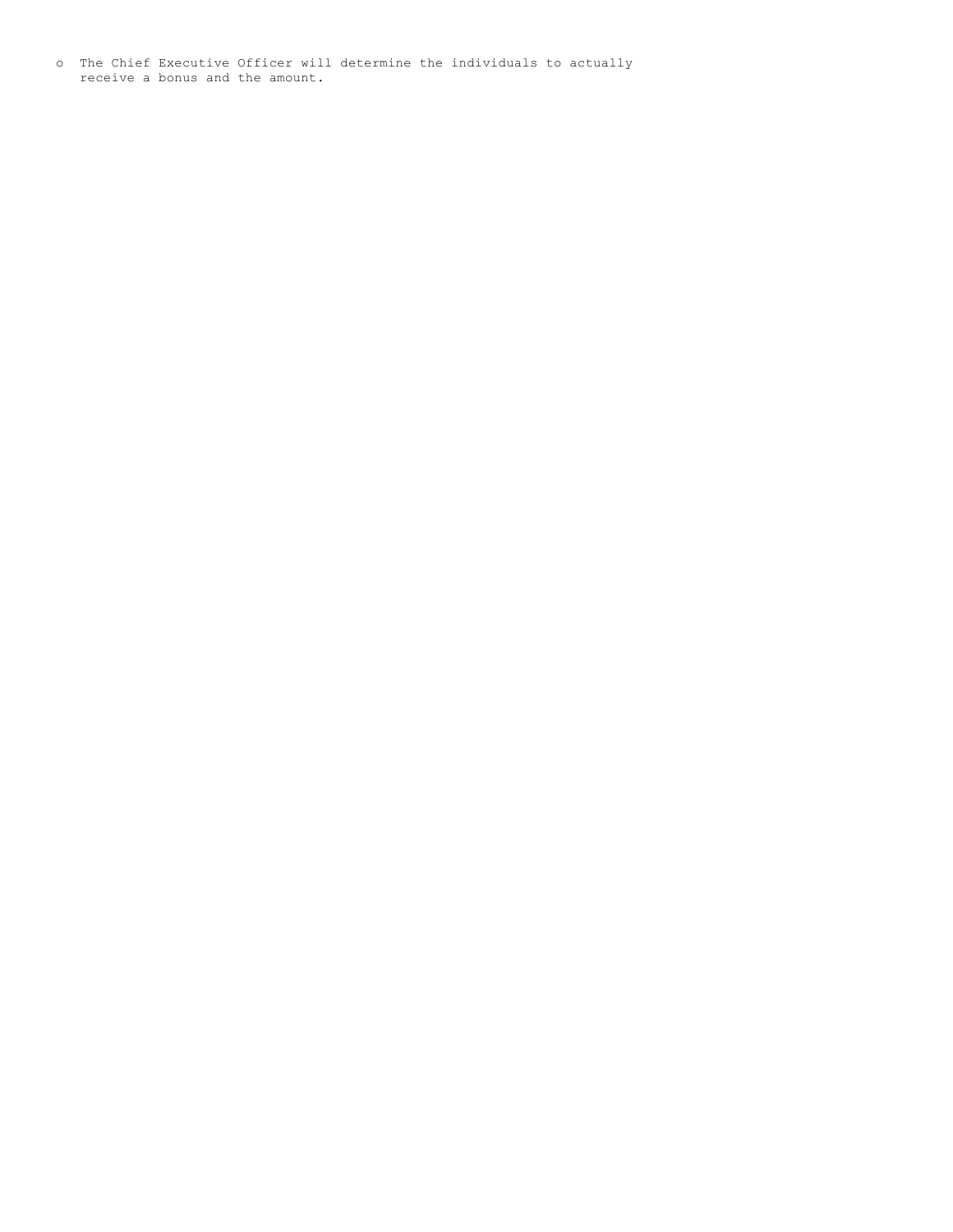SELECTED PORTION OF ANNUAL REPORT TO SHAREHOLDERS FOR THE YEAR ENDED DECEMBER 31, 1998

PHILADELPHIA SUBURBAN CORPORATION AND SUBSIDIARIES

MANAGEMENT'S DISCUSSION AND ANALYSIS OF FINANCIAL CONDITION AND RESULTS OF OPERATIONS (In thousands of dollars, except per share amounts)

## FORWARD-LOOKING STATEMENTS

This report contains, in addition to historical information, forward-looking statements within the meaning of the Private Securities Litigation Reform Act of 1995. These forward-looking statements address, among other things, Philadelphia Suburban Corporation ("PSC"): use of cash; projected capital expenditures; the merger with Consumers Water Company; liquidity; Year 2000 disclosure, including statements regarding readiness, remediation, costs, risks and contingency plans; as well as information contained elsewhere in this report where statements are preceded by, followed by or include the words "believes," "expects," "anticipates," "plans" or similar expressions. These statements are based on a number of assumptions concerning future events, and are subject to a number of uncertainties and other factors, many of which are outside PSC's control. Actual results may differ materially from such statements for a number of reasons, including the effects of regulation, changes in capital requirements and funding, acquisitions and the Year 2000 readiness of third parties with whom PSC deals. PSC undertakes no obligation to update or revise forward-looking statements, whether as a result of new information, future events or otherwise.

## GENERAL INFORMATION

PSC is the holding company of Philadelphia Suburban Water Company ("PSW"), a regulated water utility. PSW provides water service to approximately 300,000 customers in 96 municipalities within its 481 square mile service territory. In addition, PSW serves approximately 6,600 customers through an operating and maintenance contract with a municipal authority located contiguous to its service territory. PSW's service territory is located in Pennsylvania, north and west of the City of Philadelphia.

On March 10, 1999, PSC completed a merger with Consumers Water Company ("CWC"). On the date of the merger, PSC issued 13,014,015 shares of Common Stock in exchange for all of the outstanding shares of CWC and CWC became a wholly-owned subsidiary of PSC. CWC owns 100% of the voting stock of four water companies and at least 96% of the voting stock of three water companies. These water companies operate 27 divisions providing water and wastewater service to approximately 226,000 customers in Pennsylvania, Ohio, Illinois, New Jersey and Maine.

Because the merger was completed after December 31, 1998, the audited financial statements and management's discussion and analysis contained in this report, unless indicated or captioned otherwise, relate to PSC without consideration to the impact of the merger. For purposes of financial reporting, the merger will be accounted for under the pooling-of-interests method of accounting and, accordingly, future consolidated financial statements will be restated to include CWC's results of operations and financial position, as though they have been combined at the beginning of the periods presented.

1

#### PHILADELPHIA SUBURBAN CORPORATION AND SUBSIDIARIES

MANAGEMENT'S DISCUSSION AND ANALYSIS OF FINANCIAL CONDITION AND RESULTS OF OPERATIONS (continued) (In thousands of dollars, except per share amounts)

Following are selected five-year financial statistics for PSC: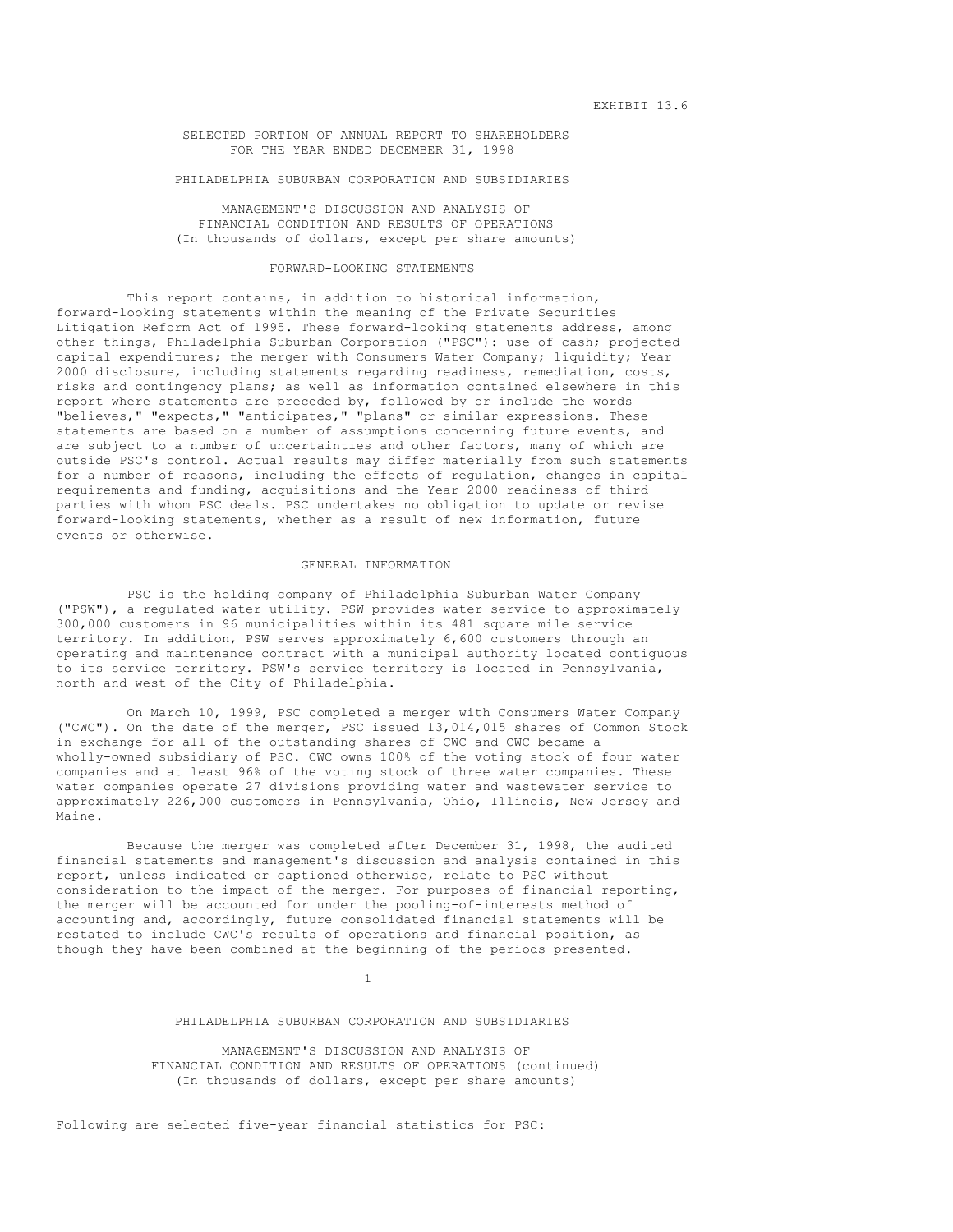| Years ended December 31,                                                                                                                                             | 1998  |               | 1997 1996 1995                                       |                                                                                                                      | 1994                |
|----------------------------------------------------------------------------------------------------------------------------------------------------------------------|-------|---------------|------------------------------------------------------|----------------------------------------------------------------------------------------------------------------------|---------------------|
| Operating revenues                                                                                                                                                   |       |               |                                                      | \$150,977 \$136,171 \$122,503 \$117,044 \$108,636                                                                    |                     |
| Income from continuing operations<br>before income taxes                                                                                                             |       |               |                                                      | \$48,424 \$39,061 \$33,749 \$30,931 \$27,209                                                                         |                     |
| Operating Statistics<br>Operating revenues<br>Costs and expenses:                                                                                                    |       | 100.0% 100.0% |                                                      | 100.0% 100.0%                                                                                                        | 100.0%              |
| Operations and maintenance<br>Depreciation and amortization<br>Taxes other than income taxes<br>Interest expense*<br>Allowance for funds used during<br>construction |       |               | $6.6\%$ $6.5\%$ $6.8\%$ $6.6\%$<br>12.6% 13.4% 12.9% | 38.5% 41.1% 42.1% 44.2% 46.3%<br>$10.7\%$ 10.7% 10.9% 9.9% 9.5%<br>$(0.5)$ % $(0.4)$ % $(0.2)$ % $(0.3)$ % $(0.1)$ % | 6.6%<br>13.2% 12.7% |
| -----------------------------<br>Total costs and expenses                                                                                                            |       |               |                                                      | $67.9\%$ $71.3\%$ $72.5\%$ $73.6\%$ $75.0\%$                                                                         |                     |
| Income from continuing operations<br>before income taxes                                                                                                             |       |               |                                                      | $32.1\%$ 28.7\% 27.5\% 26.4\% 25.0\%                                                                                 |                     |
| Effective tax rates                                                                                                                                                  | 40.5% |               | 40.6% 41.4%                                          |                                                                                                                      | 41.7% 42.5%         |
| Income from continuing operations<br>as a percentage of average<br>stockholders' equity                                                                              |       |               |                                                      | 13.4% 12.4% 11.7% 12.0% 11.2%                                                                                        |                     |

\*Includes dividends on preferred stock of PSW with mandatory redemption requirements.

2

# PHILADELPHIA SUBURBAN CORPORATION AND SUBSIDIARIES

MANAGEMENT'S DISCUSSION AND ANALYSIS OF FINANCIAL CONDITION AND RESULTS OF OPERATIONS (continued) (In thousands of dollars, except per share amounts)

Following are selected five-year operating and sales statistics for PSW:

| Years ended December 31,    |             | 1998                                                         |       | 1997 1996 1995 |                                                   | 1994    |
|-----------------------------|-------------|--------------------------------------------------------------|-------|----------------|---------------------------------------------------|---------|
| Daily sendout               |             |                                                              |       |                |                                                   |         |
| (Million gallons            | Maximum     |                                                              |       |                | 139.4 142.5 109.5 121.8 110.4                     |         |
| per day)                    | Average     | 108.8                                                        | 103.8 |                | 94.2 92.6 89.8                                    |         |
|                             |             |                                                              |       |                |                                                   |         |
| Metered                     | Residential | 278.436 268.550 265.746 248.500                              |       |                |                                                   | 234,624 |
| customers                   | Commercial  | 15.032 13.512 13.422 12.019 11.071                           |       |                |                                                   |         |
|                             | Industrial  | 744                                                          | 708   | 716            | 554 35                                            | 539     |
|                             | Other       |                                                              |       |                | 5,638 4,746 4,257 3,792 3,299                     |         |
|                             | Total       |                                                              |       |                | 299,850 287,516 284,141 264,865 249,533           |         |
|                             |             |                                                              |       |                |                                                   |         |
| Consumption<br>per customer |             |                                                              |       |                |                                                   |         |
| in gallons                  | Average     | 112,745 110,143 103,206 109,084 109,001                      |       |                |                                                   |         |
|                             |             |                                                              |       |                |                                                   |         |
| Revenues from               |             | Residential 5 96,330 \$ 88,542 \$ 79,056 \$ 77,744 \$ 69,483 |       |                |                                                   |         |
| water sales                 | Commercial  |                                                              |       |                | 32,058 28,048 26,504 24,368 23,431                |         |
|                             | Industrial  | $6.303$ $5.170$ $4.823$ $4.512$ $4.737$                      |       |                |                                                   |         |
|                             |             | 0ther 12,653 10,874 9,950 9,249 9,151                        |       |                |                                                   |         |
|                             | Total       |                                                              |       |                | \$147,344 \$132,634 \$120,333 \$115,873 \$106,802 |         |
|                             |             |                                                              |       |                |                                                   |         |

#### RESULTS OF OPERATIONS

PSC's income from continuing operations has grown at an annual compound rate of approximately 15.8% during the five-year period ended December 31, 1998. During this same period, revenues and total expenses, other than income taxes, have grown at compound rates of 8.3% and 5.9%, respectively.

# Operating Revenues

The growth in revenues over the past five years is a result of increases in the customer base and in water rates. The number of customers increased at an annual compound rate of 4.0% in the past five years primarily as a result of acquisitions of local water systems. Acquisitions made during the five-year period ended December 31, 1998 have provided water revenues of approximately \$18,164, \$11,130 and \$5,029 in 1998, 1997 and 1996, respectively. Excluding the effect of acquisitions, the customer base increased at a five-year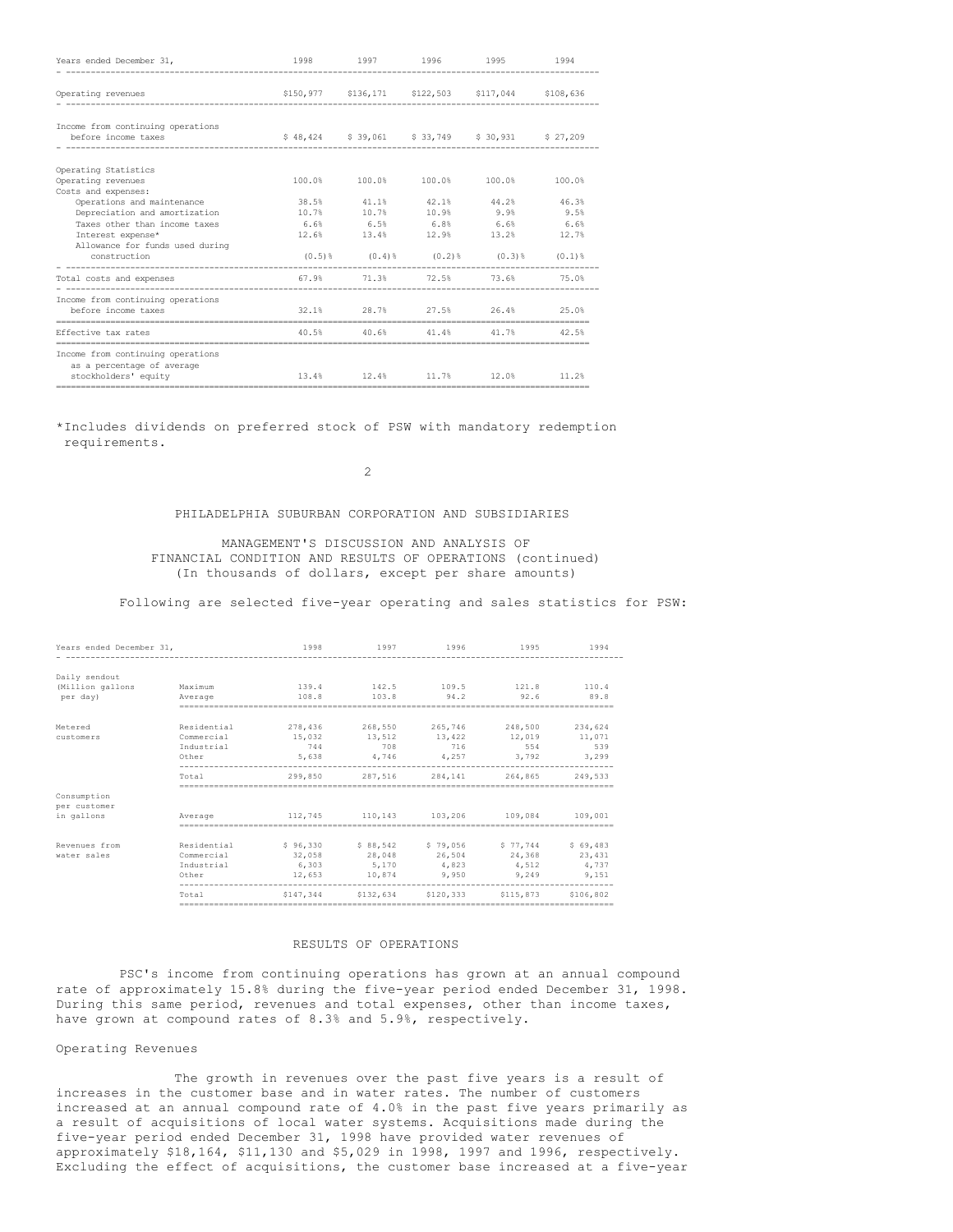annual compound rate of 1.0%. Water rates have increased at an annual compound growth rate of 4.5% over the five-year period.

Water Rates - Rates charged by PSW for water service are subject to the approval of the Pennsylvania Public Utility Commission ("PUC"). PSW continuously reviews the necessity of filing applications with the PUC for increases in rates charged for water service. Management considers the following factors in determining the need to apply for increased rates:

- o the amount of utility plant additions and replacements made since the previous rate decision;
- o changes in the cost of capital and the capital structure of PSW; and

3

# PHILADELPHIA SUBURBAN CORPORATION AND SUBSIDIARIES

MANAGEMENT'S DISCUSSION AND ANALYSIS OF FINANCIAL CONDITION AND RESULTS OF OPERATIONS (continued) (In thousands of dollars, except per share amounts)

o changes since the previous rate decision in operating expenses (including wages, fringe benefits, electric and chemical expenses), depreciation and taxes.

Based on these assessments, PSW periodically files requests with the PUC to increase its rates. The PUC typically suspends rate requests for up to nine months during which time evidentiary hearings on the merits of the request are held. The positions of PSW, as well as the PUC staff, the Office of Consumer Advocate ("OCA") and other interested parties are presented and evaluated during these hearings.

In April 1997, PSW filed an application with the PUC to increase its rates by 13.2%. The request was suspended to allow the PUC staff, the OCA and other interested parties a period of additional discovery and to hold hearings on the merits of this request. Prior to the commencement of hearings, PSW reached a settlement with the OCA and the other interested parties. The settlement was subsequently approved by the PUC and it provided for a 7.3% increase over the rates that were in effect at the time of the filing. Since rates in effect at the time of the filing included a Distribution System Improvement Charge of 1% or \$1,300 on an annual basis, the settlement resulted in a total base rate increase of 8.3% or \$10,600 on an annual basis. The new base rates were effective on October 24, 1997. As part of the settlement, PSW has agreed not to file its next base rate increase request prior to April 1999, absent extraordinary circumstances.

In addition to the 1997 base rate increase, during the past five years base rates were increased 5.3% and 9.1% in 1995 and 1994, respectively. In recent years, PSW's utility plant additions, including acquisitions and the costs of the capital used to finance these acquisitions, were the most significant factor in determining the need for a rate increase and the actual rate increases granted.

Distribution System Improvement Charge - In 1996, the PUC approved the Distribution System Improvement Charge ("DSIC"). The DSIC is a mechanism that allows Pennsylvania water utilities to add a surcharge to their water bills. This surcharge offsets the additional depreciation and capital costs associated with certain non-revenue producing, non-expense reducing capital expenditures related to replacing and rehabilitating distribution systems. Prior to the DSIC mechanism, water utilities absorbed all of the depreciation and capital costs of these projects between base rate increases without the benefit of additional revenues. The gap between the time that a capital project is completed and the recovery of its costs in base rates is known as regulatory lag. The DSIC mechanism is intended to eliminate or reduce regulatory lag that often acted as a disincentive to water utilities in rehabilitating their distribution systems.

The DSIC is adjusted quarterly based on additional qualified capital expenditures made in the previous quarter. However, the DSIC may not exceed 5% of the base rates in effect. PSW resets the DSIC to zero when new base rates that reflect the costs of those additions become effective. The PUC also suspends the use of the DSIC in the quarter subsequent to a twelve-month period that a company's return on equity, adjusted for certain pro forma costs, exceeds a benchmark established by the PUC. The benchmark is established quarterly by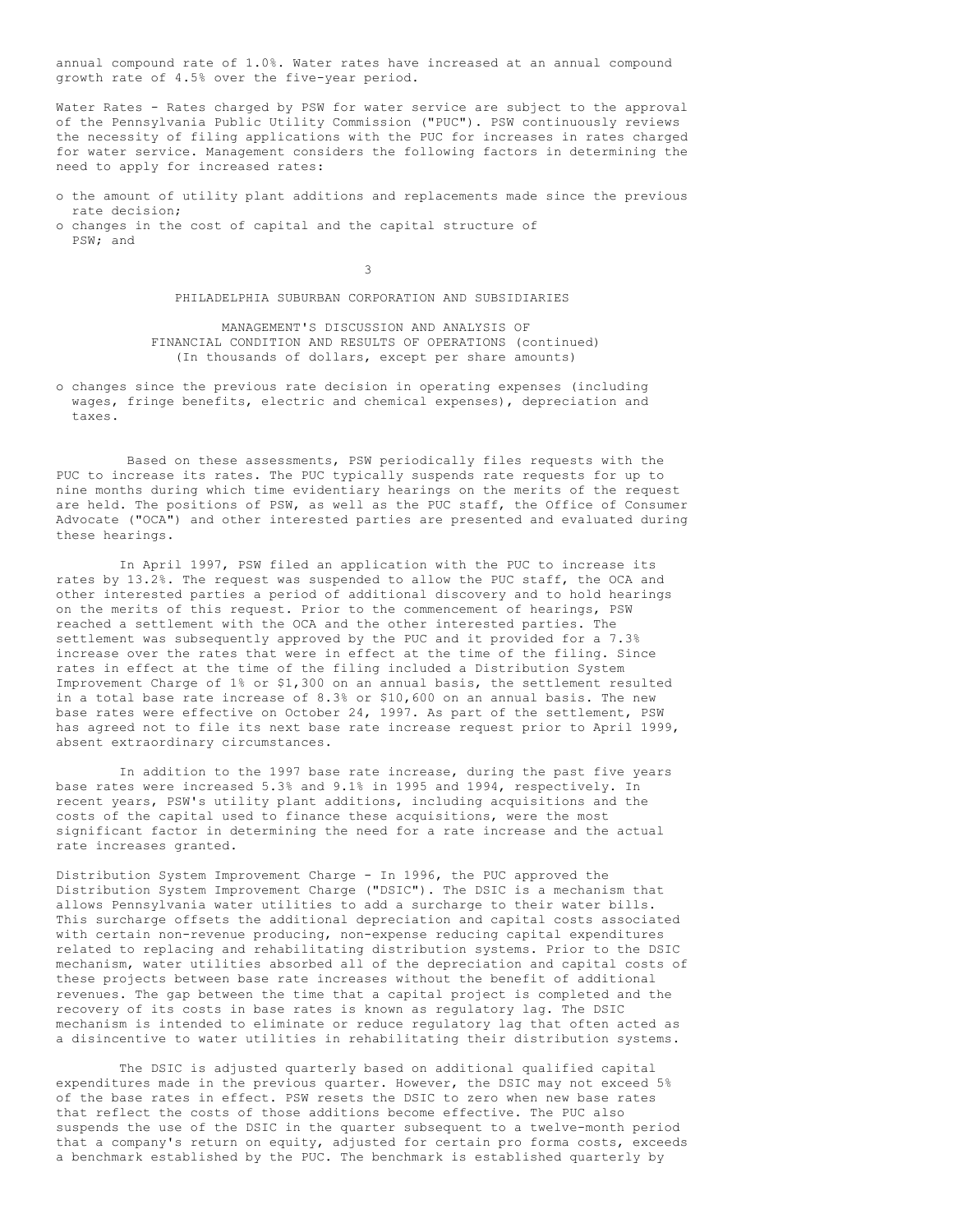the PUC staff based on recent economic data.

The DSIC was 0.5% in the first quarter of 1997. Based on subsequent qualified capital expenditures the DSIC was increased to 1.0%, 1.4% and 1.82% in the second, third and fourth quarters of 1997, prior to the effective date of the new base rate increase, when the DSIC was reset to zero. The DSIC was 0.67% in the third quarter of 1998, but was suspended in the fourth quarter of 1998 as PSW's adjusted return on equity for the twelve months ending June 30, 1998 exceeded the PUC benchmark. Based on the adjusted return on equity for the twelve months ending September 30, 1998, the DSIC remained suspended in the first quarter of 1999. The adjusted return on equity for 1998 is expected to allow the DSIC to resume in the second quarter of 1999. Total DSIC revenues in 1998 and 1997 were \$229 and \$1,104, respectively.

4

## PHILADELPHIA SUBURBAN CORPORATION AND SUBSIDIARIES

MANAGEMENT'S DISCUSSION AND ANALYSIS OF FINANCIAL CONDITION AND RESULTS OF OPERATIONS (continued) (In thousands of dollars, except per share amounts)

Rate Surcharges - In addition to increases in base rates and the DSIC, the PUC adjusts rates using a surcharge or credit to reflect changes in the state tax laws, which were not reflected in the base rates approved by the PUC. These adjustments are eliminated when the tax changes are reflected in base rates. In May 1998, a .11% credit was implemented as a result of a decrease in the statutory Pennsylvania Capital Stock tax rate. The tax credit reduced 1998 revenues by \$101. In February 1999, a 1.04% surcharge was implemented as a result of an increased Pennsylvania Public Utility Realty Tax. During 1995 and 1994, rates were reduced by various credits as a result of reductions in Pennsylvania Corporate Net Income Tax. These credits resulted in revenue reductions of \$504 in 1995 and \$97 in 1994.

Sendout - "Sendout" represents the quantity of treated water delivered to the distribution system. Management uses sendout as an indicator of customer demand and to accrue revenues. Consumption per customer is the sendout used by metered customers. Consumption per customer is based on the actual bills rendered during the year. The average annual consumption per customer for the past five years was 108,837 gallons. Weather conditions tend to impact water consumption, particularly during the late spring and summer months when nonessential and recreational use of water is at its highest. Consequently, a higher proportion of annual operating revenues is realized in the second and third quarters. However, it is difficult to correlate weather and water consumption, since conservation and even day-to-day variations in weather patterns can have a significant effect. Conservation efforts, construction codes which require the use of low flow plumbing fixtures as well as mandated water use restrictions in response to drought conditions also may affect water consumption.

Over the past five years, sendout has increased primarily as a result of the growth in the number of customers. The average annual consumption per customer was higher than the five-year average in 1998 and in 1997 by 3.6% and 1.2%, and lower by 5.2% in 1996. The increase in the average consumption per customer in both 1998 and 1997 is attributable to the relatively hot, dry summers experienced in these years in contrast to 1996 when average consumption per customer was reduced by rainfalls that were well above average and temperatures that were cooler than normal during the spring and summer months.

In December 1998 and October 1997, the Delaware River Basin Commission ("DRBC") issued drought warnings for the Delaware River Basin, which includes PSW's service territory. The DRBC lifted the drought warnings in February 1999 and January 1998, respectively. Under a drought warning, the DRBC asks for voluntary restrictions on water use, particularly non-essential uses of water. Because these warnings were issued at times other than the summer months, when nonessential and recreational use of water has traditionally declined, the restrictions did not have a significant impact on PSW revenues. Throughout the drought warnings, PSW maintained adequate storage levels of treated water and had sufficient quantities of raw water.

## Operations and Maintenance

Operations and maintenance expenses for 1998, 1997 and 1996, totaled \$58,174, \$55,899 and \$51,615, respectively. Most elements of operating costs are subject to the effects of inflation, as well as the effects of changes in the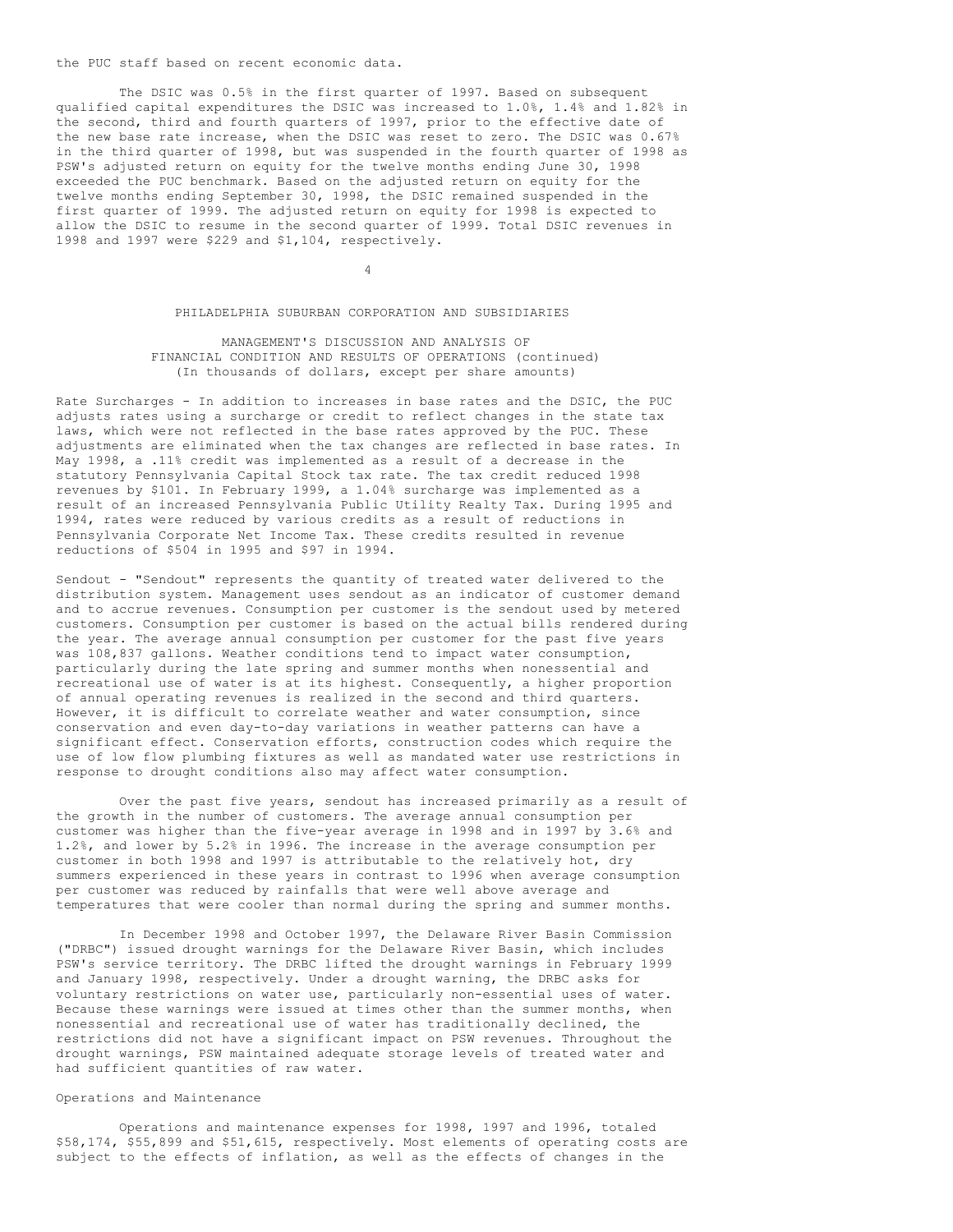number of customers served, in water consumption and the degree of water treatment required due to variations in the quality of the raw water. The principal elements of operating costs are labor, electricity, chemicals and maintenance expenses. Electricity and chemical expenses vary in relationship to water consumption and raw water quality. Maintenance expenses are sensitive to extreme cold weather, which can cause water mains to rupture.

Operations and maintenance expenses increased in 1998 over 1997 by \$2,275 or 4.1% primarily as a result the increase in the number of customers,

5

## PHILADELPHIA SUBURBAN CORPORATION AND SUBSIDIARIES

## MANAGEMENT'S DISCUSSION AND ANALYSIS OF FINANCIAL CONDITION AND RESULTS OF OPERATIONS (continued) (In thousands of dollars, except per share amounts)

increased wages and higher production costs resulting from the increased volume of water sold in 1998. The increased wages reflect normal merit increases. The increased operating costs were partially offset by the effects of the mild winter in early 1998 that resulted in fewer main breaks and reduced maintenance expenses and savings from reduced electric costs as a result of the electric deregulation pilot program in Pennsylvania.

Operations and maintenance expenses increased in 1997 over 1996 by \$4,284 or 8.3% primarily as a result of the increase in the number of customers, higher production costs resulting from the increased volume of water sold, and increased wage and administrative expenses, partially offset by lower maintenance expenses. Administrative costs increased as a result of increases in insurance costs and in the bad debt reserve, which is related to the increase in revenues. Maintenance expenses declined due to fewer main breaks as a result of the effects of the relatively mild 1997 winter.

For the past three years, parent company costs were less than 1% of the total company's operations and maintenance expenses. Such expenses include those unallocated general and administrative expenses associated with maintaining a publicly-held company.

## Depreciation and Amortization

Depreciation expense was \$15,355, \$14,311 and \$13,068 in 1998, 1997 and 1996, respectively, and has increased principally as a result of the significant capital expenditures made to expand and improve the water utility facilities, and as a result of acquisitions of water systems. Depreciation expense was approximately 2.5%, 2.5% and 2.6% of the average balance of depreciable utility plant in service for 1998, 1997 and 1996, respectively. The decrease in the accrual rate from 1996 to 1997 is primarily due to the change in the nature or mix of the utility plant additions. A greater portion of capital additions in the last two years has been water main replacements and other infrastructure improvements that have longer depreciable lives. Amortization was \$734, \$269 and \$265 in 1998, 1997 and 1996. The increase in 1998 is due to the amortization of the costs of PSW's 1997 rate filing. The increase in 1997 over 1996 is due to the amortization of additional debt issuance expenses and amortization of the costs of PSW's 1997 rate filing, offset in part by the completion of amortization of the costs of PSW's 1995 rate filing. Expenses associated with filing rate cases are deferred and amortized over approximately 18 months.

## Taxes Other than Income Taxes

Taxes other than income taxes increased by approximately 12.8% and 7.6% in 1998 and 1997 over the previous years, respectively. The increase in each year is associated with increases in the base on which the Pennsylvania Public Utility Realty Tax ("PURTA"), local real estate taxes and the Capital Stock Tax are calculated. The increase in the taxable base for the PURTA and local real estate taxes is due to the capital expenditures, and the acquisitions completed in the last three years. In addition, the effective PURTA tax rate increased in 1998 by 24%. The effective PURTA tax rate increased due to an additional tax assessment to offset a statewide deficit in the collection of this tax. The increase in the Capital Stock Tax is due to the increases in common equity over the past three years.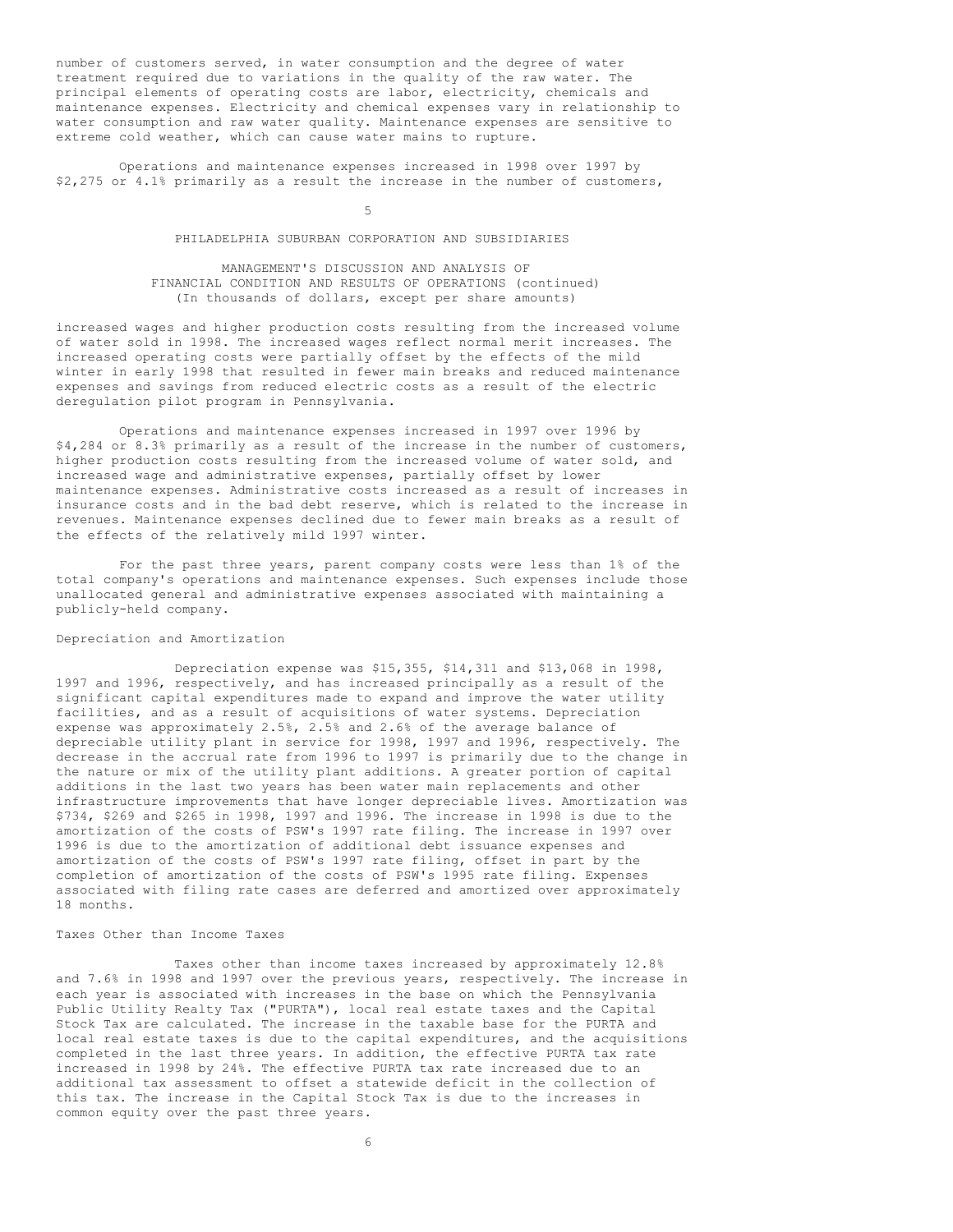MANAGEMENT'S DISCUSSION AND ANALYSIS OF FINANCIAL CONDITION AND RESULTS OF OPERATIONS (continued) (In thousands of dollars, except per share amounts)

## Interest Expense

Interest expense was \$18,976, \$17,890 and \$15,311 in 1998, 1997 and 1996, respectively, and has increased in 1998 and 1997 primarily as a result of higher levels of borrowing offset in part by a reduction in interest rates. The level of debt increased in order to finance acquisitions and other capital expenditures made since 1996.

#### Allowance for Funds Used During Construction

The allowance for funds used during construction ("AFUDC") was \$736, \$522 and \$264 in 1998, 1997 and 1996, respectively, and has varied over the years as a result of increases in the average balance of utility plant construction work in progress ("CWIP"), to which AFUDC is applied, and to changes in the AFUDC rate.

The average balance of CWIP to which AFUDC is applied was \$11,203, \$8,641 and \$4,441 in 1998, 1997 and 1996, respectively. The increase in 1998 in the average balance of CWIP was due to the increased level of capital expenditures in 1998 and 1997. AFUDC is not applied to projects after they are placed in service.

The AFUDC rate has varied due to changes in the interest rate on PSW's revolving credit facility. The average AFUDC rate was 5.9%, 6.1% and 6.1% in 1998, 1997 and 1996, respectively.

## Income Taxes

PSC's effective income tax rate was 40.5% in 1998 as compared to 40.6% in 1997 and 41.4% in 1996. The changes in the effective tax rates in 1998 and 1997 are due to differences between tax deductible expenses and book expenses.

#### Discontinued Operations

In 1993, PSC completed the sale of the last of its nonregulated businesses. These businesses are accounted for as discontinued operations. In connection with the decision to sell these businesses, PSC established reserves to cover future costs and contingencies that PSC could be required to pay.

In 1996, PSC reversed \$965, net of related income taxes, of the reserves. The reversal was made as a result of: the receipt of contingent sales proceeds from one of the businesses that was sold; the passage of time, which reduced certain potential lease obligations; and the assessment of current information on potential legal claims related to these businesses. In 1997, PSC received additional sale proceeds of \$250 from one of the businesses sold and included the amount in Operating Revenues. The balance of the reserves for discontinued operations of \$1,008 at December 31, 1998 consists primarily of reserves for future and contingent costs, including potential lease, legal and insurance costs associated with these businesses.

7

# PHILADELPHIA SUBURBAN CORPORATION AND SUBSIDIARIES

MANAGEMENT'S DISCUSSION AND ANALYSIS OF FINANCIAL CONDITION AND RESULTS OF OPERATIONS (continued) (In thousands of dollars, except per share amounts)

# Summary

Operating income in 1998, 1997 and 1996 was \$66,679, \$56,799 and \$49,290, respectively, and income from continuing operations was \$28,819, \$23,188 and \$19,778, respectively, for the same periods. Diluted income per share from continuing operations in 1998, 1997 and 1996 was \$1.03, \$.88 and \$.78, respectively. The increases in the per share income in 1998 and 1997 over the previous years were due to the aforementioned improvements in profits offset in part by a 5.8% and 4.0% increase in the average number of common shares outstanding during 1998 and 1997, respectively.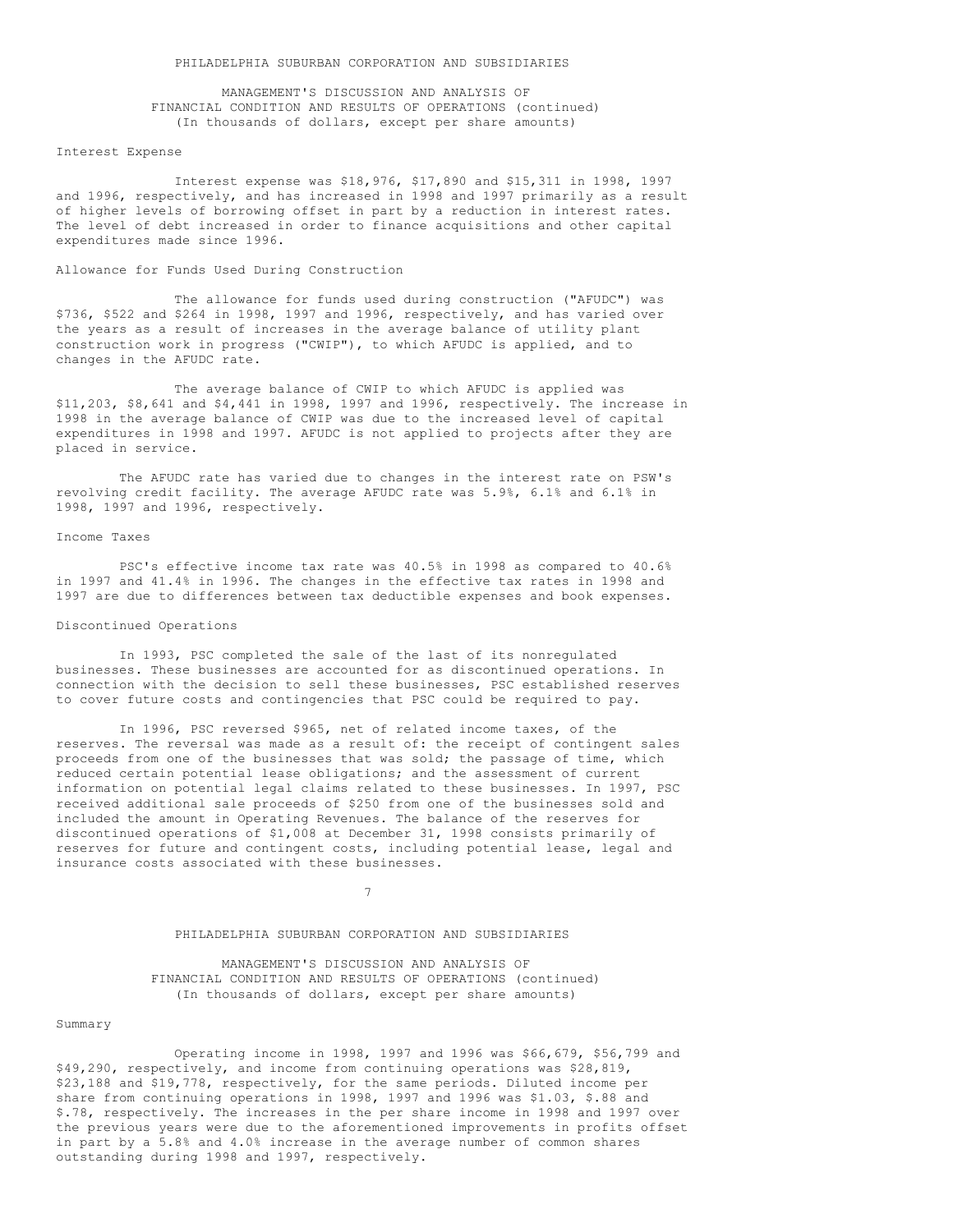Although PSC and PSW have experienced increased income in the recent past, continued adequate rate increases reflecting increased operating costs and new capital investments are important to the future realization of improved profitability.

# Fourth Quarter Results

Net income available to common stock for the fourth quarter of 1998 increased over the same period in 1997 by \$1,029 to \$6,461 primarily as a result of a \$2,623 increase in revenues, offset in part by increases in operations and maintenance expenses, depreciation and interest expense. The increase in revenues was primarily a result of the number of customers added during the past year, the rate increase, which took effect October 24, 1997 and an increase in water sales. Operations and maintenance expenses increased primarily due to costs associated with the increase in the number of customers and the increased water sales. Depreciation increased due to utility plant additions and the acquisitions made since the fourth quarter of 1997. Interest increased in the fourth quarter primarily as a result of higher borrowing levels.

## Effects of Inflation

As a regulated enterprise, PSW's rates are established to provide recovery of costs and a return on its investment. Recovery of the effects of inflation through higher water rates is dependent upon receiving adequate and timely rate increases. However, rate increases are not retroactive and often lag increases in costs caused by inflation. During periods of moderate to low inflation, as has been experienced for the past several years, the effects of inflation on PSW's operating results are not significant.

# Electric Deregulation

In December 1996, the Governor of Pennsylvania signed into law the Electricity Generation Customer Choice and Competition Act ("Electric Act") which provides for the restructuring of the electric utility industry in Pennsylvania. The Electric Act requires the unbundling of electric services into separate generation, transmission and distribution services and a transition charge with open competition for generation. The transition charge allows the electric utility, PECO Energy Company ("PECO"), to recover the costs of its assets stranded as a result of the restructuring of the electric industry.

Beginning in November 1997, approximately 18% of PSW's electricity requirements were selected to be included in the State's pilot implementation program. Under the pilot program, PSW was allowed to negotiate its electric generation rates and the total rates for those accounts were reduced by approximately 13% from the rates paid just prior to the pilot program. Prior to the pilot program, PSW had purchased all of its electricity from PECO. PSW estimates that it saved \$130 in electric costs in 1998 as a result of its participation in the pilot program.

8

# PHILADELPHIA SUBURBAN CORPORATION AND SUBSIDIARIES

# MANAGEMENT'S DISCUSSION AND ANALYSIS OF FINANCIAL CONDITION AND RESULTS OF OPERATIONS (continued) (In thousands of dollars, except per share amounts)

On May 14, 1998, the PUC issued a final restructuring order approving a settlement reached with PECO as to the ultimate implementation of the Electric Act. As a result, PSW was allowed to select an electric generation provider for all of its accounts for service rendered after January 2, 1999. PSW has an agreement with a generation supplier, fixing the costs of PSW's generation rates until June 2000. The total electric cost for 1998 was approximately \$8,815. PSW estimates that its average electric rate for all of its accounts in 1999 will be approximately 15% lower than the average rate paid in 1998. Since electric usage is dependent on water demand, the exact savings in electric costs cannot be determined at this time.

#### Overview

YEAR 2000

PSC is actively pursuing a Year 2000 Program (the "Program"). The objective of the Program is to provide reasonable assurance that PSC's critical systems and processes that impact PSC's ability to deliver water to its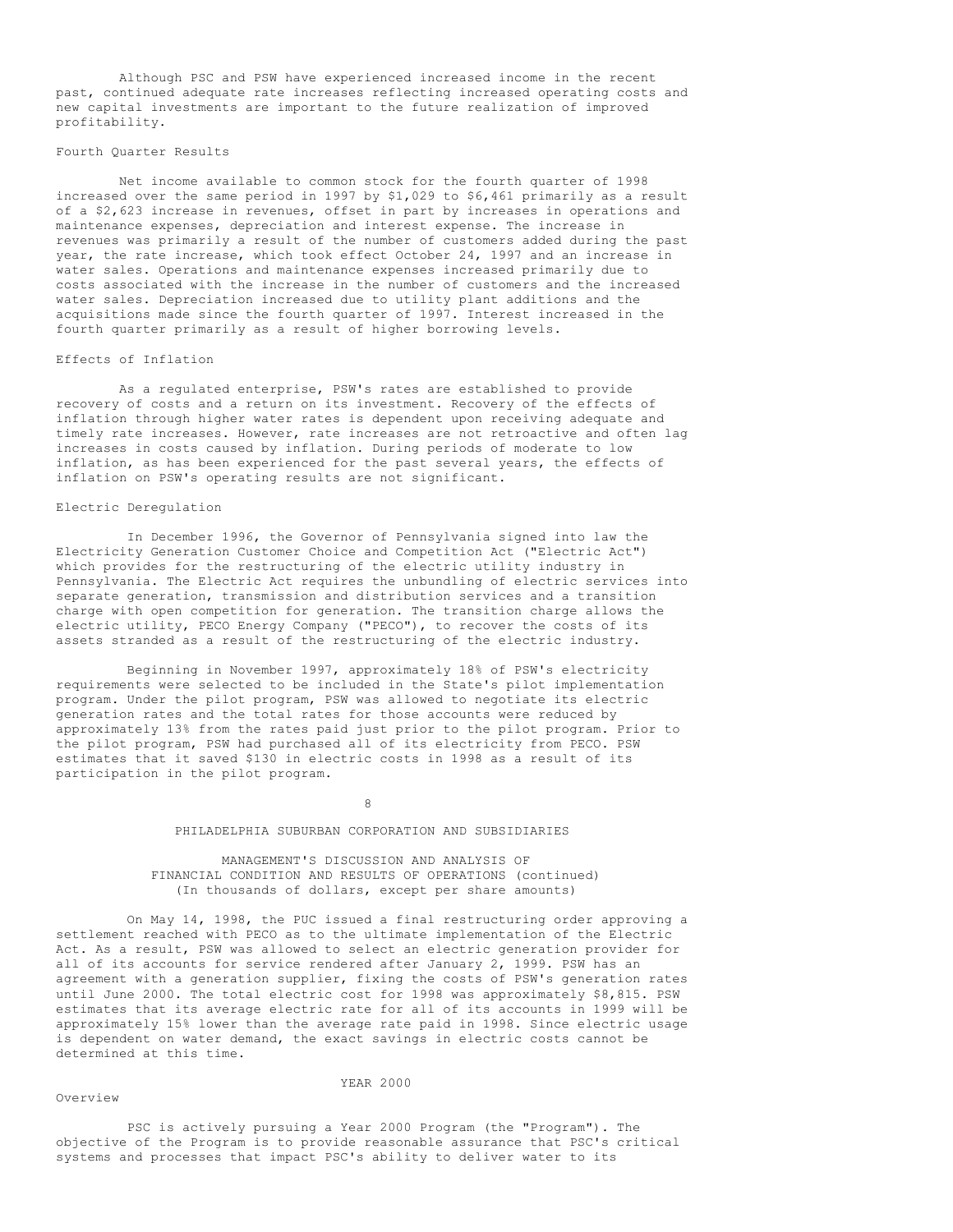customers will not experience significant interruptions that would interfere with such water service or result in a material business impairment that would have an adverse impact to the PSC's operations, liquidity or financial condition as a result of the Year 2000 issue. For purposes of the Program, the Year 2000 issue is defined as whether information technology accurately processes date and time data from, into and between the twentieth and twenty-first centuries, and the years 1999 and 2000 and leap year calculations. PSC's systems and processes being reviewed include: (i) internal systems and processes, consisting of software, databases, information technology hardware and imbedded microprocessors; and (ii) relationships with third parties. The Program involves a systematic approach to the Year 2000 issue consisting of the following steps: (i) inventorying the component elements of PSC's systems and processes; (ii) assessing whether there are Year 2000 issues with such systems and processes; (iii) remediation of systems and processes that are identified as having Year 2000 issues; (iv) testing the remediation measures that are implemented; and (v) developing contingency plans. In addition to PSC's Program, the PUC has instituted a formal proceeding for the purpose of determining all matters concerning Year 2000 compliance of all jurisdictional fixed utilities, which would include PSC's primary subsidiary, PSW. The PUC is requiring that utilities affirmatively demonstrate that their mission-critical systems will be Year 2000 compliant by March 31, 1999 or provide the PUC with detailed contingency plans for the continuation of utility service throughout the transition from the twentieth to the twenty-first century, including leap year. PSW has responded to the PUC's initial questionnaire concerning Year 2000 compliance and intends to comply with the PUC's requirements.

### PSC's State of Readiness

Internal Systems and Processes - PSC is evaluating its systems and processes based on a prioritization of the risks they pose to the overall objectives of the Program. Therefore, different systems and processes are in different phases of the overall Program. An inventory of all critical systems and processes was completed in November 1998. An assessment of Year 2000 issues for PSC's critical systems was completed in December 1998. As a result of the assessment, it was determined that none of the internal systems and processes directly related to the treatment and distribution of water to its customers would be significantly affected by the Year 2000 issue. Some financial and office systems may be affected and the remediation or replacement and testing of these systems has started. It is anticipated that remediation or replacement and testing of these systems will be completed by mid-1999.

Relationships with Third Parties - PSC's relationships with third parties that may be affected by the Year 2000 issue may be classified into three categories: customers; suppliers; and third party software vendors. Based on 1998 revenues,

9

## PHILADELPHIA SUBURBAN CORPORATION AND SUBSIDIARIES

MANAGEMENT'S DISCUSSION AND ANALYSIS OF FINANCIAL CONDITION AND RESULTS OF OPERATIONS (continued) (In thousands of dollars, except per share amounts)

approximately 65% of PSW's revenues are from residential customers, 22% from commercial customers (consisting primarily of apartments, colleges, hospitals, small businesses and municipalities), and 6% from fire protection services. It is not anticipated that water use by customers in these categories will be significantly affected by the Year 2000 issue. PSW's industrial customers represent approximately 4% of its total 1998 revenues and PSW intends to contact its largest industrial customers to determine whether they anticipate any adverse effect on their demand for water as a result of the Year 2000 issue. No single customer accounted for more than one percent of the PSW's 1998 revenues. PSC has contacted its key suppliers to determine their Year 2000 compliance status and the responses received to date indicate that such suppliers are or intend to be Year 2000 compliant. Because of the substantial electric power requirements of PSW's water treatment and distribution systems, electric power supply may be the most critical supplier relationship. To date, PSW's electric supplier, which is also subject to the PUC's review, has indicated that it expects to be Year 2000 compliant by October 31, 1999. Third party vendors of critical software systems have been contacted regarding the compliance status of their software and either the vendors have represented that their software packages are compliant or the software is being remedied as part of PSC's Year 2000 Program.

The Costs to Address PSC's Year 2000 Issues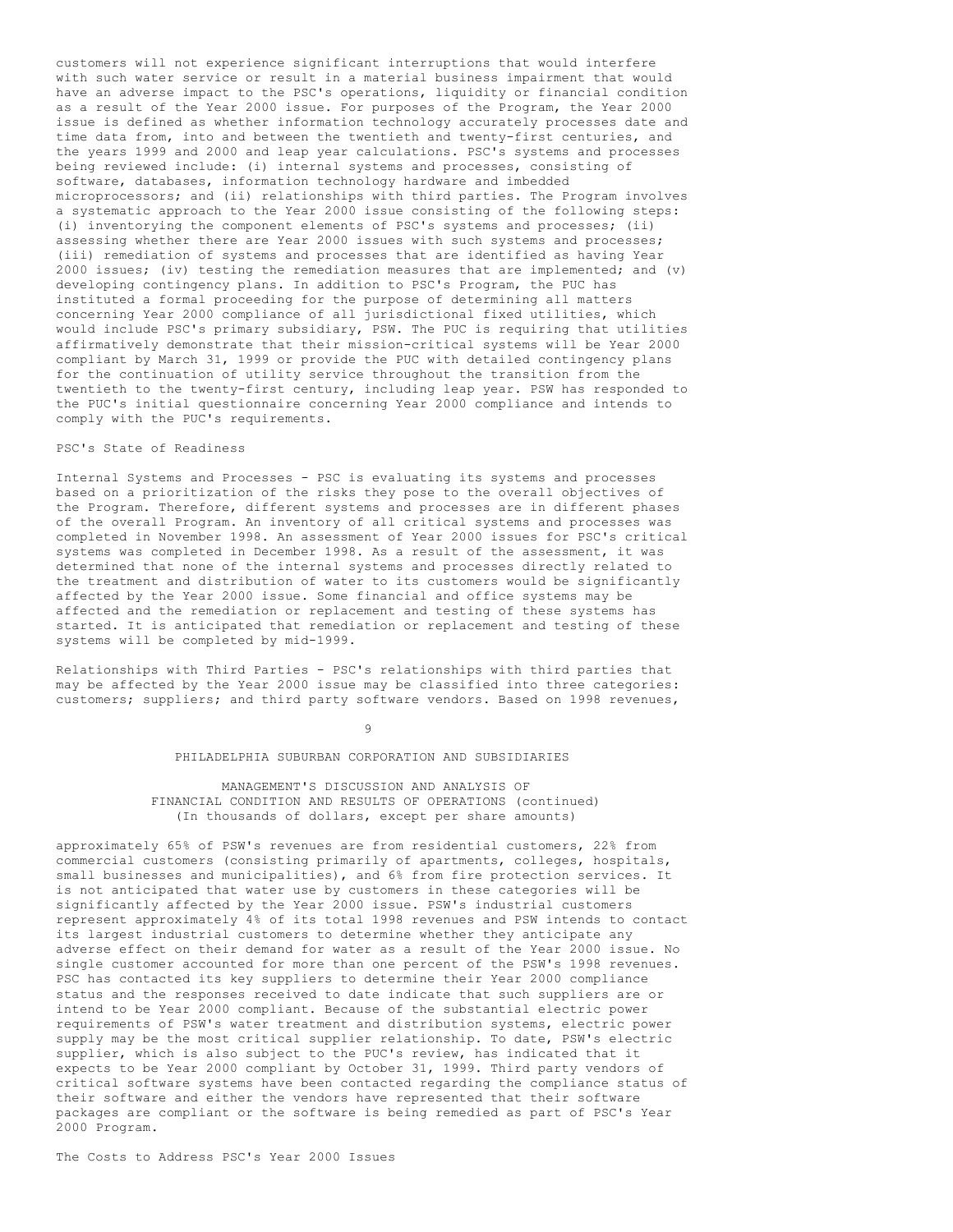PSC estimates its cost to date for its Year 2000 Program to be approximately \$3,200, which includes the costs to develop a new customer billing system that PSW is implementing to provide added capacity and capabilities. PSC presently estimates that it will spend an additional amount of approximately \$1,500 to bring all of its critical systems into compliance.

# The Risks of PSC's Year 2000 Issues

A material Year 2000 noncompliance could result in an interruption in, or failure of, certain normal business activities or operations. Such noncompliance could materially and adversely affect PSW's water service and results of operations, liquidity and financial condition. Because of the uncertainty inherent in the Year 2000 issue, due primarily from the uncertainty of the Year 2000 readiness of third party suppliers, PSC is unable to determine at this time whether the consequences of Year 2000 noncompliances will have a material impact on PSC. PSC's Year 2000 Program is expected to significantly reduce PSC's level of uncertainty about the Year 2000 issue and, in particular, about the Year 2000 compliance and readiness of its key vendors and suppliers. PSC believes that, with the completion of its Program, the possibility of significant interruptions of normal operations should be reduced.

#### PSC's Contingency Plans

PSC is evaluating contingency plans in the event that any critical systems or processes or vendor relationships cannot be verified as Year 2000 compliant by March 1999. Contingency plans may also be developed for certain other critical systems, notwithstanding a determination of their Year 2000 compliance, if such systems would have a significant effect on PSW's ability to deliver water to its customers. PSC intends to complete its contingency planning process for its mission critical systems by March 1999.

## Forward-looking Statements

The statements in PSC's Year 2000 disclosure contain forward-looking statements and should be read in conjunction with PSC's disclosure under the "Forward-looking Statements" section in the "Management's Discussion and Analysis of Financial Condition and Results of Operations."

10

## PHILADELPHIA SUBURBAN CORPORATION AND SUBSIDIARIES

MANAGEMENT'S DISCUSSION AND ANALYSIS OF FINANCIAL CONDITION AND RESULTS OF OPERATIONS (continued) (In thousands of dollars, except per share amounts)

## FINANCIAL CONDITION

## Cash Flow and Capital Expenditures

Net operating cash flow, dividends paid on common stock and capital expenditures, including allowances for funds used during construction, for the five years ended December 31, 1998 were as follows:

|              | Net Operating          | Common             | Capital                |
|--------------|------------------------|--------------------|------------------------|
|              | Cash Flow              | Dividends          | Expenditures           |
| 1994<br>1995 | \$<br>29,125<br>33,079 | \$12,637<br>13,546 | 27,379<br>S.<br>33,182 |
| 1996         | 38,082                 | 14,795             | 31,389                 |
| 1997         | 42,377                 | 16,129             | 38,960                 |
| 1998         | 55,205                 | 18,313             | 58,922                 |
|              | 197,868<br>Ŝ.          | \$75,420           | \$189,832              |

Included in capital expenditures for the five-year period are: \$2,853 for the construction of a surface water treatment plant; \$14,396 for the modernization of existing treatment plants; \$26,642 for new water mains and customer service lines; \$39,515 for the rehabilitation of existing water mains; \$12,293 to rehabilitate hydrants and customer service lines; \$21,013 for water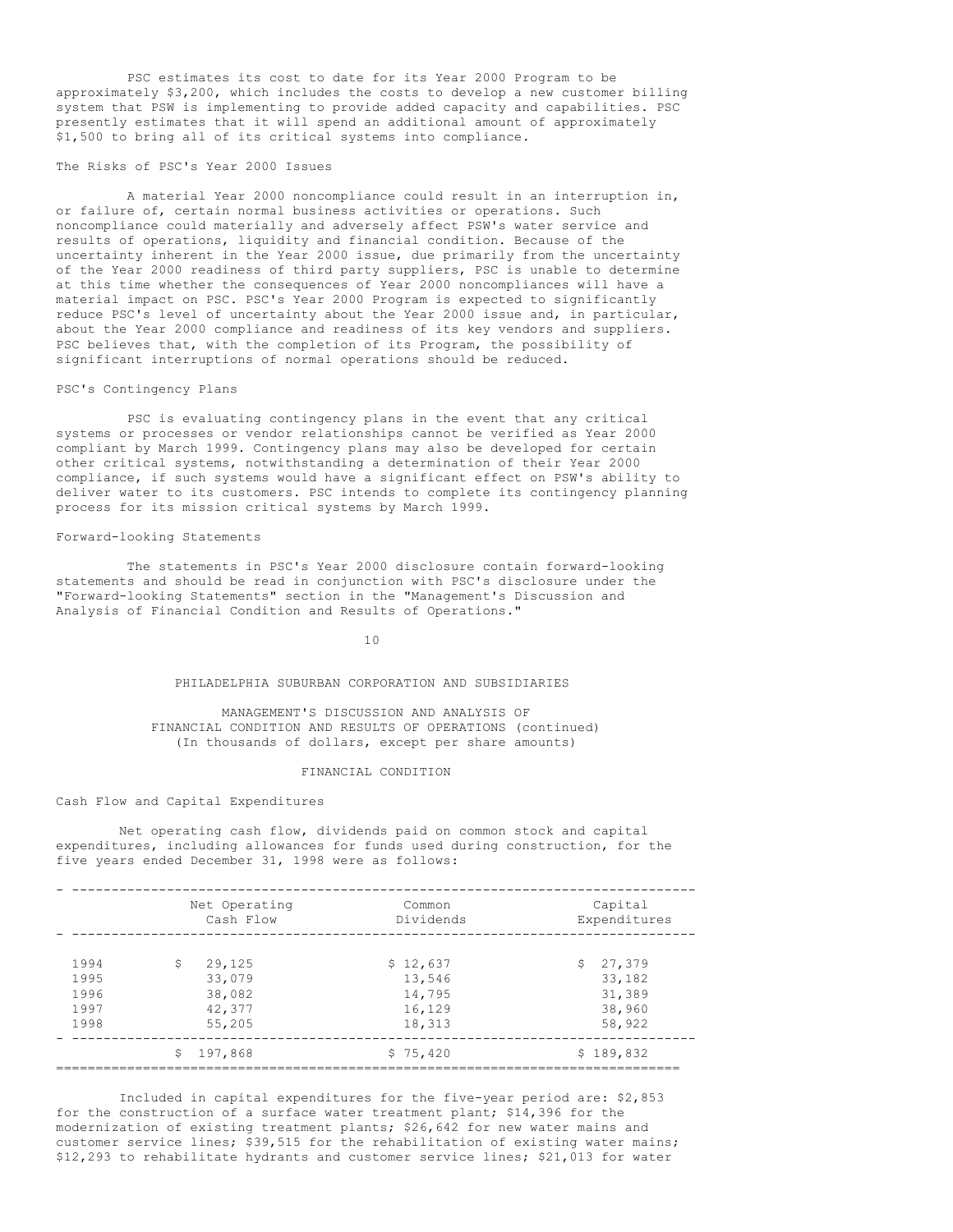meters; and \$4,945 for the construction of a divisional operations center. During this five-year period, PSW received \$9,953 of customer advances and contributions in aid of construction to finance new water mains. In addition to its capital program, PSW has made sinking fund contributions aggregating \$5,103, retired \$47,150 of debt and \$10,000 of preferred stock, and has refunded \$14,067 of customer advances for construction. PSW has also expended \$98,911 related to the acquisition of 22 water systems and 2 small wastewater utilities since the start of 1994.

Since net operating cash flow to PSW plus advances and contributions in aid of construction have not been sufficient to fully fund its cash requirements, PSW issued approximately \$139,000 of First Mortgage Bonds and received \$23,810 of equity investments from PSC during the past five years.

PSC has funded its investment in PSW with the proceeds from the sale of stock. In February 1998, PSC sold 1,250,000 shares of common stock in a public offering for net proceeds of \$25,840. The proceeds of this offering were used to make a \$19,000 equity contribution to PSW and to repay short-term debt.

PSC has a Dividend Reinvestment and Direct Stock Purchase Plan ("Plan") that replaced the Customer Stock Purchase Plan and the Dividend Reinvestment and Optional Stock Purchase Plan in December 1997. Under the direct stock purchase portion of the Plan, shares are sold throughout the year and the shares are obtained by PSC's transfer agent in the open market instead of PSC original issue shares of stock, as was done under the previous plan. The dividend reinvestment portion of the Plan continues to offer a 5% discount on the purchase of original issue shares of common stock with reinvested dividends. As of the December 1998 dividend payment, holders of 22% of the common shares outstanding participated in the dividend reinvestment portion of the Plan. During the past five years, PSC has sold 1,193,716 original issue shares of

11

PHILADELPHIA SUBURBAN CORPORATION AND SUBSIDIARIES

MANAGEMENT'S DISCUSSION AND ANALYSIS OF FINANCIAL CONDITION AND RESULTS OF OPERATIONS (continued) (In thousands of dollars, except per share amounts)

common stock for net proceeds of \$15,169 through its dividend reinvestment program. Before its replacement in December 1997, over the past five years PSC has sold 1,757,534 original issue shares of common stock for net proceeds of \$19,296 through its former Customer Stock Purchase Plan. Proceeds from these plans were used to invest in PSW, to relieve PSW of the need to pay a dividend to PSC, to repay short-term debt, and for general corporate purposes.

In August 1997, the Board of Directors approved a resolution authorizing PSC to purchase, from time to time, 669,612 shares of its common stock in the open market or through privately negotiated transactions. A similar resolution was approved in 1993. Management has used this authority, from time to time, to offset the dilutive effect on earnings per share resulting from the original issue shares issued through the plans previously discussed. During 1998, 1997 and 1996, PSC purchased 151,406, 152,000 and 4,339 shares at a net cost of \$3,333, \$2,284 and \$52, respectively. As of December 31, 1998, the remaining number of shares PSC may purchase under the Board of Director's authorization, after adjusting for a stock split in the form of a stock dividend, is 476,739. Funding for future stock purchases, if any, is not expected to have a material impact on PSC's financial position.

PSW's planned 1999 capital program, exclusive of the costs of new mains financed by advances and contributions in aid of construction, is estimated to be \$56,000 of which \$30,000 is for DSIC qualified projects. PSW has increased its capital spending for infrastructure rehabilitation in response to the DSIC. Should the DSIC be discontinued for any reason, which is not anticipated, PSW would likely reduce its capital program significantly. The 1999 capital program, along with \$2,452 of sinking fund obligations and \$1,460 of preferred stock redemptions by PSC is expected to be financed through internally-generated funds, the revolving credit facility, and issuance of new long-term debt.

PSW continues to hold acquisition discussions with several water systems that are near or adjacent to PSW's service territory. The cash needed for acquisitions is expected to be funded initially with short-term debt with subsequent repayment from the proceeds of long-term debt or equity investments from PSC.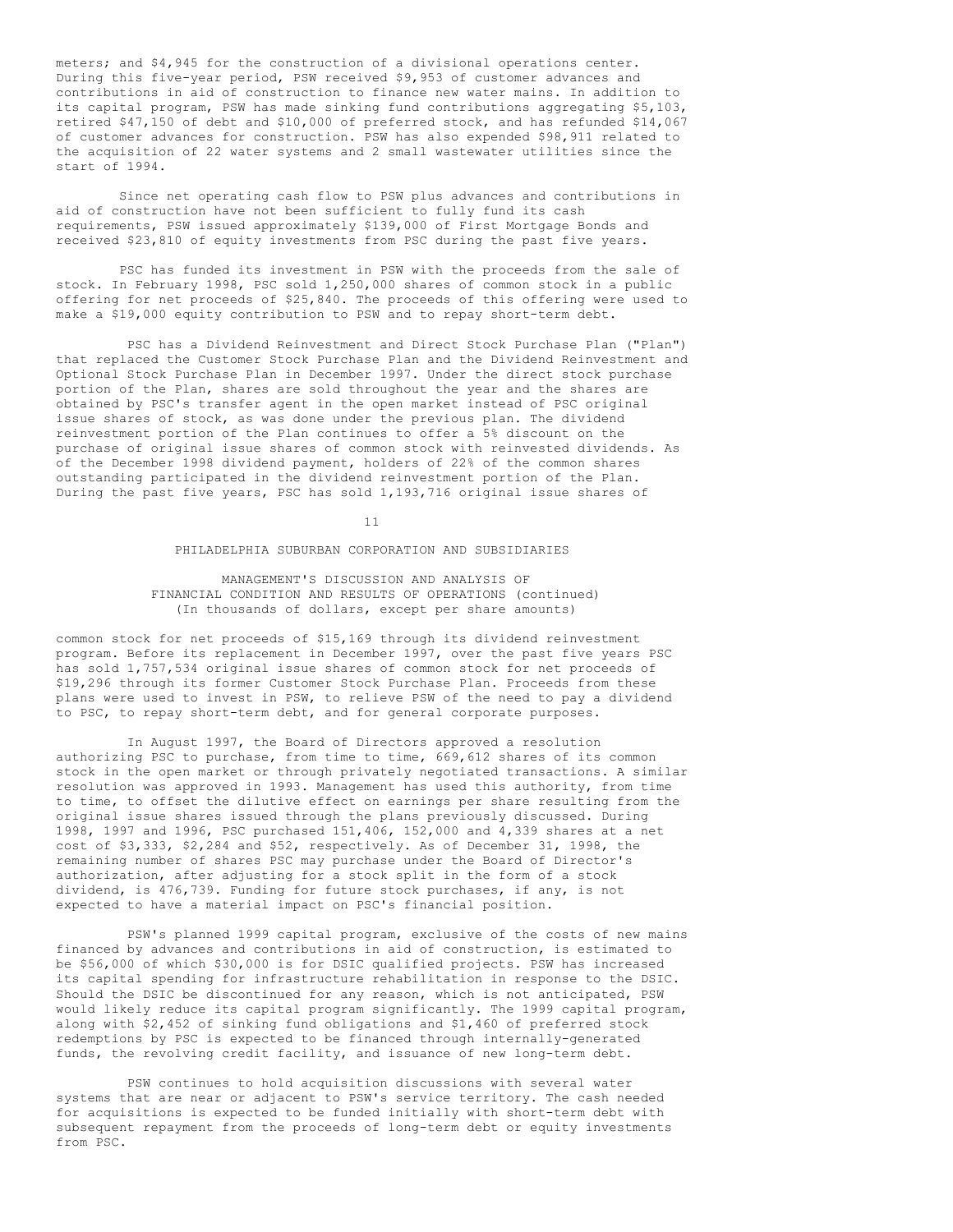Future utility construction in the period 2000 through 2003, including recurring programs, such as the ongoing replacement of water meters, the rehabilitation of water mains and additional transmission mains to meet customer demands, exclusive of the costs of new mains financed by advances and contributions in aid of construction, is estimated to require aggregate expenditures of approximately \$240,000, the majority of which will be DSIC qualified projects to rehabilitate the distribution system. PSC anticipates that approximately 50% of these expenditures will require external financing including the additional issuance of Common Stock through PSC's dividend reinvestment plan and possible future public equity offerings. PSC expects to refinance \$50,660 of debt maturities during this period as they become due with new issues of long-term debt. The estimates discussed above do not include any amounts for possible future acquisitions of water systems or the financing necessary to support them.

PSW's ability to finance its future construction programs, as well as its acquisition activities, depends on its ability to attract the necessary external financing and maintain or increase internally-generated funds. Rate orders permitting compensatory rates of return on invested capital and timely rate adjustments will be required to allow PSW to achieve an adequate level of earnings to enable it to secure the capital it will need and to maintain satisfactory debt coverage ratios.

12

#### PHILADELPHIA SUBURBAN CORPORATION AND SUBSIDIARIES

# MANAGEMENT'S DISCUSSION AND ANALYSIS OF FINANCIAL CONDITION AND RESULTS OF OPERATIONS (continued) (In thousands of dollars, except per share amounts)

# Capitalization

The following table summarizes PSC's capitalization during the past five years:

| December 31,                | 1998   | 1997   | 1996   | 1995   | 1994   |  |
|-----------------------------|--------|--------|--------|--------|--------|--|
|                             |        |        |        |        |        |  |
| Long-term debt*             | 53.0%  | 54.2%  | 55.3%  | 53.5%  | 49.9%  |  |
| Preferred stock*            | 0.6%   | 1.7%   | 2.1%   | 2.0%   | 3.3%   |  |
| Common stockholders' equity | 46.4%  | 44.1%  | 42.6%  | 44.5%  | 46.8%  |  |
|                             | 100.0% | 100.0% | 100.0% | 100.0% | 100.0% |  |
|                             |        |        |        |        |        |  |

#### \*Includes current portion.

The changes in the capitalization ratios result from the issuance of common stock over the past five years and the issuance of debt by PSW to finance its acquisitions and capital program. It is PSC's and PSW's goal to maintain an equity ratio adequate to support PSW's current Standard and Poors debt rating of  $"A+"$ .

### IMPACT OF CONSUMERS WATER COMPANY MERGER

On March 10, 1999, PSC completed a merger ("the Merger") with Consumers Water Company ("CWC"). On the date of the Merger, PSC issued 13,014,015 shares of Common Stock in exchange for all of the outstanding shares of CWC and CWC became a wholly-owned subsidiary of PSC. CWC owns 100% of the voting stock of four water companies and at least 96% of the voting stock of three water companies. These water companies operate 27 divisions providing water and wastewater service to approximately 226,000 customers in Pennsylvania, Ohio, Illinois, New Jersey and Maine. The following table provides key operating and financial highlights of CWC:

December 31,

|                                   | $D$ control $L$ $I$ |           |  |
|-----------------------------------|---------------------|-----------|--|
|                                   |                     |           |  |
|                                   | 1998                | 1997      |  |
|                                   |                     |           |  |
| Net property, plant and equipment | \$406,386           | \$418.143 |  |
| Total assets                      | 456,291             | 465,699   |  |
| Total long-term debt              | 152,012             | 172,607   |  |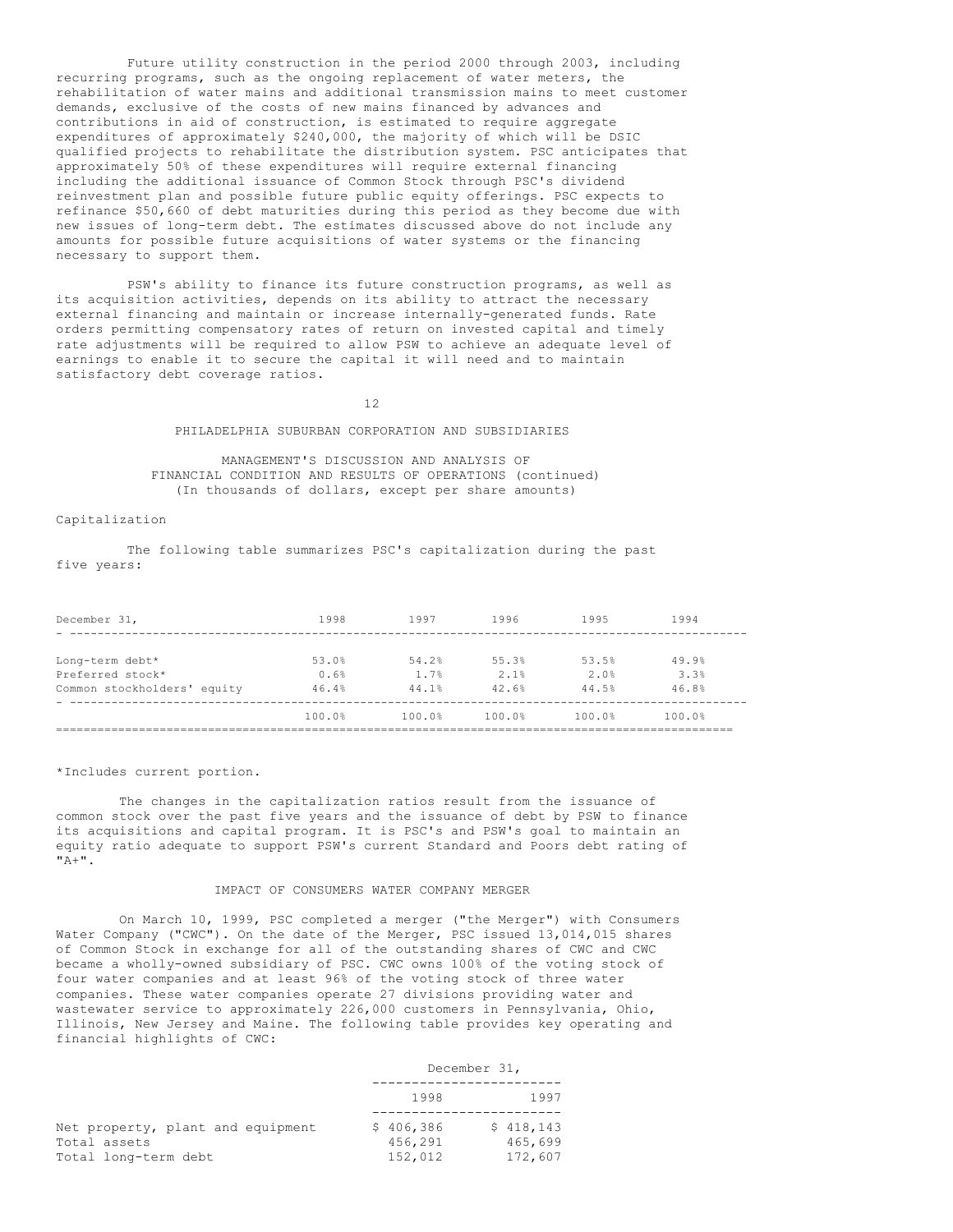|  | Years ended December 31, |  |
|--|--------------------------|--|
|--|--------------------------|--|

|                                      | 1998   | 1997     | 1996     |
|--------------------------------------|--------|----------|----------|
|                                      |        |          |          |
| Operating revenues                   | 99,741 | \$98,991 | \$93,810 |
| Operating income                     | 32,835 | 32,470   | 28,718   |
| Income from continuing operations    | 16,196 | 12,022   | 9,426    |
| Net income available to common stock | 16,196 | 9,285    | 6,196    |

Income from continuing operations for 1998 includes the April 1998 net gain of \$3,903 (\$6,680 before taxes) on the sale of CWC's New Hampshire operations pursuant to the State's condemnation statute. The New Hampshire system had operating revenues of \$1,600 in 1998 prior to the sale, \$6,500 in 1997 and \$6,400 in 1996. During 1997, CWC discontinued the operations of its non-regulated technical service company, Consumers Applied Technologies, Inc., and recorded losses on discontinued operations of \$2,737 and \$3,230 in 1997 and 1996, respectively.

#### 13

# PHILADELPHIA SUBURBAN CORPORATION AND SUBSIDIARIES

## MANAGEMENT'S DISCUSSION AND ANALYSIS OF FINANCIAL CONDITION AND RESULTS OF OPERATIONS (continued) (In thousands of dollars, except per share amounts)

For purposes of financial reporting, the Merger will be accounted for under the pooling-of-interests method of accounting. Accordingly, the assets and liabilities of PSC and CWC will be combined at their historical amounts. As required by the pooling-of-interests method, future consolidated financial statements will be restated to include CWC's results of operations and financial position, as though they have been combined at the beginning of the periods presented.

PSC has deferred the merger-related costs paid during 1998, consisting primarily of fees for investment bankers, attorneys, accountants, financial printing and other administrative charges. In the first quarter of 1999, PSC will charge-off the merger-related costs paid in 1998 and 1999, and the restructuring costs that includes severance and other costs associated with the closing of CWC's corporate office. As of December 31, 1998, \$1,050 was deferred by PSC and the total charge for the merger, including costs incurred by CWC, is expected to approximate \$9,700, net of tax benefits of \$1,000.

The following selected unaudited pro forma combined financial data has been derived from the historical financial statements of PSC and CWC and give effect to the Merger as though they have been combined at the beginning of the periods presented. This information is not necessarily indicative of the financial results that would have occurred had the Merger been consummated on the dates for which the Merger is being given effect, or the merged companies' future financial results, and should be read in conjunction with the historical financial statements of PSC and CWC.

|                                                                                                                                                             | December 31,            |                                                                                     |                  |
|-------------------------------------------------------------------------------------------------------------------------------------------------------------|-------------------------|-------------------------------------------------------------------------------------|------------------|
|                                                                                                                                                             | 1998 1997               |                                                                                     |                  |
| Net property, plant and equipment<br>Total assets<br>Total long-term debt<br>Total capitalization                                                           | $$1,016,194$ $$952,626$ | 1, 156, 733 1, 083, 162<br>416,290 407,526<br>769,378 718,556                       |                  |
|                                                                                                                                                             |                         | Years ended December 31,                                                            |                  |
|                                                                                                                                                             |                         | 1998 1997 1997                                                                      | 1996             |
| Operating revenues<br>Operating income<br>Income from continuing operations<br>Net income available to common stock<br>Diluted net income per common share: | 44,820                  | $$250,718$ $$235,162$ $$216,313$<br>99,514 89,269 78,008<br>45,015 35,210<br>32,278 | 29,204<br>26,918 |
| Income from continuing operations<br>Net income                                                                                                             | 1.10<br>1.10            | 0.90<br>0.83                                                                        | 0.77<br>0.71     |

Net income  $1.10$  0.83 0.71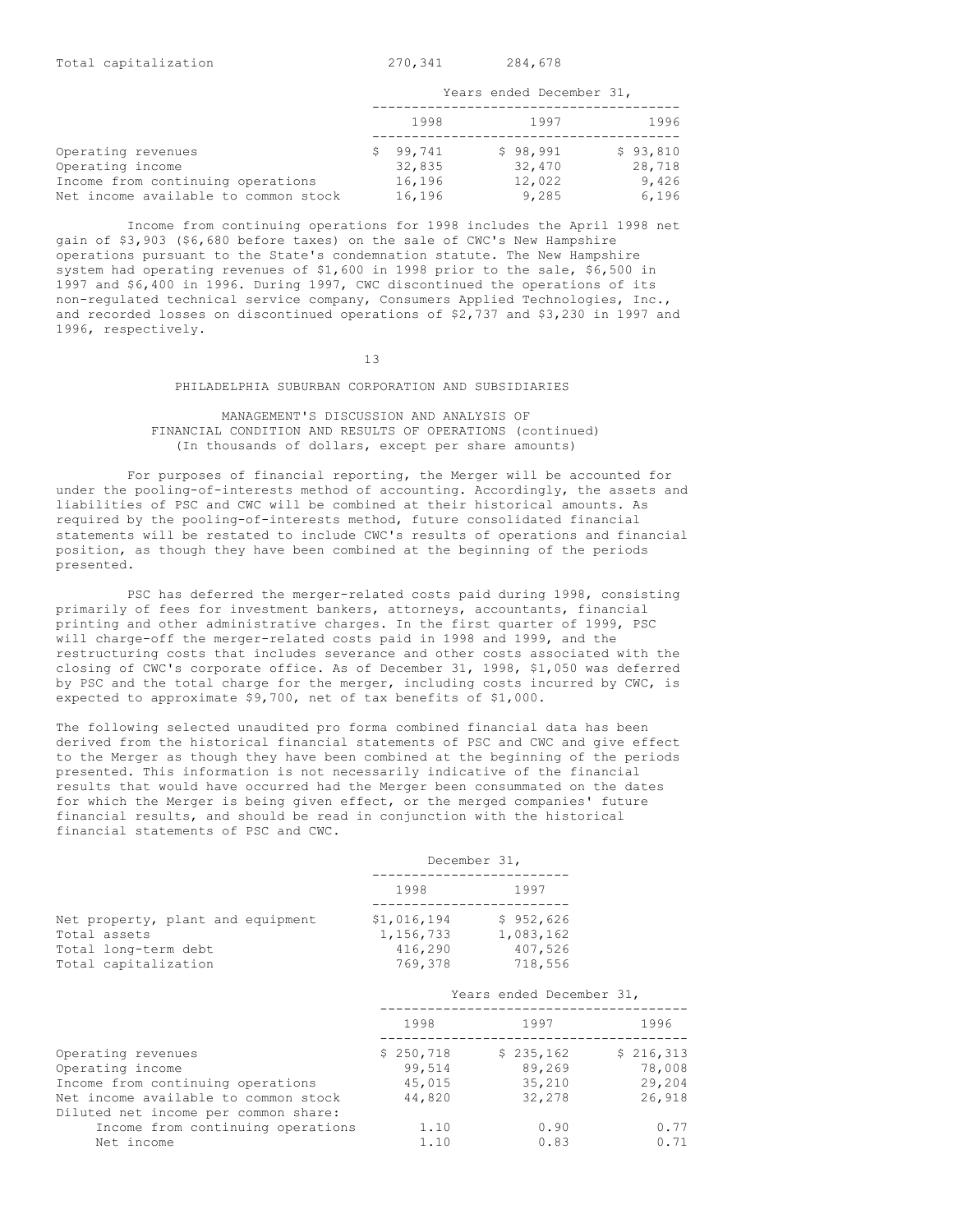PSC expects to achieve some level of cost reductions primarily as a result of combining certain management and administrative functions and accomplishing certain other economies of scale in purchasing and other areas. PSC is still in the process of evaluating the nature and the amount of those savings. However, due to the nature of the rate making process, most of these synergies will be used to minimize rate increases in the future. In addition, PSC intends to look for additional acquisition opportunities, consistent with PSW's growth strategy, in the areas near to CWC's operating service territories.

CWC's planned 1999 capital program, exclusive of the costs of new mains financed by advances and contributions in aid of construction, is estimated to be \$29,000 of which \$13,300 will be used to construct the Shenango plant. The balance of the capital expenditures will be used for routine system replacements

14

## PHILADELPHIA SUBURBAN CORPORATION AND SUBSIDIARIES

## MANAGEMENT'S DISCUSSION AND ANALYSIS OF FINANCIAL CONDITION AND RESULTS OF OPERATIONS (continued) (In thousands of dollars, except per share amounts)

and betterments and to expand service territories. The 1999 capital program, along with \$529 of sinking fund obligations and long-term debt retirements is expected to be financed through internally-generated funds, existing credit facilities and the issuance of new long-term debt.

CWC's capital program for the years 2000 and 2001 is expected to approximate \$25,000 per year. The capital program, along with sinking fund obligations and long-term debt retirements in those years of \$13,024 is expected to be financed through internally generated funds, the issuance of new long-term debt and, where appropriate, equity contributions from PSC.

CWC's ability to finance its future construction programs, as well as its acquisition activities, depends on its ability to attract the necessary external financing and maintain or increase internally-generated funds. Rate orders permitting compensatory rates of return on invested capital and timely rate adjustments will be required to allow CWC to achieve an adequate level of earnings to enable it to secure the capital it will need and to maintain satisfactory debt coverage ratios.

## IMPACT OF RECENT ACCOUNTING PRONOUNCEMENTS

In June 1997, the Financial Accounting Standards Board ("FASB") issued Statement of Financial Accounting Standards No. 130, "Reporting Comprehensive Income" ("SFAS 130"). SFAS 130 requires that all items that are required to be recognized under accounting standards as components of comprehensive income be reported in a financial statement that is displayed with the same prominence as other financial statements. PSC has adopted this Statement effective January 1, 1998 and has no components of other comprehensive income to report.

In June 1997, the FASB issued Statement of Financial Accounting Standards No. 131, "Disclosures About Segments of an Enterprise and Related Information" ("SFAS 131"). This Statement established standards for reporting information about operating segments in annual financial statements and requires selected information about operating segments in interim financial reports issued to shareholders. It also establishes standards for related disclosure about products and services, geographic areas and major customers. PSC adopted this statement on January 1, 1998, as required. The adoption of this Statement did not affect results from operations, financial conditions or long-term liquidity.

In February 1998, the FASB issued Statement of Financial Accounting Standards No. 132, "Employers' Disclosures about Pensions and Other Postretirement Benefits" ("SFAS 132"). This statement revises employers' disclosures about pension and other postretirement benefit plans but does not change the measurement or recognition of costs associated with those plans. It standardizes the disclosure requirements, eliminates unnecessary disclosures and requires additional information on changes in the benefit obligations and fair values of plan assets that will facilitate financial analysis. SFAS 132 supersedes the disclosure requirements of Statement of Financial Accounting Standards ("SFAS") No. 87, "Employers' Accounting for Pensions" and SFAS No. 106, "Employers' Accounting for Postretirement Benefits Other Than Pensions." PSC has adopted this statement in its 1998 Annual Report as required.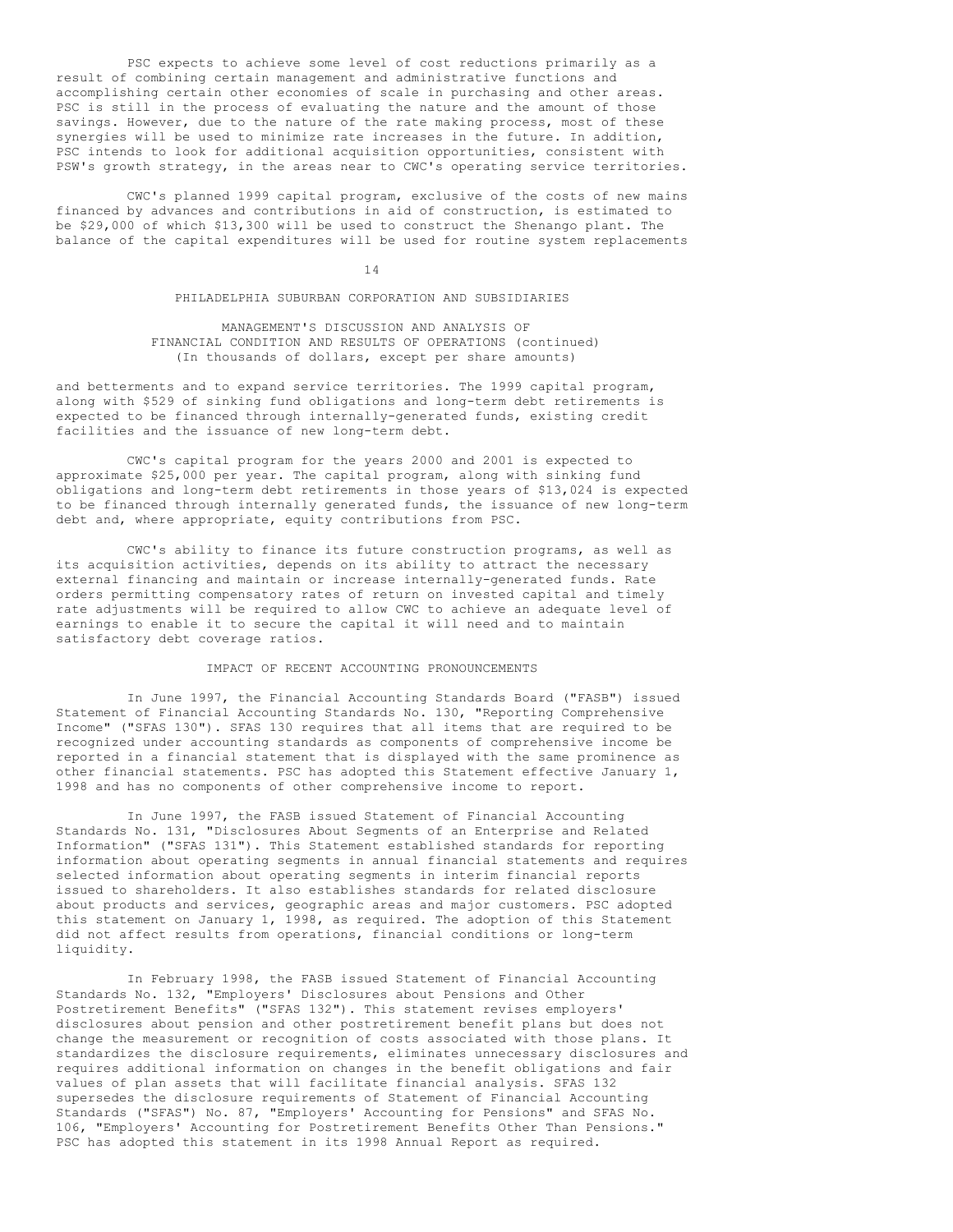In March 1998, the American Institute of Certified Public Accountants issued Statement of Position 98-1 ("SOP 98-1"), "Accounting for the Costs of Computer Software Developed or Obtained for Internal Use." PSC intends to adopt this statement in its 1999 Annual Report as required. The adoption of SOP 98-1 will not have a material impact on PSC's results from operations or financial condition.

15

#### PHILADELPHIA SUBURBAN CORPORATION AND SUBSIDIARIES

# MANAGEMENT'S DISCUSSION AND ANALYSIS OF FINANCIAL CONDITION AND RESULTS OF OPERATIONS (continued) (In thousands of dollars, except per share amounts)

In June 1998, the FASB issued Statement of Financial Accounting Standards No. 133, "Accounting for Derivative Instruments and Hedging Activities" ("SFAS 133"). This statement establishes accounting and reporting standards for derivative instruments and for hedging activities. It requires that an entity recognize all derivatives as either assets or liabilities in the statement of financial position and measure those instruments at fair value. PSC plans to adopt this statement in 2000 as required. As of December 31, 1998, PSC had no derivative instruments or hedging activities.

# DIVIDENDS ON COMMON STOCK

Following is a recent history of PSC's income from continuing operations and dividends:

|      | Cash dividend<br>per common share | Basic<br>income per<br>share from<br>continuing<br>operations | Dividend<br>payout<br>ratio |
|------|-----------------------------------|---------------------------------------------------------------|-----------------------------|
|      |                                   |                                                               |                             |
| 1994 | \$0.55                            | \$0.68                                                        | 81%                         |
| 1995 | 0.57                              | 0.75                                                          | 76%                         |
| 1996 | 0.59                              | 0.79                                                          | 75%                         |
| 1997 | 0.62                              | 0.89                                                          | 70%                         |
| 1998 | 0.67                              | 1.04                                                          | 64%                         |
|      |                                   |                                                               |                             |

Dividends have averaged approximately 72% of income from continuing operations during this period. In 1998, the dividend rate increased by 4.6%. As a result, beginning with the dividend payable in September 1998, the annual dividend rate increased to \$.68 per share.

16

## MANAGEMENT'S REPORT

The consolidated financial statements and related information for the years ended December 31, 1998, 1997 and 1996 were prepared by management in accordance with generally accepted accounting principles and include management's best estimates and judgments, as required. Financial information included in other sections of this annual report is consistent with that in the consolidated financial statements.

The Company has an internal accounting control structure designed to provide reasonable assurance that assets are safeguarded and that transactions are properly authorized and recorded in accordance with established policies and procedures. The internal control structure is supported by the selection and training of qualified personnel, the delegation of management authority and responsibility and dissemination of policies and procedures.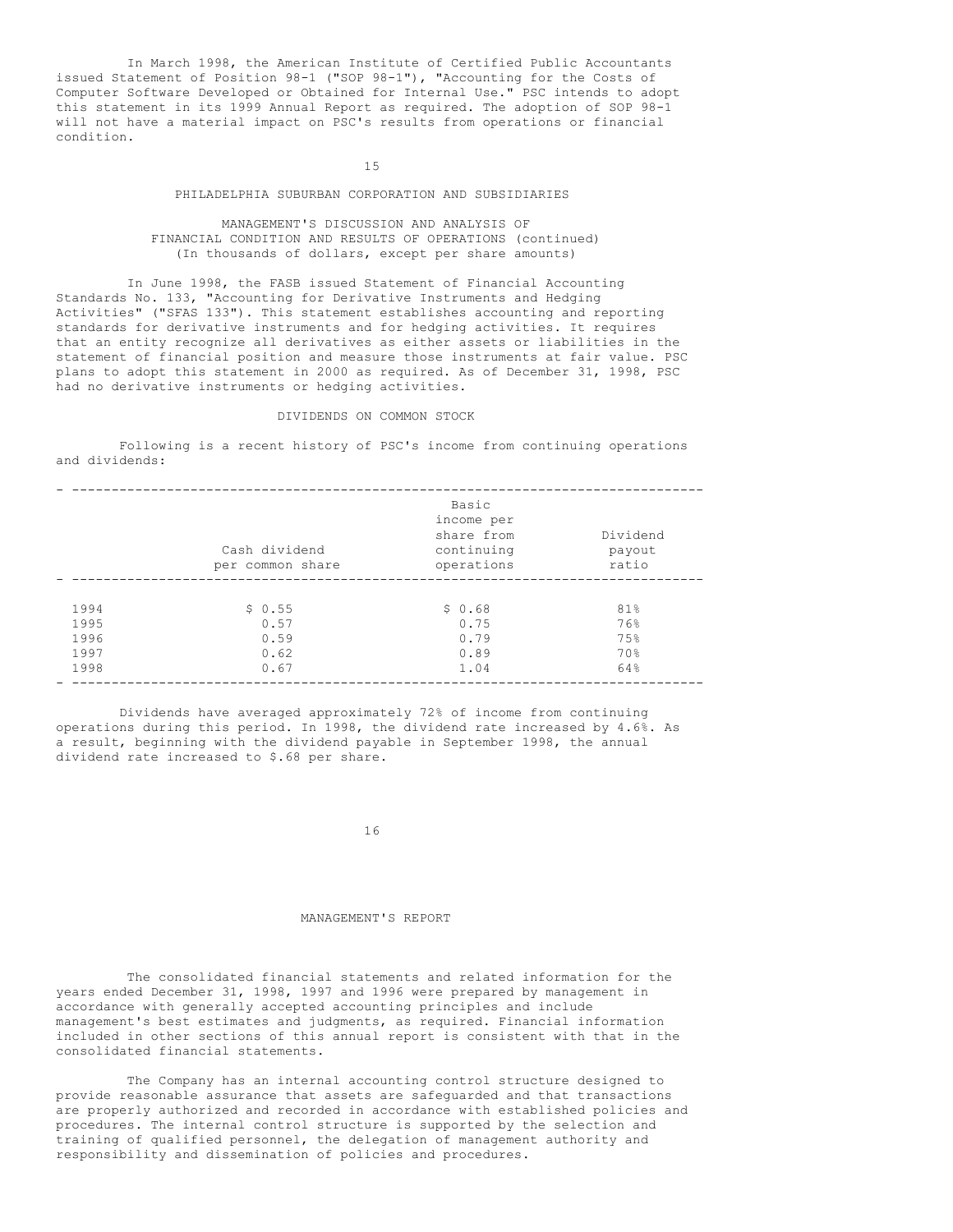The Company's independent auditors, KPMG LLP, provide an independent review of management's reporting of results of operations and financial condition. KPMG has audited the financial statements by conducting tests as they deemed appropriate and their report follows.

The Board of Directors through the Audit Committee selects the Company's independent auditors and reviews the scope and results of their audits. The Audit Committee also reviews the adequacy of the Company's internal control structure and other significant matters. The Audit Committee is comprised of three outside Directors who meet periodically with management and the independent auditors. The Audit Committee held two meetings in 1998.

Nicholas DeBenedictis Michael P. Graham<br>Chairman & Senior Vice President - Fire Senior Vice President - Finance President & Treasurer

17

INDEPENDENT AUDITORS' REPORT

The Stockholders and Board of Directors Philadelphia Suburban Corporation:

We have audited the accompanying consolidated balance sheets and statements of capitalization of Philadelphia Suburban Corporation and subsidiaries as of December 31, 1998 and 1997, and the related consolidated statements of income, and cash flow for each of the years in the three-year period ended December 31, 1998. These consolidated financial statements are the responsibility of the Company's management. Our responsibility is to express an opinion on these consolidated financial statements based on our audits.

We conducted our audits in accordance with generally accepted auditing standards. Those standards require that we plan and perform the audit to obtain reasonable assurance about whether the financial statements are free of material misstatement. An audit includes examining, on a test basis, evidence supporting the amounts and disclosures in the financial statements. An audit also includes assessing the accounting principles used and significant estimates made by management, as well as evaluating the overall financial statement presentation. We believe that our audits provide a reasonable basis for our opinion.

In our opinion, the consolidated financial statements referred to above present fairly, in all material respects, the financial position of Philadelphia Suburban Corporation and subsidiaries as of December 31, 1998 and 1997, and the results of their operations and their cash flows for each of the years in the three-year period ended December 31, 1998, in conformity with generally accepted accounting principles.

KPMG LLP

Philadelphia, Pennsylvania February 1, 1999, except as to the information included under the caption "Merger with Consumers Water Company" on pages 26 and 27 and in the second paragraph on page 23 which are as of March 10, 1999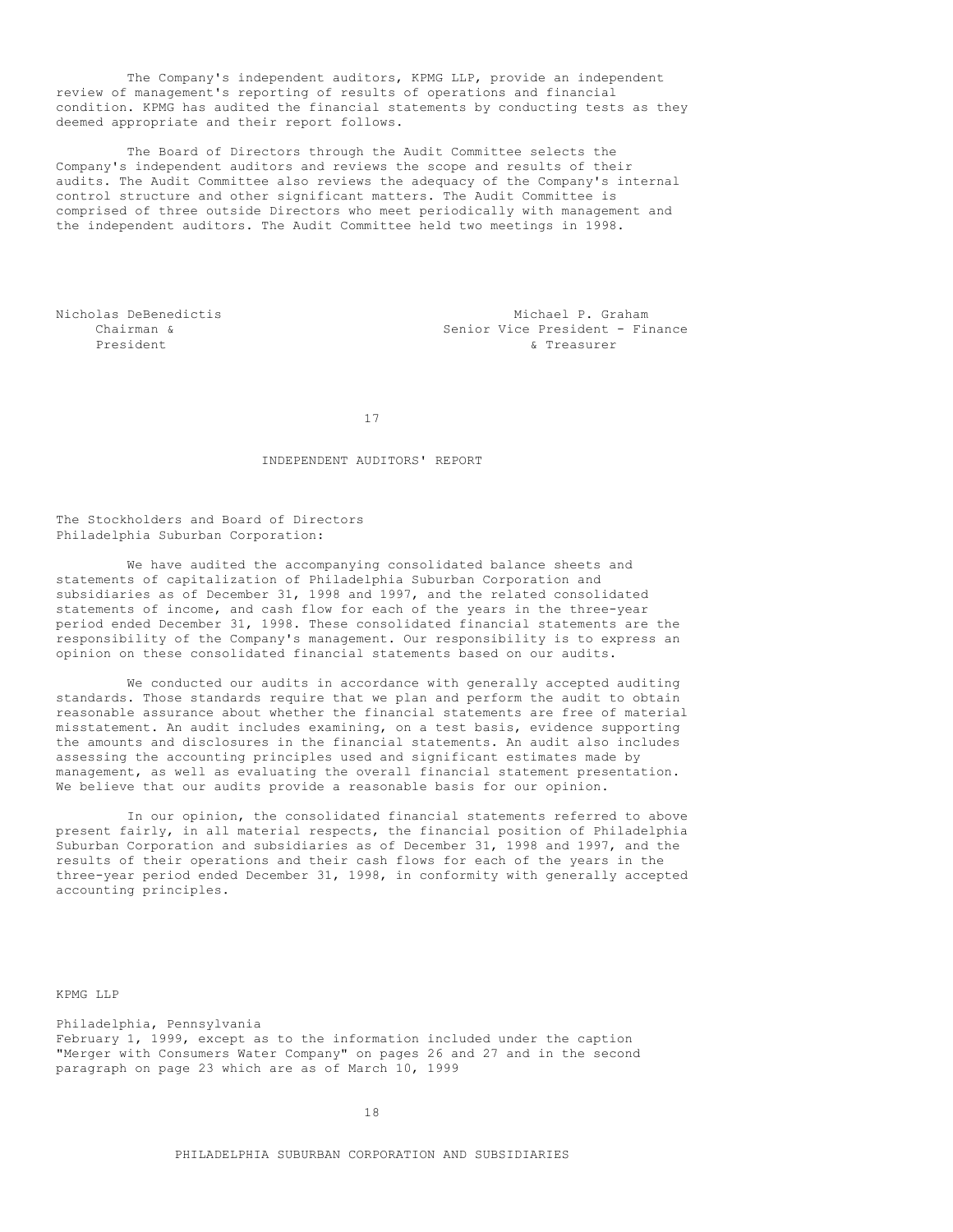# CONSOLIDATED STATEMENTS OF INCOME

(In thousands, except per share amounts) Years ended December 31, 1998, 1997 and 1996

|                                                                                        | 1998            | 1997                          | 1996 |            |
|----------------------------------------------------------------------------------------|-----------------|-------------------------------|------|------------|
| Operating revenues                                                                     |                 | \$150,977 \$136,171 \$122,503 |      |            |
| Costs and expenses:                                                                    |                 |                               |      |            |
| Operations and maintenance                                                             | 58,174          | 55,899                        |      | 51,615     |
| Depreciation                                                                           | 15,355          | 14,311                        |      | 13,068     |
| Amortization                                                                           | 734             | 269                           |      | 265        |
| Taxes other than income taxes                                                          | 10,035          | $10,035$ $8,893$ $8,265$      |      | 8,265      |
|                                                                                        | 84,298          | 79,372                        |      | 73,213     |
| Operating income                                                                       | 66,679          | 56,799 49,290                 |      |            |
| Interest expense                                                                       |                 | 18,976 17,890                 |      | 15,311     |
| Dividends on preferred stock of subsidiary                                             | 15              | $370$<br>(522)                |      | 494        |
| Allowance for funds used during construction                                           | (736)           |                               |      | (264)      |
|                                                                                        |                 |                               |      |            |
| Income from continuing operations before income taxes<br>Provision for income taxes    |                 | 48,424 39,061                 |      | 33,749     |
|                                                                                        |                 |                               |      |            |
| Income from continuing operations                                                      |                 | 28,819 23,188 19,778          |      |            |
| Reversal of reserve for discontinued operations, net of<br>income tax of \$520 in 1996 |                 |                               |      | 965        |
| Net income                                                                             |                 | 28,819 23,188 20,743          |      |            |
| Dividends on preferred stock                                                           | 195             | 195                           |      | 21         |
| Net income available to common stock                                                   |                 | \$ 28,624 \$ 22,993 \$ 20,722 |      |            |
| Basic net income per common share:<br>Continuing operations<br>Discontinued operations |                 | $$1.04$ $$0.89$ $$0.79$       |      | 0.04       |
| Total                                                                                  | $$1.04$ $$0.89$ |                               |      | $S = 0.83$ |
|                                                                                        |                 |                               |      |            |
| Diluted net income per common share:                                                   |                 |                               |      |            |
| Continuing operations                                                                  |                 | $$1.03$ $$0.88$ $$0.78$       |      |            |
| Discontinued operations                                                                |                 |                               |      | 0.04       |
|                                                                                        |                 |                               |      |            |
| Total                                                                                  |                 | $$1.03$ $$0.88$ $$0.82$       |      |            |
| Average common shares outstanding during the period<br>Basic                           |                 | 27,408 25,908 24,966          |      |            |
| Diluted                                                                                | 27,876          | 26,273                        |      | 25,262     |
|                                                                                        |                 |                               |      |            |

See accompanying notes to consolidated financial statements.

19

PHILADELPHIA SUBURBAN CORPORATION AND SUBSIDIARIES CONSOLIDATED BALANCE SHEETS (In thousands of dollars, except per share amounts) December 31, 1998 and 1997

> 1998 1997 -------------------------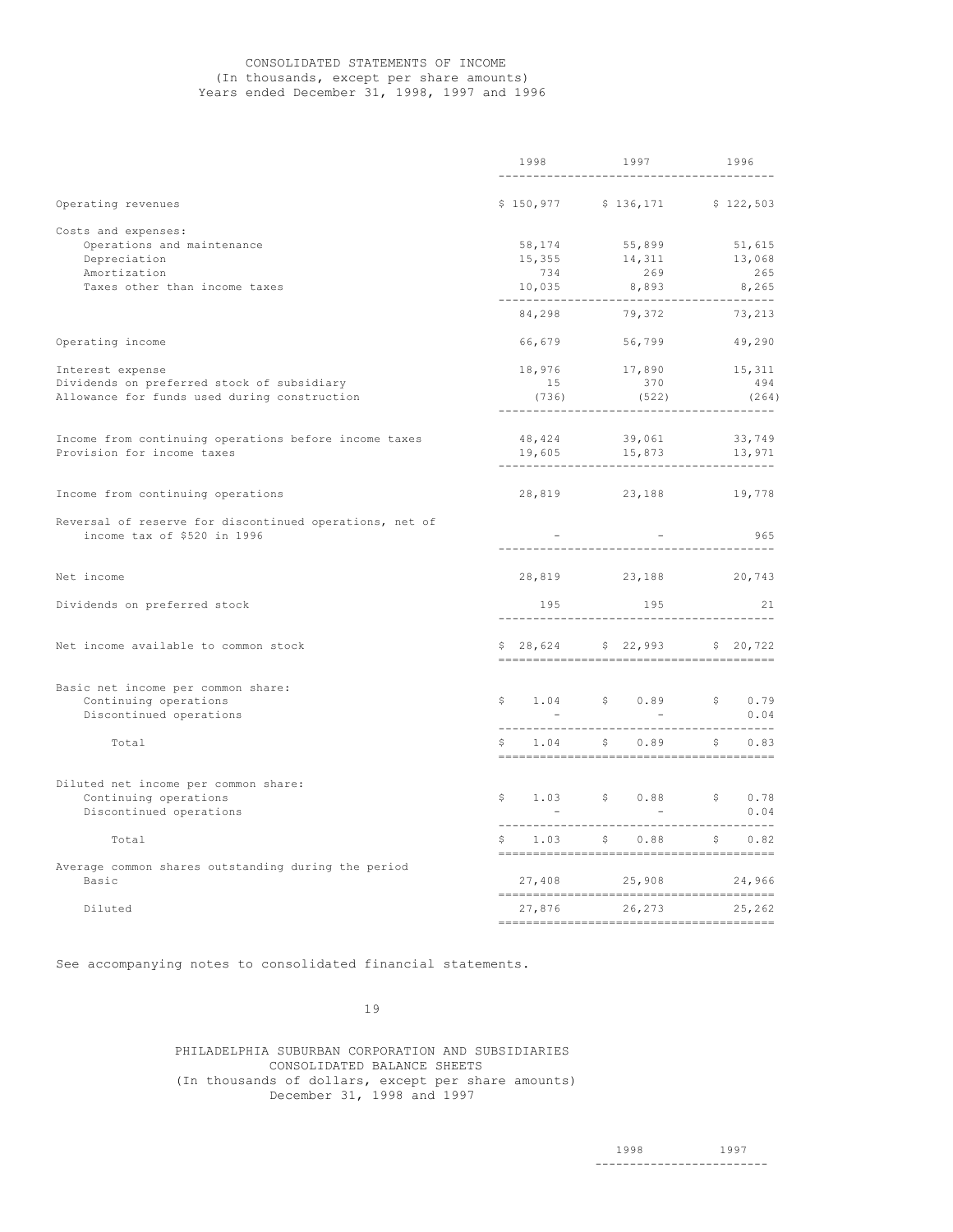| Assets                                                              |                             |                              |
|---------------------------------------------------------------------|-----------------------------|------------------------------|
| Property, plant and equipment, at cost                              | \$745,532 \$656,011         |                              |
| Less accumulated depreciation                                       |                             | 135,724 121,528              |
|                                                                     | __________________________  |                              |
|                                                                     |                             |                              |
| Net property, plant and equipment                                   |                             | 609,808 534,483              |
|                                                                     | ___________________________ |                              |
|                                                                     |                             |                              |
| Current assets:                                                     |                             |                              |
| Cash                                                                | 664                         | 680                          |
| Accounts receivable and unbilled revenue, net                       |                             | $664$ 680<br>27,231 23,534   |
|                                                                     |                             |                              |
| Inventory, materials and supplies                                   | $1,909$<br>1.152            | 1,847                        |
| Prepayments and other current assets                                | 1,152                       | 1,002                        |
|                                                                     | --------------------------  |                              |
| Total current assets                                                | 30,956                      | 27,063                       |
|                                                                     | -------------------------   |                              |
|                                                                     |                             |                              |
|                                                                     |                             |                              |
| Regulatory assets                                                   |                             | 53,578 51,203<br>7,108 5,723 |
| Deferred charges and other assets, net                              |                             |                              |
|                                                                     | --------------------------  |                              |
|                                                                     | \$701,450 \$618,472         |                              |
|                                                                     | -------------------------   |                              |
|                                                                     |                             |                              |
| Liabilities and Stockholders' Equity                                |                             |                              |
| Stockholders' equity:                                               |                             |                              |
| 6.05% Series B cumulative preferred stock                           | $$3,220$ $$3,220$           |                              |
| Common stock at \$.50 par value, authorized 100,000,000 shares,     |                             |                              |
| outstanding 27,726,654 and 26,210,654 in 1998 and 1997              |                             | 14,130 13,294                |
| Capital in excess of par value                                      |                             | 160,440 128,065              |
|                                                                     | 66,447                      | 56,136                       |
| Retained earnings                                                   |                             |                              |
| Treasury stock, 533,292 and 376,510 shares in 1998 and 1997         | (9, 478)                    | (5, 970)                     |
|                                                                     | --------------------------  |                              |
| Total stockholders' equity                                          | 234,759                     | 194,745                      |
|                                                                     | --------------------------  |                              |
|                                                                     |                             |                              |
|                                                                     |                             |                              |
|                                                                     |                             |                              |
| Long-term debt, excluding current portion                           |                             | 261,826 232,471              |
|                                                                     |                             |                              |
| Commitments                                                         |                             |                              |
|                                                                     |                             |                              |
| Current liabilities:                                                |                             |                              |
|                                                                     |                             |                              |
| Current portion of long-term debt and preferred stock of subsidiary | 2,452<br>5,305              | 6,662<br>$0,002$<br>10,400   |
| Loans payable                                                       |                             |                              |
| Accounts payable                                                    | 16,694                      | 10,259                       |
| Accrued interest                                                    | 4,453                       | 3,978                        |
| Accrued taxes                                                       | 5,991                       | 3,643                        |
| Other accrued liabilities                                           | 9,961                       | 9,755                        |
|                                                                     | __________________________  |                              |
|                                                                     |                             |                              |
| Total current liabilities                                           |                             | 44,856 44,697                |
|                                                                     | -------------------------   |                              |
|                                                                     |                             |                              |
| Deferred credits and other liabilities:                             |                             |                              |
| Deferred income taxes and investment tax credits                    |                             | 91, 128 83, 129              |
|                                                                     |                             |                              |
| Customers' advances for construction                                |                             | 35,853 31,902                |
| Other                                                               | 6,808                       | 6,588                        |
|                                                                     | __________________________  |                              |
| Total deferred credits and other liabilities                        | 133,789                     | 121,619                      |
|                                                                     | __________________________  |                              |
|                                                                     |                             |                              |
|                                                                     |                             |                              |
| Contributions in aid of construction                                |                             | 26,220 24,940                |
|                                                                     | --------------------------  |                              |
|                                                                     | \$701,450 \$618,472         |                              |
|                                                                     | -------------------------   |                              |
|                                                                     |                             |                              |

See accompanying notes to consolidated financial statements.

20

PHILADELPHIA SUBURBAN CORPORATION AND SUBSIDIARIES CONSOLIDATED STATEMENTS OF CAPITALIZATION (In thousands of dollars, except per share amounts) December 31, 1998 and 1997

> 1998 1997 ------------------------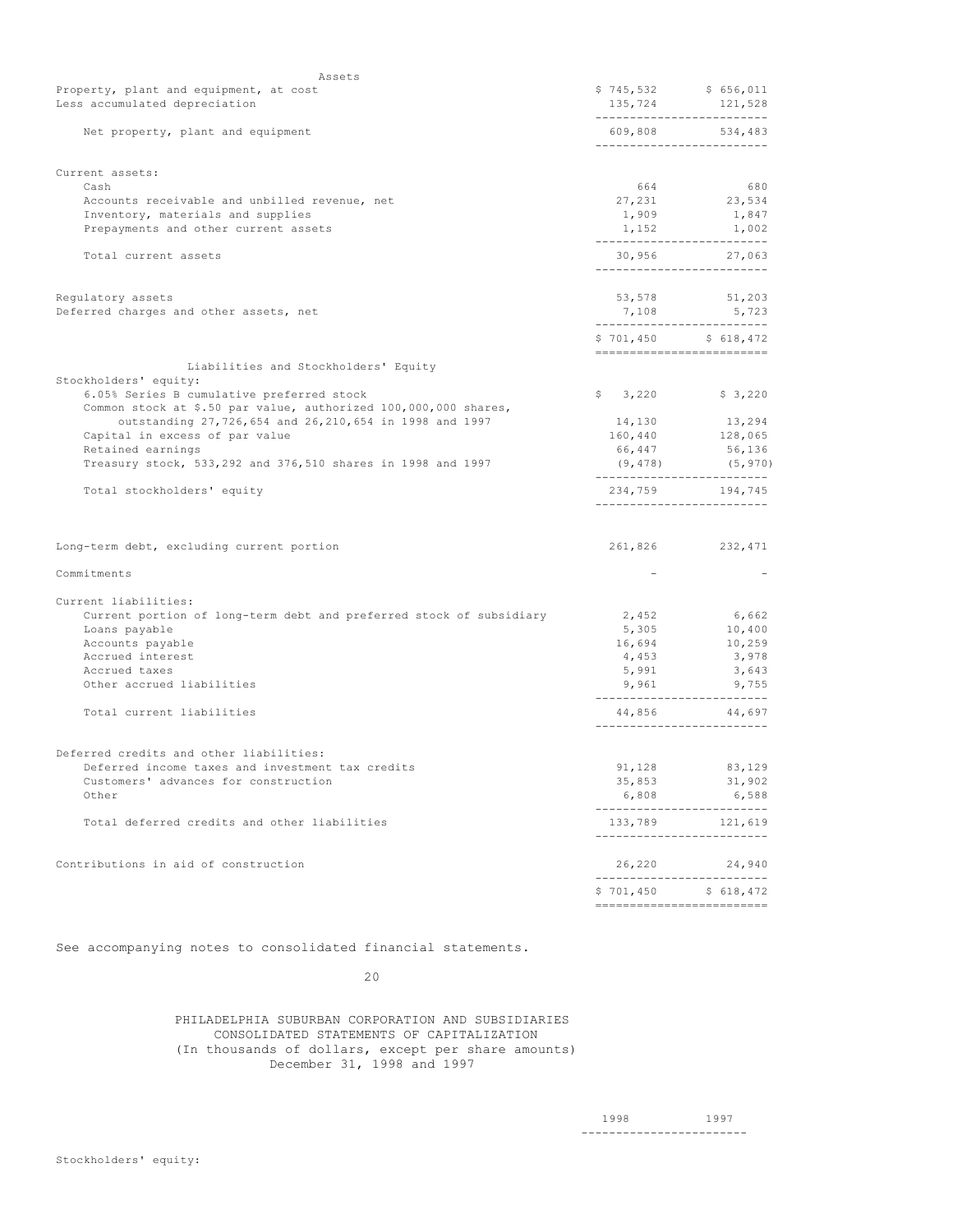| 6.05% Series B cumulative preferred stock<br>Common stock, \$.50 par value<br>Capital in excess of par value<br>Retained earnings<br>Treasury stock |               | $$3,220$ $$3,220$<br>14,130 13,294<br>160,440 128,065<br>66,447 56,136<br>$(9, 478)$ $(5, 970)$<br>------------------------- |
|-----------------------------------------------------------------------------------------------------------------------------------------------------|---------------|------------------------------------------------------------------------------------------------------------------------------|
| Total stockholders' equity                                                                                                                          |               | 234,759 194,745<br>-------------------------                                                                                 |
| Preferred stock of subsidiary with mandatory                                                                                                        |               |                                                                                                                              |
| redemption requirements                                                                                                                             |               | $-4,214$                                                                                                                     |
| Current portion of preferred stock of subsidiary                                                                                                    |               | $-4,214$                                                                                                                     |
|                                                                                                                                                     |               |                                                                                                                              |
|                                                                                                                                                     |               | ------------------------                                                                                                     |
|                                                                                                                                                     |               |                                                                                                                              |
| Long-term debt:                                                                                                                                     |               |                                                                                                                              |
| First Mortgage Bonds secured by utility plant:                                                                                                      |               |                                                                                                                              |
| Interest Rate Range                                                                                                                                 |               |                                                                                                                              |
| 5.50% to 5.99%                                                                                                                                      |               | 11,600 2,000                                                                                                                 |
| 6.00% to 6.49%                                                                                                                                      |               | 42,000 32,000                                                                                                                |
| 6.50% to 6.99%                                                                                                                                      |               | 55,200 55,200                                                                                                                |
| 7.00% to 7.49%                                                                                                                                      |               | 40,000 42,000                                                                                                                |
| 7.50% to 7.99%                                                                                                                                      |               | 15,000 15,000                                                                                                                |
| 9.00% to 9.49%                                                                                                                                      |               | 45,000 45,000                                                                                                                |
| 9.50% to 9.99%                                                                                                                                      |               | 15,000 15,000<br>__________________________                                                                                  |
| Total First Mortgage Bonds                                                                                                                          |               | 223,800 206,200                                                                                                              |
| Note payable to bank under revolving credit agreement, due March 2000                                                                               | 38,935 27,128 |                                                                                                                              |
| Installment note payable, 9%, due in equal annual payments through 2013                                                                             | 1,543 1,591   | -------------------------                                                                                                    |
|                                                                                                                                                     |               | 264, 278 234, 919                                                                                                            |
| Current portion of long-term debt                                                                                                                   |               | 2,452 2,448<br>------------------------                                                                                      |
| Long-term debt, excluding current portion                                                                                                           |               | 261,826 232,471<br>_________________________                                                                                 |
| Total capitalization                                                                                                                                |               | \$496,585 \$427,216                                                                                                          |
|                                                                                                                                                     |               | ------------------------                                                                                                     |

See accompanying notes to consolidated financial statements.

# 21

# PHILADELPHIA SUBURBAN CORPORATION AND SUBSIDIARIES CONSOLIDATED CASH FLOW STATEMENTS (In thousands of dollars) Years ended December 31, 1998, 1997 and 1996

|                                                                                       | 1998 1997 1996<br>------------------------------- |          |
|---------------------------------------------------------------------------------------|---------------------------------------------------|----------|
| Cash flows from operating activities:                                                 |                                                   |          |
| Income from continuing operations                                                     | $$28,819$ $$23,188$                               | \$19,778 |
| Adjustments to reconcile income from                                                  |                                                   |          |
| continuing operations to net cash                                                     |                                                   |          |
| flows from operating activities:                                                      |                                                   |          |
| Depreciation and amortization                                                         | 16,089 14,580 13,333                              |          |
| Deferred income taxes                                                                 | 5,016 4,331                                       | 3,287    |
| Net increase in receivables,                                                          |                                                   |          |
| inventory and prepayments                                                             | $(3, 857)$ $(1, 396)$                             | (517)    |
| Net increase in payables, accrued interest                                            |                                                   |          |
| and other accrued liabilities                                                         | 9,867 2,354 1,749                                 |          |
| Other                                                                                 | $(729)$ (680)                                     | 452      |
| Net cash flows from operating activities                                              | 55,205 42,377 38,082                              |          |
| Cash flows from investing activities:                                                 |                                                   |          |
| Property, plant and equipment additions,<br>including allowance for funds used during |                                                   |          |
| construction of \$736, \$522 and \$264                                                | $(58, 922)$ $(38, 960)$ $(31, 389)$               |          |
| Acquisitions of water and wastewater systems                                          | $(24, 498)$ $(1, 226)$ $(42, 122)$                |          |
| Other                                                                                 | $(965)$ (535)                                     | 2.4      |
| Net cash flows used in investing activities                                           | $(84, 385)$ $(40, 721)$ $(73, 487)$               |          |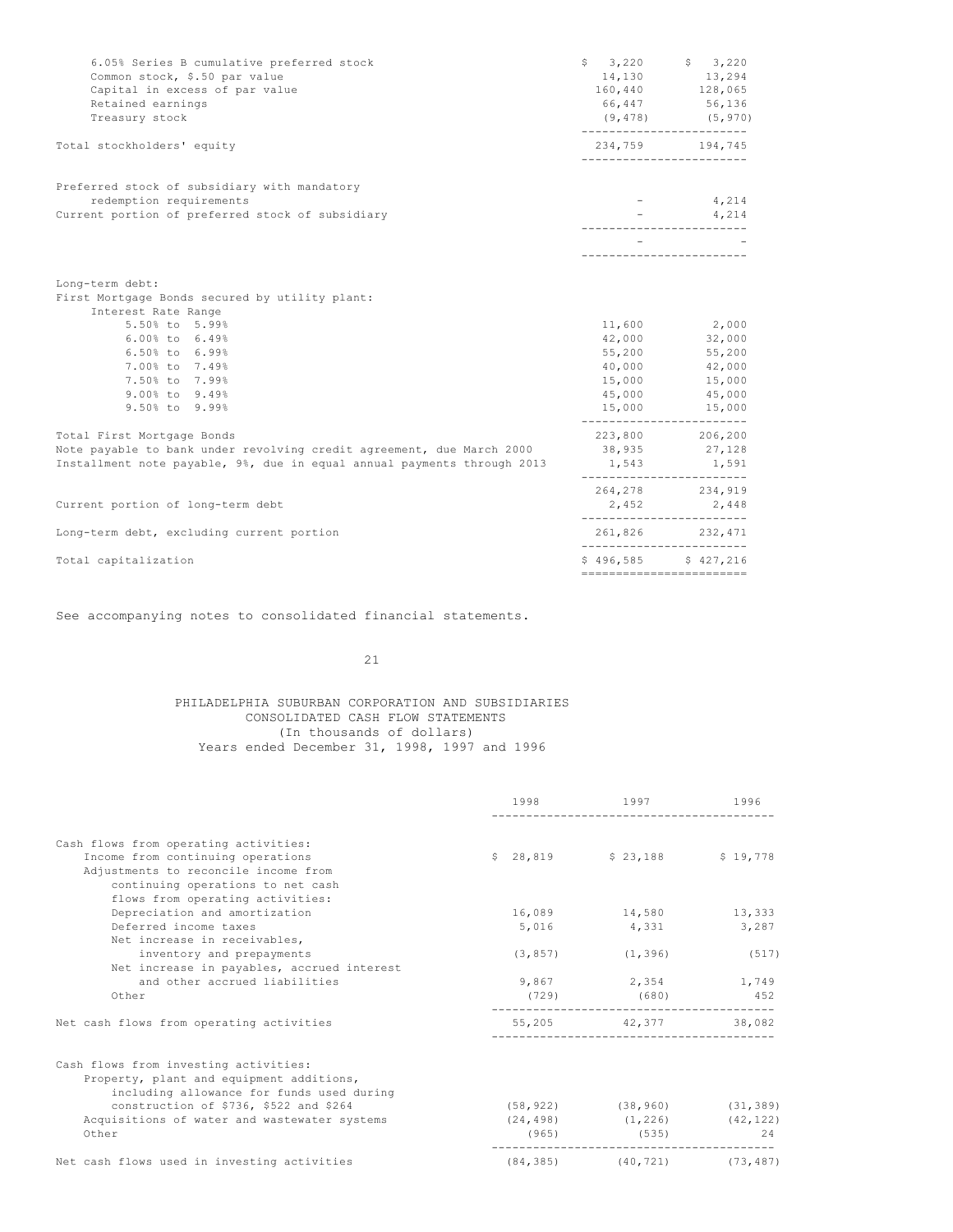|    |       | 577                                                                                                                                                                                                                                                                                                                                                                                   |
|----|-------|---------------------------------------------------------------------------------------------------------------------------------------------------------------------------------------------------------------------------------------------------------------------------------------------------------------------------------------------------------------------------------------|
|    |       |                                                                                                                                                                                                                                                                                                                                                                                       |
|    |       | (895)                                                                                                                                                                                                                                                                                                                                                                                 |
|    |       | 29,665 64,256                                                                                                                                                                                                                                                                                                                                                                         |
|    |       |                                                                                                                                                                                                                                                                                                                                                                                       |
|    |       |                                                                                                                                                                                                                                                                                                                                                                                       |
|    |       |                                                                                                                                                                                                                                                                                                                                                                                       |
|    |       | 10,695 14,651                                                                                                                                                                                                                                                                                                                                                                         |
|    |       |                                                                                                                                                                                                                                                                                                                                                                                       |
|    | (195) | (4)                                                                                                                                                                                                                                                                                                                                                                                   |
|    |       |                                                                                                                                                                                                                                                                                                                                                                                       |
|    |       |                                                                                                                                                                                                                                                                                                                                                                                       |
|    |       |                                                                                                                                                                                                                                                                                                                                                                                       |
|    |       |                                                                                                                                                                                                                                                                                                                                                                                       |
|    |       |                                                                                                                                                                                                                                                                                                                                                                                       |
|    |       |                                                                                                                                                                                                                                                                                                                                                                                       |
| S. |       |                                                                                                                                                                                                                                                                                                                                                                                       |
|    |       | 1,555 1,059<br>$(1, 984)$ $(3, 048)$ $(2, 909)$<br>$(5,095)$ 4,840<br>31,586<br>$(2, 448)$ $(25, 042)$ $(24, 094)$<br>$(4, 214)$ $(1, 428)$ $(1, 500)$<br>32,119<br>$(3, 801)$ $(2, 829)$ $(760)$<br>(195)<br>$(18, 313)$ $(16, 129)$ $(14, 795)$<br>$(46)$ $(82)$ $(167)$<br>29, 164 (2, 494) 34, 360<br>$-$ 176<br>$(16)$ $(838)$ $(869)$<br>680 1,518 2,387<br>664 \$ 680 \$ 1.518 |

See Summary of Significant Accounting Policies-Customers' Advances for Construction, Acquisitions and Employee Stock and Incentive Plans footnotes for description of non-cash investing and financing activities. See accompanying notes to consolidated financial statements.

22

#### PHILADELPHIA SUBURBAN CORPORATION AND SUBSIDIARIES

Notes to Consolidated Financial Statements (In thousands of dollars, except per share amounts)

# Summary of Significant Accounting Policies

Nature of Operations - The business of Philadelphia Suburban Corporation (the "Company") is conducted primarily through its subsidiary Philadelphia Suburban Water Company ("PSW"). PSW is a regulated public utility which supplies water to approximately 300,000 customers. The customers are residential, commercial and industrial in nature, and no single customer accounted for more than one percent of PSW's sales. The service territory of PSW covers a 481 square mile area located west and north of the City of Philadelphia. In addition, PSW provides water service to approximately 6,600 customers through an operating and maintenance contract with a municipal authority contiguous to its service territory. PSW is subject to regulation by the Pennsylvania Public Utility Commission ("PUC") which has jurisdiction with respect to rates, service, accounting procedures, issuance of securities, acquisitions and other matters.

On March 10, 1999, the Company completed a merger with Consumers Water Company ("CWC"). On the date of the merger, the Company issued 13,014,015 shares of Common Stock in exchange for all of the outstanding shares of CWC and CWC became a wholly-owned subsidiary of the Company. CWC owns 100% of the voting stock of four water companies and at least 96% of the voting stock of three water companies. These water companies operate 27 divisions providing water and wastewater service to approximately 226,000 customers in Pennsylvania, Ohio, Illinois, New Jersey and Maine. Because the merger was completed after December 31, 1998, the consolidated financial statements and footnotes contained in this report, unless indicated or captioned otherwise relate to the Company without consideration to the impact of the merger.

Consolidation - The consolidated financial statements include the accounts of the Company and its subsidiaries as of December 31, 1998, all of which are wholly-owned. All material intercompany accounts and transactions have been eliminated.

Recognition of Revenues - Revenues include amounts billed to customers on a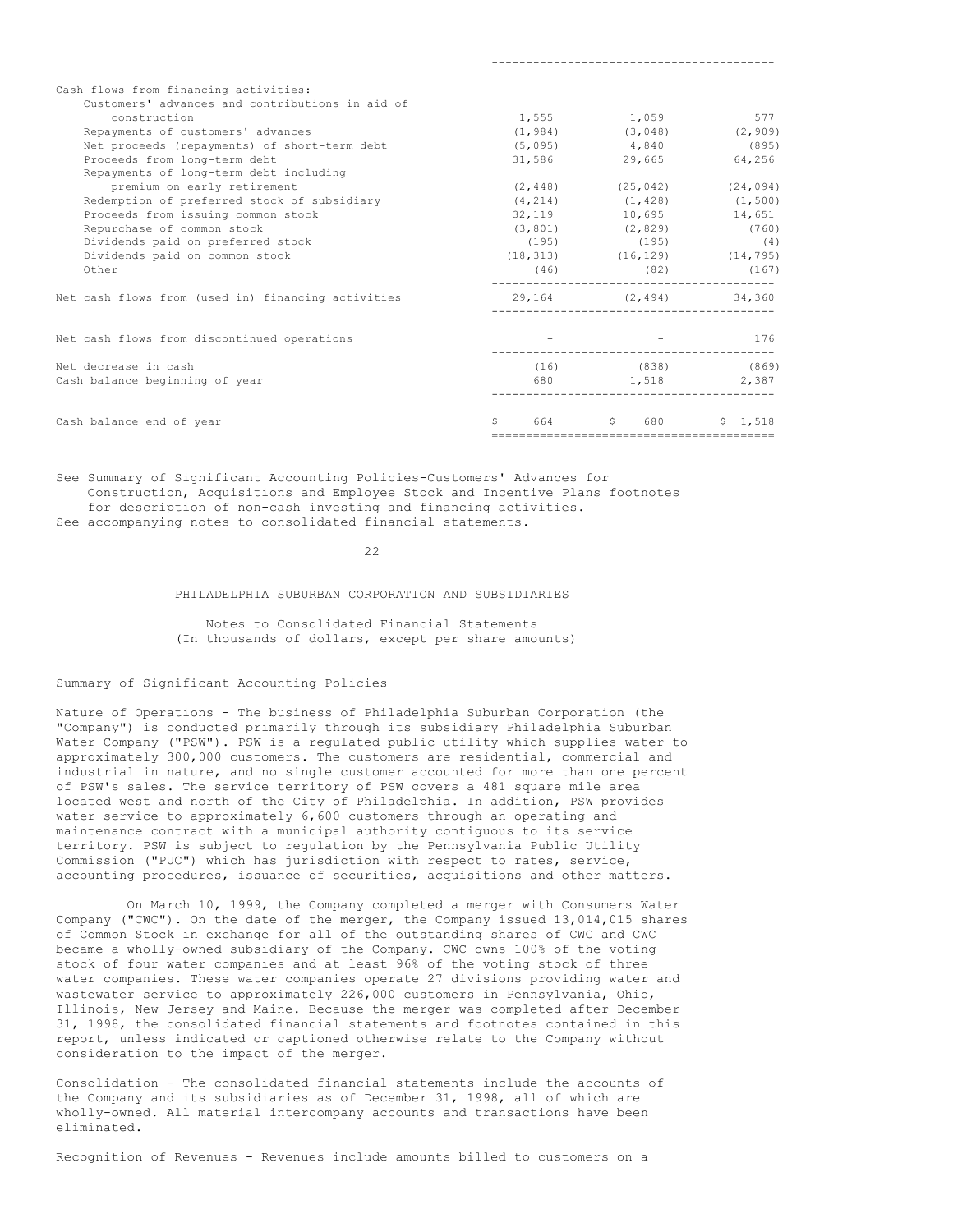cycle basis and unbilled amounts based on estimated usage from the latest billing to the end of the accounting period. Non-utility revenues are recognized when services are performed.

Property, Plant and Equipment and Depreciation - Property, plant and equipment consist primarily of utility plant. The cost of additions includes contracted cost, direct labor and fringe benefits, materials, overheads and, for certain utility plant, allowance for funds used during construction. Water systems acquired are recorded at estimated original cost of utility plant when first devoted to utility service and the applicable depreciation is recorded to accumulated depreciation. The difference between the estimated original cost, less applicable accumulated depreciation, and the purchase price is recorded as an acquisition adjustment within utility plant. At December 31, 1998, utility plant includes a credit acquisition adjustment of \$6,261, which is being amortized over 20 years. Consistent with PSW's rate settlements, \$448 was amortized during 1998, \$449 was amortized during 1997 and \$526 was amortized during 1996.

Utility expenditures for maintenance and repairs, including minor renewals and betterments, are charged to operating expenses in accordance with the Uniform System of Accounts prescribed by the PUC. The cost of new units of property and betterments are capitalized. When units of utility property are replaced, retired or abandoned, the recorded value thereof is credited to the asset account and such value, together with the net cost of removal, is charged to accumulated depreciation.

 $23$ 

#### PHILADELPHIA SUBURBAN CORPORATION AND SUBSIDIARIES

Notes to Consolidated Financial Statements (continued) (In thousands of dollars, except per share amounts)

The straight-line remaining life method is used to compute depreciation on utility plant. The straight-line method is used with respect to transportation and mechanical equipment, office equipment and laboratory equipment.

In accordance with the requirements of SFAS No. 121, "Accounting for the Impairment of Long-lived Assets and for Long-lived Assets to Be Disposed Of", the long-lived assets of the Company, which consist primarily of Utility Plant in Service and a regulatory asset, have been reviewed for impairment. There has been no change in circumstances or events that have occurred that require adjustments to the carrying values of these assets.

Allowance for Funds Used During Construction - The allowance for funds used during construction ("AFUDC") is a non-cash credit which represents the estimated cost of funds used to finance the construction of utility plant. AFUDC is applied to construction projects requiring more than one month to complete. No AFUDC is applied to projects funded by customer advances for construction or contributions in aid of construction. AFUDC includes the net cost of borrowed funds and a rate of return on other funds when used, and is recovered through water rates as the utility plant is depreciated. There was no AFUDC related to equity funds in any of the years presented.

Deferred Charges and Other Assets - Deferred bond and preferred stock issuance expenses are amortized by the straight-line method over the life of the related issues.

Call premiums related to the early redemption of long-term debt, along with the unamortized balance of the related issuance expense, are deferred and amortized over the life of the long-term debt used to fund the redemption.

Expenses associated with filing for rate increases are deferred and amortized over approximately 18 months. Other costs, for which PSW has received or expects to receive prospective rate recovery, are deferred and amortized over the period of rate recovery.

Income Taxes - The Company accounts for certain income and expense items in different time periods for financial reporting than for tax reporting purposes. Deferred income taxes are provided on the temporary differences between the tax basis of the assets and liabilities and the amounts at which they are carried in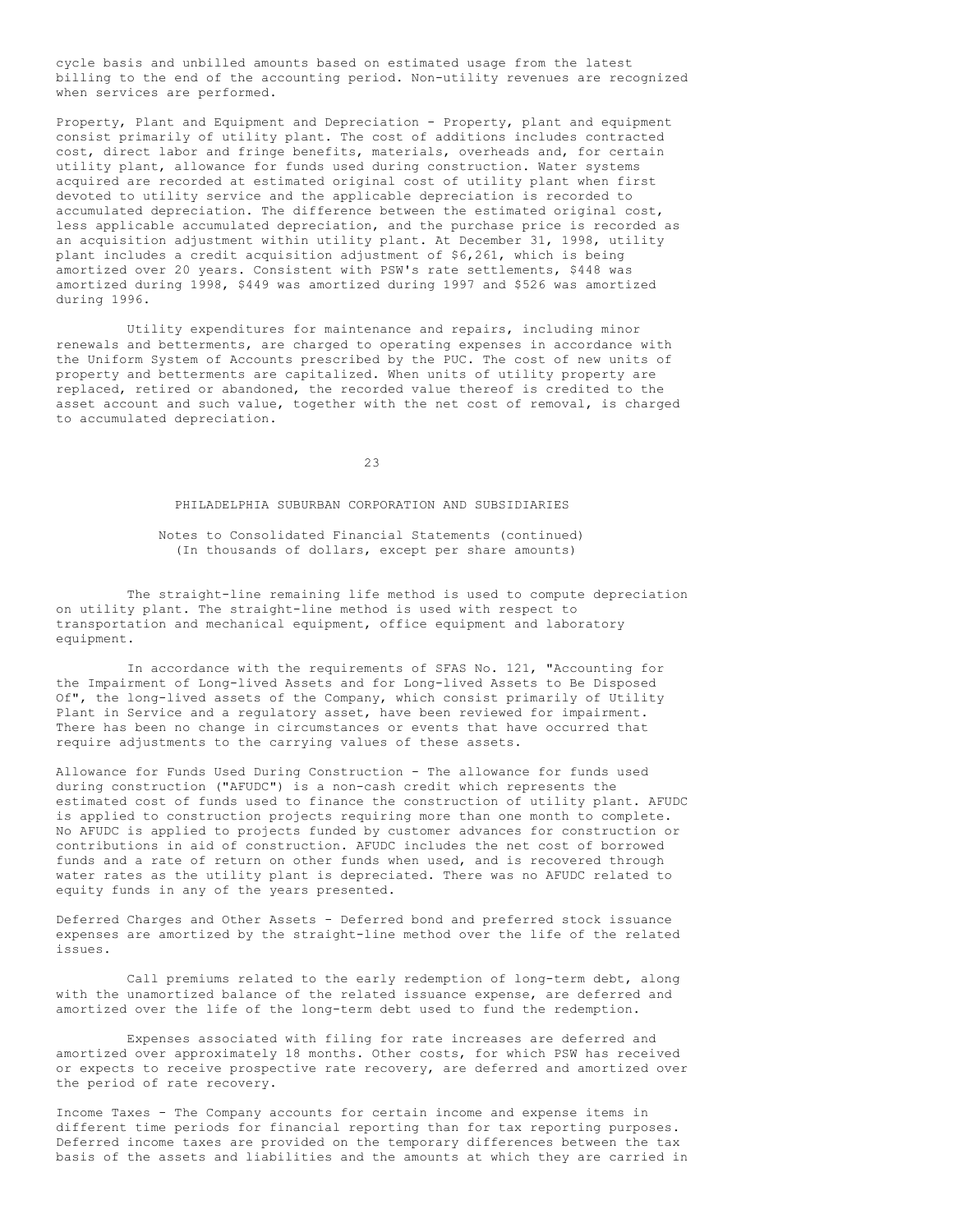the financial statements. These deferred income taxes are based on the enacted tax rates expected to be in effect when such temporary differences are projected to reverse.

Customers' Advances for Construction - Water mains or, in some instances, cash advances to reimburse PSW its costs to construct water mains, are contributed to PSW by customers, real estate developers and builders in order to extend water service to their properties. The value of these contributions is recorded as Customers' Advances for Construction. PSW makes refunds on these advances over a specific period of time based on operating revenues related to the main or as new customers are connected to and take service from the main. After all refunds are made, any remaining balance is transferred to Contributions in Aid of Construction. Non-cash property, in the form of water mains, has been received, generally from developers, as advances or contributions of \$5,498 in 1998 and \$3,997 in 1997.

Contributions in Aid of Construction - Contributions in aid of construction include direct non-refundable contributions and the portion of customers' advances for construction that become non-refundable.

24

## PHILADELPHIA SUBURBAN CORPORATION AND SUBSIDIARIES

### Notes to Consolidated Financial Statements (continued) (In thousands of dollars, except per share amounts)

Inventories, Materials and Supplies - Inventories are stated at cost, not in excess of market value. Cost is determined using the first-in, first-out method.

Stock-Based Compensation - The Company adopted SFAS No. 123, "Accounting for Stock-Based Compensation", electing the provision of the statement allowing it to continue its practice of not recognizing compensation expense related to granting of stock options to the extent that the option price of the underlying stock was equal to, or greater than, the market price on the date of option grant. Disclosure of the impact on the results of operations, had the Company elected to recognize compensation expense, is provided in the Employee Stock and Incentive Plans footnote as required by the Statement.

Use of Estimates in Preparation of Consolidated Financial Statements - The preparation of consolidated financial statements in conformity with generally accepted accounting principles requires management to make estimates and assumptions that affect the reported amounts of assets and liabilities and disclosure of contingent assets and liabilities at the date of the financial statements and the reported amounts of revenues and expenses during the reporting period. Actual results could differ from those estimates.

Reclassifications - Certain prior year amounts have been reclassified to conform with current year's presentation.

25

#### Merger with Consumers Water Company

On March 10, 1999, the Company completed a merger ("the Merger") with Consumers Water Company ("CWC"). The Merger was effected pursuant to a June 27, 1998 merger agreement, as amended and restated by the parties effective as of August 5, 1998. The Merger was completed after the transaction received the approvals from the state utility commissions in each state in which the companies operate. The shareholders of each company approved the Merger at special meetings held on November 16, 1998. Pursuant to the merger agreement, the Company issued 13,014,015 shares of common stock in exchange for all of the outstanding stock of CWC. CWC common shareholders received 1.432 shares of the Company's Common Stock for each CWC common share and CWC preferred shareholders received 5.649 shares of the Company's Common Stock for each preferred share. As a result of the Merger, CWC became a wholly-owned subsidiary of the Company. The Merger will be accounted for as a pooling-of-interests under Accounting Principles Board Opinion No. 16. CWC serves approximately 226,000 customers in service territories covering parts of Pennsylvania, Ohio, Illinois, New Jersey and Maine.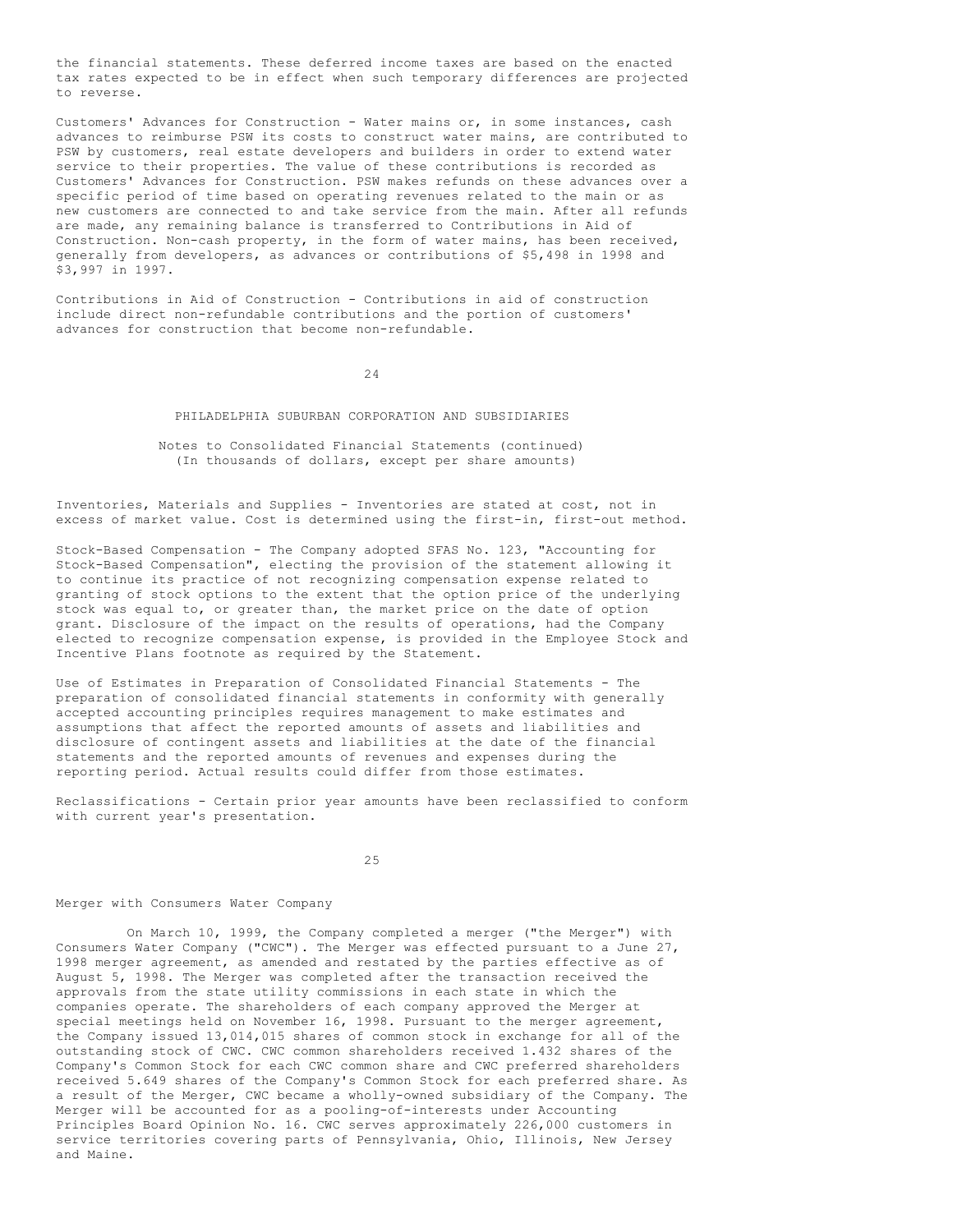The Company has deferred the merger-related costs paid during 1998, consisting primarily of fees for investment bankers, attorneys, accountants, financial printing and other administrative charges. In the first quarter of 1999, the Company will charge-off the merger-related costs paid in 1998 and 1999, and the restructuring costs that includes severance and other costs associated with the closing of CWC's corporate office. As of December 31, 1998, \$1,050 was deferred by PSC and the total charge for the Merger, including costs incurred by CWC, is expected to approximate \$9,700, net of tax benefits of \$1,000.

The following selected unaudited pro forma combined financial data has been derived from the historical financial statements of PSC and CWC and give effect to the Merger as though they have been combined at the beginning of the periods presented. This information is not necessarily indicative of the financial results that would have occurred had the Merger been consummated on the dates for which the merger is being given effect, or the merged companies' future financial results, and should be read in conjunction with the historical financial statements of PSC and CWC.

|                                                   | December 31,               |                    |  |
|---------------------------------------------------|----------------------------|--------------------|--|
|                                                   | 1998                       | 1997               |  |
|                                                   | (unaudited)<br>\$1,016,194 | \$952,626          |  |
| Net property, plant and equipment<br>Total assets | 1,156,733                  | 1,083,162          |  |
| Total long-term debt<br>Total capitalization      | 416,290<br>769,378         | 407,526<br>718,556 |  |

|                                      | Years ended December 31, |             |           |
|--------------------------------------|--------------------------|-------------|-----------|
|                                      | 1998                     | 1997        | 1996      |
|                                      |                          | (unaudited) |           |
| Operating revenues                   | \$250,718                | \$235,162   | \$216,313 |
| Operating income                     | 99,514                   | 89,269      | 78,008    |
| Income from continuing operations    | 45,015                   | 35,210      | 29,204    |
| Net income available to common stock | 44,820                   | 32,278      | 26,918    |
| Diluted net income per common share: |                          |             |           |
| Income from continuing operations    | 1.10                     | 0.90        | 0.77      |
| Net income                           | 1.10                     | 0.83        | 0.71      |

26

#### PHILADELPHIA SUBURBAN CORPORATION AND SUBSIDIARIES

Notes to Consolidated Financial Statements (continued) (In thousands of dollars, except per share amounts)

Income from continuing operations for 1998 includes the April 1998 net gain of \$3,903 (\$6,680 pre-tax) or \$0.10 per share on the sale of CWC's New Hampshire operations pursuant to the State's condemnation statute. The New Hampshire system had operating revenues of \$1,600 in 1998 prior to the sale, \$6,500 in 1997 and \$6,400 in 1996. During 1997, CWC discontinued the operations of its non-regulated technical service company, Consumers Applied Technologies, and recorded losses on discontinued operations of \$2,737 and \$3,230 in 1997 and 1996, respectively.

#### Acquisitions and Water Sale Agreements

During 1998, PSW made the following acquisitions and obtained related service territory rights: in January, the water utility assets of West Chester Municipal Authority; in June, the water utility assets of the Flying Hills Water Company; and at various times during 1998, the water utility assets of two small water systems and the origination of two long-term water sale agreements. The systems acquired in 1998 incorporate 17 square miles of service area near or adjacent to PSW's existing territory. The total purchase price for the four water systems acquired in 1998 was \$24,498 in cash and the issuance of 42,000 shares of the Company's common stock. The annual revenues from the acquired systems approximate \$4,800, and revenues included in the consolidated financial statements during the period owned by PSW were \$4,627. The annual revenues from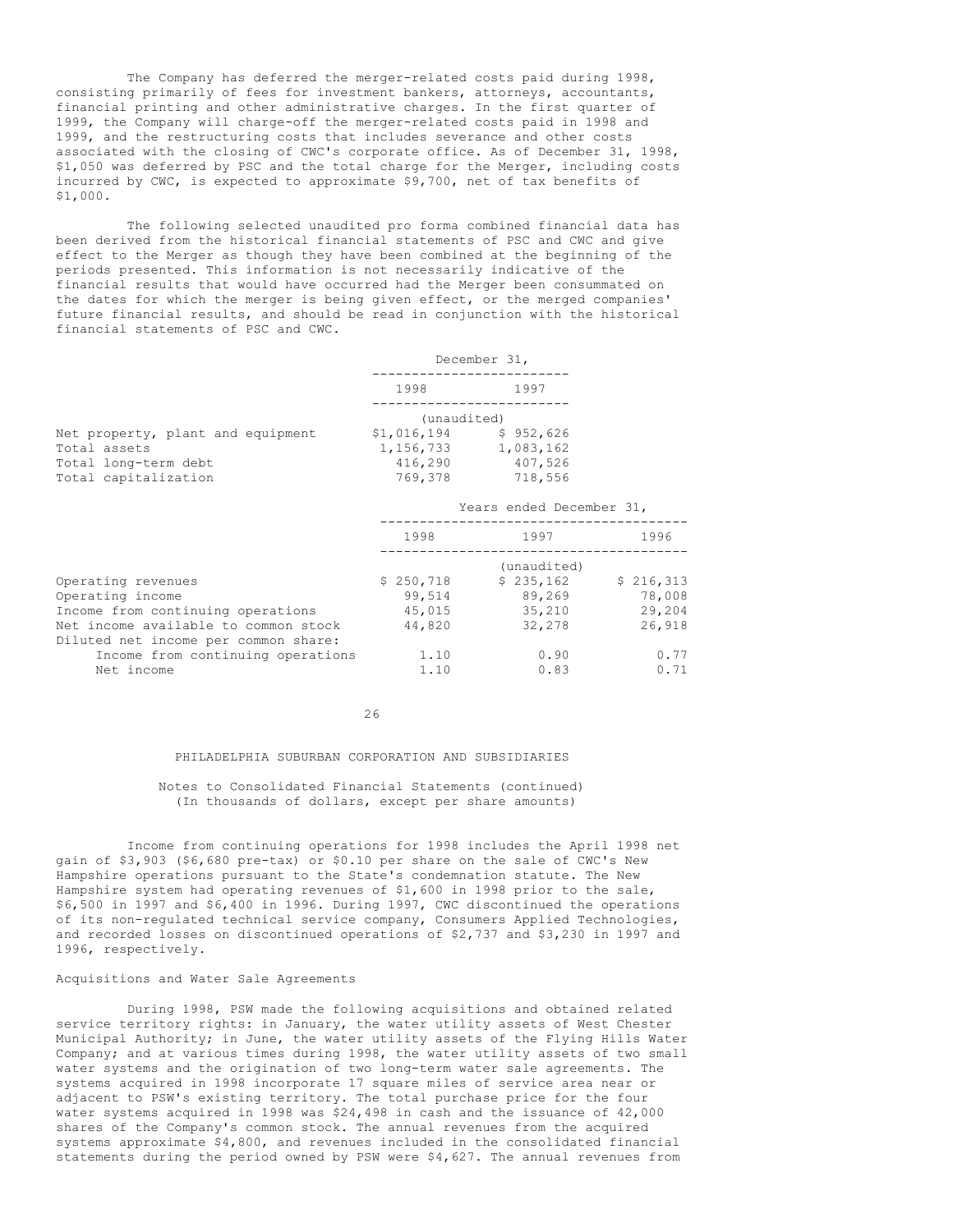the water sale agreements are expected to approximate \$500.

During 1997, PSW made the following acquisitions and obtained related service territory rights: in January, the water utility assets of Cherry Water Company; in September, the water utility assets of Perkiomen Township and in September, both the water and wastewater utility assets of the Peddler's View Utility Company. The systems acquired in 1997 incorporate two square miles of service area near PSW's existing territory. The total purchase price for the three water systems and wastewater system acquired in 1997 was \$1,226. Revenues included in the consolidated financial statements related to the systems acquired in 1997 were \$367 in 1998 and \$175 in 1997.

During 1996, PSW made the following acquisitions and obtained related service territory rights: in October the water utility assets of Hatboro Borough Authority; in November, Utility Group Services Corporation ("UGS") which owned three water utilities and a wastewater utility; in December, the water utility assets of Bristol Borough Water and Sewer Authority; and at various times during 1996 the water utility assets of three smaller water systems. The total purchase price for the eight water systems and wastewater system acquired in 1996 was \$47,889, including the issuance of \$3,220 of the Company's preferred stock and the assumption of \$2,547 in liabilities. These systems have a combined service territory of 64 square miles. Revenues included in the consolidated financial statements related to the systems acquired in 1996 were \$6,680 in 1998, \$5,902 in 1997 and \$466 in 1996.

27

#### PHILADELPHIA SUBURBAN CORPORATION AND SUBSIDIARIES

Notes to Consolidated Financial Statements (continued) (In thousands of dollars, except per share amounts)

Property, Plant and Equipment

|                                                                                                         | December 31,                |                              |  |
|---------------------------------------------------------------------------------------------------------|-----------------------------|------------------------------|--|
|                                                                                                         | 1998                        | 1997                         |  |
| Utility plant and equipment<br>Utility construction work in progress<br>Non-utility plant and equipment | \$735,813<br>7,449<br>2,270 | \$641,303<br>12,426<br>2,282 |  |
| Total property, plant and equipment                                                                     | \$745,532                   | \$656,011                    |  |

Depreciation is computed based on estimated useful lives of 5 to 110 years for utility plant and 3 to 10 years for both utility transportation and mechanical equipment and all non-utility plant and equipment.

Accounts Receivable

|                                                         | December 31,              |                          |  |
|---------------------------------------------------------|---------------------------|--------------------------|--|
|                                                         | 1998                      | 1997                     |  |
| Billed water revenue<br>Unbilled water revenue<br>Other | \$12,911<br>14,349<br>471 | \$9,230<br>13,949<br>855 |  |
| Less allowance for doubtful accounts                    | 27,731<br>500             | 24,034<br>500            |  |
| Net accounts receivable                                 | \$27,231                  | \$23,534                 |  |

All of the Company's customers are located in southeastern Pennsylvania. No single customer accounted for more than one percent of the Company's sales in 1998 or 1997 and no account receivable from any customer exceeded one percent of the Company's total stockholders' equity.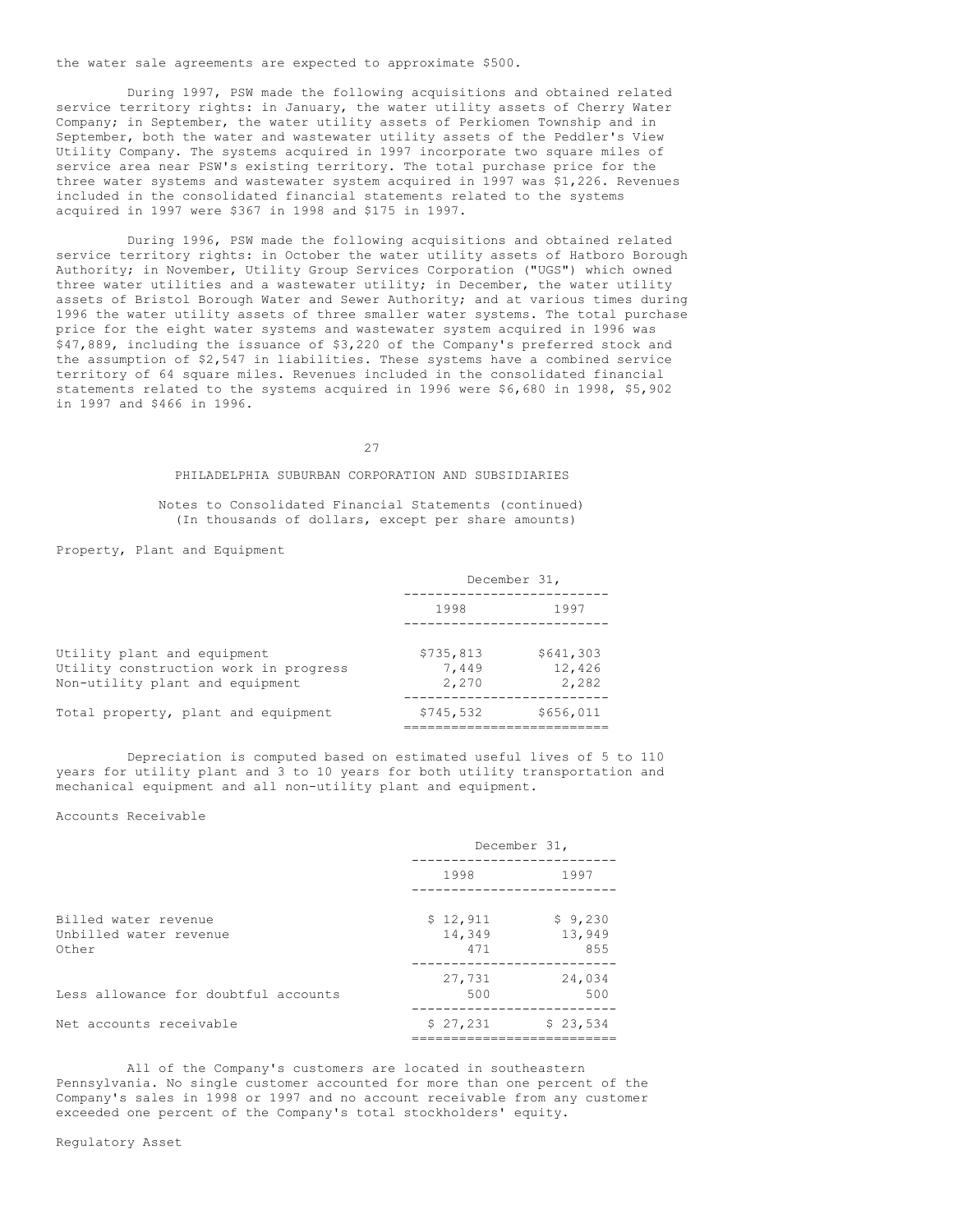The regulatory asset represents costs that have been prudently incurred and are expected to be fully recovered in future rates. The two components of this asset are deferred income taxes and postretirement benefits other than pensions. Items giving rise to deferred state income taxes, as well as a portion of deferred Federal income taxes related to certain differences between tax and book depreciation expense, are recognized in the rate setting process on a cash or flow-through basis and will be recovered as they reverse. The portion of the asset related to postretirement benefits other than pensions represents costs that were deferred during the period that the accrual method of accounting for these benefits was adopted in 1993 and the recognition of the accrual method in the Company's rates in 1994. Amortization of the amount deferred for postretirement benefits other than pensions began in 1994 and is currently being recovered in rates.

|                                                             | December 31,      |                   |
|-------------------------------------------------------------|-------------------|-------------------|
|                                                             | 1998              | 1997              |
| Income taxes<br>Postretirement benefits other than pensions | \$51,764<br>1,814 | \$49,229<br>1,974 |
|                                                             | \$53,578          | \$51,203          |

28

# PHILADELPHIA SUBURBAN CORPORATION AND SUBSIDIARIES

Notes to Consolidated Financial Statements (continued) (In thousands of dollars, except per share amounts)

## Income Taxes

Total income tax expense is allocated as follows:

|                                                                                                            | Years Ended December 31, |          |          |
|------------------------------------------------------------------------------------------------------------|--------------------------|----------|----------|
|                                                                                                            | 1998                     | 1997     | 1996     |
| Income from continuing operations<br>Common stockholders' equity related<br>to stock option activity which | \$19,605                 | \$15,873 | \$13,971 |
| reduces taxable income                                                                                     | (402)                    | (401)    | (126)    |
| Discontinued operations                                                                                    |                          |          | 520      |
|                                                                                                            | \$19,203                 | \$15,472 | \$14,365 |
|                                                                                                            |                          |          |          |

Income tax expense attributable to income from continuing operations consists of:

|                               | Years Ended December 31, |                  |                  |  |  |
|-------------------------------|--------------------------|------------------|------------------|--|--|
|                               | 1998                     | 1997             | 1996             |  |  |
| Current:                      |                          |                  |                  |  |  |
| Federal<br>State              | \$10,559<br>4,030        | \$8,742<br>2,800 | \$8,084<br>2,600 |  |  |
|                               | 14,589                   | 11,542           | 10,684           |  |  |
| Deferred:<br>Federal<br>State | 4,934<br>82              | 4,004<br>327     | 3,002<br>285     |  |  |
|                               | 5,016                    | 4,331            | 3,287            |  |  |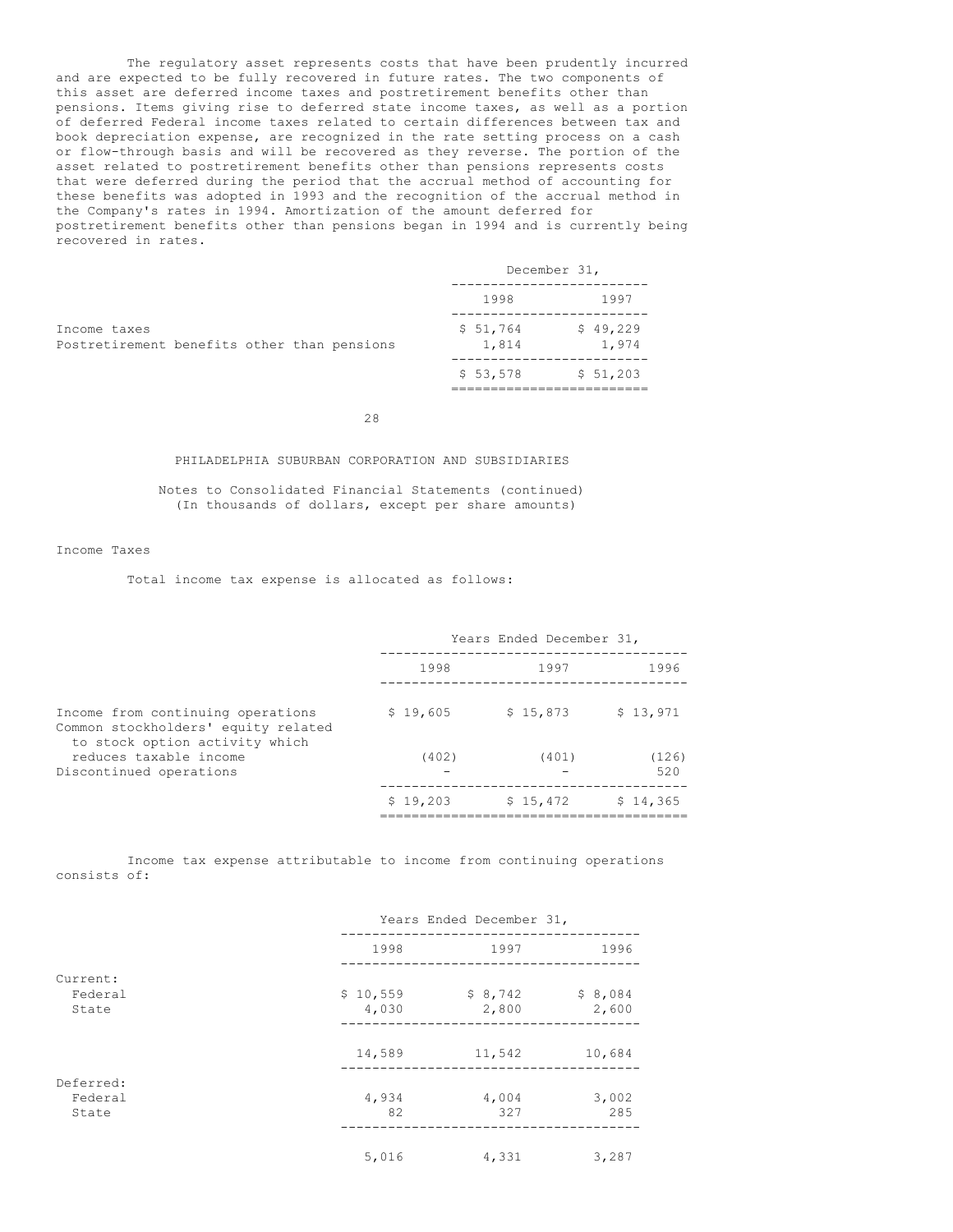| \$19,605 |  | \$15,873 | \$13,971 |
|----------|--|----------|----------|
|          |  |          |          |

The significant components of deferred income tax expense are as follows:

| Years Ended December 31, |       |                                                                  |  |
|--------------------------|-------|------------------------------------------------------------------|--|
| 1998                     |       | 1996                                                             |  |
|                          |       | \$2,458                                                          |  |
| (100)                    | (105) | (115)                                                            |  |
| $20^{\circ}$             | 35    | 40                                                               |  |
|                          |       |                                                                  |  |
| 1,366                    | 860   | 770                                                              |  |
|                          |       |                                                                  |  |
|                          | (151) | (91)                                                             |  |
| 352                      | 556   | 196                                                              |  |
| (1, 240)                 | (172) | 29                                                               |  |
|                          |       |                                                                  |  |
|                          |       | 1997<br>$$5,333$ $$3,308$<br>(715)<br>$$5,016$ $$4,331$ $$3,287$ |  |

The statutory Federal tax rate is 35% and the Pennsylvania Corporate Net Income Tax rate is 9.99% for all years presented.

## 29

## PHILADELPHIA SUBURBAN CORPORATION AND SUBSIDIARIES

Notes to Consolidated Financial Statements (continued) (In thousands of dollars, except per share amounts)

The reasons for the differences between amounts computed by applying the statutory Federal income tax rate to income from continuing operations before Federal tax and the actual Federal tax expense are as follows:

|                                                                                  |       | Years Ended December 31,   |          |  |  |
|----------------------------------------------------------------------------------|-------|----------------------------|----------|--|--|
|                                                                                  | 1998  | 1997                       | 1996     |  |  |
| Computed Federal tax expense at statutory rate                                   |       | $$15,441$ $$12,508$        | \$10,795 |  |  |
| Increase (decrease) in tax expense for items to be<br>recovered in future rates: |       |                            |          |  |  |
| Depreciation expense                                                             | 66    | 70                         | 179      |  |  |
| Losses on asset disposals                                                        |       | (2)                        | (12)     |  |  |
| Amortization of deferred investment tax credits                                  | (100) | (105)                      | (115)    |  |  |
| Preferred stock dividend                                                         | 73    | 197                        | 180      |  |  |
| Other, net                                                                       | 13    | 78                         | 59       |  |  |
| Actual Federal tax expense                                                       |       | \$15,493 \$12,746 \$11,086 |          |  |  |
|                                                                                  |       |                            |          |  |  |

The tax effects of temporary differences between book and tax accounting that give rise to the deferred tax assets and deferred tax liabilities are as follows: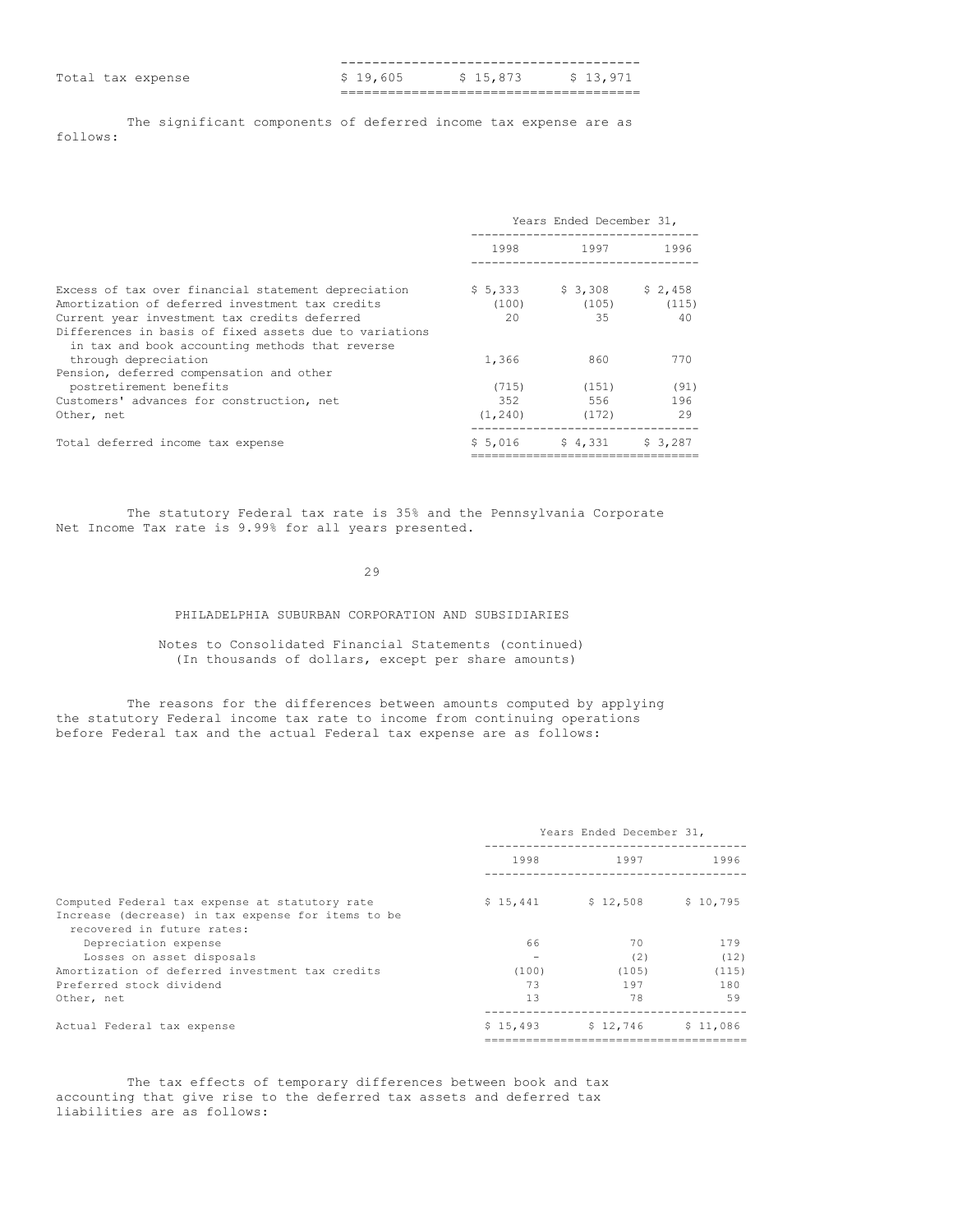|                                                                                                                                                                                                                                                                             |     | December 31,                                     |
|-----------------------------------------------------------------------------------------------------------------------------------------------------------------------------------------------------------------------------------------------------------------------------|-----|--------------------------------------------------|
|                                                                                                                                                                                                                                                                             |     | 1998 1997                                        |
| Deferred tax assets:<br>Customers' advances for construction<br>Costs expensed for book not deducted                                                                                                                                                                        |     | $$8,827$ $$9,198$                                |
| for tax, principally accrued expenses<br>and bad debt reserves<br>Other                                                                                                                                                                                                     | 406 | 2,728 2,393<br>642                               |
| Total gross deferred tax assets                                                                                                                                                                                                                                             |     | 11,961 12,233                                    |
| Deferred tax liabilities:<br>Utility plant, principally due to<br>depreciation and differences in the basis<br>of fixed assets due to variation in tax<br>and book accounting<br>Deferred taxes associated with the gross-up<br>of revenues necessary to recover, in rates, |     | 71,888<br>78,711                                 |
| the effect of temporary differences<br>Deferred investment tax credit<br>Other                                                                                                                                                                                              |     | 20,240 18,937<br>4, 138 4, 218<br>319            |
| Total gross deferred tax liabilities                                                                                                                                                                                                                                        |     | 103,089 95,362                                   |
| Net deferred tax liability                                                                                                                                                                                                                                                  |     | $$91,128$ $$83,129$<br>========================= |

The Company made income tax payments, which include amounts related to discontinued operations, of \$11,273, \$11,346 and \$10,199 in 1998, 1997 and 1996, respectively. The Company's Federal income tax returns for all years through 1995 have been closed.

30

#### PHILADELPHIA SUBURBAN CORPORATION AND SUBSIDIARIES

Notes to Consolidated Financial Statements (continued) (In thousands of dollars, except per share amounts)

#### Commitments

PSW maintains agreements with the Chester Water Authority and the Bucks County Water and Sewer Authority for the purchase of water to supplement its water supply, particularly during periods of peak demand. The agreements stipulate purchases of minimum quantities of water to the year 2017. The estimated annual commitments related to such purchases total approximately \$2,852 through 2003. PSW purchased approximately \$3,012, \$2,978 and \$2,889 of water under these agreements during the years ended December 31, 1998, 1997 and 1996, respectively.

PSW leases motor vehicles and other equipment under operating leases that are noncancelable and expire on various dates through 2003. During the next five years, \$2,325 of future minimum lease payments are due: \$990 in 1999, \$671 in 2000, \$509 in 2001, \$120 in 2002 and \$35 in 2003. PSW leases parcels of land on which its Media treatment plant and other facilities are situated and adjacent parcels that are used for watershed protection. The operating lease is noncancelable, expires in 2045 and contains certain renewal provisions. The lease is subject to an adjustment every five years based on changes in the Consumer Price Index. During each of the next five years, \$292 of lease payments for land, subject to the aforesaid adjustment, are due.

Rent expense was \$1,504, \$1,334 and \$1,332 for the years ended December 31, 1998, 1997 and 1996, respectively.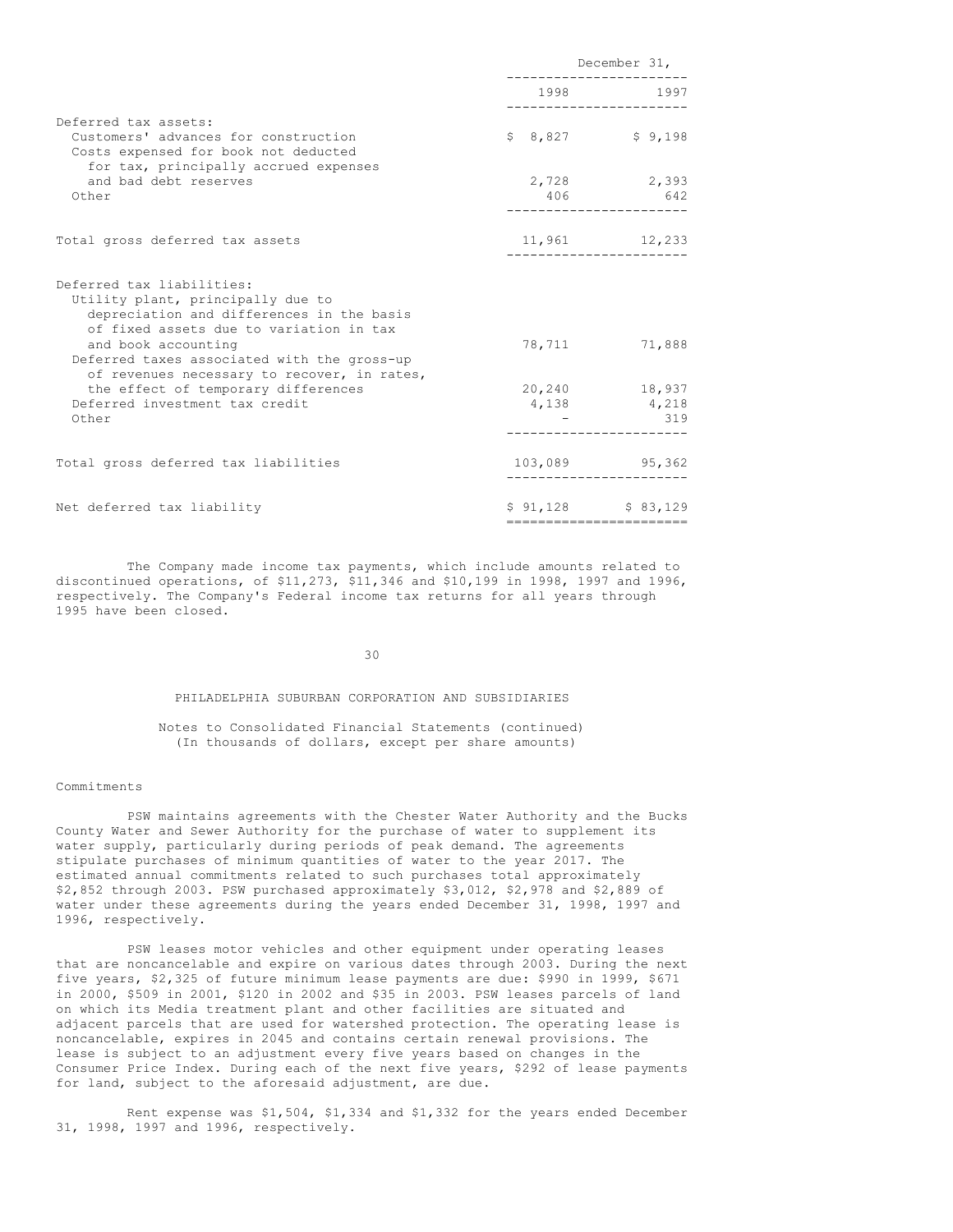## Long-term Debt and Loans Payable

The Consolidated Statements of Capitalization provides a summary of long-term debt and loans outstanding as of December 31, 1998 and 1997. The supplemental indentures with respect to certain issues of the First Mortgage Bonds restrict the ability of PSW to declare dividends, in cash or property, or repurchase or otherwise acquire PSW's stock. As of December 31, 1998, approximately \$133,000 of retained earnings were free of these restrictions. Certain supplemental indentures also prohibit PSW from making loans to or purchasing the stock of the Company.

Annual sinking fund payments are required for certain issues of First Mortgage Bonds by the supplemental indentures. Excluding amounts due under PSW's revolving credit agreement, the Company's future sinking fund payments and debt maturities are as follows:

| Interest Rate Range | 1999       | 2000                     | 2001      | 2002      | 2003     | Thereafter |
|---------------------|------------|--------------------------|-----------|-----------|----------|------------|
|                     |            |                          |           |           |          |            |
| 5.50% to<br>5.99%   | \$.<br>400 | S<br>400                 | 400<br>S. | 400<br>S. | \$10,000 | \$         |
| $6.00%$ to<br>6.49% |            | $\overline{\phantom{0}}$ | -         | 10,000    | -        | 32,000     |
| 6.50% to<br>6.99%   |            |                          |           |           | 10,400   | 44,800     |
| 7.00% to<br>7.49%   | 2,000      | 2,000                    | 2,000     | 2,000     | 12,000   | 20,000     |
| 7.50% to<br>7.99%   |            |                          |           |           |          | 15,000     |
| $9.00%$ to<br>9.49% | 52         | 57                       | 62        | 467       | 474      | 45,431     |
| 9.50% to<br>9.99%   |            |                          |           | -         |          | 15,000     |
|                     |            |                          |           |           |          |            |
| Total               | \$2,452    | \$2,457                  | \$2,462   | \$12,867  | \$32,874 | \$172,231  |
|                     |            |                          |           |           |          |            |

# 31

#### PHILADELPHIA SUBURBAN CORPORATION AND SUBSIDIARIES

# Notes to Consolidated Financial Statements (continued) (In thousands of dollars, except per share amounts)

In July 1997, PSW established a two-year \$150,000 medium-term note program providing for the issuance of long-term debt with maturities ranging between one and 35 years at fixed rates of interest, as determined at the time of issuance. This program replaced a similar program that expired in March 1997. The notes issued under this program are secured by the Thirty-First Supplement to the trust indenture relating to PSW's First Mortgage Bonds. In January 1998, PSW issued First Mortgage Bonds through the program as follows: \$10,000 6.14% Series due 2008 and \$10,000 5.8% Series due 2003. During 1997, First Mortgage Bond issuances through these programs were as follows: \$10,000 in March 1997, 7.06% Series due 2004; \$10,000 in July 1997, 6.75% Series due 2007; and \$10,000 in October 1997, 6.3% Series due 2002. The proceeds from these issuances were used to fund acquisitions and for PSW's ongoing capital program.

In January 1999, PSW issued a First Mortgage Bond of \$10,000 5.85% Series due 2004 through the medium-term note program. Proceeds from this issue were used to reduce the balance of PSW's revolving credit facility.

PSW has a \$50,000 revolving credit agreement due January 2000 with four banks. Interest under this facility is based, at PSW's option, on the prime rate, an adjusted federal funds rate, an adjusted certificate of deposit rate corresponding to the interest period selected, an adjusted Euro-Rate corresponding to the interest period selected or at rates offered by the banks. This agreement restricts the total amount of short-term borrowings of PSW. A commitment fee of 1/8 of 1% is charged on the unused portion of the loan. The average cost of borrowing under this facility was 5.97% and 6.08%, and the average borrowing was \$29,015 and \$36,746, during 1998 and 1997, respectively. The maximum amount outstanding at the end of any one month was \$38,935 in 1998 and \$46,968 in 1997.

At December 31, 1998 and 1997, the Company and PSW had combined short-term lines of credit of \$16,000. In February 1999, the Company's short-term lines of credit were increased by \$3,000. Funds borrowed under these lines are classified as loans payable and are used to provide working capital.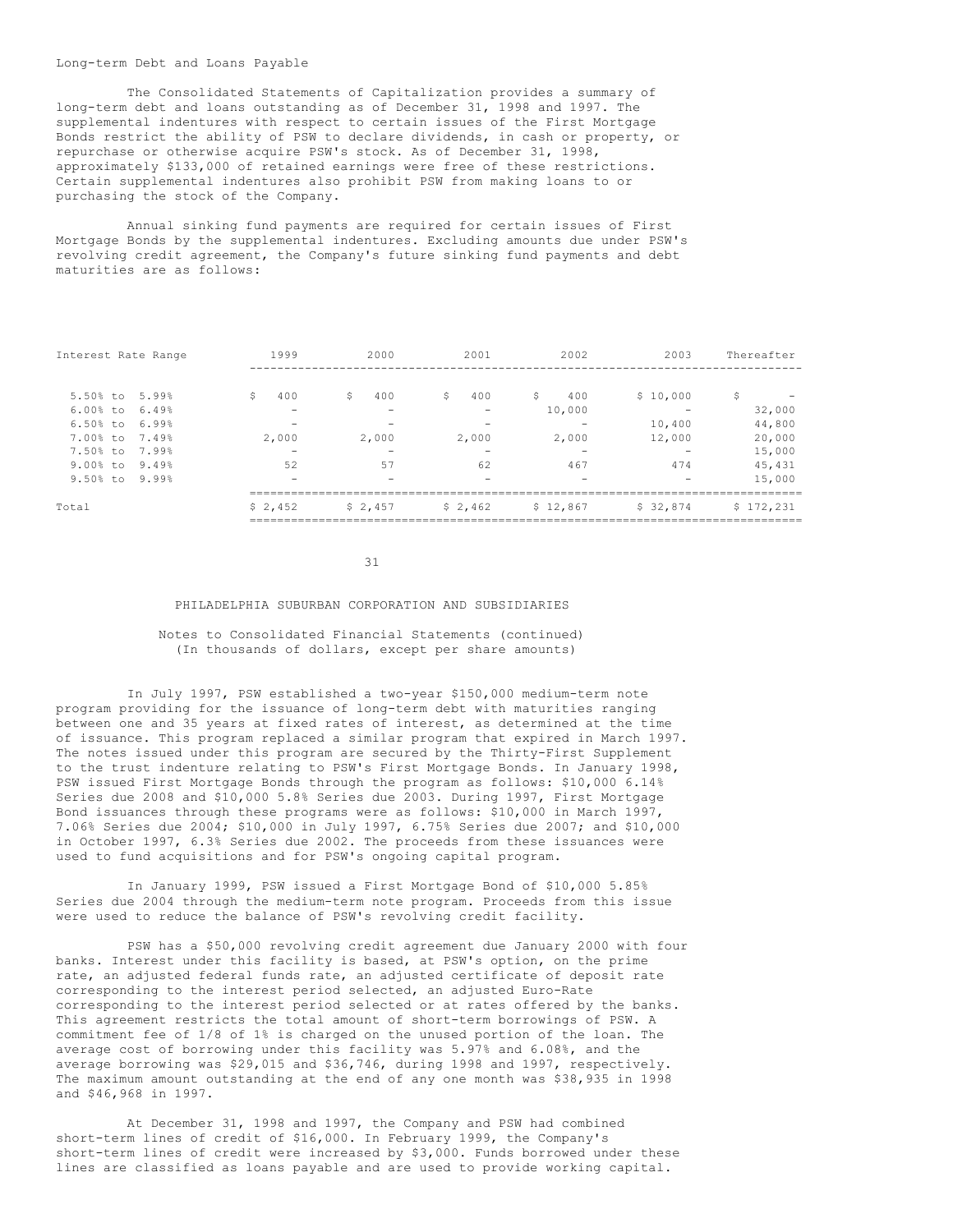The average borrowing under the lines was \$5,995 and \$8,009 during 1998 and 1997, respectively. The maximum amount outstanding at the end of any one month was \$10,670 in 1998 and \$10,840 in 1997. Interest under the lines is based at the Company's option, depending on the line, on the prime rate, an adjusted Euro-Rate, an adjusted federal funds rate or at rates offered by the banks. The average cost of borrowings under all lines during 1998 and 1997 was 5.98% and 6.13%, respectively.

The total amount of interest paid on all borrowings, net of amounts capitalized, was \$17,857, \$17,445 and \$15,483 in 1998, 1997 and 1996, respectively. The pro forma weighted cost of long-term debt at December 31, 1998 and 1997 was 7.18% and 7.52%, respectively.

32

## PHILADELPHIA SUBURBAN CORPORATION AND SUBSIDIARIES

Notes to Consolidated Financial Statements (continued) (In thousands of dollars, except per share amounts)

## Preferred Stock of Subsidiary with Mandatory Redemption Requirements

PSW is authorized to issue up to 1,000,000 shares of preferred stock, with stated par value, in one or more series. In 1991, PSW issued 100,000 shares of 8.66% Series 1 Cumulative Preferred Stock, at par value of \$100 per share in a private placement. In December 1997, PSW called all of the remaining shares of its preferred stock for retirement in January 1998. As of December 31,1997, \$4,214 has been classified as the current portion of preferred stock.

#### Fair Value of Financial Instruments

The carrying amount of current assets and liabilities that are considered financial instruments approximates their fair value as of the dates presented. The carrying amount and estimated fair value of the Company's long-term debt as of December 31, 1998 is \$264,278 and \$290,275, respectively. The fair value of long-term debt has been determined by discounting the future cash flows using current market interest rates for similar financial instruments of the same duration.

The Company's customers' advances for construction and related tax deposits have carrying values of \$30,032 and \$5,821, respectively at December 31, 1998. Their relative fair values cannot be accurately estimated since future refund payments depend on several variables, including new customer connections, customer consumption levels and future rate increases. Portions of these non-interest bearing instruments are payable annually through 2019 and amounts not paid by the contract expiration dates become non-refundable. The fair value of these amounts would, however, be less than their carrying value due to the non-interest bearing feature.

## Stockholders' Equity

At December 31, 1998, the Company had 1,770,819 shares of Series Preferred Stock with a \$1.00 par value authorized, of which 100,000 shares are designated as Series A Preferred Stock. During 1996, the Company designated 32,200 shares as Series B Preferred Stock, \$1.00 par value. The Series A Preferred Stock, as well as the undesignated shares of Series Preferred Stock, remains unissued. In 1996, the Company issued all of the 6.05% Series B Preferred Stock in connection with the acquisition of UGS. The Series B Preferred Stock is recorded on the balance sheet at its liquidation value of \$100 per share. Dividends on the Series B Preferred Stock are cumulative and payable quarterly. PSC may not pay dividends on common stock unless provision has been made for payment of the preferred dividends. Under the provisions of this issue, the holders may redeem the shares, in whole or in part, at the liquidation value beginning December 1, 1998 and the Company may redeem up to 20% of this issue each year beginning December 1, 2001 and, at the holders' option, this redemption may be made in cash or through the issuance of debt with a five year maturity at an interest rate of 6.05%. As of December 31, 1998, all dividends have been provided for. In December 1998, 14,600 shares of this issue were called for early redemption by the holders. In January 1999, these shares were redeemed in cash at the liquidation value of \$100 per share.

In November 1998, the Company's shareholders approved an increase in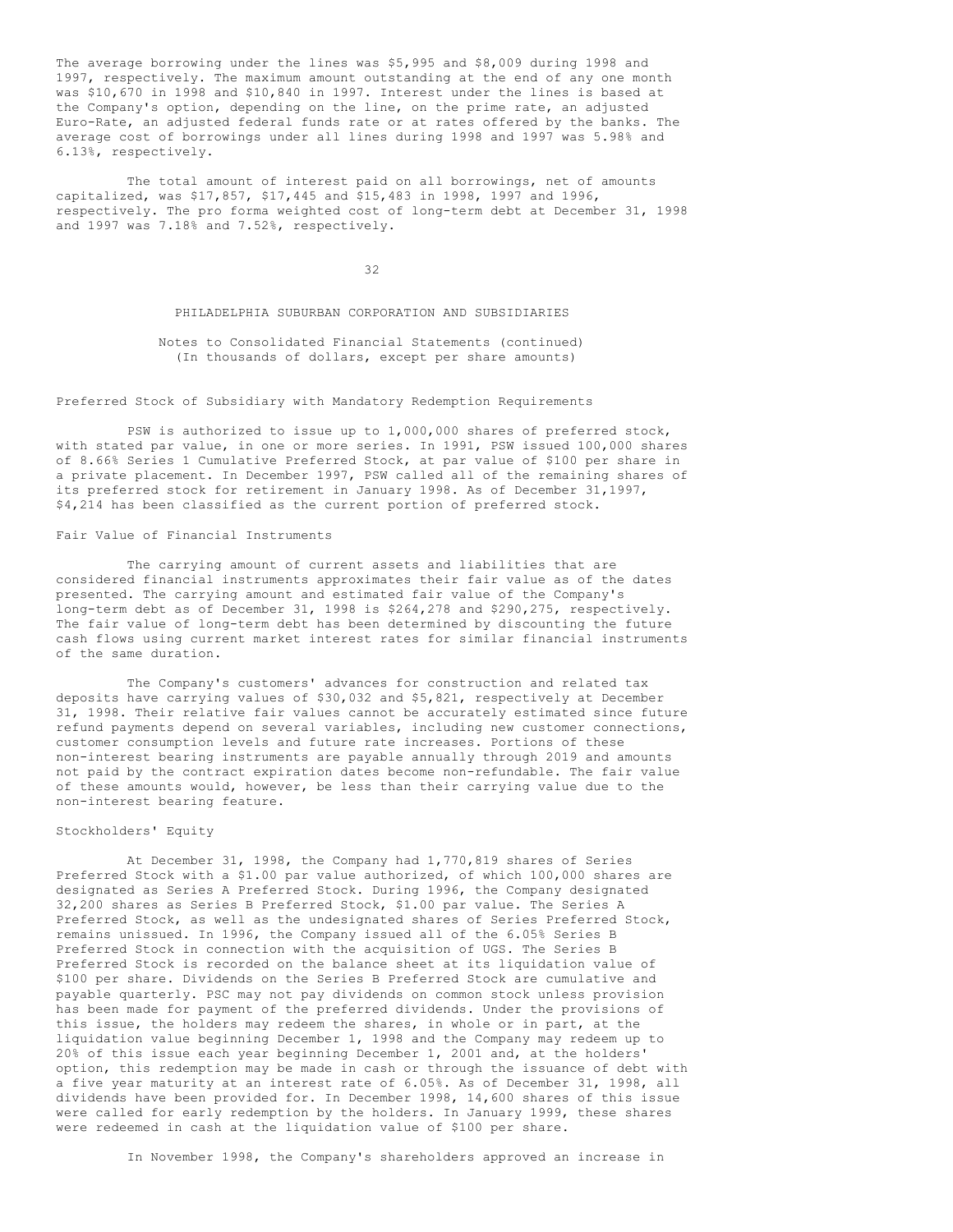the number of shares of common stock authorized, par value \$.50 per share, from 40,000,000 shares to 100,000,000 shares. Shares outstanding at December 31, 1998, 1997 and 1996 were 27,726,654, 26,210,654 and 25,598,105, respectively. Treasury shares held at December 31, 1998, 1997 and 1996 were 533,292, 376,510 and 262,230, respectively.

33

The following table summarizes the activity of common stockholders' equity:

| ו נוד |  |
|-------|--|
|       |  |
|       |  |

|                              | Common<br>stock | stock    | Capital in<br>Treasury excess of Retained<br>par value earnings |           | Total     |
|------------------------------|-----------------|----------|-----------------------------------------------------------------|-----------|-----------|
| Balance at December 31, 1995 | \$6,224         |          | $\frac{1}{2}$ (3,580) $\frac{110,987}{2}$ $\frac{2}{3}$ 43,345  |           | \$156,976 |
| Net income                   |                 |          |                                                                 | 20,722    | 20,722    |
| Dividends                    |                 |          |                                                                 | (14, 795) | (14, 795) |
| Stock split                  | 3,140           |          | (3, 140)                                                        |           |           |
| Sale of stock                | 298             | 693      | 11,546                                                          |           | 12,537    |
| Repurchase of stock          |                 | (760)    |                                                                 |           | (760)     |
| Equity Compensation Plan     | $\mathbf{1}$    |          | 38                                                              |           | 39        |
| Exercise of stock options    | 68              |          | 2,008                                                           |           | 2,076     |
| Balance at December 31, 1996 | 9,731           |          | $(3, 647)$ 121, 439                                             | 49.272    | 176,795   |
| Net income                   |                 |          |                                                                 | 22.993    | 22,993    |
| Dividends                    |                 |          |                                                                 | (16, 129) | (16, 129) |
| Stock split                  | 3,276           |          | (3, 276)                                                        |           |           |
| Sale of stock                | 178             | 506      | 7,128                                                           |           | 7,812     |
| Repurchase of stock          |                 | (2, 829) |                                                                 |           | (2, 829)  |
| Equity Compensation Plan     | $\sim$ 1        |          | 50                                                              |           | 51        |
| Exercise of stock options    | 108             |          | 2,724                                                           |           | 2,832     |
| Balance at December 31, 1997 | 13,294          |          | $(5, 970)$ 128,065                                              | 56.136    | 191,525   |
| Net income                   |                 |          |                                                                 | 28,624    | 28,624    |
| Dividends                    |                 |          |                                                                 | (18, 313) | (18, 313) |
| Sale of stock                | 741             | 293      | 29,985                                                          |           | 31,019    |
| Repurchase of stock          | $\sim$          | (3, 801) | <b>Contract Contract</b>                                        |           | (3, 801)  |
| Equity Compensation Plan     | 12              |          | 491                                                             |           | 503       |
| Exercise of stock options    | 83              |          | 1,899                                                           |           | 1,982     |
| Balance at December 31, 1998 | \$14.130        |          | \$ (9,478) \$ 160,440 \$ 66,447 \$ 231,539                      |           |           |

In February 1998, the Company issued 1,250,000 shares of common stock through a public offering, providing proceeds of \$25,840, net of expenses. The proceeds of this offering were used to repay short term debt and to make a \$19,000 equity contribution to PSW. PSW used the contribution from the Company to reduce the balance of its revolving credit loan.

In December 1997, the Company adopted a Dividend Reinvestment and Direct Stock Purchase Plan ("Plan") that replaced the Customer Stock Purchase Plan and the Dividend Reinvestment and Optional Stock Purchase Plan. Under the Plan, reinvested dividends continue to be used to purchase original issue shares of common stock at a five percent discount from the current market value. Under the direct stock purchase program, shares are purchased by investors throughout the year, instead of during limited subscription periods, at market price and the shares are purchased by the Company's transfer agent in the open-market at least weekly. The plans that were replaced sold original issue shares exclusively. During 1998, under the dividend reinvestment portion of the Plan, 190,290 original issue shares of common stock were sold providing the Company with proceeds of \$4,037. Under the former plans, 489,296 and 1,007,633 original issue shares of common stock were sold providing the Company with \$7,567 and \$12,280 of additional capital, after expenses, during 1997 and 1996 , respectively.

In August 1997, the Board of Directors approved a resolution authorizing the Company to purchase, from time to time, up to 669,612 shares of its common stock in the open market or through privately

34

PHILADELPHIA SUBURBAN CORPORATION AND SUBSIDIARIES

Notes to Consolidated Financial Statements (continued) (In thousands of dollars, except per share amounts)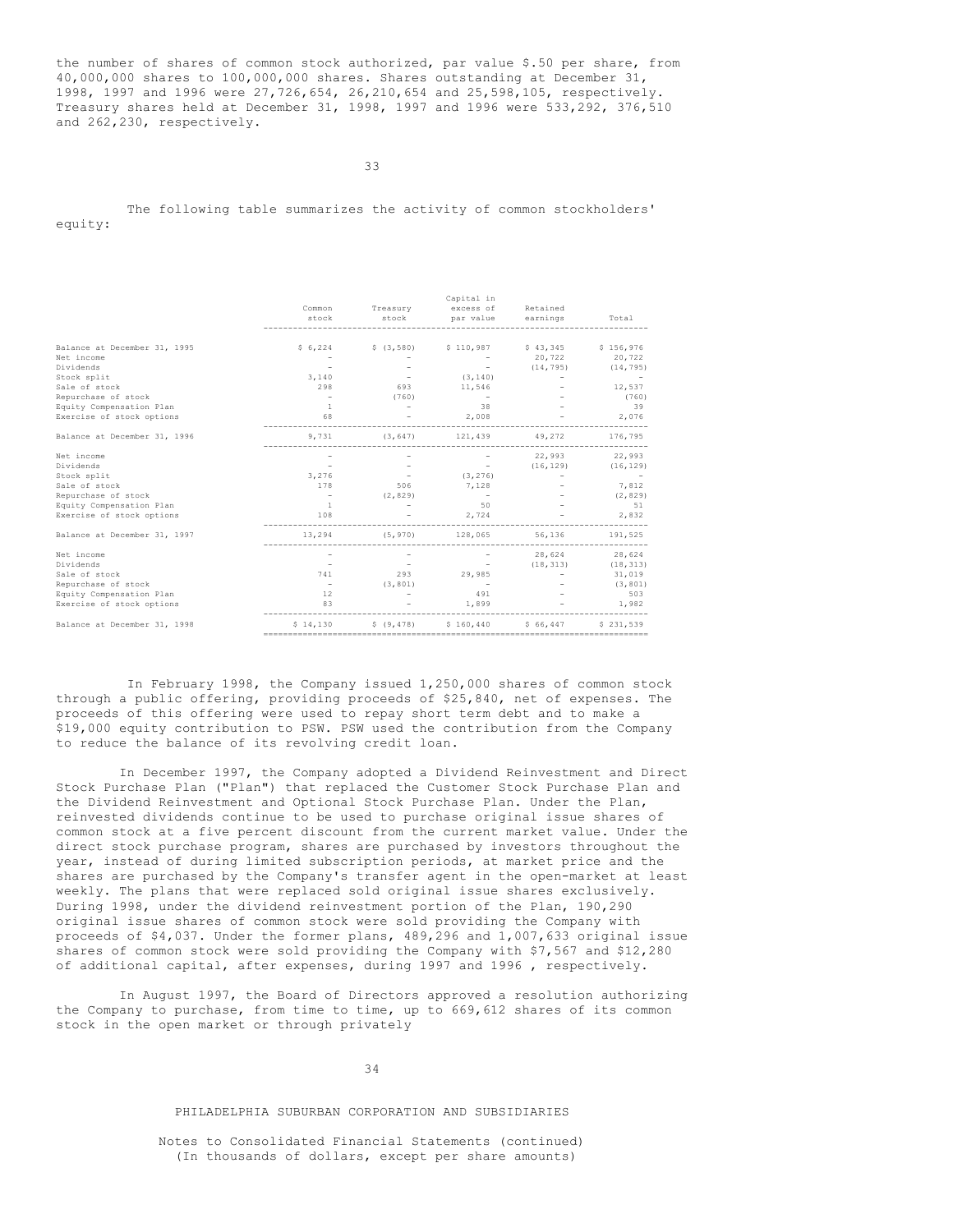negotiated transactions. In 1993, the Board of Directors approved a similar authorization. During 1998, 1997 and 1996, 151,406, 152,000 and 4,339 shares have been purchased at a net cost of \$3,333, \$2,284 and \$52, respectively. As of December 31, 1998, 476,739 shares remain available for purchase by the Company.

Net Income per Common Share and Equity per Common Share

Basic net income per share is based on the weighted average number of common shares outstanding. Diluted net income per share is based on the weighted average number of common shares outstanding and potentially dilutive shares. The dilutive effect of employee stock options is included in the computation of Diluted net income per share. The following table summarizes the shares used in computing Basic and Diluted net income per share:

|                                                                                                                           | Years ended December 31, |               |               |  |
|---------------------------------------------------------------------------------------------------------------------------|--------------------------|---------------|---------------|--|
|                                                                                                                           | 1998                     | 1997          | 1996          |  |
| Average common shares outstanding during<br>the period for Basic computation<br>Dilutive effect of employee stock options | 27,408<br>468            | 25,908<br>365 | 24,966<br>296 |  |
| Average common shares outstanding during<br>the period for Diluted computation                                            | 27,876                   | 26,273        | 25,262        |  |

Equity per common share was \$8.35 and \$7.31 at December 31, 1998 and 1997, respectively. These amounts were computed by dividing common stockholders' equity by the number of shares of common stock outstanding at the end of each year.

## Shareholder Rights Plan

The Company has a Shareholder Rights Plan designed to protect the Company's shareholders in the event of an unsolicited unfair offer to acquire the Company. Each outstanding common share is entitled to one Right which is evidenced by the common share certificate. In the event that any person acquires 20% or more of the outstanding common shares or commences a tender or exchange offer which, if consummated, would result in a person or corporation owning at least 20% of the outstanding common shares of the Company, the Rights will begin to trade independently from the common shares and, if certain circumstances occur, including the acquisition by a person of 20% or more of the outstanding common shares, each Right would then entitle its holder to purchase a number of common shares of the Company at a substantial discount. If the Company is involved in a merger or other business combination at any time after the Rights become exercisable, the Rights will entitle the holder to acquire a certain number of shares of common stock of the acquiring company at a substantial discount. The Rights are redeemable by the Company at a redemption price of \$.01 per Right at any time before the Rights become exercisable. The Rights will expire on March 1, 2008, unless previously redeemed.

#### Employee Stock and Incentive Plans

Under the 1994 Equity Compensation Plan ("1994 Plan"), as amended and restated effective March 3, 1998, the Company may grant qualified and non-qualified stock options to officers, key employees and consultants. Officers and key employees may also be granted dividend equivalents and restricted stock. Restricted stock may also be granted to non-employee members of the Board of Directors ("Board"). In November 1998, the Shareholders authorized an increase to the number of shares from 1,900,000 shares to 2,900,000 shares of common stock for issuance under the 1994 Plan. The maximum number of shares that may be subject to grants under the 1994 Plan to any one individual in any one year is 100,000. Awards under this plan are made by the Board of Directors or a committee of the Board.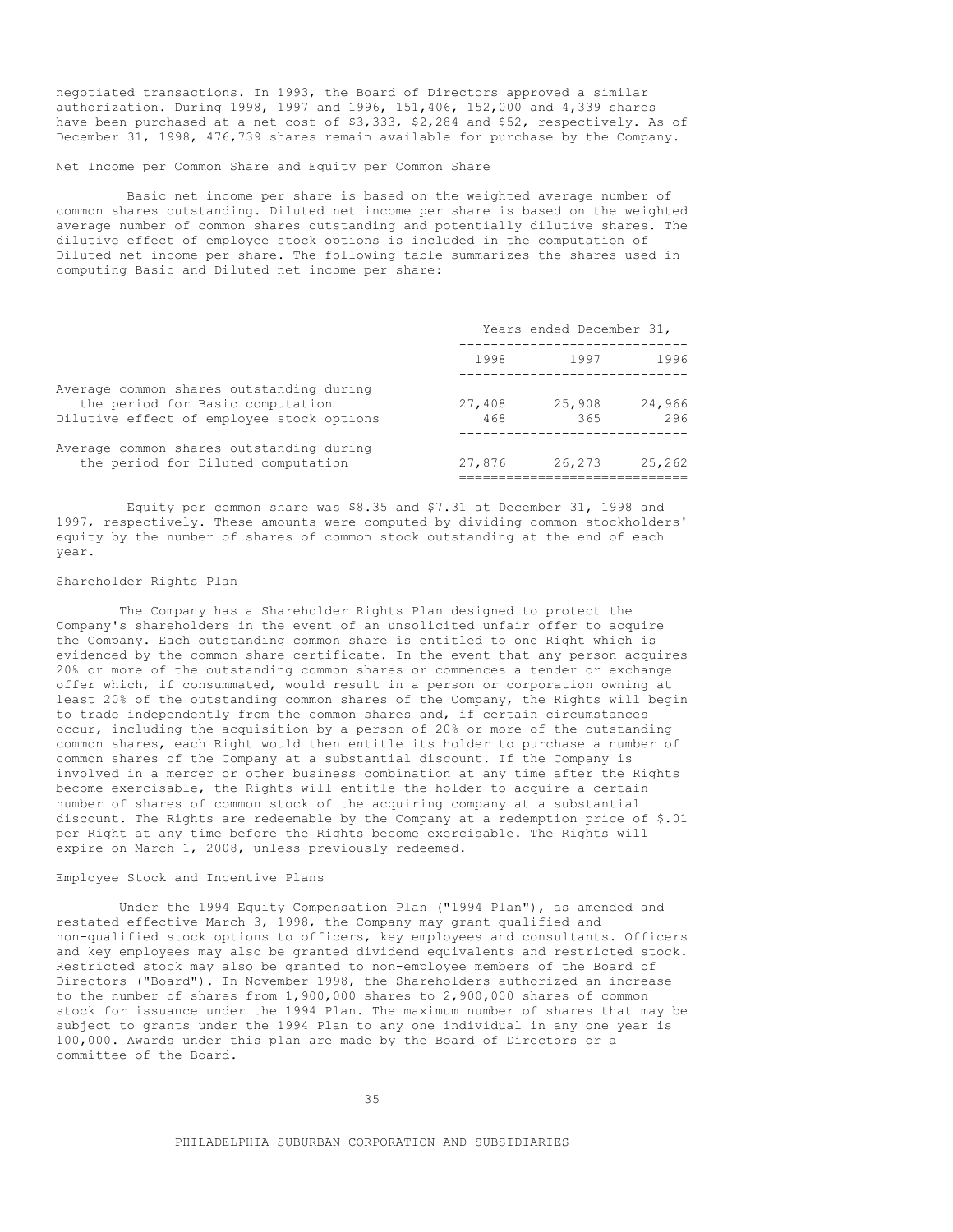# Notes to Consolidated Financial Statements (continued) (In thousands of dollars, except per share amounts)

Options under the 1994 plan, as well as the earlier 1988 Stock Option Plan were issued at the market price of the stock on the day of the grant. Options are exercisable in installments ranging from 20% to 33% annually, starting one year from the date of the grant and expire 10 years from the date of the grant.

The following table summarizes stock option transactions for the two plans:

As Of or For the Years Ended December 31,

| 1998       |                                 | 1997                                          |                     |                                                                               |                                 |
|------------|---------------------------------|-----------------------------------------------|---------------------|-------------------------------------------------------------------------------|---------------------------------|
|            |                                 |                                               |                     | 1996                                                                          |                                 |
|            | Weighted<br>Average<br>Exercise |                                               | Weighted<br>Average |                                                                               | Weighted<br>Average<br>Exercise |
| Shares     | Price                           | Shares                                        | Price               | Shares                                                                        | Price                           |
|            |                                 |                                               |                     |                                                                               |                                 |
|            |                                 |                                               | \$9.08              | 1,055,038                                                                     | \$8.33                          |
| 263,500    |                                 |                                               |                     | 254,000                                                                       | 11.20                           |
| (444)      | 15.14                           | (33, 405)                                     |                     | (38, 136)                                                                     | 8.76                            |
| (166, 881) | 9.50                            | (292, 492)                                    | 8.45                | (240, 201)                                                                    | 8.11                            |
|            |                                 |                                               |                     |                                                                               | \$9.08                          |
| 548,680    | \$9.83                          |                                               | \$8.76              | 412,723                                                                       | \$8.16                          |
|            |                                 | 968,137 \$10.86<br>22.13<br>1,064,312 \$13.86 |                     | Exercise<br>1,030,701<br>263,333 15.14<br>10.45<br>968,137 \$10.86<br>439,527 | 1,030,701                       |

Options exercised during 1998 ranged in price from \$6.59 per share to \$15.14 per share. The options outstanding at December 31, 1998 range in price from \$6.59 to \$22.13 and the options exercisable range from \$6.59 to \$15.14 per share. The weighted-average remaining life of the outstanding options at December 31, 1998 is 7.1 years. At December 31, 1998, 1,645,352 options under the 1994 Plan were still available for grant.

Under SFAS No. 123, "Accounting for Stock-Based Compensation", the Company elects to continue to apply the provisions of APB Opinion No. 25 and to provide the pro forma disclosure provisions of this statement. Accordingly, no compensation cost has been recognized in the financial statements for stock options that have been granted. Had the Company determined compensation cost based on the fair value at the grant date for its stock options under SFAS No. 123, the Company's net income available to common stock and Basic and Diluted net income per share would have been reduced to the pro forma amounts indicated below:

|                                                                   | Years Ended December 31, |                    |                |                               |
|-------------------------------------------------------------------|--------------------------|--------------------|----------------|-------------------------------|
|                                                                   |                          | 1998               | 1997           | 1996                          |
| Net income available to common stock:<br>As reported<br>Pro forma |                          | \$28,624<br>27,222 | 22,229         | $$22,993$ $$20,722$<br>20,337 |
| Basic net income per share:<br>As reported<br>Pro forma           |                          | \$1.04<br>0.99     | \$0.89<br>0.86 | \$0.83<br>0.81                |
| Diluted net income per share:<br>As reported<br>Pro forma         | Ŝ.                       | 1.03<br>0.98       | \$0.88<br>0.85 | \$0.82<br>0.81                |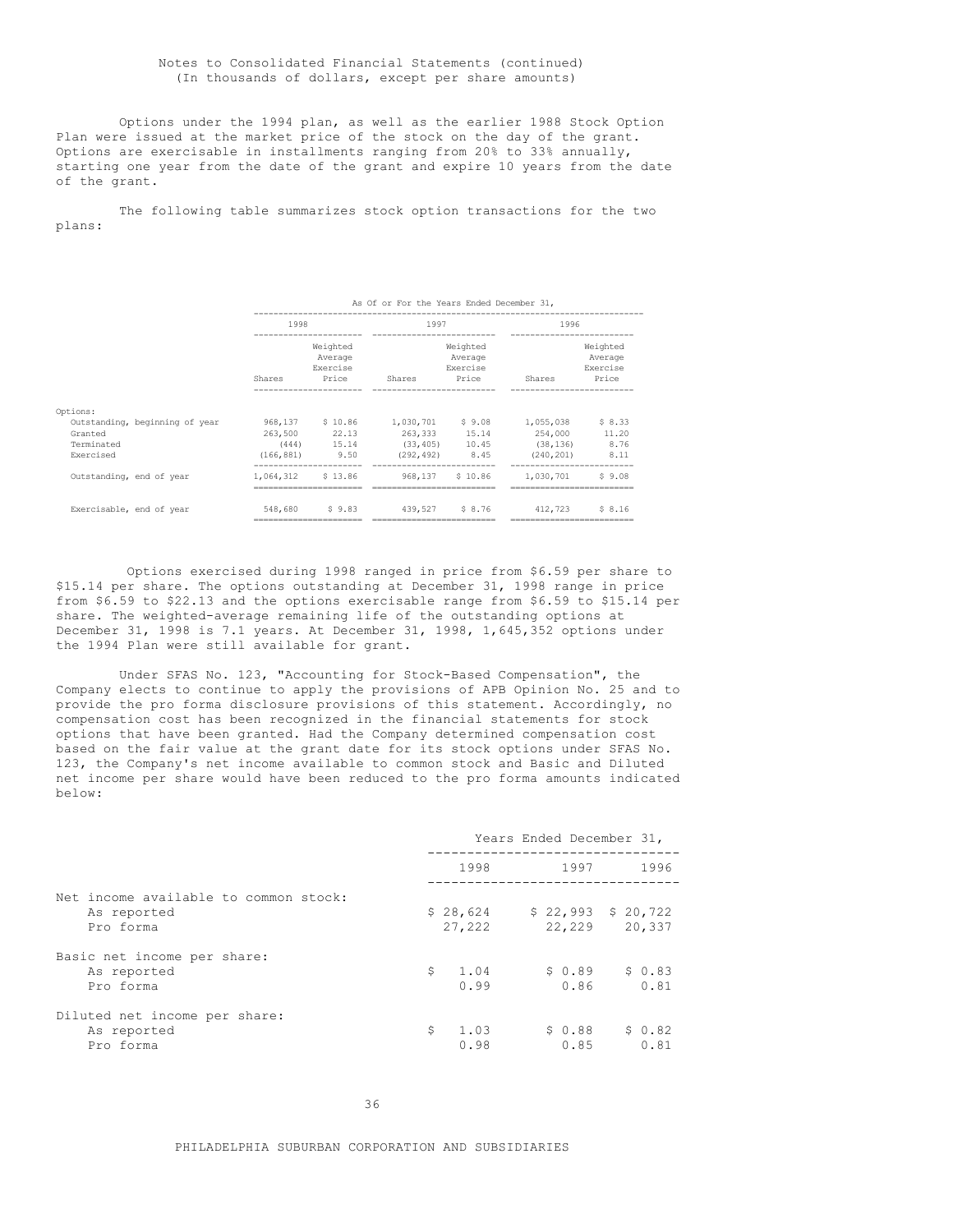## Notes to Consolidated Financial Statements (continued) (In thousands of dollars, except per share amounts)

The per share weighted-average fair value at the date of grant for stock options granted during 1998, 1997 and 1996 was \$5.32, \$2.90 and \$1.52 per option, respectively. The fair value of options at the date of grant was estimated using the Black-Scholes option-pricing model with the following weighted average assumptions:

|                       | 1998  | 1997  | 1996  |
|-----------------------|-------|-------|-------|
| Expected life (years) | 10    | 1 O   | 1 O   |
| Interest rate         | 5.6%  | 6.6%  | 6.4%  |
| Volatility            | 16.9% | 13.8% | 14.0% |
| Dividend vield        | 2.9%  | 4.0%  | 5.2%  |

Dividend equivalents provide the grantee with an amount equal to the dividends paid on a share of common stock over a specified period of time, not to exceed four years, multiplied by the number of dividend equivalents awarded. Payments of these awards are deferred until the completion of certain objectives during a performance period established by a Committee of the Board at the time of grant. A performance period is generally four years but may be adjusted by the Committee to as long as eight years or as short as two years depending on the Company's success in completing the objectives. Dividend equivalents are "compensatory" and, as such, are charged to operating expense over the performance period. The effect of changes to the performance period is accrued when known or projected. The Board granted 104,000, 104,000 and 99,000 dividend equivalents in 1998, 1997 and 1996, respectively, and costs associated with these awards were \$205 in 1998, \$330 in 1997 and \$234 in 1996. During 1998 and 1997, payments associated with the dividend equivalents of \$249 and \$191, respectively, were made to recipients.

Restricted stock awards provide the grantee with the rights of a shareholder, including the right to receive dividends and to vote such shares, but not the right to sell or otherwise transfer the shares during the restriction period. During 1998, 1997 and 1996, 23,600, 3,600 and 3,200 shares of restricted stock were granted with a restriction period ranging from six to 36 months. The value of restricted stock awards, which are "compensatory", is equal to the fair market value of the stock on the date of the grant less payments made by the grantee and is amortized ratably over the restriction period.

## Pension Plans and Other Postretirement Benefits

The Company has defined benefit pension plans that cover its full-time employees. Retirement benefits under the plans are generally based on the employee's total years of service and compensation during the last five years of employment. The Company's policy is to fund these plans annually at a level which is deductible for income tax purposes and which provides assets sufficient to meet its pension obligations. To offset certain limitations imposed by the Internal Revenue Code with respect to payments under qualified plans, the Company has a non-qualified Excess Benefit Plan for Salaried Employees in order to prevent certain employees from being penalized by these limitations. The Company also has non-qualified Supplemental Executive Retirement Plans for one current and one retired employee. The net pension costs and obligations of the qualified and non-qualified plans are included in the tables which follow.

37

# PHILADELPHIA SUBURBAN CORPORATION AND SUBSIDIARIES

Notes to Consolidated Financial Statements (continued) (In thousands of dollars, except per share amounts)

In addition to providing pension benefits, PSW offers certain Postretirement Benefits other than Pensions ("PBOPs") to employees retiring with at least 15 years of service. These PBOPs include continuation of medical and prescription drug benefits for all eligible retirees and a life insurance policy for eligible union retirees. The Company funds its gross PBOP cost through various trust accounts.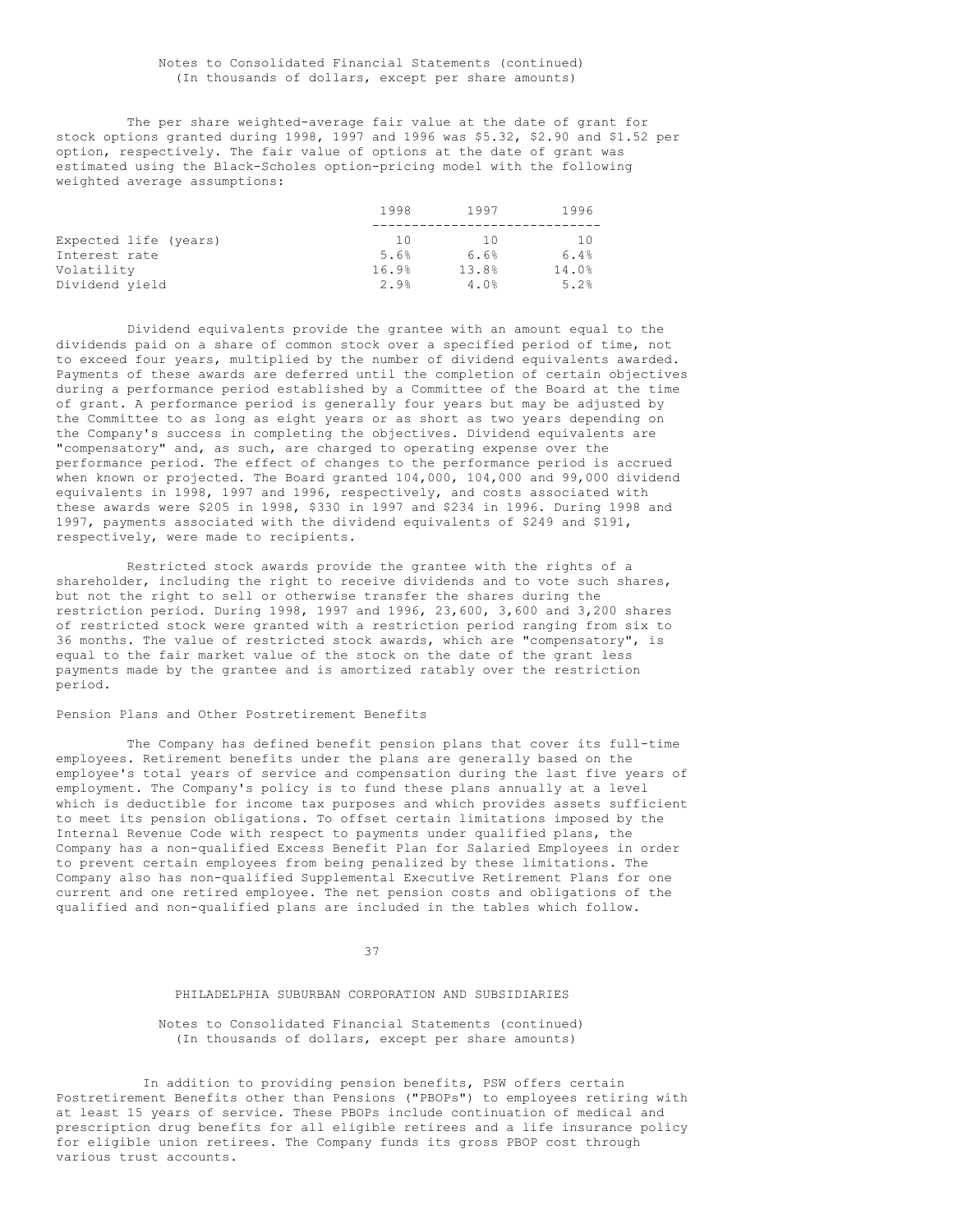In 1998, the Company adopted SFAS No. 132, "Employers' Disclosures about Pensions and Other Postretirement Benefits." This statement revises employers' disclosures about pension and other postretirement benefit plans but does not change the measurement or recognition of costs associated with those plans. It standardizes the disclosure requirements, eliminates unnecessary disclosures and requires additional information on changes in the benefit obligations and fair values of plan assets that will facilitate financial analysis. SFAS 132 supersedes the disclosure requirements of Statement of Financial Accounting Standards ("SFAS") No. 87, "Employers' Accounting for Pensions" and SFAS No. 106, "Employers' Accounting for Postretirement Benefits Other Than Pensions."

The Company's pension expense includes the following components:

|                                               | Years Ended December 31, |          |          |  |
|-----------------------------------------------|--------------------------|----------|----------|--|
|                                               | 1998                     | 1997     | 1996     |  |
| Benefits earned during the year               | \$1,710                  | \$1,432  | \$1,374  |  |
| Interest cost on projected benefit obligation | 4,078                    | 3,796    | 3,523    |  |
| Expected return on plan assets                | (5, 285)                 | (4, 502) | (4, 102) |  |
| Net amortization and deferral                 | 177                      | 2.2.2    | 221      |  |
| Capitalized costs                             | (42)                     | (40)     | (34)     |  |
| Rate-regulated adjustment                     | (141)                    | (567)    | (707)    |  |
| Net pension cost                              | 497                      | \$341    | \$ 275   |  |

The rate-regulated adjustment set forth above is required in order to reflect pension expense for PSW in accordance with the method used in establishing water rates.

The Company's costs for postretirement benefits other than pensions includes the following components:

|                                                                                                                                                         | Years Ended December 31, |                                   |                                      |                                     |
|---------------------------------------------------------------------------------------------------------------------------------------------------------|--------------------------|-----------------------------------|--------------------------------------|-------------------------------------|
|                                                                                                                                                         |                          | 1998                              | 1997                                 | 1996                                |
| Benefits earned during the year<br>Interest cost<br>Expected return on plan assets<br>Net amortization and deferral<br>Amortization of regulatory asset | S.                       | 484<br>977<br>(452)<br>544<br>136 | \$ 389<br>919<br>(272)<br>541<br>136 | \$296<br>872<br>(161)<br>555<br>136 |
| Gross PBOP cost<br>Capitalized costs                                                                                                                    |                          | 1,689<br>(426)                    | 1,713<br>(407)                       | 1,698<br>(79)                       |
| Net PBOP cost                                                                                                                                           |                          | \$1,263                           | \$1,306                              | \$1,619                             |

38

## PHILADELPHIA SUBURBAN CORPORATION AND SUBSIDIARIES

# Notes to Consolidated Financial Statements (continued) (In thousands of dollars, except per share amounts)

The changes in the benefit obligation and fair value of plan assets, the funded status of the plans and the assumptions used in the measurement of the company's benefit obligation are as follows:

|      |      | Other                                    |      |
|------|------|------------------------------------------|------|
|      |      | Pension Benefits Postretirement Benefits |      |
|      |      |                                          |      |
| 1998 | 1997 | 1998                                     | 1997 |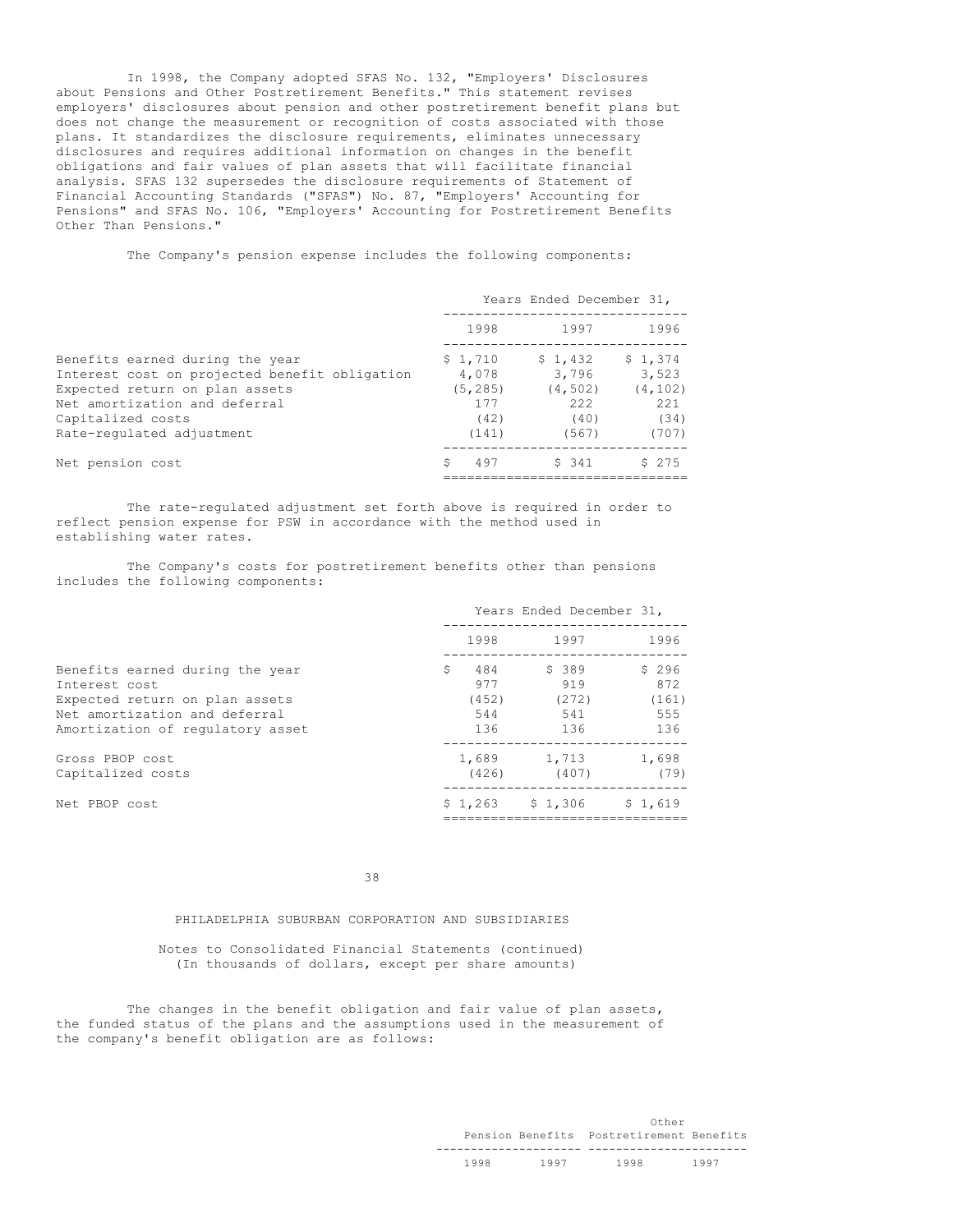| Change in benefit obligation:                                                            |                                   |                                                          |            |                                   |
|------------------------------------------------------------------------------------------|-----------------------------------|----------------------------------------------------------|------------|-----------------------------------|
| Benefit obligation at January 1,                                                         |                                   | $$57,157$ $$51,321$ $$12,727$ $$12,617$                  |            |                                   |
| Service cost                                                                             |                                   | 1,710 1,432 484 389                                      |            |                                   |
| Interest cost                                                                            |                                   | $4,078$ $3,796$ $977$ $919$                              |            |                                   |
| Plan amendments                                                                          |                                   | 11 $492$ 928 $(1, 348)$                                  |            |                                   |
| Actuarial loss                                                                           |                                   | $3,045$ 2,794 527 538                                    |            |                                   |
| Benefits paid                                                                            |                                   | $(2, 949)$ $(2, 678)$ $(397)$ $(388)$                    |            |                                   |
| Benefit obligation at December 31,                                                       | ---------                         | 63,052 57,157 15,246 12,727                              |            |                                   |
| Change in plan assets:                                                                   |                                   |                                                          |            |                                   |
| Fair value of plan assets at January 1,                                                  | $60,112$ $51,249$ $5,437$ $3,500$ |                                                          |            |                                   |
| Actual return on plan assets                                                             |                                   | 12,201 11,502 1,033 629                                  |            |                                   |
| Employer contributions                                                                   |                                   | 53 39 1,541 1,699                                        |            |                                   |
| Benefits paid                                                                            |                                   | $(2, 949)$ $(2, 678)$ $(333)$ $(391)$                    |            |                                   |
| Fair value of plan assets at December 31,                                                | ----------                        | 69,417 60,112 7,678 5,437                                |            |                                   |
| Funded status of plan:                                                                   |                                   |                                                          |            |                                   |
| Funded status at December 31,                                                            |                                   | $(6, 365)$ $(2, 955)$ $7, 568$ $7, 290$                  |            |                                   |
| Unrecognized net gain from past experience<br>different from that assumed and effects of |                                   |                                                          |            |                                   |
| changes in assumptions                                                                   |                                   | $11,511$ 7,715 3,939 3,984                               |            |                                   |
| Unrecognized prior service cost                                                          |                                   | $(1,583)$ $(1,737)$ 876 1,908<br>$(1,803)$ $(1,662)$ - - |            |                                   |
| Rate-regulated adjustment                                                                |                                   |                                                          |            | <b>Contract Contract Contract</b> |
| Unrecognized net transition obligation                                                   |                                   | $(276)$ $(364)$ $(10,408)$ $(11,151)$                    |            | ---------                         |
| Accrued benefit costs                                                                    |                                   | \$ 1,484 \$ 997 \$ 1,975 \$ 2,031                        |            |                                   |
|                                                                                          |                                   | --------- -------- -------- --------                     |            |                                   |
| Weighted-average assumptions                                                             |                                   |                                                          |            |                                   |
| as of December 31,                                                                       |                                   |                                                          |            |                                   |
| Discount rate                                                                            |                                   | $6.75\%$ 7.00% 6.75% 7.00%                               |            |                                   |
| Expected return on plan assets                                                           |                                   | $9.00\%$ 9.00% 9.00% 9.00%                               |            |                                   |
| Rate of compensation increase                                                            | 5.50%                             | 5.50%                                                    | $\sim$ $-$ | $\sim$ $-$                        |

The assumed medical inflation rates are 9%, reducing to 4.5% in 2002 for retirees under the age of 65 and 40%, reducing to 4.5% by 2006 for retirees 65 years of age and over. The effect of a 1% increase in the assumed medical inflation rates would be to increase the accumulated postretirement benefit obligation as of December 31, 1998 and the 1998 PBOP costs by \$899 and \$69, respectively. The effect of a 1% decrease in the assumed medical inflation rates would be to decrease the accumulated postretirement benefit obligation as of December 31, 1998 and the 1998 PBOP costs by \$826 and \$67, respectively. The benefits of retired officers and certain other retirees are paid by the Company and not from plan assets due to limitations imposed by the Internal Revenue Code.

39

# PHILADELPHIA SUBURBAN CORPORATION AND SUBSIDIARIES

Notes to Consolidated Financial Statements (continued) (In thousands of dollars, except per share amounts)

## Water Rates

On October 23, 1997, the Pennsylvania Public Utility Commission ("PUC") approved a rate settlement reached between PSW and the parties actively litigating the rate application PSW filed in April 1997. The settlement was designed to increase PSW's annual revenue by \$9,300 or 7.3% over the level in effect at the time of the filing. The rates in effect at the time of the filing included a 1% or \$1,300 Distribution System Improvement Charge ("DSIC"). Consequently, the settlement resulted in a total base rate increase of \$10,600 or 8.3%. As a part of the settlement, the DSIC was reset to zero and the Company agreed not to file a base rate increase request prior to April 1999, absent extraordinary circumstances.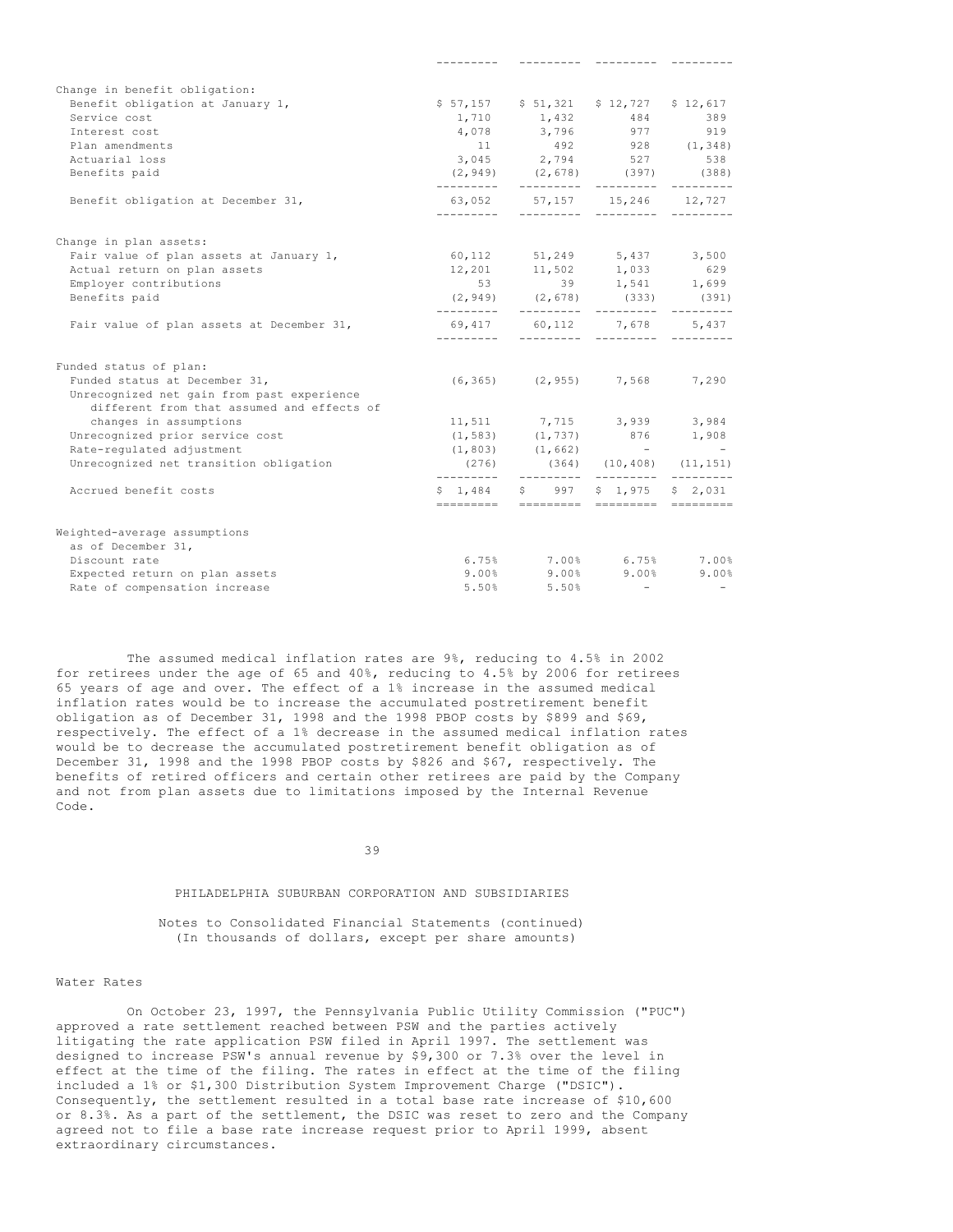In 1996, the PUC approved PSW's request to add a DSIC to its water bills. The DSIC enabled PSW to add a surcharge to customer bills beginning January 1, 1997 reflecting the capital costs and depreciation related to certain distribution system improvement projects completed and placed into service between base rate filings. PSW is permitted to request adjustments to the DSIC quarterly to reflect subsequent capital expenditures and it is reset to zero when new base rates that reflect the costs of those additions become effective. The maximum DSIC that can be in effect at any time is 5%. PUC rules require PSW to suspend the use of the DSIC in the quarter subsequent to a twelve month period that PSW's adjusted return on equity exceeds a benchmark established by the PUC. The benchmark is established quarterly by the PUC staff based on recent economic data. The Company's adjusted return on equity for the twelve months ending June 30, 1998 and September 30, 1998 exceeded the benchmark, and as a result the DSIC was suspended in the fourth quarter of 1998 and the first quarter of 1999. Based on the adjusted return on equity for 1998 and the most recent benchmark, the DSIC will be resumed in the second quarter of 1999. Previously, the DSIC had been set at 0.67% of base water rates during the third quarter of 1998 after having been zero since the adoption of new base rates in October 1997. Prior to the new base rates, the DSIC rate had been 1.82%. The DSIC provided revenues in 1998 and 1997 of \$229 and \$1,104, respectively.

In addition to its base rates and the DSIC, PSW has utilized a surcharge or credit on its bills to reflect certain changes in Pennsylvania State taxes until such time as the tax changes are incorporated into base rates. Effective May 18, 1998, PSW was required to initiate a revenue credit of .11% (\$110 on an annual basis) of base water rates in order to provide its customers with the savings associated with a decrease in the Pennsylvania Capital Stock Tax rate. In February 1999, a 1.04% surcharge was implemented as a result of increases in the Pennsylvania Public Utility Realty Tax.

40

# PHILADELPHIA SUBURBAN CORPORATION AND SUBSIDIARIES

#### Notes to Consolidated Financial Statements (continued) (In thousands of dollars, except per share amounts)

### Discontinued Operations

The Board of Directors had authorized the sale of substantially all of the Company's non-regulated businesses and the last of these businesses was sold in 1993. At the time the Board of Directors authorized the sale of these businesses, the Company established reserves for: projected operating losses of these businesses subsequent to their sale authorizations; estimated losses on the sale transactions; and certain future costs, including administrative and legal services related to the sales, contingent legal and lease obligations and certain employee costs. These reserves were recorded on the balance sheet net of related income tax benefits.

As a result of the continuing assessment of asserted and unasserted legal claims related to these businesses, the passage of time, which reduced certain lease contingencies, and the receipt of contingent sale proceeds, the Company has determined that, the net reserves were in excess of estimates of potential costs. Consequently, in 1996, the Company reversed \$965 net of related income taxes, of these reserves. At December 31, 1998 there remains a balance in the reserve for discontinued operations of \$1,008 which is included in other accrued liabilities.

41

|  |  | Selected Quarterly Financial Data (Unaudited)       |  |  |
|--|--|-----------------------------------------------------|--|--|
|  |  | (in thousands of dollars, except per share amounts) |  |  |

Philadelphia Suburban Corporation and Subsidiaries

|                                                  | First              | Second             | Third              | Fourth             | Total<br>Year       |
|--------------------------------------------------|--------------------|--------------------|--------------------|--------------------|---------------------|
| 1998                                             |                    |                    |                    |                    |                     |
| Operating revenues<br>Operations and maintenance | \$34,276<br>13,668 | \$37,341<br>14,020 | \$41,656<br>14,714 | \$37,704<br>15,772 | \$150,977<br>58,174 |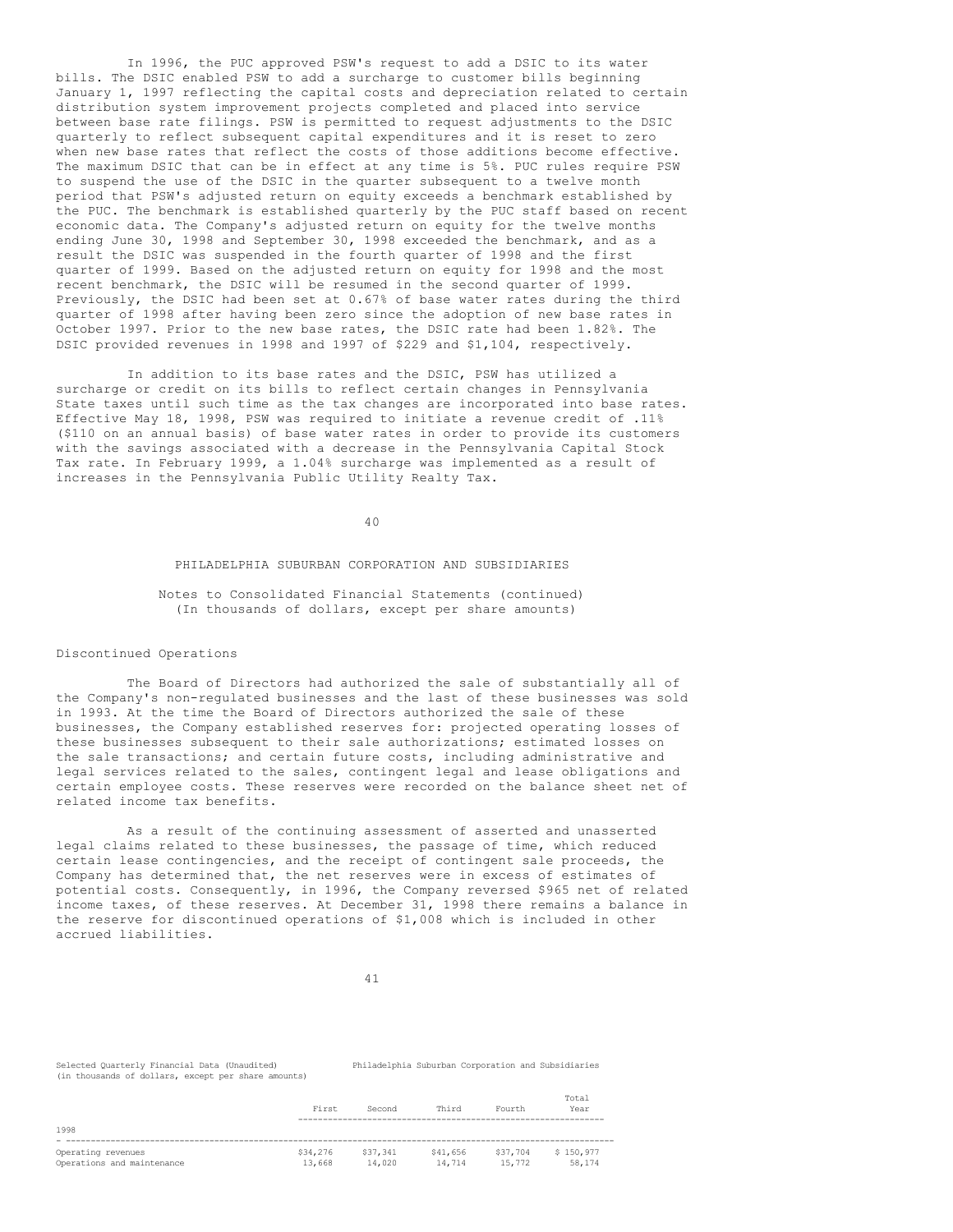| Net income available to common      |          |          |          |          |           |
|-------------------------------------|----------|----------|----------|----------|-----------|
| stock                               | 5,706    | 7,435    | 9,022    | 6,461    | 28,624    |
| Basic net income per common share   | 0.21     | 0.27     | 0.33     | 0.23     | 1.04      |
| Diluted net income per common share | 0.21     | 0.27     | 0.32     | 0.23     | 1.03      |
| Dividend paid per common share      | 0.1625   | 0.1625   | 0.1700   | 0.1700   | 0.6650    |
| Price range of common stock         |          |          |          |          |           |
| - high                              | 25.75    | 22.56    | 28.19    | 30.06    | 30.06     |
| $-$ low                             | 19.56    | 18.88    | 20.50    | 23.00    | 18.88     |
| 1997                                |          |          |          |          |           |
| Operating revenues                  | \$31,021 | \$33,315 | \$36,754 | \$35,081 | \$136,171 |
| Operations and maintenance          | 13,068   | 13,295   | 14,466   | 15,070   | 55,899    |
|                                     |          |          |          |          |           |
| Net income available to common      |          |          |          |          |           |
| stock                               | 4,460    | 5,778    | 7,323    | 5,432    | 22,993    |
| Basic net income per common share   | 0.17     | 0.23     | 0.28     | 0.21     | 0.89      |
| Diluted net income per common share | 0.17     | 0.22     | 0.28     | 0.21     | 0.88      |
| Dividend paid per common share      | 0.152    | 0.152    | 0.159    | 0.159    | 0.622     |
| Price range of common stock         |          |          |          |          |           |
| - high                              | 15.47    | 15.10    | 18.00    | 22.18    | 22.18     |

High and low prices of the Company's common stock are as reported on the New York Stock Exchange Composite Tape.

42

Summary of Selected Financial Data<br>(in thousands of dollars, except per share amounts)

Philadelphia Suburban Corporation and Subsidiaries

| Years ended December 31,                      | 1998                     | 1997                        | 1996                    | 1995                           | 1994       |
|-----------------------------------------------|--------------------------|-----------------------------|-------------------------|--------------------------------|------------|
| PER COMMON SHARE:                             |                          |                             |                         |                                |            |
| Income from continuing operations             |                          |                             |                         |                                |            |
| Basic                                         | 1.04<br>S                | 0.89<br>S                   | 0.79<br>S.              | S<br>0.75                      | 0.68<br>Ŝ. |
| Diluted                                       | 1.03                     | 0.88                        | 0.78                    | 0.75                           | 0.68       |
| Net income                                    |                          |                             |                         |                                |            |
| Basic                                         | 1.04                     | 0.89                        | 0.83                    | 0.77                           | 0.68       |
| Diluted                                       | 1.03                     | 0.88                        | 0.82                    | 0.77                           | 0.68       |
| Cash dividends                                | 0.67                     | 0.62                        | 0.59                    | 0.57                           | 0.55       |
| Return on average shareholders' equity (a)    | 13%                      | 12%                         | 12%                     | 12%                            | 11%        |
| Book value at year end                        | \$8.35                   | $5 \quad 7.31$              | \$6.91                  | \$6.44                         | 6.14<br>S. |
| Market value at year end                      | 29.56                    | 22.08                       | 14.91                   | 10.38                          | 9.06       |
| <b>INCOME STATEMENT HIGHLIGHTS:</b>           |                          |                             |                         |                                |            |
| Operating revenues (a)                        | \$150,977                | \$136,171                   | \$122,503               | \$117,044                      | \$108,636  |
| Depreciation and amortization (a)             |                          | 16,089 14,580               |                         | 13,333 11,557                  | 10,330     |
| Interest expense (a) (b)                      | 18,255                   |                             |                         |                                | 13,636     |
| Income before income taxes (a)                | 48,424                   | 17,738<br>39,061            |                         | 15,541 15,178<br>33,749 30,931 | 27,209     |
| Provision for income taxes (a)                |                          | 19,605 15,873 13,971 12,901 |                         |                                | 11,571     |
| Income from continuing operations             |                          | 28,819 23,188 19,778 18,030 |                         |                                | 15,638     |
| Net income available to common stock          |                          | 28,624 22,993               | 20,722                  | 18,400                         | 15,638     |
| BALANCE SHEET HIGHLIGHTS:                     |                          |                             |                         |                                |            |
| Total assets                                  | \$701,450                | \$618,472                   | \$582,944               | \$518,051                      | \$460,062  |
| Property, plant and equipment, net            | 609,808                  |                             |                         | 534,483 502,938 436,905        | 385,709    |
| Stockholders' equity                          | 234,759                  |                             |                         | 194,745 180,015 156,976        | 143,795    |
| Preferred stock with mandatory redemption (c) | $\overline{\phantom{a}}$ |                             |                         | 4,214 5,643 7,143              | 10,000     |
| Long-term debt (c)                            | 264,278                  |                             |                         | 234,919 229,962 188,985        | 153,082    |
| Total debt                                    | 269,583                  |                             | 245, 319 235, 522       | 195,440                        | 157,132    |
| ADDITIONAL INFORMATION:                       |                          |                             |                         |                                |            |
| Net cash flows from operating activities (a)  | \$55,205                 | \$42,377                    | \$38,082                | \$33,079                       | \$29,125   |
| Capital additions (a) (d)                     | 58,922                   | 38,960                      | 31,389 33,182           |                                | 27,379     |
| Dividends on common stock                     | 18,313                   | 16,129                      | 14,795                  | 13,546                         | 12,637     |
| Number of metered water customers             | 299,850                  |                             | 287,516 284,141 264,865 |                                | 249,533    |
| Number of shareholders of common stock        | 14,898                   | 13,894 13,650 12,209        |                         |                                | 11,243     |
| Common shares outstanding (000)               |                          | 27,727 26,210 25,598 24,377 |                         |                                | 23,436     |
| Employees (full-time)                         | 542                      | 531                         | 540                     | 535                            | 525        |

(a) Continuing operations only.

(b) Includes dividend on preferred stock of subsidiary and is net of allowance for funds used during construction.

(c) Includes current portion.

(d) Excludes payments for acquired water systems of \$24,498 in 1998, \$1,226 in 1997, \$42,122 in 1996, \$26,351 in 1995 and \$612 in 1994.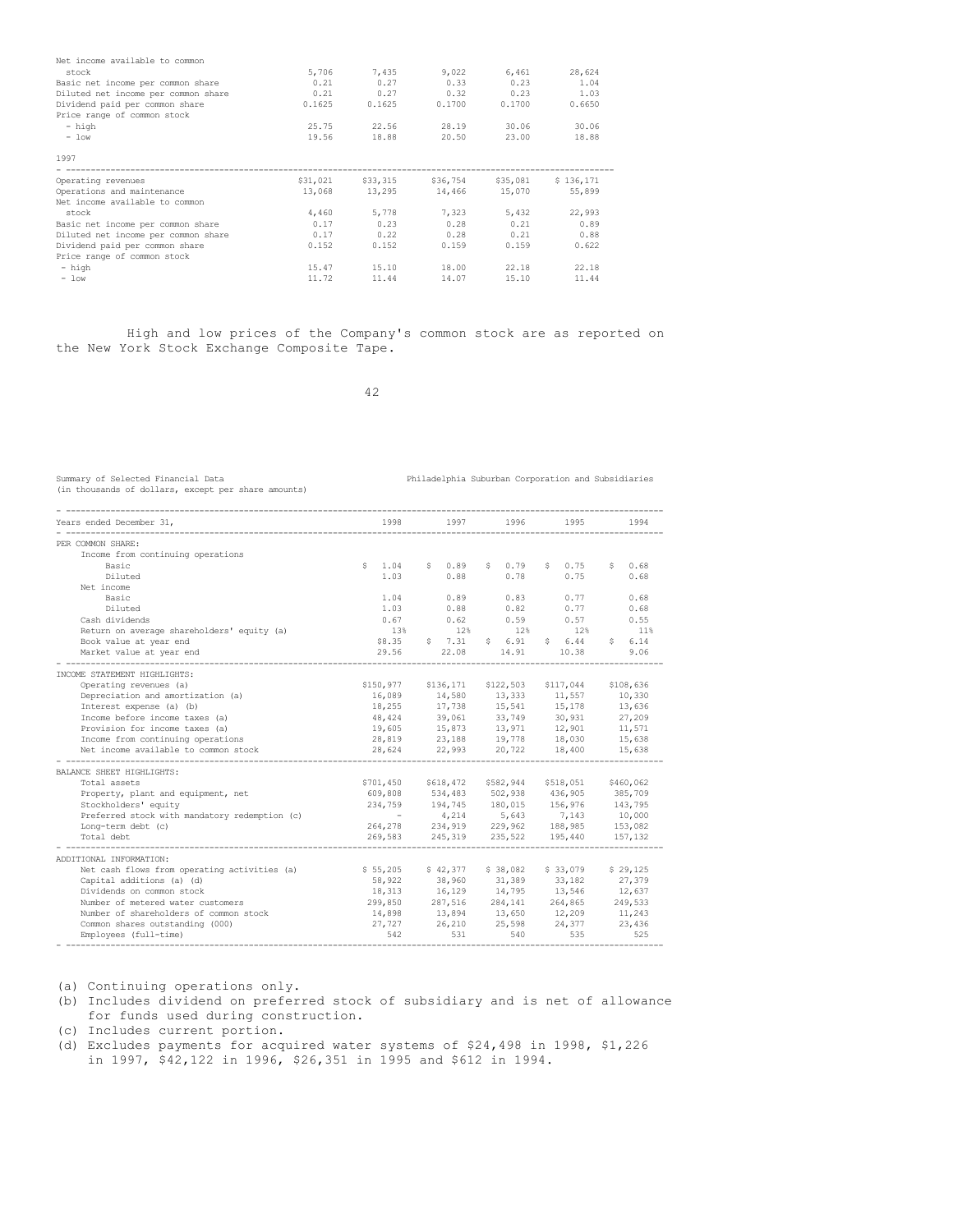EXHIBIT 21 (unaudited)

## PHILADELPHIA SUBURBAN CORPORATION AND SUBSIDIARIES

The following table lists all of the subsidiaries of the Company at December 31, 1998:

> Philadelphia Suburban Water Company (Pa.) Utility & Municipal Services, Inc. (Pa.) PSC Services, Inc. (Del.) Suburban Wastewater Company (Pa.) Suburban Environmental Services, Inc. (Pa.) Little Washington Wastewater Company (Pa.) Drexel Hill Corporation (Pa.) Pennsylvania Suburban Water Company (Pa.)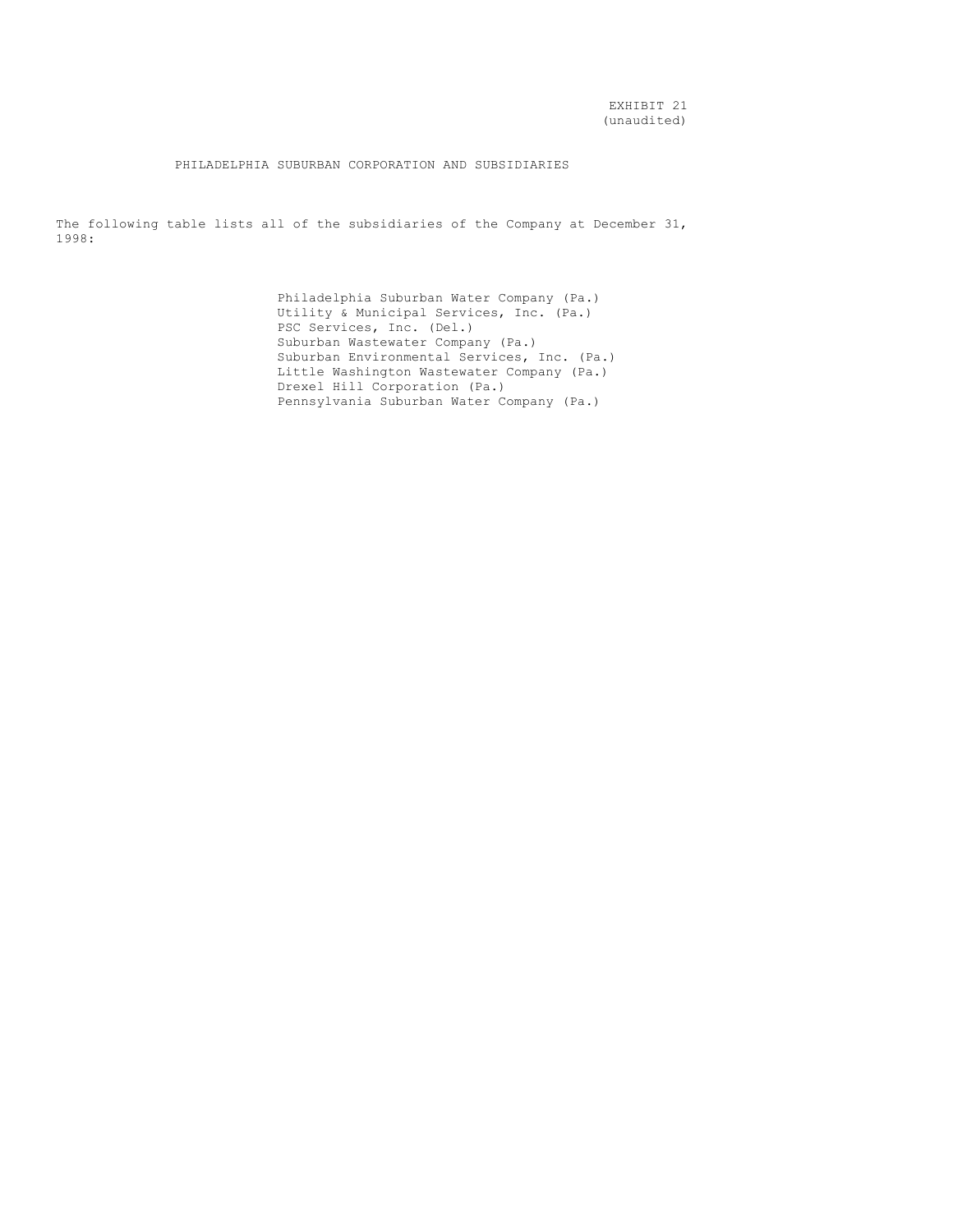#### CONSENT OF INDEPENDENT AUDITORS

The Board of Directors Philadelphia Suburban Corporation

We consent to incorporation by reference in the Registration Statements on Form S-8 (1994 Equity Compensation Plan No. 333-70859), (1994 Employee Stock Purchase Plan No. 033-52557), (1988 Stock Option Plan No. 33-27032), (1982 Stock Option Plan No. 2-81757); and on Form S-3 (Dividend Reinvestment and Direct Stock Purchase Plan No. 333-42275), (Customer Stock Purchase Plan No. 33-64301) of Philadelphia Suburban Corporation of our report dated February 1, 1999, except as to the information included under the caption "Merger with Consumers Water Company" on pages 26 and 27 and in the second paragraph on page 23 which are as of March 10, 1999, relating to the consolidated balance sheets and the statements of capitalization of Philadelphia Suburban Corporation and subsidiaries as of December 31, 1998 and 1997 and the related consolidated statements of income and cash flow for each of the years in the three-year period ended December 31, 1998, which report is incorporated by reference in the December 31, 1998 Annual Report on Form 10-K of Philadelphia Suburban Corporation.

KPMG LLP

Philadelphia, Pennsylvania March 30, 1999